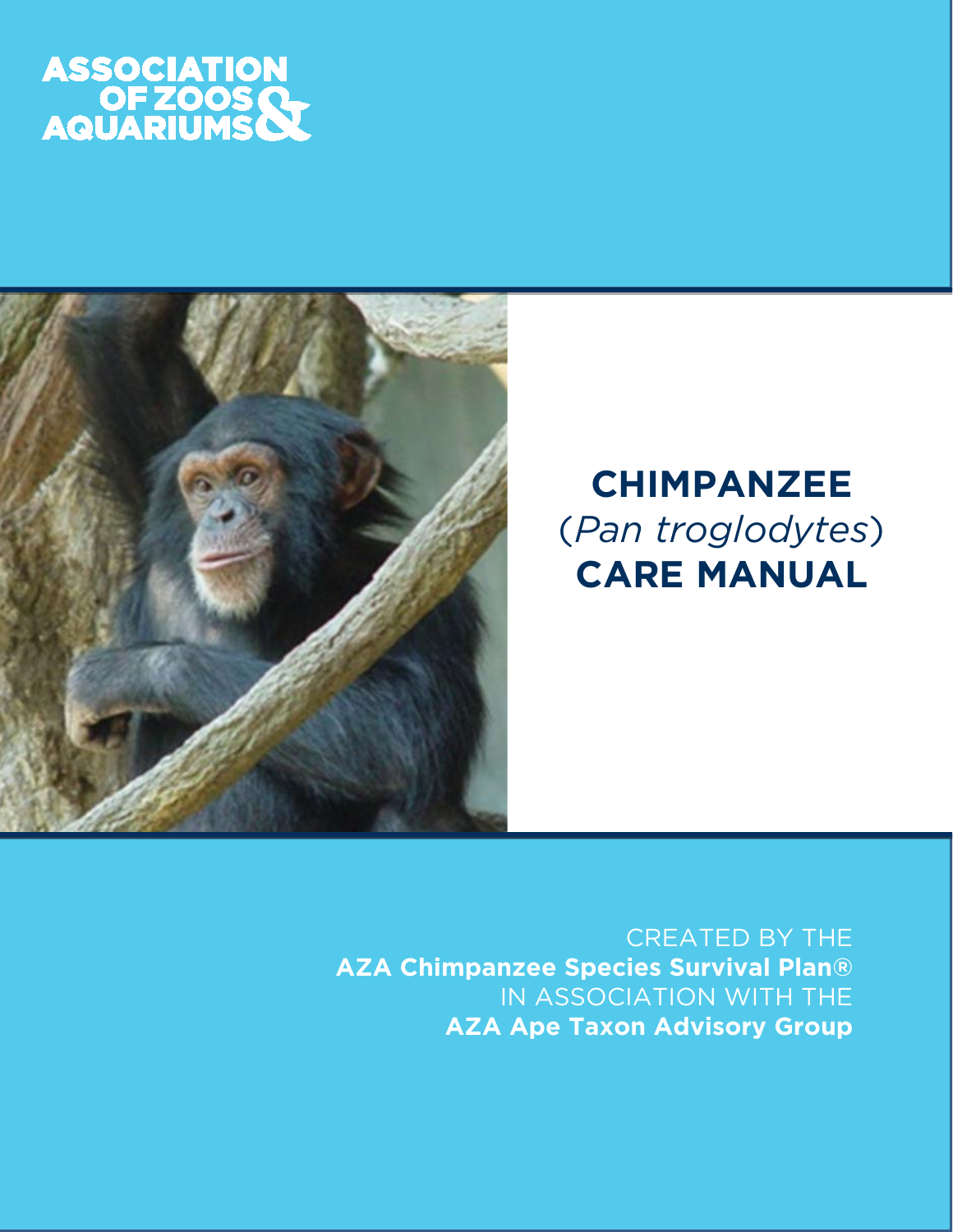**Chimpanzee (***Pan troglodytes***) Care Manual**  Published by the Association of Zoos and Aquariums in association with the AZA Animal Welfare Committee

**Formal Citation:** AZA Ape TAG 2010. Chimpanzee (*Pan troglodytes*) Care Manual. Association of Zoos and Aquariums, Silver Spring, MD.

**Original Completion Date:** December 8, 2009

**Authors and Significant Contributors:** Steve Ross, Ph.D. Lincoln Park Zoo Jennie McNary, Los Angeles Zoo See Appendix F for a full list of contributors and reviewers from the AZA Chimpanzee SSP.

**Reviewers:**

Linda Brent, Ph.D., Chimp Haven, Inc. Maria Finnigan, Perth Zoo, ASMP Chimpanzee Coordinator Steve Ross, Ph.D., Lincoln Park Zoo Candice Dorsey, Ph.D., AZA Director, Animal Conservation Debborah Colbert, Ph.D., AZA VP, Animal Conservation Paul Boyle, Ph.D., AZA Sr. VP Conservation and Education See Appendix F for a full list of contributors and reviewers from the AZA Chimpanzee SSP.

**Chimpanzee Care Manual Project Consultant:** Joseph C.E. Barber, Ph.D.

**AZA Staff Editors:** Candice Dorsey, Ph.D., Director, Animal Conservation

# **Cover Photo Credits:** Steve Ross

**Disclaimer**: This manual presents a compilation of knowledge provided by recognized animal experts based on the current science, practice, and technology of animal management. The manual assembles basic requirements, best practices, and animal care recommendations to maximize capacity for excellence in animal care and welfare. The manual should be considered a work in progress, since practices continue to evolve through advances in scientific knowledge. The use of information within this manual should be in accordance with all local, state, and federal laws and regulations concerning the care of animals. While some government laws and regulations may be referenced in this manual, these are not all-inclusive nor is this manual intended to serve as an evaluation tool for those agencies. The recommendations included are not meant to be exclusive management approaches, diets, medical treatments, or procedures, and may require adaptation to meet the specific needs of individual animals and particular circumstances in each institution. Commercial entities and media identified are not necessarily endorsed by AZA. The statements presented throughout the body of the manual do not represent AZA standards of care unless specifically identified as such in clearly marked sidebar boxes.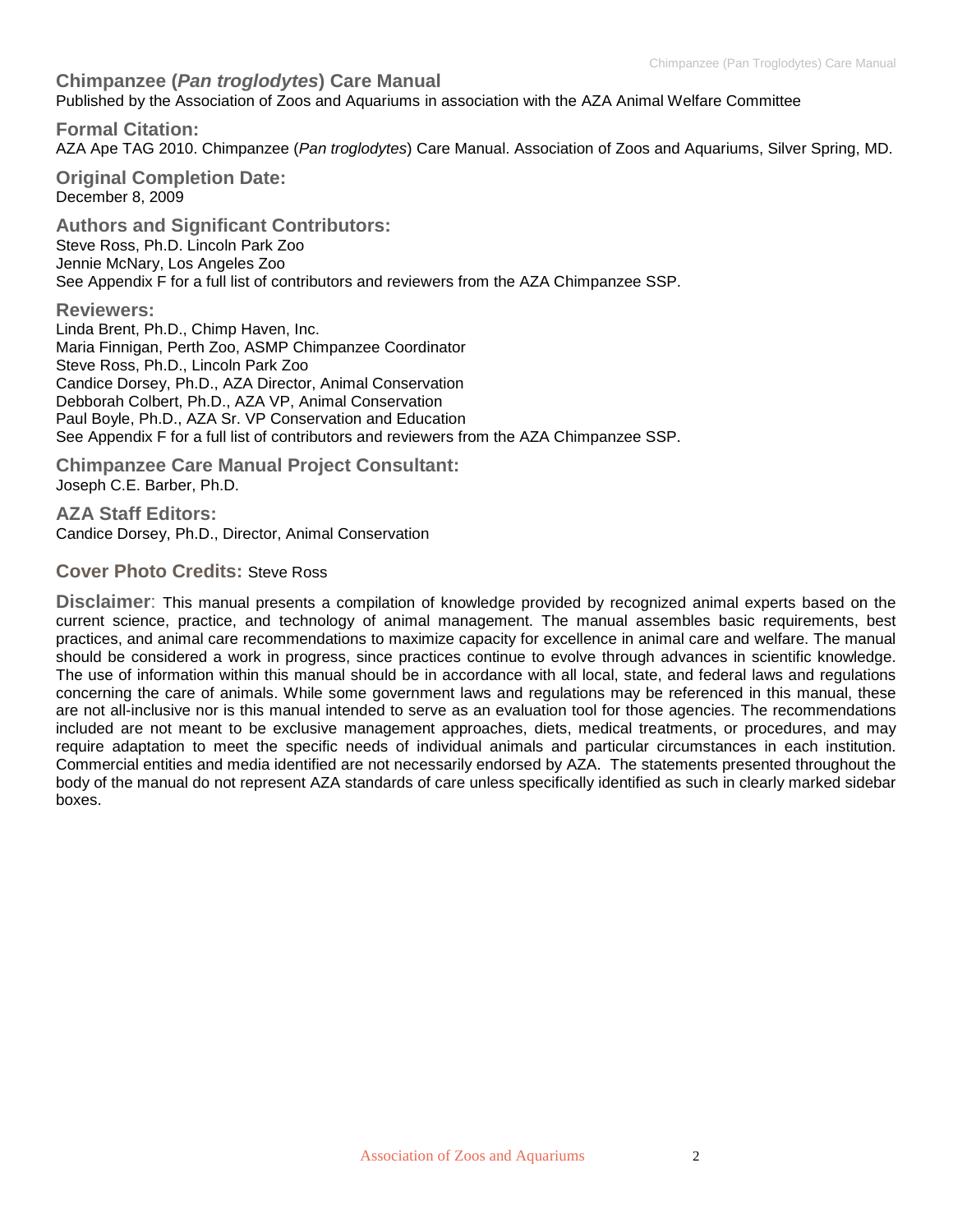# Chimpanzee (Pan Troglodytes) Care Manual<br>
Table of Contents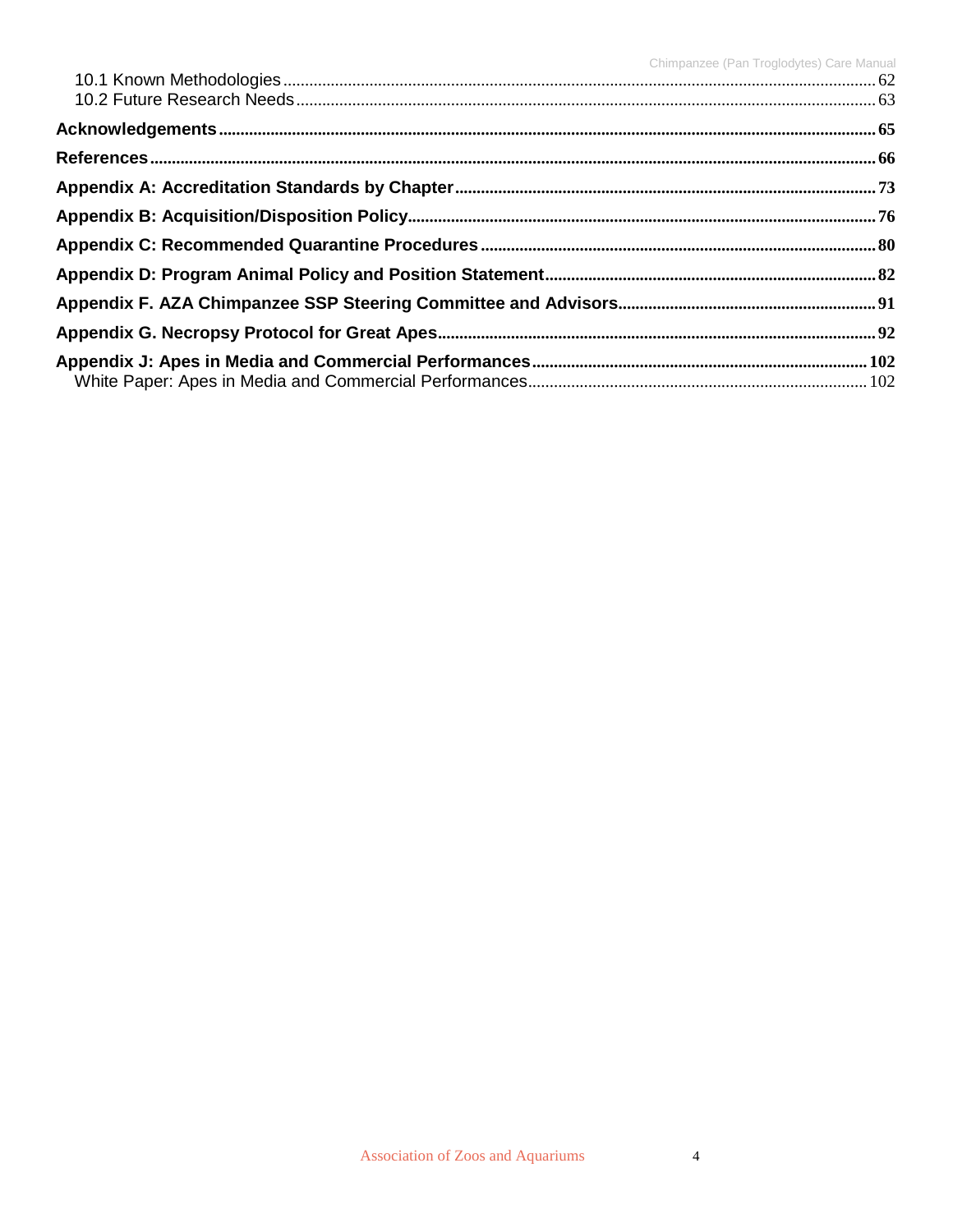# **Introduction**

# **Preamble**

<span id="page-4-0"></span>AZA accreditation standards, relevant to the topics discussed in this manual, are highlighted in boxes such as this throughout the document (Appendix A).

AZA accreditation standards are continuously being raised or added. Staff from AZA-accredited institutions are required to know and comply with all AZA accreditation standards, including those most recently listed on the AZA website [\(http://www.aza.org\)](http://www.aza.org/) which might not be included in this manual.

# <span id="page-4-1"></span>**Taxonomic Classification**

Table 1: Taxonomic classification for chimpanzees.

| <b>Classification</b> | Taxonomy  |  |
|-----------------------|-----------|--|
| Kingdom               | Animalia  |  |
| Phylum                | Chordata  |  |
| <b>Class</b>          | Mammalia  |  |
| Order                 | Primates  |  |
| Suborder              | Hominidae |  |
| Family                | Homininae |  |

# <span id="page-4-2"></span>**Genus, Species, and Status**

| Table 2: Genus, species, and status information for chimpanzees. |             |                    |                       |                    |            |
|------------------------------------------------------------------|-------------|--------------------|-----------------------|--------------------|------------|
| Genus                                                            | Species     | <b>Common Name</b> | <b>USA Status</b>     | <b>IUCN Status</b> | AZA        |
|                                                                  |             |                    |                       |                    | Program    |
| Pan                                                              | troglodytes | Chimpanzee         | Endangered/Threatened | Endangered         | <b>SSP</b> |

# <span id="page-4-3"></span>**General Information**

The information contained within this Animal Care Manual (ACM) provides a compilation of animal care and management knowledge that has been gained from recognized species experts, including AZA Taxon Advisory Groups (TAGs), Species Survival Plan® Programs (SSPs), biologists, veterinarians, nutritionists, reproduction physiologists, behaviorists and researchers. They are based on the most current science, practices, and technologies used in animal care and management and are valuable resources that enhance animal welfare by providing information about the basic requirements needed and best practices known for caring for *ex situ* chimpanzee populations. This ACM is considered a living document that is updated as new information becomes available and at a minimum of every five years.

Information presented is intended solely for the education and training of zoo and aquarium personnel at AZAaccredited institutions. Recommendations included in the ACM are not exclusive management approaches, diets, medical treatments, or procedures, and may require adaptation to meet the specific needs of individual animals and particular

circumstances in each institution. Statements presented throughout the body of the manuals do not represent specific AZA accreditation standards of care unless specifically identified as such in clearly marked sidebar boxes. AZA-accredited institutions which care for chimpanzees must comply with all relevant local, state, and federal wildlife laws and regulations; AZA accreditation standards that are more stringent than these laws and regulations must be met (AZA Accreditation Standard 1.1.1).

The ultimate goal of this ACM is to facilitate excellent chimpanzee management and care, which will ensure superior chimpanzee welfare at AZA-

**AZA Accreditation Standard**

**(1.1.1)** The institution must comply with all relevant local, state, and federal wildlife laws and regulations. It is understood that, in some cases, AZA accreditation standards are more stringent than existing laws and regulations. In these cases the AZA standard must be met.

accredited institutions. Ultimately, success in our chimpanzee management and care will allow AZA-accredited institutions to contribute to chimpanzee conservation, and ensure that chimpanzees are in our future for generations to come. Additional guidelines and recommendations for the care and management of chimpanzees in zoos and aquariums that supplement the information provided in this manual can be found in "Care and Management of Captive Chimpanzees" (Brent 2001).

**Natural History**: The genus *Pan* is composed of two species: *Pan paniscus* (the bonobo) and *Pan troglodytes* (the common chimpanzee). Chimpanzees were once widespread across much of Africa from the southern and western edges of the Sahara to the Cape of Good Hope but are now concentrated in the forests and savannas around the equatorial belt. They have been extirpated in many areas and are currently found in 22 countries in Africa including: Angola, Burkina Faso, Burundi, Cameroon, Central African Republic (CAR), Congo, Côte d'Ivoire, Democratic Republic of Congo (DRC), Equatorial Guinea, Gabon, Ghana, Guinea, Guinea Bissau, Liberia, Mali, Nigeria, Rwanda, Senegal, Sierra Leone, Sudan, Tanzania, and Uganda (Butynski 2001; Nishida et al. 2001).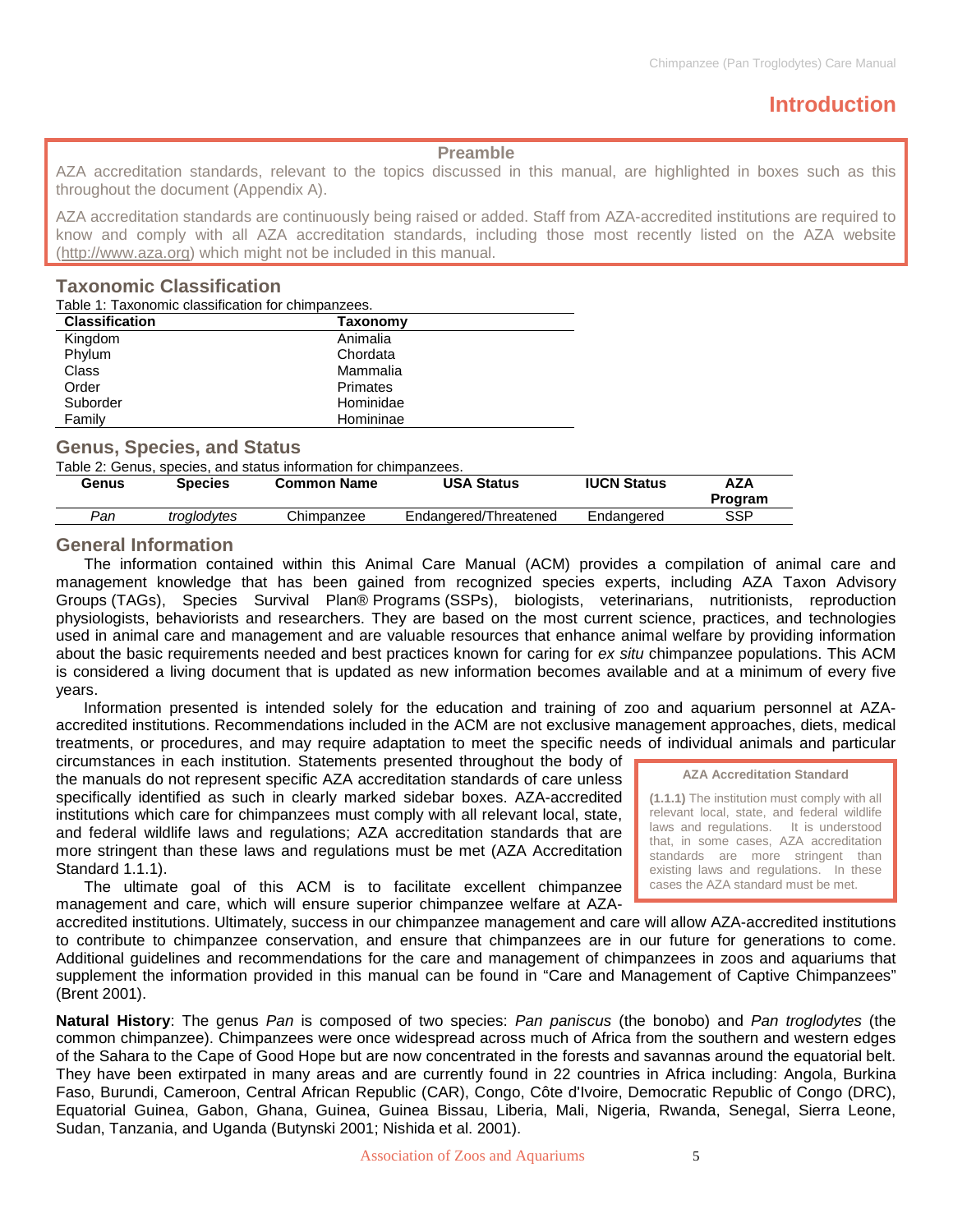Chimpanzees live in a variety of habitats associated with the tropical rainforest belt of equatorial Africa. Rainforests typically grow in the lowland areas close to the equator, and have an annual rainfall of at least 1500 mm (60 in), and a dry season of no more than four months (Oates 1986). Previously, *Pan troglodytes* was thought to exist solely in a dense primary rain forest habitat, but more recent studies (Itani 1979) have demonstrated that the species uses a wide variety of habitats, from deep forest to open mixed forest-savanna, from lowlands to relatively high altitudes, with equally diverse strategies for meeting nutritional and reproductive needs. This gives evidence to the extreme flexibility and adaptability of the species (Fulk and Garland 1992).

Chimpanzees and humans share a close evolutionary history, along with the other great apes (Figure 1). Chimpanzees (along with bonobos) are the species most genetically similar to humans. Depending on the form of analysis, humans and chimpanzees share up to 99.4% of their genetic structure. Because of this degree of similarity, some of argued that chimpanzees be reclassified in the Genus Homo, along with human beings (Wildman et al. 2003). This particular taxonomic classification has not been widely accepted presently. Note also that chimpanzees are genetically more similar to humans than they are to gorillas.



Note the order of divergence. Gibbons, then orangutans, then gorillas split off from what eventually becomes the human lineage. The chimpanzee/bonobo line splits from the human line approximately 6 million years ago.

Graphic courtesy of Great Ape Trust: www.greatapetrust.org/primates/index.php

Figure 1. Great Ape Phylogenetic Tree

The animal care guidelines and recommendations within this document focus exclusively on *Pan troglodytes*. This species is found in four geographically distinct regions of equatorial Africa: *P. t. verus* in western Africa, *P. t. vellerosus*, in eastern Nigeria/western Cameroon, *P. t. troglodytes* in central Africa, and *P. t. schweinfurthi* in eastern Africa (Yerkes 1943; Reynolds and Reynolds 1965; Napier and Napier 1967; Wolfheim 1983; Tuttle 1986; Boyd and Silk 1997).

**Physical Description**: Chimpanzees are large bodied, robust primates with black or brownish black hair, and pink skin on their bare faces, hands and feet that darkens with sun and age. Chimps have opposable thumbs. They do not have tails; however infants are born with white tail tufts that disappear as they mature. There is little sexual dimorphism between males and females, but males tend to be slightly larger. Standing bipedally, they measure between 0.91-1.5 m (3-5 ft) tall and weigh between 27.2-68 kg (60-150 lb), with Western Chimpanzees and chimpanzees in zoos being larger than others. Both sexes have large, strong teeth with large canines set into heavy jaws. Chimpanzees have flat noses and heavy brow ridges.

The subspecies have been distinguished mainly by geographic range, but some physical differences have also been described. These physical distinctions are more pronounced at birth and subside with age. The degree in which there is individual variation in presentation of the physical distinctions, and the changes associated with age, make identifying the subspecies difficult without precise geographic information or genetic evaluation. The AZA Chimpanzee SSP Program does not manage the zoo population at the subspecies level. However, some other regional associations, such as the European Association of Zoos and Aquaria's (EAZA) European Endangered species Programme (EEP) manage to the subspecies level. The Japanese Association of Zoological Gardens and Aquariums (JAZGA) had previously attempted to manage at the subspecies level but agreed that this was not feasible and has since switched to a single species management paradigm.

Morbeck and Zihlman (1989) published a comparison of body measurements, using data from chimpanzees at Gombe Stream National Park (Tanzania) and a set of other values from managed chimpanzees and other field sites. Though not comprehensive, these data can provide some reference ranges for particular morphological measures.

**Conservation status:** Common chimpanzees are 'Endangered' under a strict application of the IUCN Red List Criteria and are listed in Appendix 1 of CITES. In parts of West Africa, their subpopulations have become small and highly fragmented. Therefore, the two most western subspecies can be readily categorized as Endangered, especially given the long generation time of the great apes. The central and eastern subspecies are hunted as bushmeat in many areas,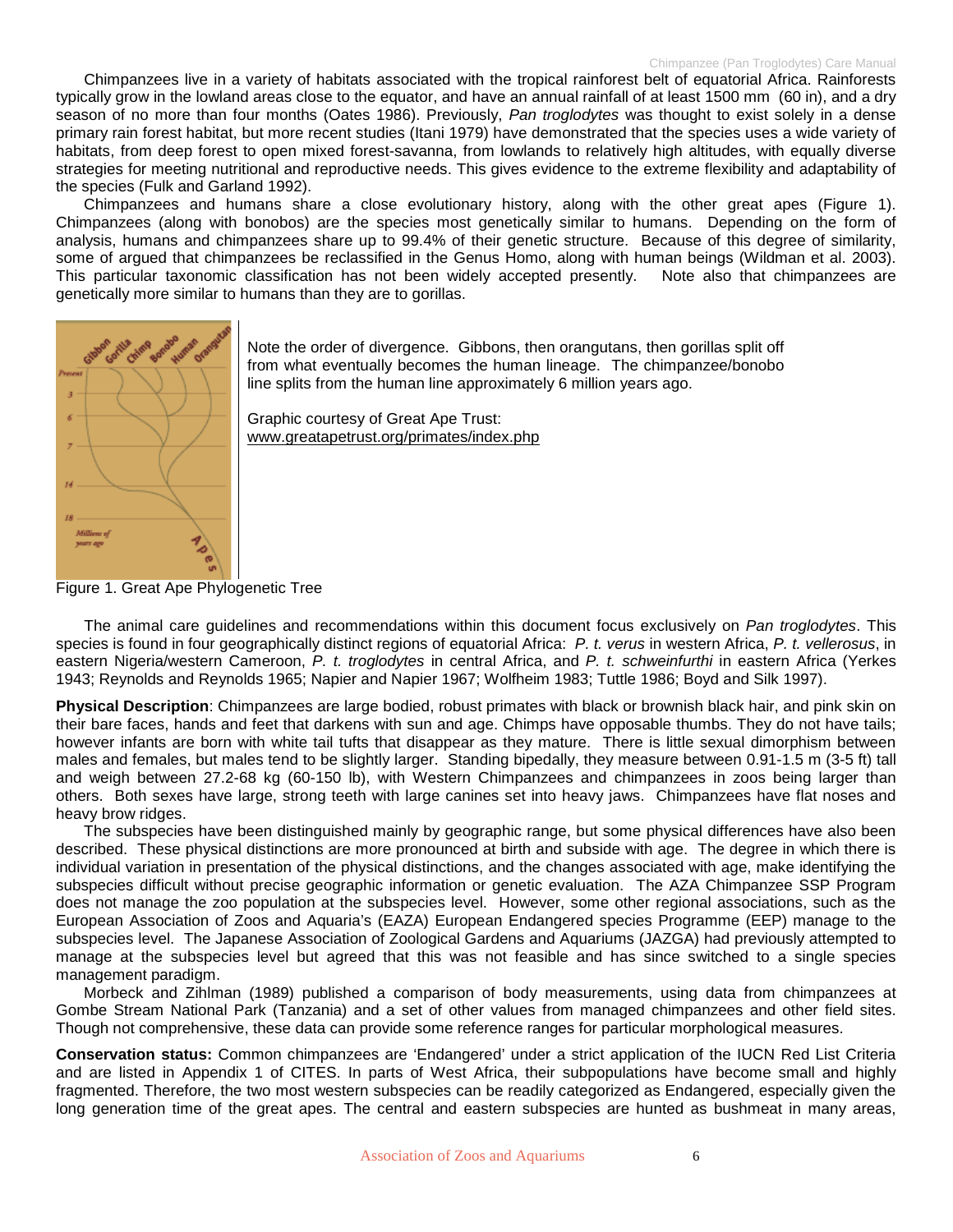although in East Africa hunting remains at a relatively low level. Logging also disturbs the forest habitat of many central chimpanzee populations.

Interestingly, chimpanzees are "split-listed" under the USFW Endangered Species Act (ESA) in which wild chimpanzees are classified as "endangered" but chimpanzees born in zoos are classified as simply "threatened." As such, managed chimpanzees are able to be commercialized (bred, sold and purchased as pets) and used in invasive biomedical research.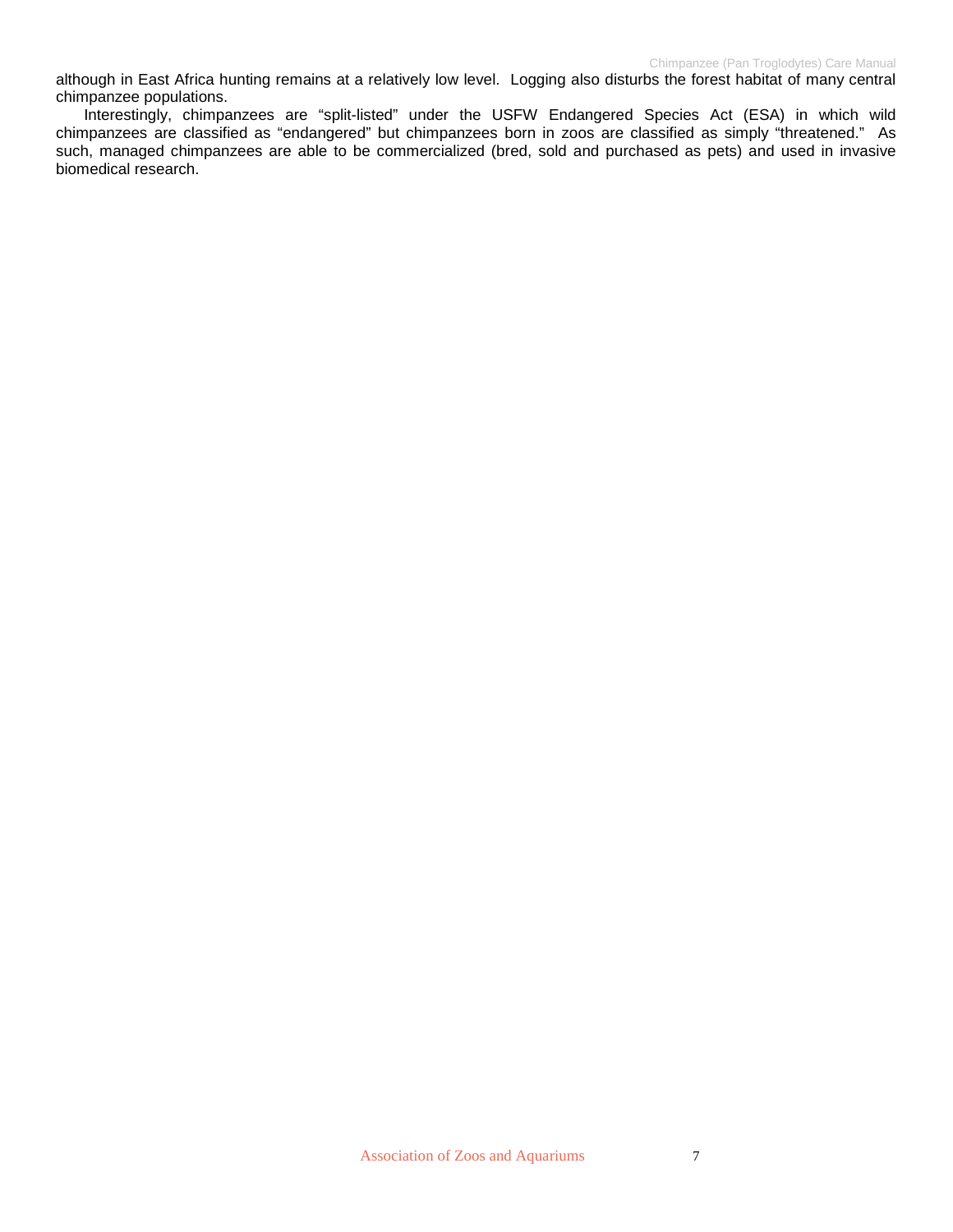Chimpanzee (Pan Troglodytes) Care Manual

# **Chapter 1. Ambient Environment**

# <span id="page-7-1"></span><span id="page-7-0"></span>**1.1 Temperature and Humidity**

Animal collections within AZA-accredited zoos and aquariums must be protected from weather detrimental to their health (AZA Accreditation Standard 1.5.7). Chimpanzees can tolerate a range of temperatures, but should be allowed choice and control whenever possible to select a temperature range that makes them most comfortable. Outdoor enclosures should provide areas with protection from sun, rain,

**AZA Accreditation Standard**

**(1.5.7)** The animal collection must be protected from weather detrimental to their health.

and winds. Appropriate area might include an available indoor enclosure, tree cover, constructed shelters, or tarps erected outside the reach of the chimpanzees. To a lesser degree, hills, landscaping, and rock outcroppings can provide protection from the elements as well, but they should not be considered adequate on their own. There should be an adequate number of sheltered areas (e.g., one for every 3-4 individuals) to ensure that dominant animals do not prevent other group members from having access. Consideration should be given to the spacing of preferred areas, such as shelters, in order to reduce conflict between individuals competing for these resources.

**Cold weather**: Individuals should be allowed access to heated areas when the temperature drops below 10°C (50°F). Localized warm areas can be provided using heated forced air, heated floors, heated rocks, or radiant heaters. USDA regulations require that the ambient temperature of the indoor area should never fall below 7°C (45°F) for more than four consecutive hours (AWR 2005), but the AZA Chimpanzee SSP recommends that there should be 24-hour access to areas over 15.6°C (60°F) under normal circumstances. Chimpanzees that are too cold will act in ways similar to humans – shivering, self-clasping, etc to show their discomfort.

**Hot weather**: The upper limits of temperatures that chimpanzees can tolerate are less well defined, but 29°C (85°F) does not appear to be detrimental to chimpanzees providing there is an adequate flow of fresh air (Fulk and Garland 1992). Chimpanzees that are overheated pant and may be less active. In the wild, chimpanzees spend more time on the ground during warm or dry months (Takemoto 2004), which may serve to effectively maintain optimal body temperature and prevent water loss. Managers should be aware of heat gradients within *ex situ* enclosures as elevated areas may be considerably warmer than areas closer to the ground.

Opportunities for temperature regulation in hot conditions can also include the use of specific water features, including shallow pools and streams (no greater than 61 cm/ 2 ft in depth), sprinklers, and misters. Sprinkler mechanisms should be suitably protected from direct physical access by the chimpanzees. Other cooling devices such as fans and cooling coils may also serve to offer temperature gradients within the enclosures provided to the animals, and access to these gradients are important for chimpanzees in warmer weather.

**Humidity:** Natural chimpanzee habitat ranges from very humid (low-altitude rainforests) to quite arid (such as the northern limits of chimpanzee range in Senegal and Tanzania). These latter ranges show huge fluctuations in humidity throughout the year (Goodall 1986). In zoos and aquariums indoor humidity levels should range between 30-70%, which matches levels measured at Gombe during the dry season (Clutton-Brock 1972). When humidity is excessive in zoo and aquarium environments due to ambient weather, chimpanzees should be provided with access to indoor areas where humidity can be mitigated to a certain extent. Many of the strategies described above for regulating temperature (e.g., sprinklers, fans, and shade) are also useful in controlling the effect of high humidity. Sources of water should always be available to chimpanzees, especially in conditions of low humidity.

**Climate control systems**: AZA zoos and aquariums with exhibits which rely on climate control must have critical lifesupport systems for the animal collection and emergency backup systems available, while all mechanical equipment

should be included in a documented preventative maintenance program. Special equipment should be maintained under a maintenance agreement or records should indicate that staff members are trained to conduct specified maintenance (AZA Accreditation Standard 10.2.1). That AZA Chimpanzee SSP recommends a forced humidity HVAC system with double redundancy and 100% outside air return, similar to systems placed in office buildings, schools, and hospitals, with the exception that the air return levels are 100% to help minimize odors. This system is more redundant than systems placed in human-only occupied buildings, since the animals cannot usually be easily moved to safety if an element of the system fails.

Systems should be backed up by double redundancy in case of equipment failure. Maintenance should be scheduled as recommended by the manufacturer. Systems should be equipped with alarms to monitor hazardous chemical or gas leaks, fire and smoke, and failure of system and temperature range indicators. Alarms should be set to dial out to specified, trained personnel for appropriate response.



**(10.2.1)** Critical life-support systems for the animal collection, including but not limited to plumbing, heating, cooling, aeration, and filtration, must be equipped with a warning mechanism, and emergency backup systems must be available. All mechanical equipment should be under a preventative maintenance program as evidenced through a record-keeping system. Special equipment should be maintained under a maintenance agreement, or a training record should show that staff members are trained for specified maintenance of special equipment.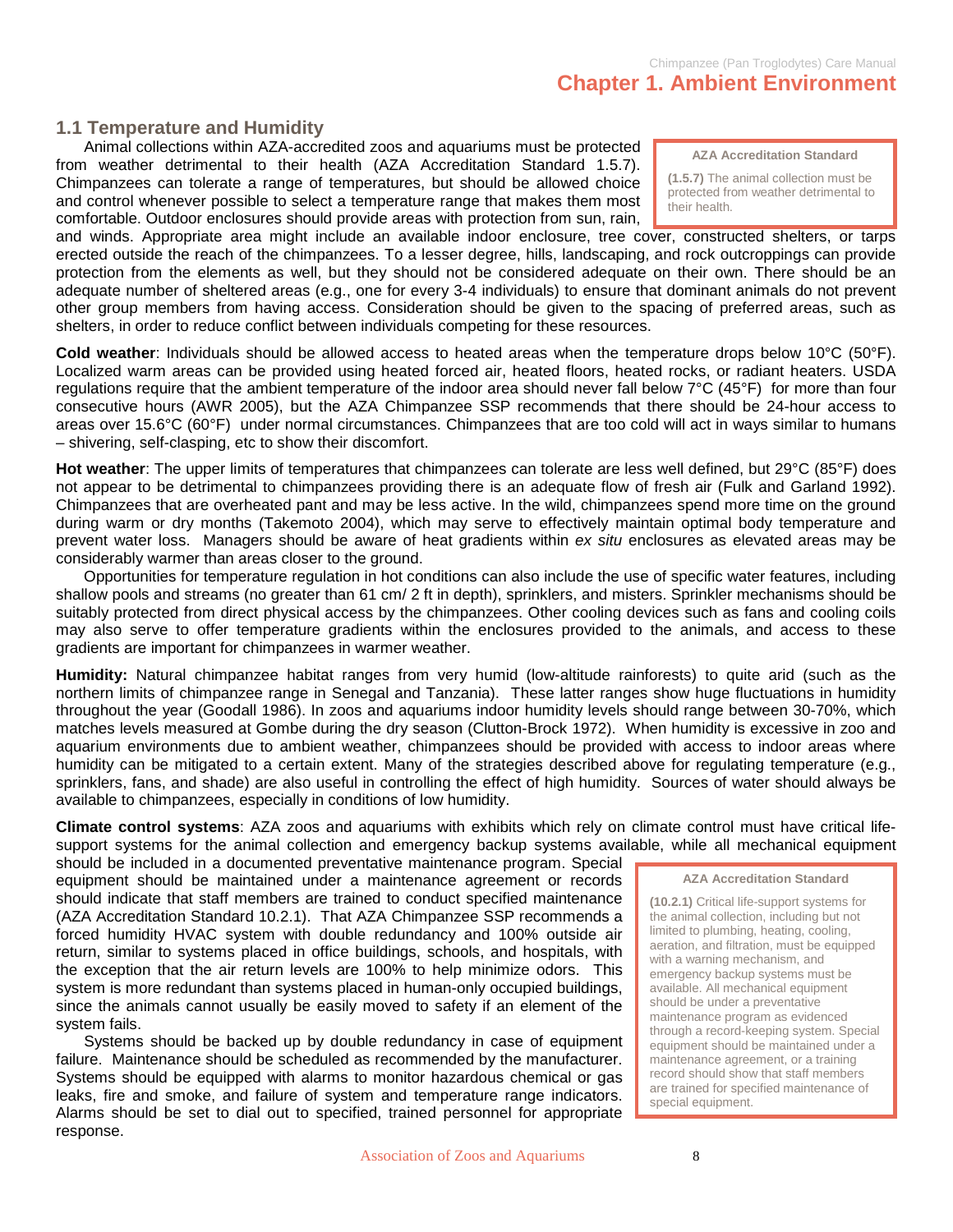# <span id="page-8-0"></span>**1.2 Light**

Careful consideration should be given to the spectral, intensity, and duration of light needs for all animals in the care of AZA-accredited zoos and aquariums. Lighting levels should be approached in the same manner as temperature, with a gradient of light intensity and spectrum available throughout the enclosure. Some areas should have full-spectrum light conditions, and chimpanzees should have the opportunity to select those areas if they desire. Skylights in indoor enclosures can provide natural sunlight during the day, but may or may not allow true, full-spectrum light to penetrate to the exhibit (i.e., glass can prevent/absorb UV light). Natural spectrum bulbs (preferred) or fluorescent bulbs are advised when animals do not have access to natural sunlight for extended periods (greater than one week). Like humans, chimpanzees require vitamin D (see Chapter 5, section 5.1 for additional information), which can be provided by natural spectrum light (wavelength band 290-315 nm with peak conversion at 297 nm).

Light levels within indoor enclosures need to be adequate to allow animal caretakers to clean the facility effectively, and view animals in all areas of the enclosure. The availability of supplemental lighting (e.g., temporary spot lights) should be considered in the event of a medical emergency. Lighting fixtures should generally be mounted outside of enclosures, and far enough away from the chimpanzees to avoid being broken. Industrial-grade fixtures, such as those used in human correctional facilities, are constructed to withstand excessive force in many circumstances, and have been used successfully in indoor night rooms for chimpanzees. Where appropriate, fixtures should be mounted in waterproof and shatterproof enclosures. Where florescent bulbs are used in animal caretaker work areas adjacent to the chimpanzee enclosure, they should be inserted in a plastic sleeve to avoid breakage.

Chimpanzees are equatorial animals, and a 12-hour light-dark cycle is appropriate in most circumstances. No reported ill effects have been reported for chimpanzees provided access to 9-14 hours of lighted conditions per day, a condition that may be necessary for chimpanzees housed indoors during the winter in northern climates. Chimpanzees may be somewhat adaptable in this regard. The use of variable and programmable timers on lighting systems will allow chimpanzees to have longer periods of light during the winter months

# <span id="page-8-1"></span>**1.3 Water and Air Quality**

AZA-accredited zoos and aquariums must have a regular program of monitoring water quality for collections of aquatic animals and a written record must document long-term water quality results and chemical additions (AZA Accreditation Standard 1.5.9). Monitoring selected water quality parameters provides confirmation of the correct operation of filtration and disinfection of the water supply available for the collection. Additionally, high quality water enhances animal health programs instituted for aquatic collections.

**Water quality:** All water sources provided to chimpanzees should be cleaned on a

regular basis to ensure that they contain water that is safe to drink. The frequency of cleaning may be dependent on animal usage and algae growth. Any chemicals used to disinfect pools and moats should be approved by the veterinary staff for animal safety and effectiveness, and Material Safety Data Sheets (MSDS) maintained on grounds. Water from other drinking sources (e.g., lixits, etc.) should be routinely monitored for quality using industry standardized methods.

Chimpanzees should have access to fresh clean drinking water throughout the day and night. Water can be offered in containers of various shapes and sizes that are easily sanitized and refilled by hand or automatically, or preferably by the use of an automatic *ad libitum* watering system. Water should be available in multiple locations throughout the exhibit, and at heights accessible by all members of the group. Lixits located too high on a wall may be beyond the reach of young chimpanzees, and alternative sources of water should be provided for these individuals.

**Air quality:** The USDA regulations require that indoor areas should be sufficiently ventilated at all times to provide for health and well-being, and to minimize odors, drafts, ammonia levels, and moisture condensation (AWR 2005). Ventilation can be provided by windows, vents, fans, or air-conditioning. Auxiliary ventilation should be provided when the ambient temperature is 29.5°C (85°F) or higher.

Ten to fifteen air changes per hour are recommended for small areas (such as holding areas), or areas which contain high densities of animals. This same level should be used for areas with potential contamination, such as sterile surgical areas, necropsy rooms, and waste storage areas. Air entering animal areas should be fresh and should be exhausted without recirculation (i.e. 100% air exchange in animal rooms or equivalent, if possible). Separate zoning of air systems, to prevent cross contamination, should be part of any non-human primate facility.

# <span id="page-8-2"></span>**1.4 Sound and Vibration**

**Sound and vibration sensitivity:** Chimpanzees are particularly attuned to sounds at ≈1 kHz and 8 kHz. Their sound sensitivity is very similar to that of humans (20 Hz-20 kHz) with the exception of a relative loss of sensitivity in the midrange frequencies (between 2 and 4 kHz), which is in a range that is important in human vocal communication. They are also less sensitive to relatively lower frequencies (below 250 Hz) compared to humans, but more sensitive to higher

**AZA Accreditation Standard**

**(1.5.9)** The institution must have a regular program of monitoring water quality for collections of fish, pinnipeds, cetaceans, and other aquatic animals. A written record must be maintained to document long-term water quality results and chemical additions.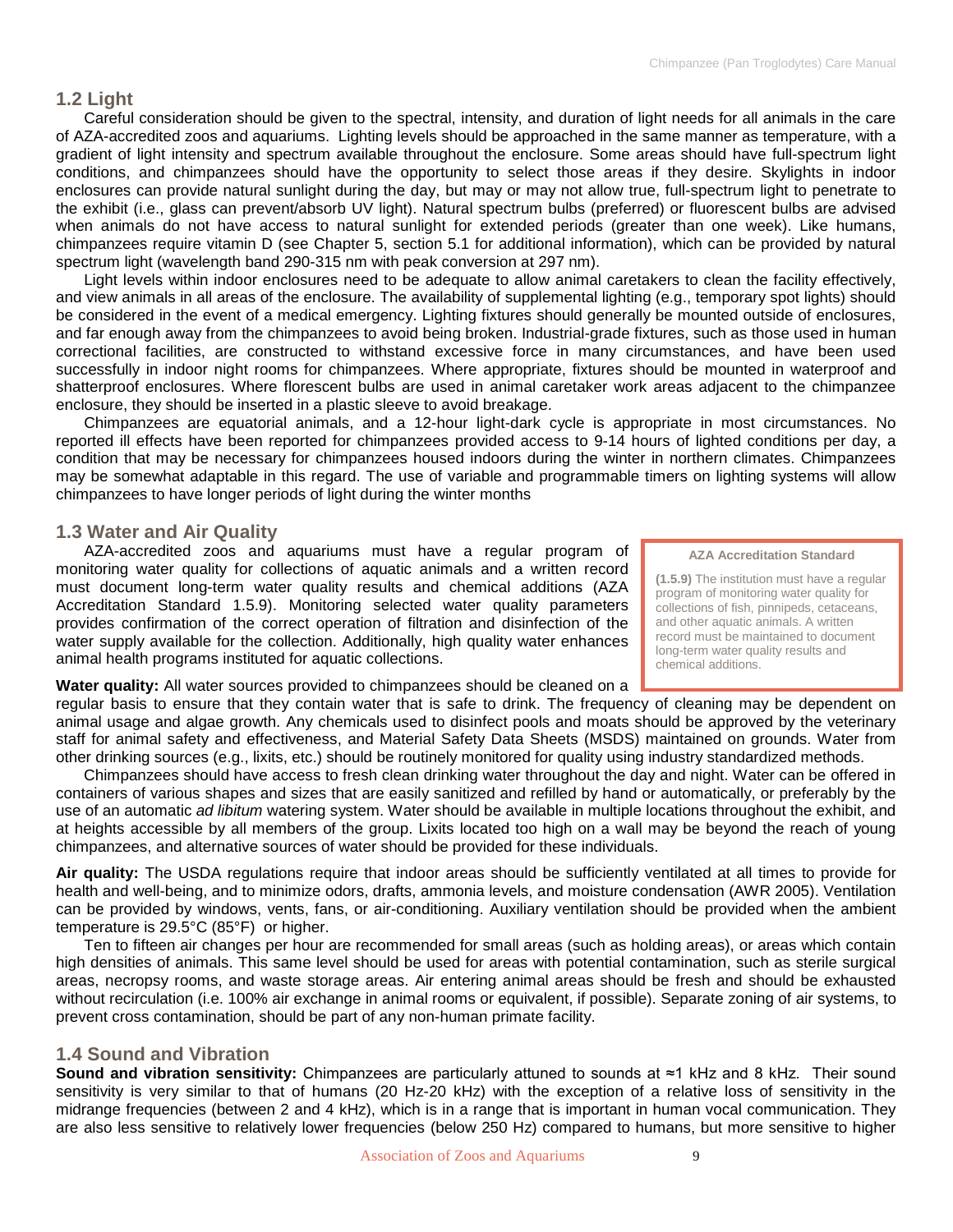frequencies, similar to Old World and New World monkey species. (Kajima 1987; Martínez 2004). Chimpanzees do have the ability to hear about one octave higher than humans (Prescott 2006).

Consideration should be given to controlling sounds and vibrations that can be heard by chimpanzees in zoos. When indoor areas that are typically designed with hard surfaces (for durability and ease of cleaning) are used, the resulting acoustic environment can be very loud. It may be possible that the concentration of sound through reverberation may lead to stimulation of apes during displays, but there are no data to confirm this speculation. Anthony (1963) noted the lack of data on noise tolerance for laboratory animals, and suggested creating an acoustic environment similar to the species' natural habitat. Special noise absorbing, cleanable materials are available. The use of strong plastic materials, such as polypropylene, nylon, and lexan, for ape doors and door hardware, can reduce excessive noise while still providing display opportunities for the apes. In addition, recorded natural "soundscapes" can be added to mask the sounds of mechanical systems and increase auditory variety (Coe et al. 2001). Ideally the animals should have the option to choose or avoid loud sounds within their environment. Auditory enrichment is covered in section 8.2.

**Potential sources of sound:** There are several possible sources of sound in and around chimpanzees in zoos:

- Construction either in the chimp area or adjacent to, including the humans involved in the actual construction work.
- Mechanical equipment including heating and cooling equipment, air handlers, motors, water pipes, automatic watering devices, any type of fans, cage washing machines, water feature equipment such as pumps, filters, etc, horticultural equipment such as blowers, chain saws, lawn mowers, etc.
- Humans including staff and public.
- Caging doors opening and closing.
- Enclosure concrete or gunnite flooring and/or walls.
- Other chimps.
- Outside urban sounds including sirens, airplanes, trains, highway traffic, etc.
- Miscellaneous noise from radios, TVs, loudspeakers, zoo amusement rides, telephones, computers, video monitors, carts, etc.

**Measuring, addressing and controlling sound:** Construction should be scheduled around the chimpanzees and scheduled at times when the chimpanzees can be properly housed as far as possible from construction activities. For example, schedule necessary construction indoors during spring and summer so that chimpanzees can be outdoors when the work occurs. All construction work should be dependent on chimpanzees' movements, i.e. work begins when animals are moved to other areas and ends when chimpanzees are to be moved back into the area.

Mechanical equipment should be housed in rooms with appropriate doors and walls such that noise from the equipment is greatly reduced. Soundproofing equipment can be used on the doors to minimize noise and the doors should be kept closed at all times. Sound dampening products such as blankets or membranes can also be hung on walls and/or around equipment safely to reduce noise levels. Vents coming from mechanical rooms should also be evaluated for the amount of noise coming through. Any pipes, fans, etc., throughout the chimpanzee holding area should be monitored and evaluated routinely for rattling, squeaking, scraping, etc. Insulating all pipes will reduce rattling noises, but extra wrapping may be necessary in areas where pipes cross each other and may knock together. Regular preventative maintenance on all equipment reduces mechanical noise such as belt squeaking, unbalanced fans and noisy ducts.

Computers and other video equipment should be turned off when humans are not in the building and covered overnight as well. Caregivers can assess the computer equipment in the area to determine if further sound-proofing needs to be done. It is likely that this type of equipment is emitting high frequency sounds which are inaudible to humans but can be heard by chimpanzees.

Humans working with or around the chimpanzees on a daily basis should be trained to realize how much noise they inadvertently add to the animals' environment. Much of the noise that the chimpanzees are exposed to daily will be created by care staff in the course of their routine work. Noise from hosing, raking, work radios, music radios, opening and closing cages, opening and closing doors, equipment such as pressure washers and power tools, telephones, loud talking and yelling are all easy to reduce and/or eliminate with increased awareness. Studies have shown that aggression increases in chimpanzee social groups on days of higher keeper activity (Lambeth 1997).

Recognition of the benefits with auditory stimulation for human well-being has prompted recent research into the value of "sound enrichment" including natural (species-typical) sounds of either conspecifics or their natural environments or other sounds not typically found in the wild (i.e. music) (see Wells 2009 for review). Radio broadcasts, a complex and variable auditory stimuli, has been shown to reduce aggression, agitation and increase social affiliations in laboratoryraised chimpanzees (Howell et al. 2003). Note that factors including the speed and nature of the stimulation should be considered when assessing its utility as enrichment. Videan et al. (2007) showed that instrumental music was more effective than vocal recordings in increasing social interactions in chimpanzees. Vocal music, in contrast, decreased aggressive patterns of behavior. Additionally, the same study suggested that slower tempo vocal music was more effective in reducing aggression in male animals than that with a faster tempo. Together, these results suggest the possible benefits of enhanced auditory environments that should be considered when housing chimpanzees.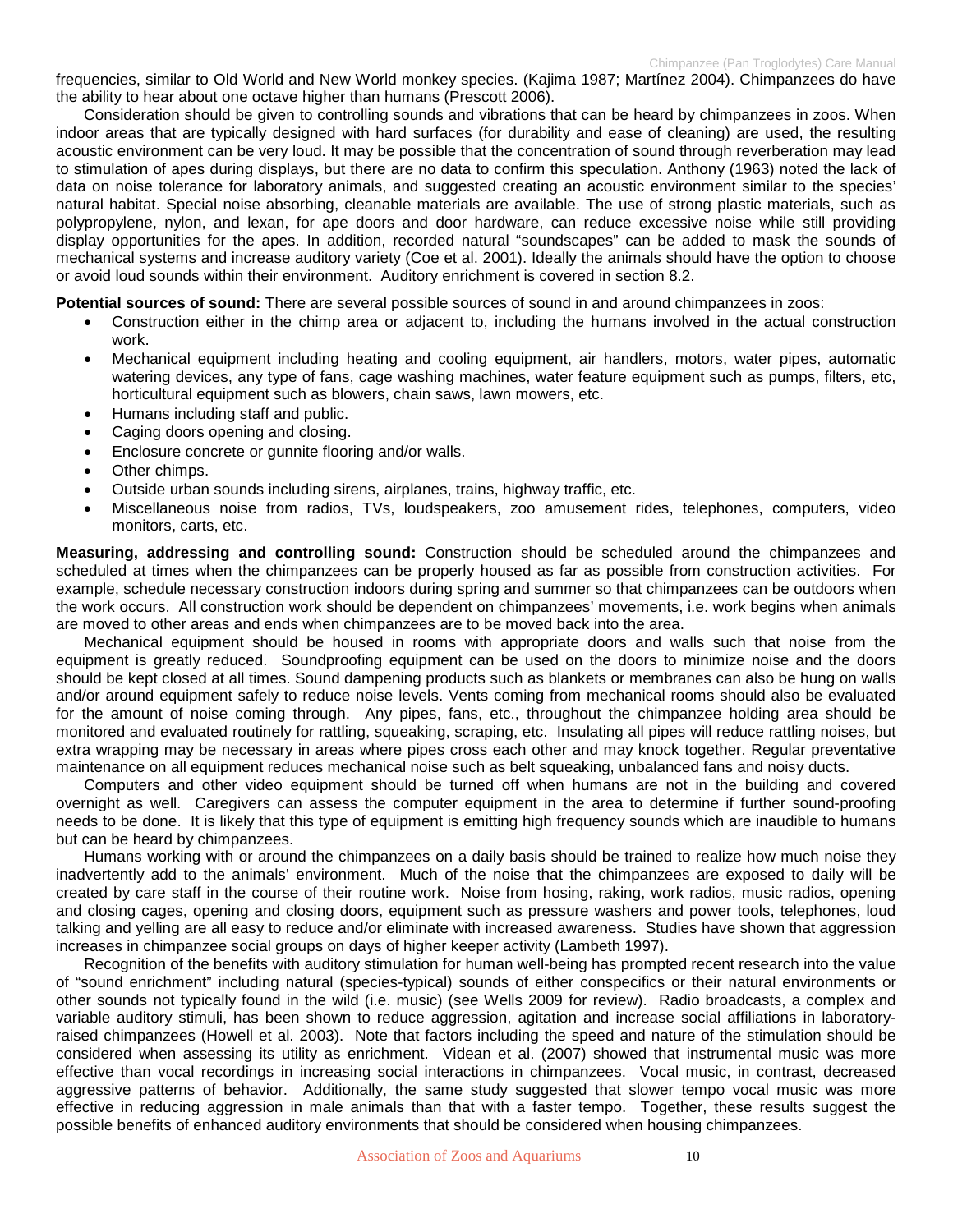#### Chimpanzee (Pan Troglodytes) Care Manual

Staff should be encouraged to view the chimpanzee enclosures as the chimpanzees' home rather than simply a work space and this seems to help humans be more conscious of their own noise levels. Staff should also be encouraged to remain calm while working with the chimpanzees, even when the animals themselves are quite loud, as chimpanzees can be when they are excited and/or upset, and trying to shout above chimpanzee screaming is pointless and only creates more stress for everyone. Working successfully with a group of upset chimpanzees generally takes acclimation for humans and calmer, more experienced keepers can be invaluable guides to preparing and training less experienced staff. Caregivers should understand that remaining calm around the chimpanzees is an absolute and at times this may be very difficult. Staff can develop their own hand signals to use for communication during these times, in order to be able to understand if doors need opening or closing, etc., when working with the chimps. Work with loud tools should be done when the chimpanzees are not in the immediate area and/or sound dampening blankets can be used if doing noisy work close by is unavoidable. Brooms can be used instead of rakes, doors do not have to be slammed or they can be padded with foam if necessary, and yelling and loud talking eliminated.

**Additional variables:** Individual chimpanzees, like individual humans, are likely to have varying tolerances for noise, depending on their personal preferences and life experiences. There is nothing definitive known about this, but chimpanzee keepers can observe the individuals that they work with and get a good assessment of each chimpanzees' tolerance levels.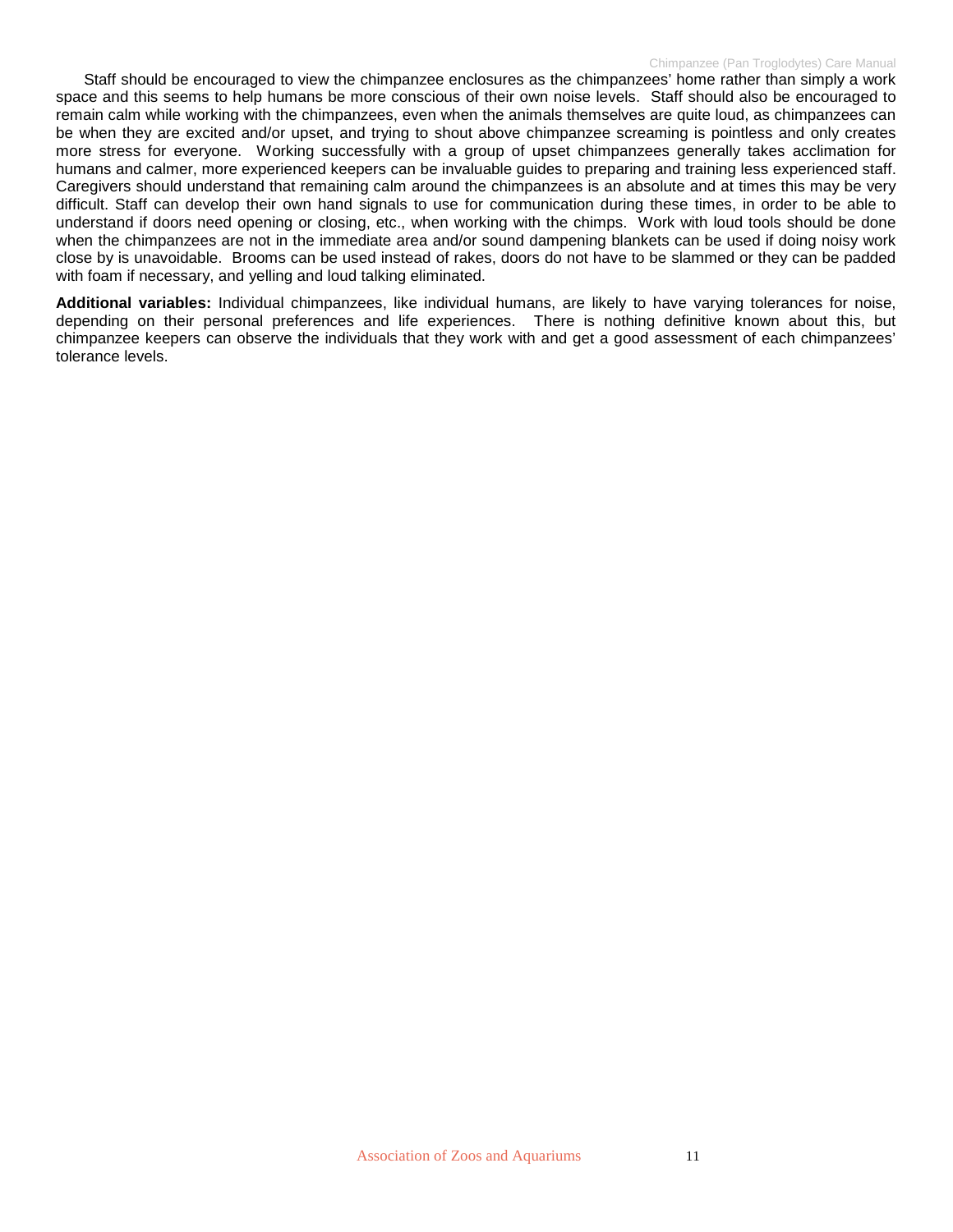# **Chapter 2. Habitat Design and Containment**

# <span id="page-11-1"></span><span id="page-11-0"></span>**2.1 Space and Complexity**

Careful consideration should be given to exhibit design so that all areas meet the physical, social, behavioral and psychological needs of the species. Animals should be displayed, whenever possible, in exhibits replicating their wild habitat and in numbers sufficient to meet their social and behavioral needs (AZA Accreditation Standard 1.5.2).

Chimpanzees live in a variety of habitats associated with the tropical rainforest belt of equatorial Africa. Rainforests typically grow in the lowland areas close to the equator, and have an annual rainfall of at least 1500 mm (60 in), and a dry

season of no more than four months (Oates 1986). Previously, *Pan troglodytes* was thought to exist solely in a dense primary rain forest habitat, but more recent studies (Itani 1979) have demonstrated that the species uses a wide variety of habitats, from deep forest to open mixed forest-savanna, from lowlands to relatively high altitudes, with equally diverse strategies for meeting nutritional and reproductive needs. This gives evidence to the extreme flexibility and adaptability of the species (Fulk and Garland 1992).

When designing chimpanzee enclosures, appropriately designed and placed furniture such as climbing structures, trees, large rocks, termite mounds, shade and weather shelters, hiding places, or dens, will enhance habitat complexity, reduce boredom, and encourage a variety of behaviors. The ability to engage in climbing, swinging on limbs and vines, arboreal play, and probing for treats may be essential to the normal physical development of infant and juvenile chimpanzees in zoos and aquariums (Coe et al. 2001). The space offered to the chimpanzees should promote speciesappropriate behavior, physical/mental development, social interactions, environmental complexity, psychological wellbeing, behavioral enrichment, observation, visitor education, and the opportunity for the chimpanzees to have as much control over their environment as possible (Fulk and Garland 1992). Chimpanzees are an active species, and environments for chimpanzees in zoos and aquariums should encourage locomotion and exploration, while also providing adequate areas for privacy and resting. A sample chimpanzee ethogram is provided in Appendix K. Specifically, design consideration should be given to the following species-appropriate behaviors:

Locomotion: In the wild, chimpanzees rarely move through the trees very far, and most travel occurs on the ground (van Lawick-Goodall 1968). However, some individuals, especially youngsters, will brachiate from branch to branch. The most common means of locomotion is a quadrapedal walk, with the hind legs slightly flexed and the body inclined forward. Chimpanzees are also capable of bipedalism, but usually use this method of locomotion only for short distances.

Both vertical and horizontal locomotion opportunities should be available in zoos and aquariums. Whenever possible, the ability for chimpanzees to explore all three dimensions of the space should be maximized. Multiple pathways and multiple strata should also be provided to increase the variability and choices of locomotor patterns. A common design flaw in chimpanzee exhibits is to provide several disparate opportunities for climbing without any cross-connections between them at high levels. In other words, chimpanzees can simply climb up and down these features but do not have the opportunity to move arboreally between them. It is recommended that elevated locomotion opportunities are provided. In zoos and aquariums, there are no maximum heights for climbing structures, natural or artificial, as long as safety considerations are met. For instance, very high climbing structures in an open-air exhibit should be sufficiently far from the outer barrier to prevent individuals from making a leap from the top of the structure and over the wall. A 6.1 m (20 ft) gap between structures and the outer wall should be sufficient in the majority of situations, but other factors (angle of the potential jump, handholds to grab on to, etc.) should be considered.

In a study of space use of zoo-housed chimpanzees, Ross and Lukas (2006) found that individuals used all vertical tiers of a 7.6 m (25 ft) high space, but showed preferences for the area closest to the ceiling. Likewise, they spent more time than expected in areas adjacent to doorways, vertical barriers, and corners. As such, facilities should provide environments to cater to these preferences by providing a complex environment with locomotor opportunities on multiple tiers, spaces with multiple areas of access, and additional angled areas in which chimpanzees might feel protected or secure.

**Displays**: It is important to provide opportunities for chimpanzees to move, hit on, shake, or throw objects in their environment as part of their species-appropriate displays. Care should be taken that these objects are adequately fixed, or that they are not able to cause damage to the enclosure, other chimpanzees, or to human staff or visiting public.

**Foraging**: In the wild, chimpanzees spend 50-60% of waking time foraging during the day. This includes foraging on the ground for roots, tubers, and grasses, as well as arboreal foraging for fruit, nuts, and tender foliage high above the ground. Many of the foods ingested by wild chimpanzees require some sort of processing, such as cracking open nuts, removing spiny outer layers of fruits, and using tools to extract termites or ants. Scattering and hiding food items in zoos and aquariums will greatly increase the time that chimpanzees spend searching for, processing, and eating their food. In addition, providing climbing structures that allow chimpanzees to mimic foraging in the trees, will increase the amount of

#### **AZA Accreditation Standard**

**(1.5.2)** Animals should be displayed, whenever possible, in exhibits replicating their wild habitat and in numbers sufficient to meet their social and behavioral needs. Display of single specimens should be avoided unless biologically correct for the species involved.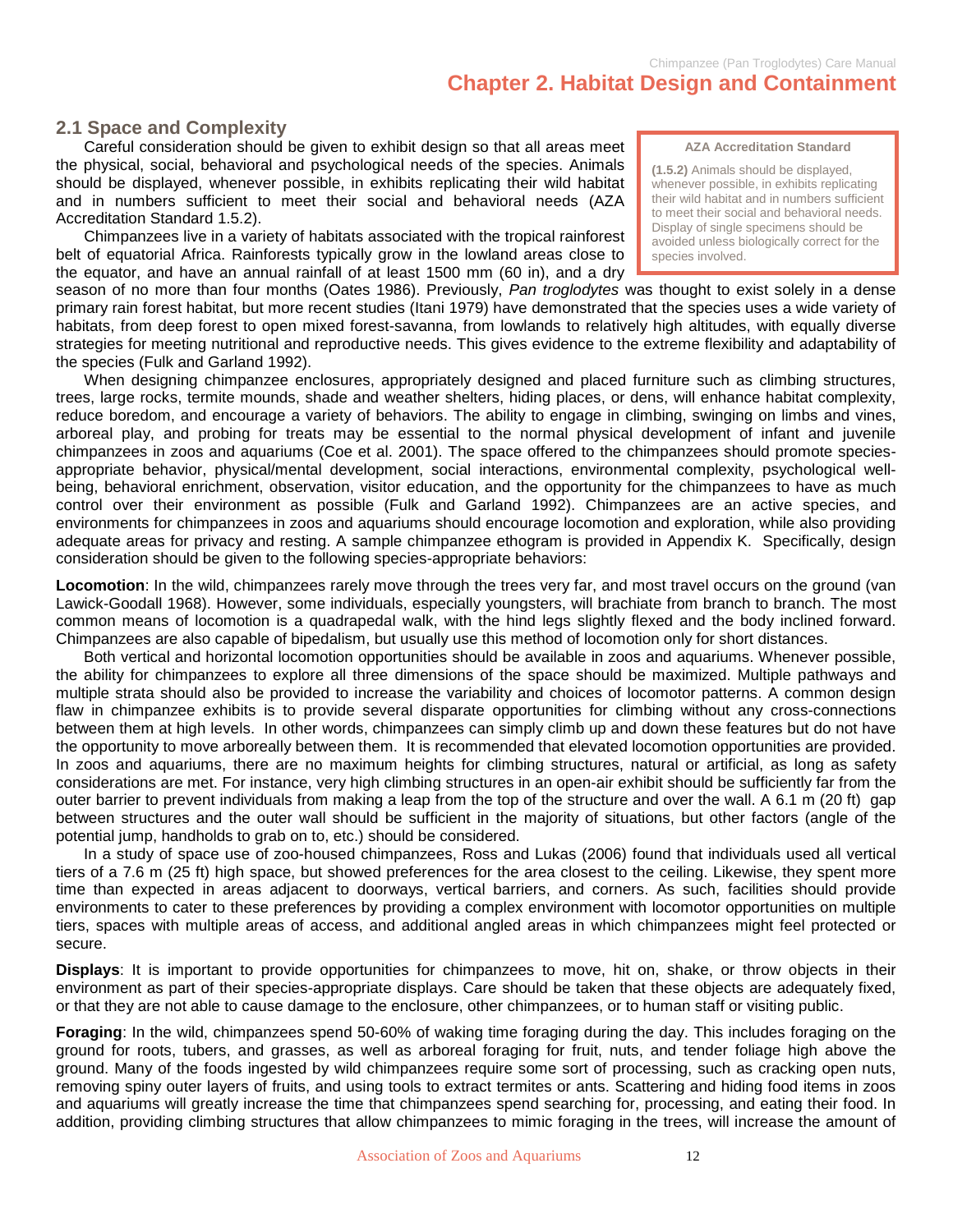time spent foraging and will add an exercise opportunity. Providing artificial termite mounds or other devices requiring the chimpanzee to retrieve food items (see Chapter 5, section 5.2) promotes foraging, and effectively demonstrates their ability to use tools (Fulk and Garland 1992; Coe et al. 2001). Finally, providing vegetation and trees for natural foraging is a strategy that can be used when sufficient space (and therefore vegetation) is present to allow regeneration of the plant material. If natural vegetation is not growing for chimpanzees in their enclosure, they should be supplied with browse or suitable vegetation (see Chapter 5, section 5.2 for additional information on browse).

**Resting and sleeping**: In the wild, chimpanzees (with the exception of dependent infants) will construct a tree nest made of vegetation at the end of each day. Nests are usually constructed at a height between 9-12 m (29.5-39.4 ft). Nests are normally only occupied for a single night, but occasionally are reused. Wild chimpanzees spend half of their time in nests, and this should be viewed as an important component of the chimpanzee environment in zoos and aquariums (Pruetz and McGrew 2001). Whether left out in indoor/outdoor exhibits overnight, or shifted into holding areas, chimpanzees should be provided with special nesting areas or raised sleeping platforms (Coe et al. 2001). However, if the substrate is comfortable enough (i.e. deep mulch bedding, or adequate hay, straw, or burlap for nesting purposes), chimpanzees may choose to sleep on the ground. Adequate opportunities for chimpanzees to construct nests for resting should be offered by provision of browse, hay, straw, branches, blankets, or other appropriate materials.

**Exhibit design:** Social structure and the dynamics of chimpanzee social behavior should be considered when determining both the outdoor and indoor space requirements. In the wild chimpanzees live in a complex fission-fusion society comprised of shifting associations of individuals or groups of chimpanzees (Goodall 1986). One of the most challenging aspects of designing zoo and aquarium environments is to incorporate design elements that allow and promote the complex and fluid social interactions that are characteristic of each age class, sex, and type of individual (Coe et al. 2001). The following features should be considered for inclusion into a chimpanzee facility to optimize the level of care, and address some of the unique aspects of chimpanzee husbandry:

- Weigh stations (see Chapter 8, section 8.1)
- Urine collection areas to provide a means to assist in the on going evaluation of the health status of each chimpanzee (see Chapter 8, section 8.1)
- Nursery and hand-rearing facilities that provide the ability to raise an infant in close proximity to the group (see Chapter 7, section 7.5)
- Medical treatment areas where minor medical procedures can be accomplished without removing the chimpanzee from the building (see Chapter 6, section 6.6)
- Isolation areas for an individual or sub-set that may need to be separated temporarily from the group (see Chapter 6, section 6.6)
- Restraint devices that chimpanzees are trained to comfortably enter to reduce the need for anesthesia (see Chapter 6, section 6.5)
- Specialized research observation areas to enhance data collection, which is an integral part of the management plan (see Chapter 10, section 10.1)
- Caregiver service areas that allow for optimal levels of management (Fulk and Garland 1992)
- Introduction areas with "howdy" areas with mesh barriers for visual and olfactory contact between adjacent spaces (see Chapter 4, section 4.3)

**Exhibit complexity**: An underlying consideration for zoo and aquarium environments is complexity of design. This refers to the overall variation in the environment (e.g., topography, trees, shade, sunny areas, climbing structures, termite mounds, tall grass, bare areas, swampy areas, streams, pools, large rocks, smooth areas, rough areas, and various sights and sounds). Designing features that mimic the complexity and variety of experiences that wild chimpanzees have will greatly aid the promotion of species-appropriate behaviors and development (Fulk and Garland 1992).

Enrichment: It is a USDA requirement that behavioral and environmental enrichment be provided (and documented) to all non-human primates on a regular basis to promote the psychological well-being of the animals (AWR 2005). Providing enrichment during periods of confinement indoors is essential. Lack of appropriate enrichment has been associated with an increase in social aggression and abnormal behaviors in apes (Maple 1979; Clarke et al. 1982; Maple and Hoff 1982). Holding areas need to be able to accommodate a variety of enrichment items, and to allow for frequent rotation of these items to maintain a high degree of novelty that helps to promote psychological well-being (Fulk and Garland 1992), and also cleaning up after their use. There are no conclusive data to determine the optimal rate of changing or varying enrichment initiatives, but unless reactions by the chimpanzees to novel configurations prove to be stressful, enrichment should be rotated as often as practical. The provision of multiple attachment points for ropes, vines, and other hanging enrichment (such as feeders and puzzles) will facilitate these changes. Attention should also be given to safety and toxicity concerns when providing any type of enrichment. Animal care, management, and veterinary staff should be consulted when implementing new devices. See Chapter 8, section 8.2 for additional information on environmental enrichment.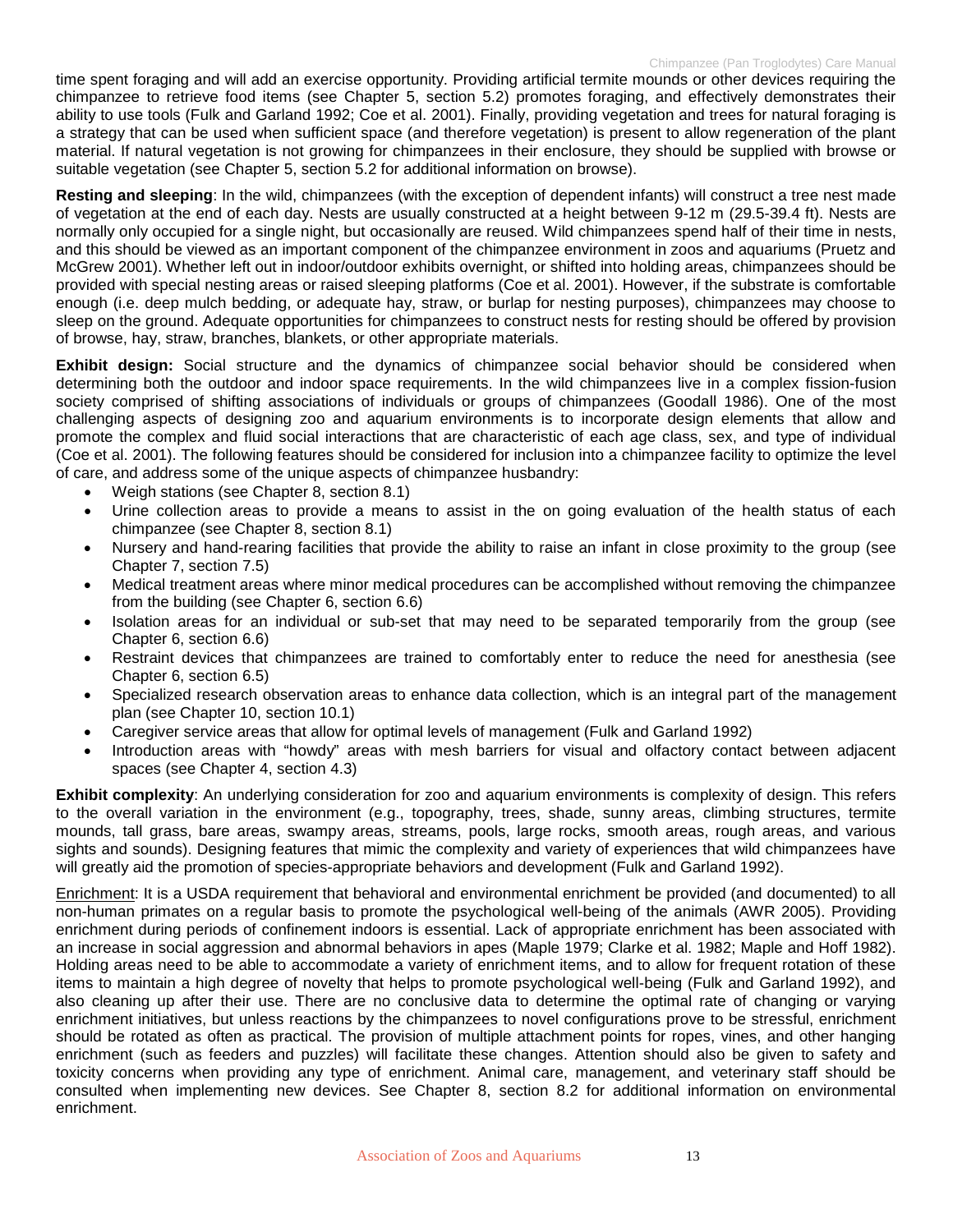Control: In the wild, chimpanzees have a good deal of control over their environment. Although there is relatively little empirical evidence to support it, there is growing sense that providing opportunities for chimpanzees to control an increasing number of aspects of their environment in zoos and aquariums will help to maximize their welfare. Elements of control might include being able to choose social partners or microenvironments (e.g., access to outdoors, shade, or preferred locations), but can range to more complex forms of control such as controlling heaters, water spritzers, music, and food scattering devices.

Visual barriers: Visual barriers are considered very important in the design of successful chimpanzee exhibits. Visual barriers are important to block constant visual access to and from the public, as well as from conspecifics. There are mixed results in studies on the effect of visitors on chimpanzee behavior and well-being, but it is widely accepted that chimpanzees should have the opportunity to access areas of their exhibit which are not easily viewable by the public. Visual barriers are also useful for providing escape for individuals following aggressive encounters with conspecifics. The type and form of visual barriers can vary widely from very tall grasses and bushes, semi-transparent burlap or nets, to solid walls or rock formations. A variety of barriers are preferable. Undesirable effects on group dynamics have been observed in zoos and aquariums, where the presence of large crowds of zoo visitors can suppress affiliative behavior and increase aggression (Chamove et al. 1988; Wood 1998). Recommendations for the design of primate enclosures to reduce such effects include increasing the height of the animal enclosures, and lowering the public walkways (Chamove et al. 1988). Research with zoo-housed gorillas demonstrated positive effects of camouflage netting that buffered visitor effects, and decreased aggressive and abnormal behaviors in the animals (Blaney and Wells 2004).

Outdoor access: Access to outdoor environments has been promoted on several fronts as an important element of longterm care of chimpanzees in zoos and aquariums. A study by Baker and Ross (1998) comparing the behavior of pairs and trios of chimpanzees housed exclusively indoors, or with access to the outdoors, found that those groups with access to outdoors showed significantly less abnormal behavior (e.g., coprophagy, regurgitation and re-ingestion), less yawning (a tension-related behavior), and more self-grooming. These results suggest that outdoor access has a major impact on chimpanzee behavior, and the AZA Chimpanzee SSP recommends that all exhibits provide outdoor access for chimpanzees for the majority of the year.

Individual preference: Finally, a key element in exhibit design is the ability to cater to a variety of individual differences. For instance, The AZA Chimpanzee SSP advocates the provision of very tall exhibit spaces (>6.1 m/20 ft), but there should also be consideration given to provision of climbing structures and nesting sites for individuals who are unable to use those areas, such as the disabled or elderly.

**Exhibit substrates**: The natural substrate of wild chimpanzee environments is a mix of soft and hard materials (e.g., rocks, dirt, grass, and forest litter). Modern zoo and aquarium facilities have experimented with "natural" substrates, including those with dirt, sand, hay, straw, and mulch. Deep-bedding floors show great promise, as they are designed to promote species-typical foraging opportunities, while providing a softer and more comfortable substrate that may have positive effects on behavior as well as joint-related physical ailments. Deep-bedding substrates in use at AZA-accredited zoos typically consist of a 0.3-0.9 m (1-3 ft) depth of bark mulch, of varying sized chips, which cover a solid floor with drainage. Care of these substrates include wetting the surface to prevent it drying out (dusting), turning over the top layer to keep it fresh, and supplementing the mulch as it gets packed down. Feces should be pick-cleaned daily, but urine flows through to the drains beneath. Facilities with recent experience using this system are finding that they require a full bedding change every 2-3 years for 0.6-0.9 m (2-3 ft) of depth.

The use of deep-bedding does not preclude the provision of extra bedding materials, and these materials are especially important in a traditional hardscape area. In the wild, chimpanzees build a nest of branches and leaves to sleep in at night. Providing chimpanzee in zoos and aquariums with items like branches, straw, shredded paper, and blankets, allows them to simulate a natural nest and promotes species-appropriate behavior, and these materials are an essential aspect of the zoo and aquarium environment. Nesting and bedding materials should be routinely checked for feces and urine, and changed regularly.

Water features: Water can be presented via drinking lixits, small streams, pools (<0.6 m/2 ft deep), misters, waterfalls, and light water jets. These may be available constantly (i.e., running water), or intermittently such as activation by human caretaker, or activated by the chimpanzees. Care should be taken to place water sources in different areas of the exhibit, and at different heights to accommodate both smaller and larger animals. All automatic or manually-operated water features should be checked daily to ensure they are in proper working conditions

In general, adult chimpanzees tend to avoid deep water. Deep-water moats pose potential serious hazards to chimpanzees since they do not swim, and their muscle-to-fat ratio does not allow them to float. Chimpanzees have drowned even in shallow water. The AZA Chimpanzee SSP veterinary advisor's pathology report indicates that drowning has been a significant cause of death in the zoo and aquarium chimpanzee population (Gamble et al. 2004). Water sources used in and around chimpanzee enclosures should be <0.6 m (2 ft) deep, and more shallow if infants have access to the water. If moats are present, care should be taken to have easy access points from which a chimpanzee could exit the water.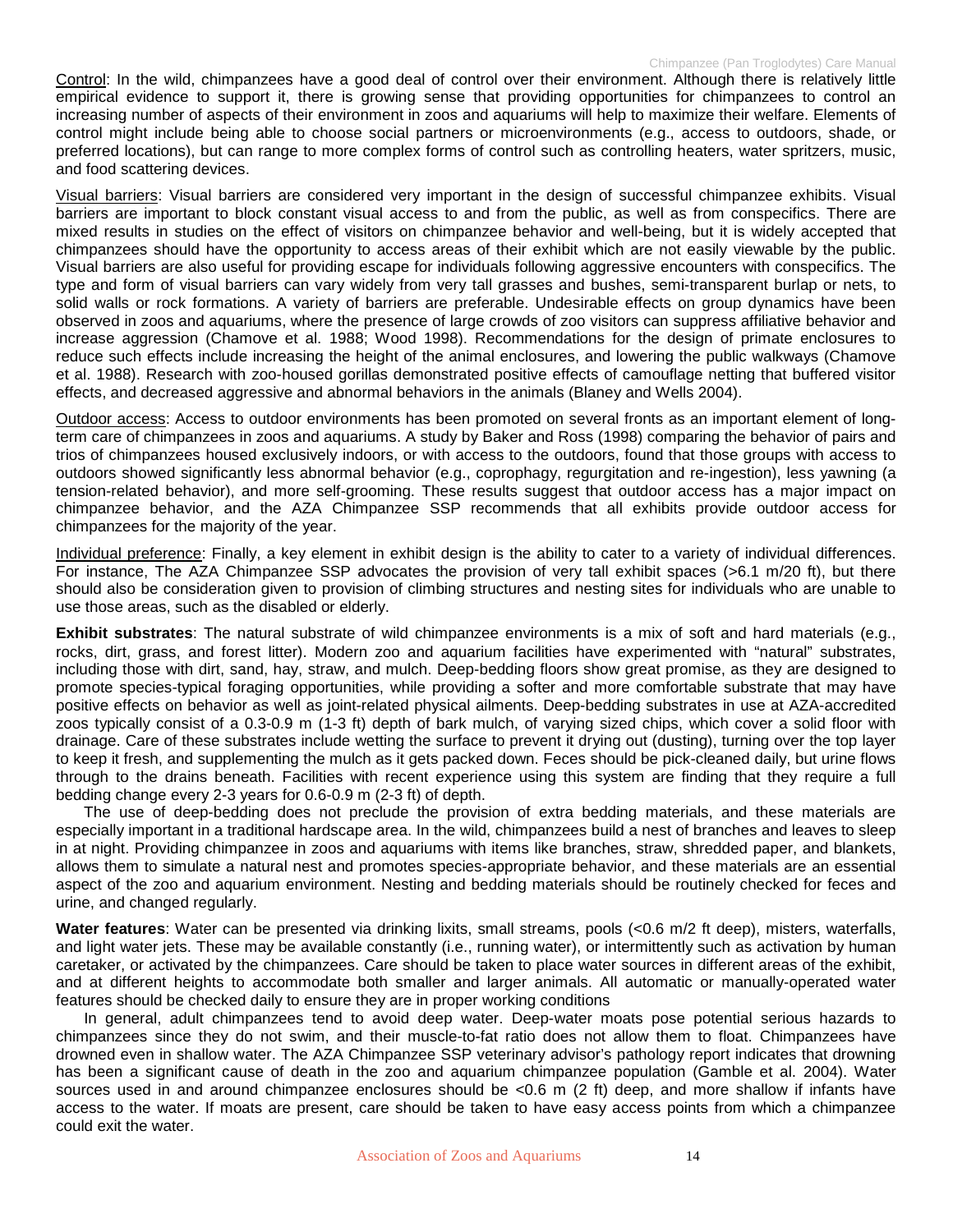**Exhibit size:** It is difficult to estimate the appropriate space requirements for zoo and aquarium chimpanzee enclosures. The USDA minimum standards for space requirements, for individuals or groups of apes in research facilities that weigh over 25 kg (55 lb), are 2.33 m<sup>2</sup> (25.1 ft<sup>2</sup>) by 213.36 cm (84 in) high (AWR 2005). Zoological facilities are required to increase that dimension for any individual weighing more than 50 kg (100 lb). As outlined below, more spacious enclosures are recommended.

Multiple factors affecting the quality of the space likely have significant influences on how chimpanzees perceive the quantity of space. Many of these factors are discussed in this manual, but the most prominent considerations include: 1) Quality and quantity of climbing structures; 2) Placement and quantity of shade structures; 3) Placement and quantity of visual barriers; 4) Placement and quantity of enrichment opportunities; and 5) Size and structure of social group. With these considerations listed, the AZA Chimpanzee SSP proposes the following guidelines for appropriate exhibit space for chimpanzees:

- Small groups (those of 5 or fewer individuals) should be provided with indoor and outdoor space of at least 185.8  $m^2$  (2000 ft<sup>2</sup>), and useable vertical heights of over 6.1 m (20 ft).
- Larger groups require larger exhibits with an additional 92.9 m<sup>2</sup> (1000 ft<sup>2</sup>) for every additional individual over a group size of 5. For instance, a new exhibit planning to house a group of 10 individuals should plan for an indoor/outdoor exhibit in which approximately 650 m<sup>2</sup> (7000 ft<sup>2</sup>) are available for the majority of the year.
- It is important to note that there is no empirical evidence that the provision of too much space is detrimental to chimpanzees, as they tend to use preferred areas of their environment (Ross et al. 2009). As such, provision of space far exceeding these guidelines is not only acceptable but recommended under the premise that it provides more choices for the chimpanzees.
- Enclosure areas, both indoor and outdoor, should include the ability to move large equipment in and out to facilitate exhibit renovations that may require moving or replacing large trees, rocks, or other exhibit furnishings.

The same careful consideration regarding exhibit size and complexity and its relationship to the animal's overall well-being must be given to the design and size of all enclosures, including those used in exhibits, holding areas, hospital, and quarantine/isolation (AZA Accreditation Standard 10.3.3). The size, arrangement, and use of space in the holding area will normally determine the number of chimpanzees that an institution can safely maintain. There should be enough space and environmental complexity in the holding area to prevent serious levels of aggression, and to provide for the psychological needs of the chimpanzees (Coe et al. 2001). As with exhibits, it is difficult to estimate actual dimensions for **AZA Accreditation Standard**

**(10.3.3)** All animal enclosures (exhibits, holding areas, hospital, and quarantine/isolation) must be of a size and complexity sufficient to provide for the animal's physical, social, and psychological well-being; and exhibit enclosures must include provisions for the behavioral enrichment of the animals.

indoor enclosures. Fulk and Garland (1992) suggest a group with six adult or sub-adult males and eight adult or sub-adult females, and dependent offspring, may have sufficient space with at least two community enclosures that total at least 425 m $^3$  (15,000 ft $^3$ ), and six individual holding areas each a minimum of 2.8 m $^3$  (1,000 ft $^3)$  (Fulk and Garland 1992). The quantity of appropriate holding space will be dependent on the exact configuration, the ability to subdivide areas, and the way in which that space is utilized. In general, the AZA Chimpanzee SSP recommends 9.3 m<sup>2</sup> (100 ft<sup>2</sup>) per individual, with ceiling heights of at least 4.6 m (15 ft) for temporary holding areas (i.e., bedrooms) in which the chimpanzees are housed during sleeping hours or for temporary separations (e.g., cleaning, medical procedures, introductions, etc.). It is also advisable to have some smaller areas with relatively low ceilings (1.5-2.4 m/5-8 ft) for use during recovery from anesthesia. Finally, the configuration of indoor spaces is an important consideration. One of the most important aspects is for indoor spaces (including holding) to be able to form a circuit (roundabout), therein avoiding dangerous dead-ends in which vulnerable individuals can be trapped and potentially injured by conspecifics.

**Social considerations**: It is essential to provide sufficient space to house chimpanzees in social environments. However, under certain conditions, it may be necessary to isolate an individual from a group for a finite period of time. The USDA recognizes the need for housing chimpanzees separately when an individual becomes overly aggressive, or is debilitated as a result of age or other conditions, or when an individual is suspected of a contagious disease. When housed separately, it is beneficial to allow the animal visual and auditory access to other chimpanzees, unless it would prove to be detrimental to their health, safety, or well-being (see Chapter 6, section 6.6 for additional information).

The absolute amount of space a group has available may affect the types of social interactions that can take place. In the wild, population densities vary widely, and are affected by plant densities in the various types of forests, the presence or absence of undergrowth, food distribution and fruiting patterns, and other habitat features. Chimpanzees in the wild often travel in "parties" of 3-7 individuals, with changing party composition over time. Party size may vary within similar habitat types due to the age, sex, and reproductive status of the individual members of the group. Exhibit space needs to be large enough to allow different types of parties to form, and for appropriate social interactions to occur in various parties. Designing environments that allow relatively large groups to be housed will also help promote the wide range of social interactions that are characteristic of the species, and help to promote psychological well-being (Fulk and Garland 1992).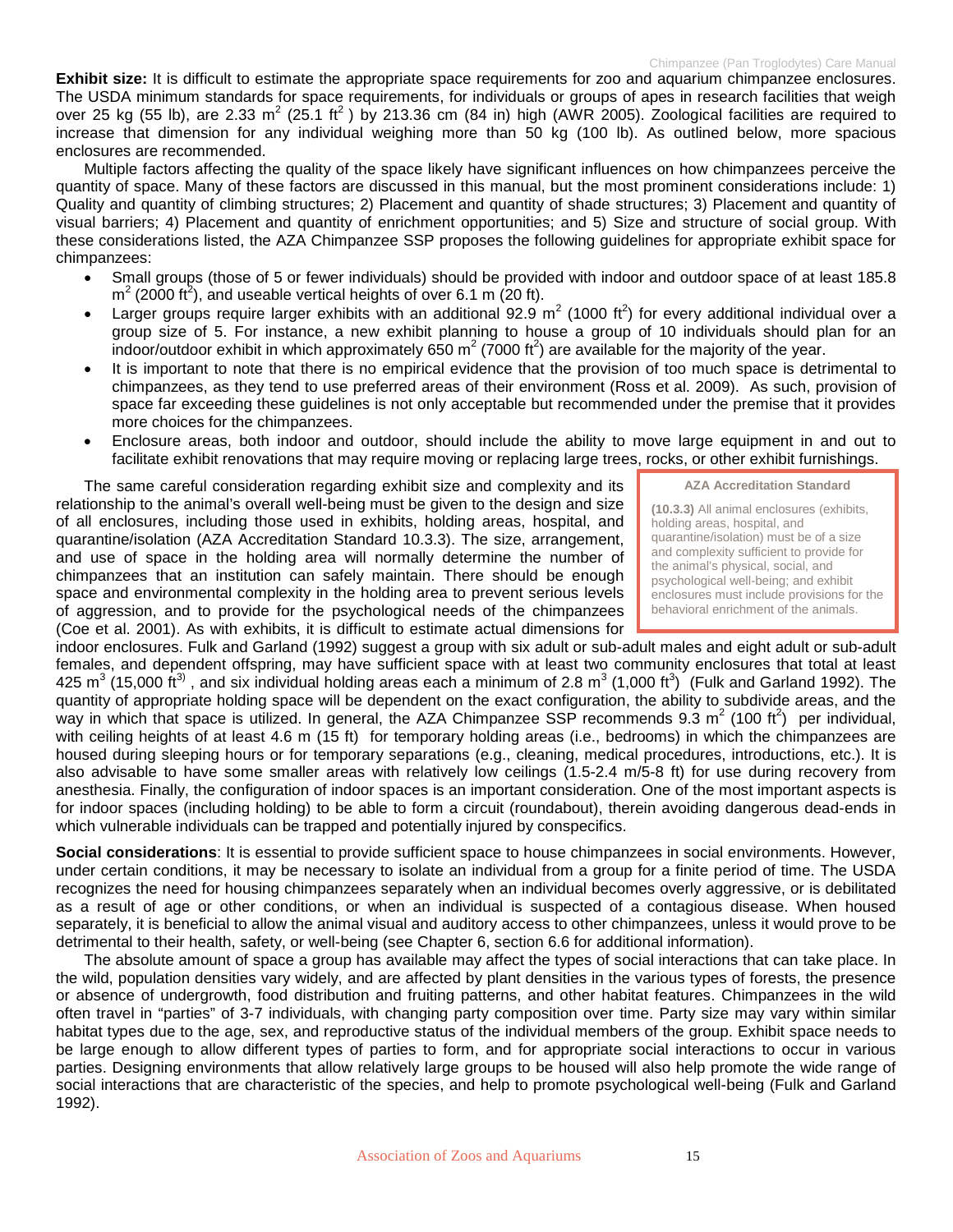An important consideration for chimpanzee enclosures is the ability for any given individual to choose its own interindividual distance to conspecifics. Chimpanzees should have enough space to be able to seclude themselves to a certain extent. This can be achieved not only by providing large spaces, but also with appropriate visual barriers placed strategically throughout the space.

**Enclosure cleaning:** Maintaining a clean and safe living environment helps to prevent disease transfer. The Animal Welfare Act requires that indoor primary enclosures be cleaned at least daily (AWR 2005). Exhibits that are disinfected are usually done so by application of a phenolic disinfectant, sodium hypochlorite, or a quaternary ammonium disinfectant. All surfaces that the chimpanzees come in contact with (including transfer boxes and restraint equipment) should be scrubbed manually, and thoroughly rinsed and dried with a squeegee. If possible, high-pressure water or steam cleaning twice monthly will help remove buildup of organic material on surfaces (Lee and Guhad 2001).

Indoor enclosures: The indoor surfaces that the chimpanzees come into contact with should be designed with cleaning protocols in mind. Many surfaces can be smooth and impervious to debris and moisture so that cleaning and disinfecting is possible. Some indoor areas may have bedding as well, and cleaning protocols will depend on the specific substrate that is present. Sharp edges should be avoided in the design on indoor enclosures, and rough surfaces may make cleaning more labor-intensive. Construction should be of durable material that can withstand regular cleaning and disinfection, as well as rough handling by the chimpanzees. Surfaces that the chimpanzees come into contact with should be free of rust and free of peeling or chipped paint. Wood is an acceptable material for climbing structures and though it cannot be sanitized, it can be replaced when overly soiled.

Outdoor enclosures: The method for cleaning outdoor exhibits will vary with the type of substrate. Natural indoor or outdoor exhibits with dirt or other absorbent substrates should be spot-cleaned on a regular basis. This will ensure that the animal can avoid contact with feces and food waste, which reduces the number of pathogens and pests. The use of biotic substrates, such as mulch floors, will help control bacteria levels. The frequency of cleaning will depend on the size of the exhibit and the number of animals. Porous materials such as rope, fire hose, or burlap should be frequently replaced or steam cleaned.

Pools and moats: Pools and moats should be monitored on a regular basis to ensure that they contain water that is safe to drink. The frequency of cleaning may be dependent on animal usage and algae growth. Any chemicals used to disinfect pools and moats should be approved by the veterinary staff for animal safety and effectiveness (see also Chapter 1, section 1.3).

**More information:** More information on the considerations of designing adequate space for chimpanzees in light of their natural behavior patterns can be found in Chapter 1 (Pruetz and McGrew 2001) and Chapter 2 (Coe et al. 2001) of "The Care and Management of Chimpanzees" (Brent 2001).

# <span id="page-15-0"></span>**2.2 Safety and Containment**

Animals housed in free-ranging environments should be carefully selected, monitored and treated humanely so that the safety of these animals and persons viewing them is ensured (AZA Accreditation Standard 11.3.1).

Animal exhibits and holding areas in all AZA-accredited institutions must be secured to prevent unintentional animal egress (AZA Accreditation Standard 11.3.3). Exhibit design must be considered carefully to ensure that all areas are secure and particular attention must be given to shift doors, gates, keeper access doors, locking mechanisms and exhibit barrier dimensions and construction.

Containment barriers define the environment for the chimpanzee, and separate them from humans. Safety for both the visitor and the chimpanzee must be a top priority. Exhibits in which the visiting public may have contact with animals must have a guardrail/barrier that separates the two (AZA Accreditation Standard 11.3.6).

Designing an environment that allows for high visibility, and even fairly close proximity of the public to the chimpanzees, should be balanced against the need to protect them both (Fulk and Garland 1992). Walls can be made of a variety of materials, such as wood, glass, metal, wire mesh, or concrete. They should be constructed in a manner that will hold up to the activities of the chimpanzees, and should not be climbable unless the exhibit is enclosed. A chimpanzee's motivation **AZA Accreditation Standard**

**(11.3.1)** All animal exhibits and holding areas must be secured to prevent unintentional animal egress.

#### **AZA Accreditation Standard**

**(11.3.3)** Special attention must be given to free-ranging animals so that no undue threat is posed to the animal collection, free-ranging animals, or the visiting public. Animals maintained where they will be in contact with the visiting public must be carefully selected, monitored, and treated humanely at all times.

#### **AZA accreditation standard**

**(11.3.6)** Guardrails/barriers must be constructed in all areas where the visiting public could have contact with other than handleable animals.

to attempt to climb or jump out of a contained area can be stimulated by many factors, including social pressure, surprise from a loud noise, or even the chimpanzees' natural intelligence and curiosity. An outdoor exhibit barrier height of 5.2 m (17 ft) has proven adequate to contain chimpanzees in most cases. However, exhibits should be designed to limit the ability to use trees, structures, or sloping hills to extend jumping heights (Coe et al. 2001). Under the right conditions,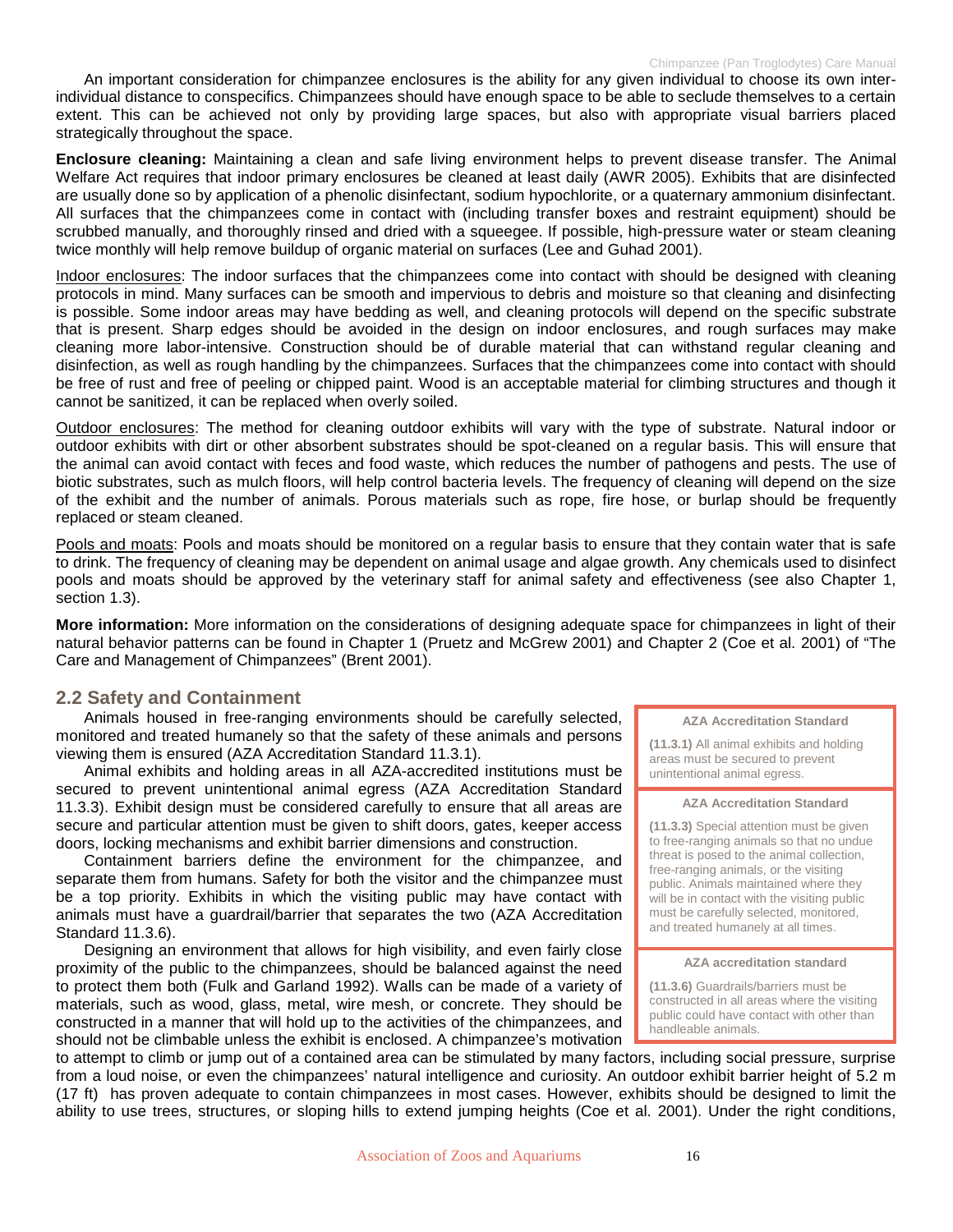chimpanzees are capable of jumping a horizontal distance of 6 m (20 ft) (Coe et al. 2001). Adding a running display through nearby tree branches or structures will increase this jumping distance.

**Containment barriers**: The containment barriers for a holding facility should consider the strength of the chimpanzees, the reach distance of the chimpanzees, the need for a high degree of visibility, the need for safe physical contact between the caregivers and the chimpanzees, and the need to be able to maintain a clean, healthy environment. Materials such as concrete, welded wire, and solid metal plates can be used successfully to meet the needs of providing optimal holding areas for chimpanzees. Steel bars are not as commonly used because they allow the chimpanzees to reach through. Any barrier that allows chimpanzees to reach through should be supplemented with a secondary barrier (additional mesh) or sufficient space between the maximum reach of an animal and the proximity of humans (visitors or caretakers) so that the chimpanzees cannot reach the humans.

All doors should be double-locked with robust padlocks in any combination, including one or more locks securing the door to the frame, or using padlocks to secure doors via a remote mechanism. Keys should only be distributed to qualified and trained animal personnel.

The USDA mandates that primary enclosures should be constructed and maintained so they: have no sharp edges; protect the chimpanzees from injury; contain the chimpanzees securely and prevent accidental opening of the enclosure; keep unwanted animals from entering the enclosure or having physical contact with the chimpanzees; allow the chimpanzees to remain clean and dry; and provide shelter and protections from temperature extremes and weather conditions unsuitable for chimpanzees (AWR 2005). Consideration of the ways in which animal caretakers access the exhibit are important, and access points should be provided at multiple areas of the exhibit, and with safety as a top priority.

Another consideration for barriers in chimpanzee enclosures is the degree to which they prevent access by indigenous wildlife. In most chimpanzee exhibits, resident animals such as rabbits, squirrels, and skunks are able to enter the chimpanzee exhibit. In most cases, this results in some form of aggression from the chimpanzees, often resulting in the death (but more rarely the consumption) of the wildlife (Ross et al. 2009). In some cases, this may be a source of zoonotic disease transmission although those cases are relatively rare.

Water moats: Water moats have been used as a barrier for containing chimpanzees, however, they are not recommended by the AZA Chimpanzee SSP. In general, adult chimpanzees tend to avoid water, although there are exceptions. Shallow water is not an adequate barrier to prevent escape. Deep-water moats pose potential serious hazards to chimpanzees, since they cannot swim and their muscle to fat ratio does not allow them to float. Chimpanzees have drowned even in shallow water; water levels should not exceed 0.6 m (2 ft) in depth to minimize this risk. Even in shallow water moats, hand holds or stepping stones should be provided to allow chimpanzees to get out of the water and back into the enclosure easily.

**Security zones**: Chimpanzees are extraordinary escape artists. Because chimpanzees may escape from primary indoor enclosures, containment within secondary safe areas is essential. Subdividing containment areas into separate safety zones is becoming a common practice. The highest security is the area occupied by the chimpanzees. Secondary security areas outside of the primary containment area need to be able to hold chimpanzees for the period of time it takes to retrieve the chimpanzees and relocate them back into the primary safety area. These secondary areas need to be designed not only to hold the chimpanzees, but also to keep them from getting hurt. In these secondary security areas, lamp bulbs containing toxic materials or appliances that could cause electrocution should be avoided. All fixtures should be mounted securely on walls. Mesh or "dart ports" should be provided to allow qualified staff to immobilize the chimpanzees when necessary. Some facilities provide mesh ceilings to prevent escaped chimpanzees from gaining access to air ducts, pipes, lights, and fire sprinklers. Tertiary security areas are intended for qualified staff, researchers, or helpers. These areas include food preparation areas, tool storage, and changing areas. Mechanical equipment rooms or other areas used by non-qualified staff should be accessed from outside the exhibit (Coe et al. 2001).

**Containment recommendations:** Access to on-exhibit areas during evening hours can be a useful way to provide chimpanzees with increased choices of movement and location, however; containment security is of the utmost importance to maintain human and chimpanzee safety. Extra safety features should be considered in order to utilize the space more often for the chimpanzees. Access to open air outdoor areas overnight should include the use of high voltage wire for secondary containment. The power supply for the electric wiring should be backed up by a solar panel that automatically continues the voltage in the event of power failure. When given access to open air outdoor exhibit areas overnight, staff should be extremely diligent about checking all items in the exhibit for structural soundness, ensuring that climbing structures, enrichment devices and any trees are secure and stable. It is good practice to bring in all chimpanzees at the end of the keepers' working day, check the outdoor enclosure, and then give the chimps access again if planning to allow them overnight access to the area. If severe weather is predicted or threatening, or any weather that includes high winds, the chimpanzees should not be given access to open air outdoor enclosures due to the danger of a tree blowing over in or into the exhibit.

Overnight access to indoor exhibit areas requires that keepers and other personnel treat the space as if it were always occupied or going to be occupied in order to minimize the chance of safety breaches; these areas should always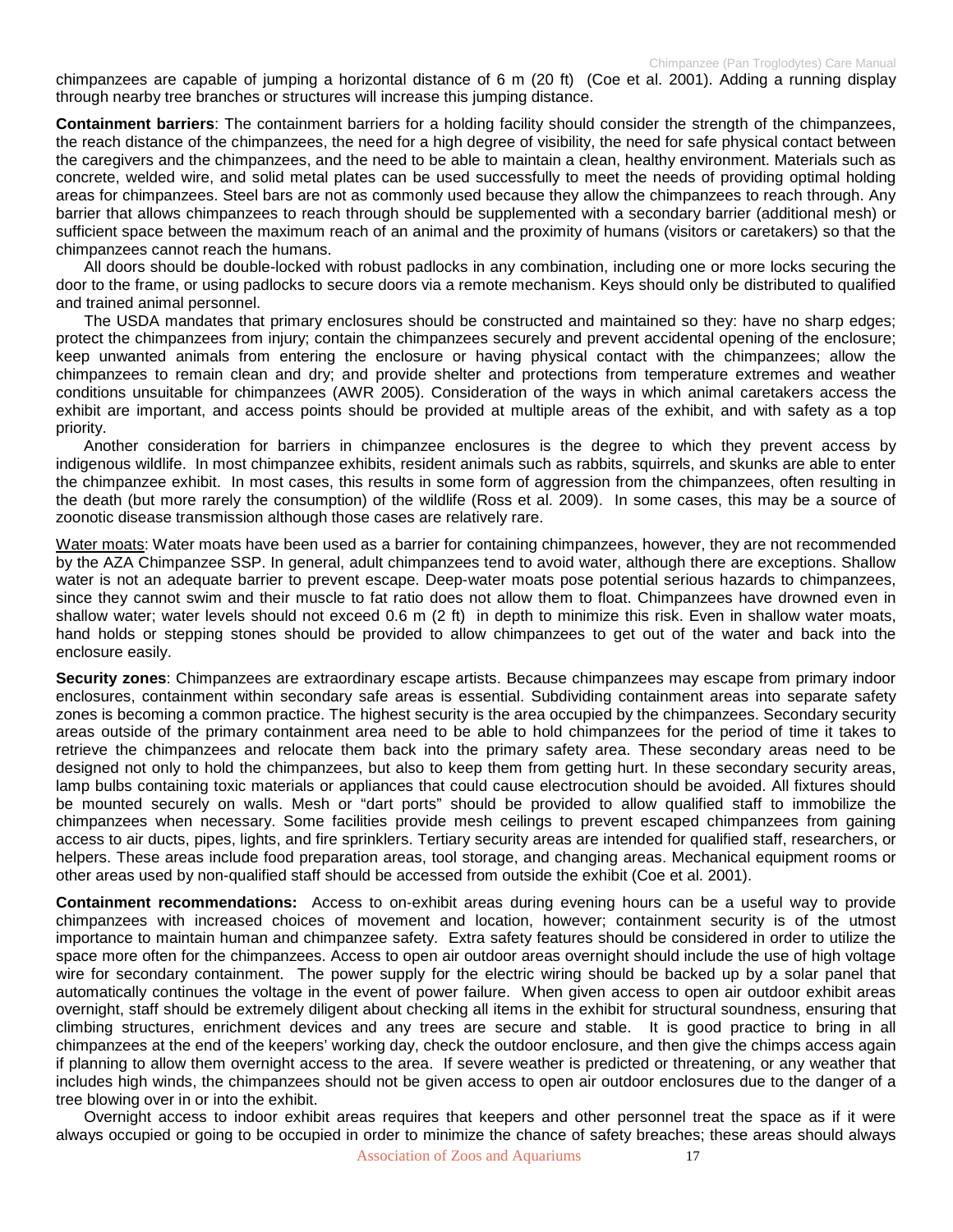remained locked and any tools or other equipment removed from the enclosure and its near vicinity. Indoor exhibit areas that chimpanzees are given 24 hour access to should be surrounded by the remainder of the building, thereby creating secondary containment on all sides. Special care should be taken with indoor enclosures that have skylights or windows to make sure that these are secure and cannot be reached with sticks, toys, tools or other items that chimpanzees may be able to use. If able to possibly be reached by the chimpanzees, the skylights or windows should be covered with heavy duty mesh or other material to prevent escape.

Simple signs can be created and placed in appropriate places for staff to easily see that indicate if the chimpanzees are in the enclosure or not overnight; these help to reduce communication errors between shifts of caregivers.

**Pest control:** Pest control should be considered as an important factor during exhibit design. Cockroaches seek tight dark areas. Small openings, such as between steel barrier frames and masonry walls, or penetrations into tubular steel frames, should be sealed. Mounting counters, cabinets, or shelves away from walls, as well as maintaining open space around furnishings, gives pest species nowhere to hide. The use of open shelving made of wire mesh also limits hiding places. Drain covers with tight fitting mesh drain baskets help prevent movement of insects and rodents through the sewer systems. Many features contribute to the creation of rodent habitat, both indoors and outdoors. Food availability is probably the most critical factor. Since rodents are nocturnal by nature, removing food scraps at the end of the day should help to limit rodent problems.

**Emergency Safety**: All emergency safety procedures must be clearly written, provided to appropriate staff and volunteers, and readily available for reference in the event of an actual emergency (AZA Accreditation Standard 11.2.3). Staff training for emergencies must be undertaken and records of such training maintained. Security personnel must be trained to handle all emergencies in full accordance with the policies and procedures of the institution and in some cases, may be in charge of the respective emergency (AZA Accreditation Standard 11.6.2).

**Fire:** Fire alarm systems are recommended. Alarms should automatically call the Fire Department and appropriate chimpanzee care and management personnel. Fire safety plans for chimpanzee holding should include safe doors to open and lead chimps to a secure outside enclosure at any time of the year. Plans may also include training overnight personnel who do not regularly access the building in emergency protocols to ensure chimpanzee safety, as these people will presumably be first on the scene in the event of a fire during hours in which animal care staff are not present. All chimpanzee personnel should be trained to properly use fire extinguishers and fire extinguishers should be kept and maintained around the area.

**Weather:** A Disaster Supplies Kit (see list below) should be assembled and kept

in the building and checked and assessed quarterly. Chimpanzee holding facility buildings are typically constructed of thick, concrete walls with few entrances or large windows, making them ideal safe places during extreme weather events such as hurricanes and tornadoes. High ceilings and existing drains also increase the possibility that the building is safe during severe weather.

**Hurricane:** Preparations for hurricanes in chimpanzee housing should be similar to human hurricane preparation. All chimpanzees should be locked inside and preparations made to provide both the humans who stay with the chimpanzees, and the chimpanzees themselves, fresh water and food for several days.

**Severe thunderstorm or tornado:** Preparations for severe thunderstorms or tornados in chimpanzee housing should be similar to human severe thunderstorm or tornado preparation. All chimpanzees should be locked inside. Care should be taken to move animals into areas away from large sheets of glass that might shatter during high winds. After the tornado passes:

- Watch out for fallen power lines and stay out of the damaged area.
- Listen to the radio for information and instructions.
- Use a flashlight to inspect your building for damage.
- Do not use candles at any time.

**Flood and earthquake:** Know the area's potential risks for these events, and keep the Disaster Supplies Kit on hand, along with food and water for all chimpanzees and caregivers.

### **Disaster Supplies Kit:**

- First aid kit and essential medications.
- Canned food and can opener.

**AZA Accreditation Standard**

**(11.2.3)** All emergency procedures must be written and provided to staff and, where appropriate, to volunteers. Appropriate emergency procedures must be readily available for reference in the event of an actual emergency. These procedures should deal with four basic types of emergencies: fire, weather/environment; injury to staff or a visitor; animal escape.

#### **AZA Accreditation Standard**

**(11.6.2)** Security personnel, whether staff of the institution, or a provided and/or contracted service, must be trained to handle all emergencies in full accordance with the policies and procedures of the institution. In some cases, it is recognized that Security personnel may be in charge of the respective emergency (i.e., shooting teams).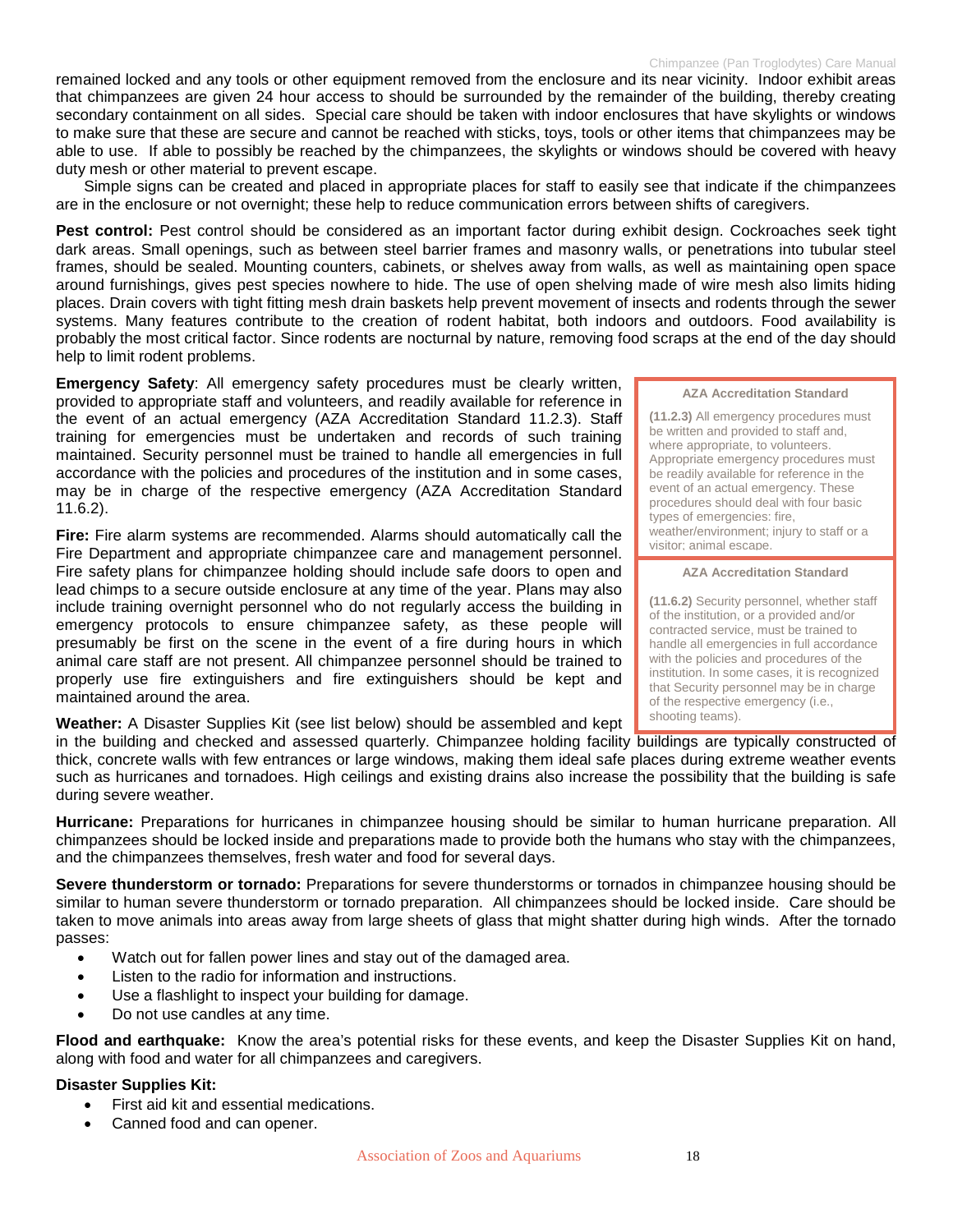- At least three gallons of water per person (for humans and chimpanzees)
- Protective clothing, bedding, or sleeping bags (for humans and chimpanzees)
- Battery-powered radio, flashlight, and extra batteries.
- Special items for infant, elderly, or disabled individuals
- Written instructions on how to turn off electricity, gas, and water if authorities advise you to do so (a professional must turn natural gas service back on.)
- Store supplies in a waterproof, easy-to-carry container, such as plastic tub with handles

#### \*Information taken from Red Cross website, [www.redcross.org](http://www.redcross.org/)

Emergency drills should be conducted at least once annually for each basic type of emergency to ensure all staff is aware of emergency procedures and to identify potential problematic areas that may require adjustment. These drills should be recorded and evaluated to ensure that procedures are being followed, that staff training is effective and that what is learned is used to correct and/or improve the emergency procedures. Records of these drills should be maintained

and improvements in the procedures duly noted whenever such are identified. AZA-accredited zoos and aquariums must have a communication system that can be quickly accessed in case of an emergency (AZA Accreditation Standard 11.2.4).

Institutions holding chimpanzees should have agreements with their local fire, police and other emergency personnel regarding dangerous animal escapes, which will include chimpanzee. Institutions can define acceptable parameters of responsibility for the escape. For example, within the zoo perimeter zoo personnel are responsible, but outside zoo perimeter fences, the city and/or county emergency response personnel have authority.

AZA-accredited zoos must also ensure that written protocols define how and when local police or other emergency agencies are contacted and specify response times to emergencies (AZA Accreditation Standard 11.2.5). Because of the potential danger of a chimpanzee escape, response times should be within 10 minutes of notification.

**Species specific attributes:** AZA-accredited zoos and aquariums which care for potentially dangerous animals must have appropriate safety procedures in place to prevent attacks and injuries by these animals (AZA Accreditation Standard 11.5.3). *In situ*, chimpanzees hunt, kill and consume other animals both in groups and alone. Chimpanzees also may kill chimpanzees that are unknown to them both in efforts to protect territory and in efforts to expand existing territory. Chimpanzees are highly intelligent, agile and easily several times stronger than a human. Chimpanzees kept as pets have attacked and severely injured human beings.

**Safety procedures:** It is recommended that caregivers have protected contact only with chimpanzees. An exception would be in the case of an infant who is being hand reared (see guidelines Section 7.5).

It is advisable that new chimpanzee caregivers be thoroughly trained in chimpanzee behavior, as well as given instruction on the preferences and personalities of each individual chimp they will be working with; it should be stressed that it takes time to build a trusting relationship with chimpanzees and each individual person and chimp will develop that relationship at their own pace.

Training of new staff should involve stages of actually dealing directly with the chimpanzees and progression should depend on both the chimpanzees' and the keeper's comfort level. If keepers are uncomfortable being near, feeding or shifting chimpanzees it can create a potentially dangerous situation for the person and this factor should always be carefully considered during staff training. Supervisors who are familiar with the chimpanzees should always be physically present during times of new staff working with chimpanzees to be available if problems occur, to answer questions and provide guidance.

# **Animal attack emergency response procedures:** Animal attack emergency response procedures must be defined and personnel must be trained for these

**AZA Accreditation Standard**

**(11.2.4)** The institution must have a communication system that can be quickly accessed in case of an emergency.

**AZA Accreditation Standard**

**(11.2.5)** A written protocol should be developed involving local police or other emergency agencies and include response times to emergencies.

#### **AZA Accreditation Standard**

**(11.5.3)** Institutions maintaining potentially dangerous animals (sharks, whales, tigers, bears, etc.) must have appropriate safety procedures in place to prevent attacks and injuries by these animals. Appropriate response procedures must also be in place to deal with an attack resulting in an injury. These procedures must be practiced routinely per the emergency drill requirements contained in these standards. Whenever injuries result from these incidents, a written account outlining the cause of the incident, how the injury was handled, and a description of any resulting changes to either the safety procedures or the physical facility must be prepared and maintained for five years from the date of the incident.

protocols (AZA Accreditation Standard 11.5.3). If a chimpanzee escapes into an unsecured area and attacks a human, the escaped chimp may be considered a target of shoot to kill by zoo personnel. Zoo staff emergency response team should have a protocol outlined dealing with escaped animals who are considered potentially dangerous enough to shoot to kill in the case of certain events such as an escaped animal attacks a human, or an escaped animal breaches zoo perimeter fence.

Each facility should follow AZA standards regarding emergency response, housing weapons, tranquilizer guns and other capture equipment in designated areas for emergency response personnel to obtain easily and quickly.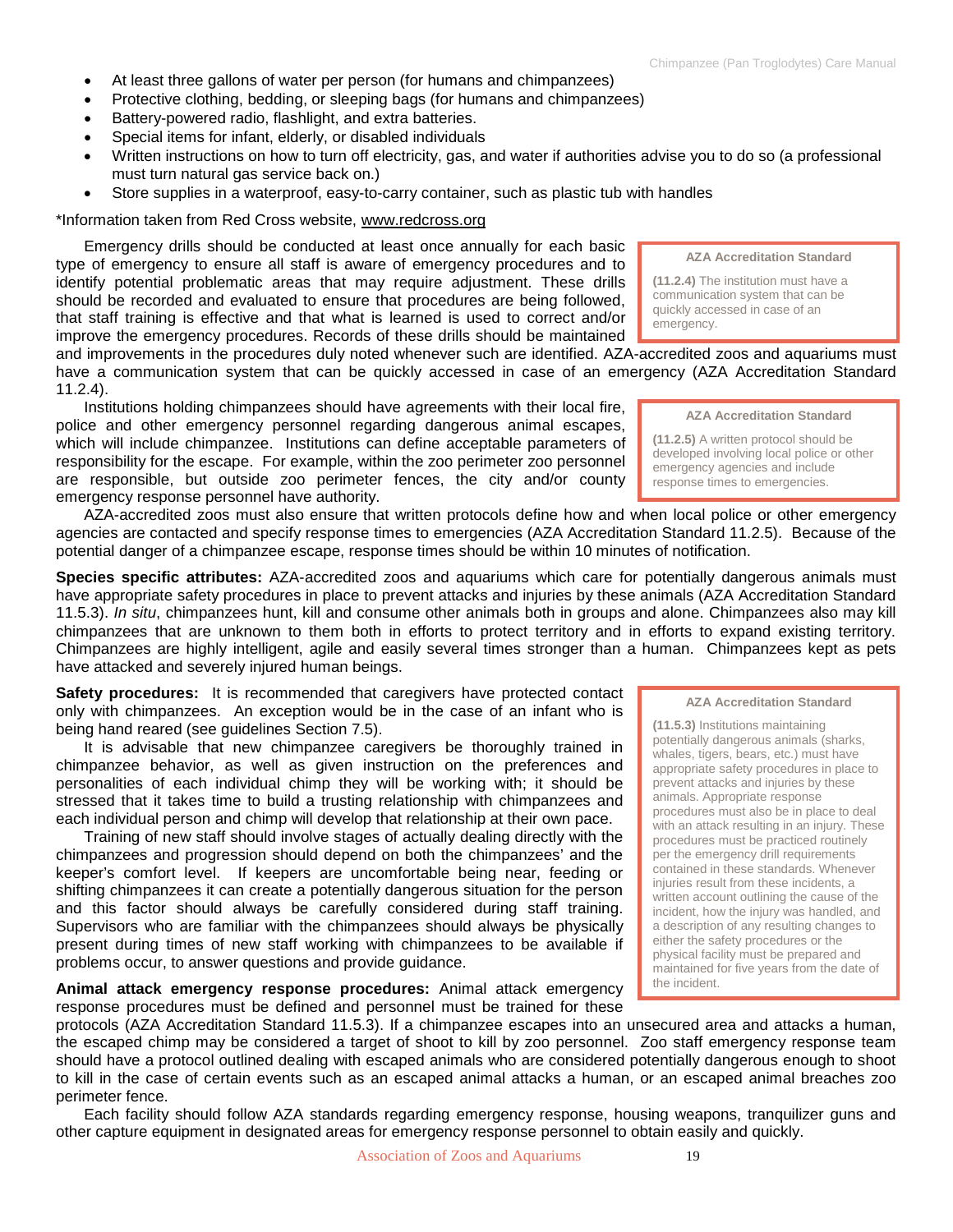If shooting the chimpanzee to save the human's life is not a reasonable option due to proximity of human(s), there are several options that may be appropriate:

- Spraying the animal with a high pressure water hose to try to get the chimpanzee away from the person being attacked.
- Spraying the chimpanzee with a fire extinguisher and/or sound a loud noise, such sounding an air horn, may divert the chimpanzee's attention long enough for the human to get to safety.
- Dropping a cargo net over the chimpanzee may entangle the animal, thus allowing the attacked person, if able, to get away, or allowing other people to drag the human to safety.

Anyone attempting to divert the chimpanzee's attention away from the human victim also risks being attacked themselves, so great caution should be taken with any approach in this extremely dangerous situation. Any attempts to wound the chimpanzee in order to stop the attack should be considered in light of the fact that chimpanzees are much stronger than humans, and that the chimpanzee attacking already is experiencing a tremendous surge of adrenaline that will make him even stronger.

**Animal escape**: If a chimpanzee escapes into a secured area or a staff member makes an error and is caught in the enclosure with a chimpanzee, essentially the same response applies. It may be more dangerous for anyone caught inside of what the chimpanzee considers his territory, and it is certainly more dangerous if multiple chimpanzees are inside the enclosure with the human. Any human encountering an escaped chimpanzee should exercise extreme caution if approached by the chimpanzee and/or if necessary to stay in proximity to that chimpanzee. Remaining calm is of utmost importance, as the chimpanzee may become (more) agitated based on the human's behavior.

Animal attack emergency drills should be conducted at least once annually to ensure that the institution's staff know their duties and responsibilities and know how to handle emergencies properly when they occur. It is recommended that a variety of scenarios be modeled during drills, including:

- Single chimpanzee escapes into secure area (i.e. holding area)
- Multiple chimpanzees escape into secure area (i.e. holding area)
- Single chimpanzee escapes into unsecure area within the facility (i.e. staff area)
- Multiple chimpanzees escape into unsecure area within the facility (i.e. staff area)
- Single chimpanzee escapes into unsecure area outside the facility (i.e. outdoor visitor area)
- Multiple chimpanzees escape into unsecure area outside the facility (i.e. outdoor visitor area)
- Unknown number of chimpanzees escape into unknown area (i.e. missing chimpanzee(s))
- Chimpanzee(s) escape and breach zoo boundaries (i.e. involvement of local law enforcement)

These situations can be modeled by the use of volunteers posing as escaped chimpanzees. Such volunteers should be familiar with chimpanzee behavior to accurately model potential situations in real time. These "mock chimpanzees" should be clearly marked as such for the drill. All drills need to be recorded and evaluated to ensure that procedures are being followed, that staff training is effective, and that what is learned is used to correct and/or improve the emergency procedures. Records of these drills must be maintained and improvements in the procedures duly noted whenever such are identified (AZA Accreditation Standard 11.5.3).

If an animal attack occurs and injuries result from the incident, a written account outlining the cause of the incident, how the injury was handled, and a description of any resulting changes to either the safety procedures or the physical facility must be prepared and maintained for five years from the date of the incident (AZA Accreditation Standard 11.5.3).

Creating and maintaining a relationship with the local police force with jurisdiction in your immediate area is an important precautionary step. Working with these agencies to discuss possible scenarios, including if and when to take action and/or use lethal force can be very helpful.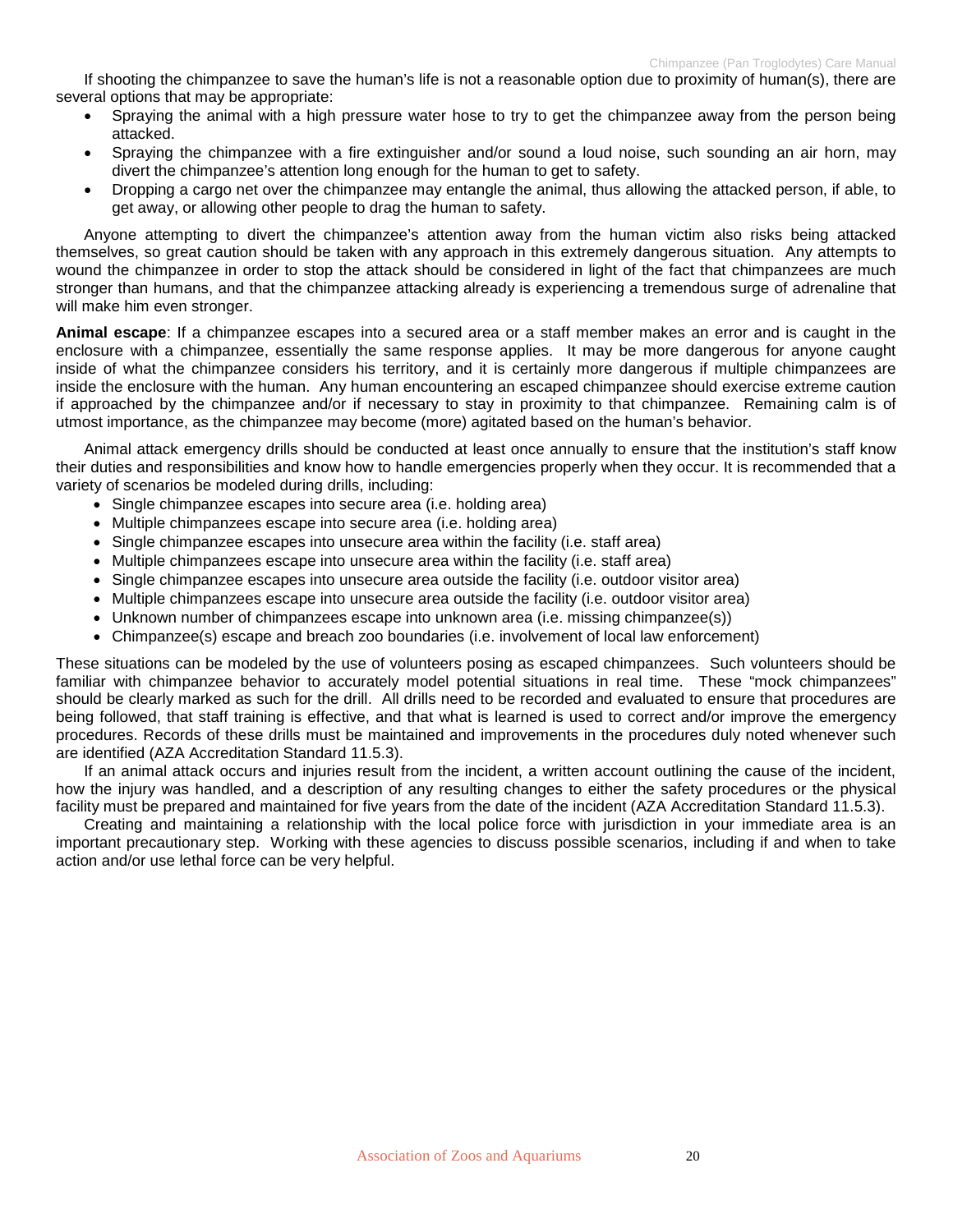# **Chapter 3. Transport**

# <span id="page-20-1"></span><span id="page-20-0"></span>**3.1 Preparations**

Animal transportation must be conducted in a manner that adheres to all laws, is safe, and minimizes risk to the animal(s), employees, and general public (AZA Accreditation Standard 1.5.11). Safe chimpanzee transport entails the use of appropriate conveyance and equipment that is in good working order.

**Transport container:** The size of the container should be related to the actual size of the chimpanzee for which the container is constructed. In general, it should allow the chimpanzee to stand, turn, and lie down in a natural manner. If forklift spacers are required, they should be 5 cm (2 in) thick, and should be provided when the total weight of the container and

chimpanzee is more than 60 kg (132 lb).

Materials: Container materials that can be used for young great apes include wood (although this is not advisable for anything larger than small infants), metal, or wire mesh. For adult great apes, these materials include metal, welded mesh, and muslin or other light material. All materials should be non-toxic.

Frame: The container frame for young/sub-adult great apes should be made of strong materials that are bolted or screwed together; for adult great apes, welded metal lined with smooth wood or other similar material of a minimum thickness of 1.2 cm (0.5 in) is recommended. Additional strengthening braces should be present on the sides of the container when the total weight is more than 60 kg (132 lb). All inside edges should be smooth or rounded with no sharp projections, such as nails, on which the chimpanzee can injure itself.

Sides and front: The sides of the container for young/sub-adult great ape should be wood or metal. The front should consist of 2.5 cm (1 in) weld or chain link that should be attached to the frame with a steel strip (staples should not be used). Behind the mesh, 2 cm (4/5 in) bore steel tubes should be sunk into the top and bottom of the frame to a depth of approximately 2.5 cm (1 in), and at a distance of 7.5 cm (3 in) apart center to center. The distance between bars and mesh should be such that the animal cannot poke its fingers outside the container. A 2/3 solid panel with 1/3 mesh wire at its lower portion, and two 10 cm (4 in) observation openings in the upper part, should be placed in front of the weld mesh/chain link. The other three sides should be solid with ventilation openings. The ventilation openings should be small enough so that no part of the chimpanzee can protrude from the container, and they should be covered with a light material such as muslin.

For adult great apes, solid wood or lined metal is necessary. The front should consist of iron bars spaced in such a manner that the animals cannot push its arms through the bars. The bars should have a sheet of welded mesh fixed at a distance of 7.5 cm (3 in) in front of them. A wooden shutter with slots or holes for ventilation should cover the whole front in order to reduce the amount of light inside the container, as well as to reduce the disturbance to the animal, and to protect the handling personnel. The other three sides, one of which is the door, should be solid with ventilation openings.

Handling: For all apes, handling and spacer bars should be provided on three sides of the container.

Floor: For all apes, the base of the container should be solid and leak proof. A grill should be securely fixed and placed over a leak proof droppings tray to collect the excreta that falls onto it.

Roof: For all apes, the roof of the container should be solid, but with mesh ventilation openings.

Door: For young/sub-adult great apes, access into the container should be by a vertical sliding door at the back that extends the whole height of the container. It should be fastened with tamper proof fasteners or bolted shut after loading. A center batten should be provided across the whole width of the container, including the door, which is put in place after the door is closed.

For adult great apes, a sliding door the same height and made of the same material as the container should be placed in the rear of the container. It should have strong and secure means of fastening that cannot be opened accidentally.

Ventilation: For sub-adult great apes, mesh ventilation openings approximately 2.5 cm (1 in) in diameter should be provided along the base, in the upper 1/3 of the sides and rear, and on the top of the container. Whenever openings are covered by mesh, care should be taken that there are no sharp edges present within the container, and all edges should be covered with smooth material that is tamper proof. A muslin, or similar material, curtain should cover all ventilation openings including the front.

For adult great apes, mesh ventilation openings, approximately 2.5 cm (1 in) in diameter should be provided at heights that will give good ventilation at all levels but particularly when the animal is in a prone position. Openings should cover the sides, rear and top, as well as the sliding shutter. All openings can have exterior mesh screening. A muslin, or similar material, curtain should cover all ventilation openings including the front.

#### **AZA Accreditation Standard**

**(1.5.11)** Animal transportation must be conducted in a manner that is safe, wellplanned and coordinated, and minimizes risk to the animal(s), employees, and general public. All applicable local, state, and federal laws must be adhered to.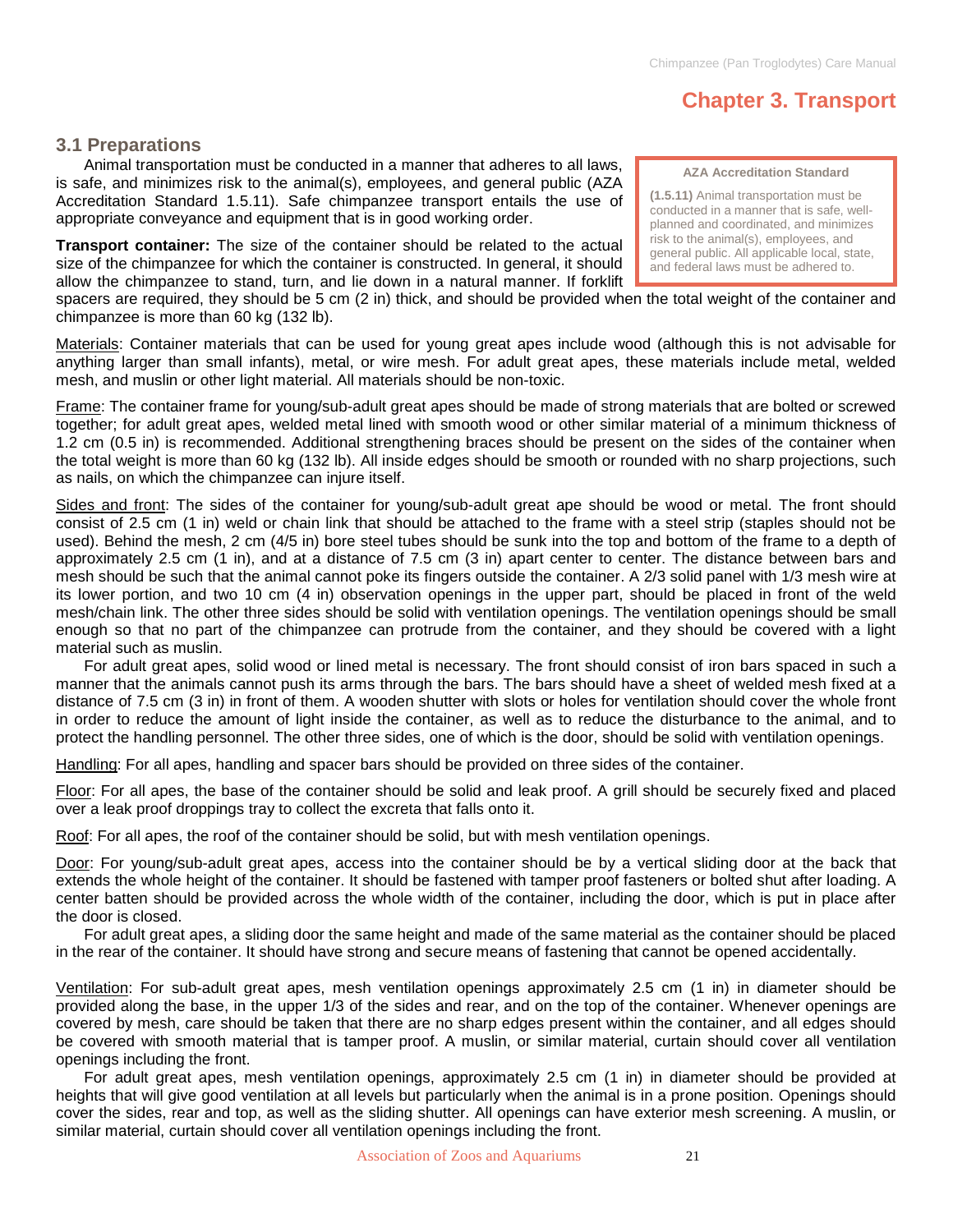The equipment must provide for the adequate containment, life support, comfort, temperature control, food/water, and safety of the animal(s).

**Number of people for transport**: Three people are recommended for chimpanzee transport. Two of these people should be very familiar with the chimpanzee's personality and history (most likely a familiar animal keeper), and one of the three should be a veterinarian. This also creates an adequate number of people to rotate driving and monitoring duties. At least one person should be monitoring the chimpanzee (visually or via monitor) at all times. The driver should not have monitoring responsibility to ensure safe driving.

# **Chimpanzee transport supplies list:**

- 2 gallons (7.6 liters) of water per chimp per 24 hour period
- Treats that will fit through bars/mesh of crate
- Produce
- Biscuits that will fit through bars/mesh of crate
- Juice
- **Blankets**
- Medications and med sheet
- Cups
- Pill crusher and pill splitter
- Emergency kit
- Vet box
- Soap/hand sanitizer
- Personal protective equipment (latex gloves, masks, tyvek suit)
- Baby monitor
- Thermometer to measure air temperature
- USDA transfer form
- Health certificate
- Health records
- State import permit
- Credit card/cash
- Road atlas
- Important phone numbers
- Vehicle registration and insurance card
- Cell phone car charger
- Extra vehicle keys
- Lug wrench and jack
- Spare tires for vehicle (and trailer if trailer used)
- Jumper cables
- Oil and coolant
- Ramp for onloading and offloading crate if necessary
- Emergency cooling/heating equipment
- >generator or battery with fan or heater
- >advisable not to transport chimpanzees for any distance in extreme temperatures or weather

**Pre-shipment testing:** See Chapter 6, section 6.3 for information on recommended medical tests to be performed on chimpanzees prior to shipment. A 'Certificate of Veterinary Inspection,' medical records, and appropriate permits should accompany any chimpanzee in transit.

Safe transport also calls for the assignment of an adequate number of appropriately trained personnel (by institution or contractor) who are equipped and prepared to handle contingencies and/or emergencies that may occur in the course of transport. Planning and coordination for animal transport requires good communication among all affected parties, plans for a variety of emergencies and contingencies that may arise, and timely execution of the transport. At no time should the animal(s) or people be subjected to unnecessary risk or danger. Transport protocols should be well defined and clear to all animal care staff.

**Emergency situations during transport:** Emergency situations may occur during transport such as:

- Two chimpanzees are crated together and one injures the other. See Section 3.2 for recommendations on number of animals per crate
- An overly sedated chimpanzee suffocates because of his position in crate and/or item in crate.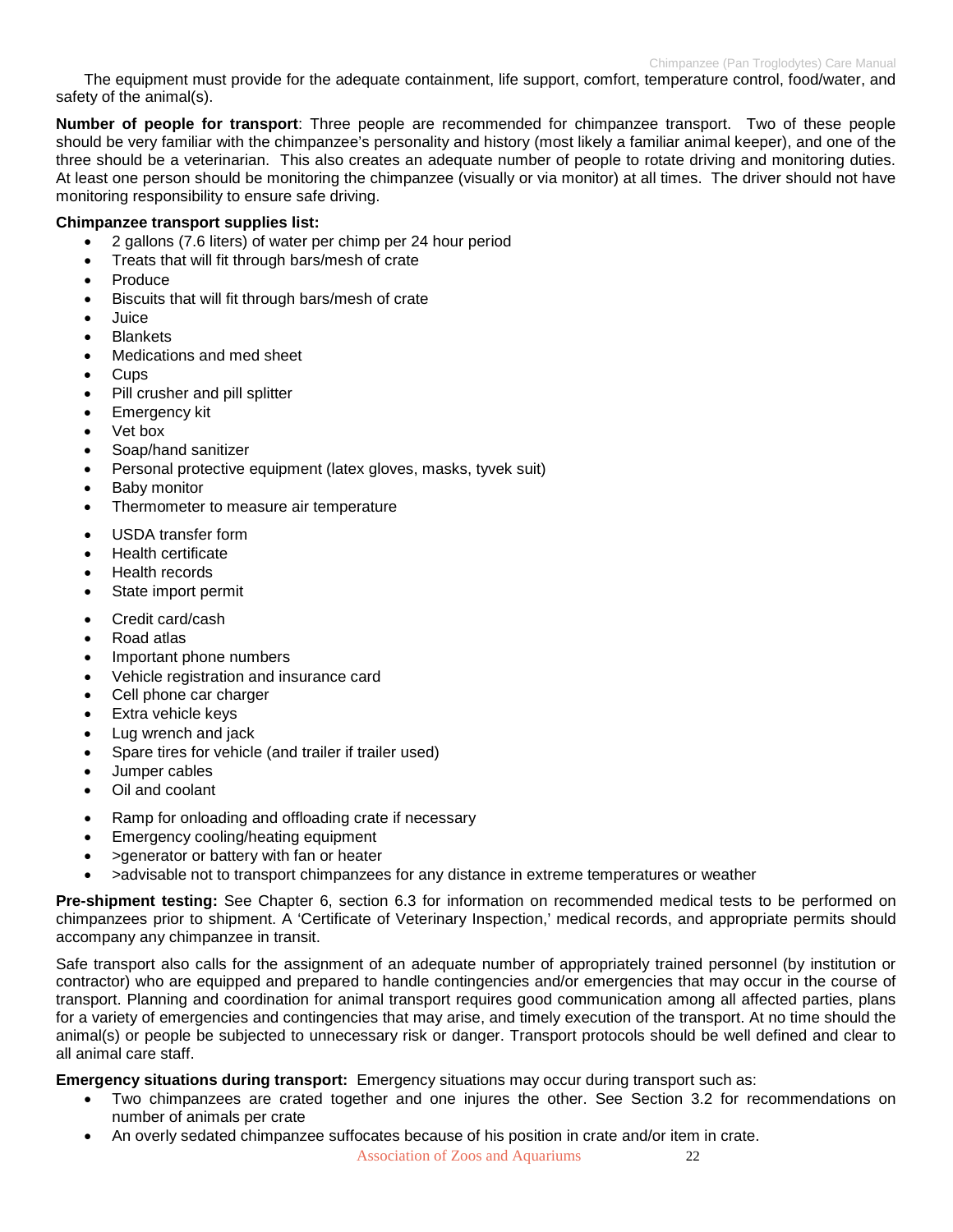- A chimpanzee becomes extremely agitated during transport, and collapses and/or injures self.
- Vehicle develops mechanical problems/breaks down.

**Preventing emergencies during transport:** Chimpanzees being transported may be mildly sedated but should be able to lift their own heads before departing, and always during transport unless they are small and young enough to be safely physically moved if necessary for their own safety. Any chimpanzee that appears very agitated prior to transport should be considered a candidate for pre-sedation and continued mild sedation during transport. If the animal is unable to be calmed prior to leaving, consideration for delaying the transport should be given so that staff can reassess and develop another plan for moving that individual.

# <span id="page-22-0"></span>**3.2 Protocols**

Transport protocols should be well defined and clear to all animal care staff. Safe transport also calls for the assignment of an adequate number of appropriately trained personnel (by institution or contractor) who are equipped and prepared to handle contingencies and/or emergencies that may occur in the course of transport. At no time should the animal(s) or people be subjected to unnecessary risk or danger.

**Food and water**: For all apes, separate feed and water containers should be provided, either revolving or fixed. If fixed inside, the container they should be placed at a height that does not allow the chimpanzee to sit upon them, and there should be an outside access for filling and emptying that does not allow the chimpanzee any chance of escape. Water containers should be able to be filled safely and from the outside of the container.

**Bedding and substrate**: For all apes, the floor of the container should be covered with absorbent material, such as wood shavings, to the depth of at least 10-15 cm (4-6 in). The use of straw should be avoided, but bedding can be provided on the top of a leak-proof tray. If a grill or slatted floor is not suitable, there should be sufficient absorbent bedding material on the floor to absorb all of the excreta, and sills should then be used in the front and the rear of the container.

**Temperature, light, and sound**: Primates are affected by temperature change, and severely affected by temperature extremes. Care should be taken to ensure that they are not subjected to drafts. Most species can withstand reasonable variations in temperature, but exposure to wind or to a draft can be fatal. Therefore, consideration should be given not only to temperature changes, but also to the chill factors involved. Primates should also not be exposed to direct heat, such as direct sunlight or against hot radiators. Primates unavoidably subjected to extreme heat should be cooled with external fans (safely placed away from the container) or other cooling devices, such as air conditioners, to prevent dehydration or heat prostration.

During prolonged transit stops, when the ramp temperature exceeds approximately 20ºC (68ºF), the aircraft compartment doors should be opened and, in extreme temperatures, ground equipment should be used to ventilate the compartments. The different climatic factors prevailing during a journey should always be considered when arranging the routing and carriage of live primates.

The many unfamiliar environments encountered by a chimpanzee during shipping can cause stress, or cause the chimpanzee to become excited. In order to minimize outside stimulation, wooden slats or shutters with ventilation openings can be placed on the outside of the shipping container. Ventilation openings can also be covered with a light material such as muslin to reduce light levels.

**Animal monitoring**: The USDA requires that only one live chimpanzee can be transported in the same container with the following exceptions: a mother and her nursing young can be transported together; an established male/female pair, or a compatible pair of juveniles (AWR 2005). It is unadvisable to transport more than two chimpanzees in a single container. When this is attempted, careful consideration should be given to the relationship of the two chimpanzees.

Chimpanzees should be transported with a familiar caretaker or veterinarian. The USDA requires that chimpanzees in transit by ground be inspected as often as circumstances allow, but not less than once every four hours to make sure they have sufficient air for normal breathing, that the ambient temperature is within appropriate limits, and that all standards are being complied with (AWR 2005). During air transportation, chimpanzees should be inspected as often as circumstances allow, but not less than once every four hours if the animal cargo area is accessible during flight. If the cargo area is not accessible, the chimpanzee should be inspected whenever they are loaded or unloaded to make sure they have sufficient air for normal breathing, that the ambient temperature is within appropriate limits, and that all standards are being complied with. If the chimpanzee is obviously ill, injured, or in distress, it should not be transported in commerce except to receive medical attention for the condition.

Most transportation today can be accomplished within 24-96 hours. If delays occur, it is not always possible or feasible to move a chimpanzee to a temporary holding facility. Shifting a chimpanzee out of a shipping container and having to get it back in may be more stressful than leaving it in the shipping container and providing for its basic needs. If a known delay or layover of more than 72 hours is planned, and there is a convenient facility with appropriate veterinary and care staff available, then it may be beneficial to allow the chimpanzee access to temporary housing.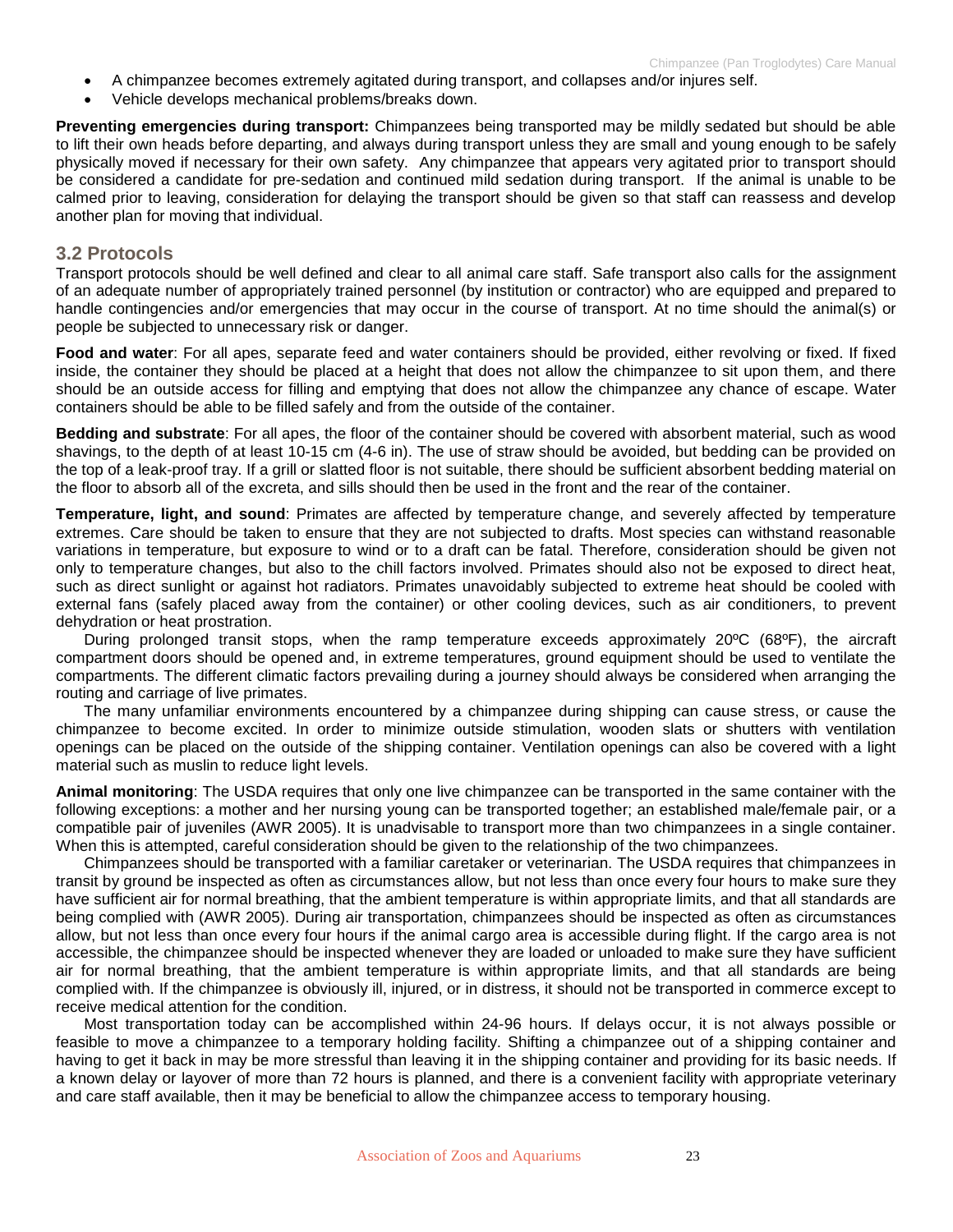#### Chimpanzee (Pan Troglodytes) Care Manual

Post-transport release: Chimpanzees should be transported to the holding institution or quarantine facility as soon as possible after being offloaded at their destination. The Center for Disease Control (CDC) requires 90-day quarantine for chimpanzees coming into the United States. Appropriate arrangements should be made ahead of time with a facility licensed to handle CDC quarantines. Many facilities also require a quarantine period when accepting chimpanzees from other facilities. Appropriate quarantine facilities should be available upon the arrival of the chimpanzee. See Chapter 6, section 6.3 for additional information on quarantine recommendations.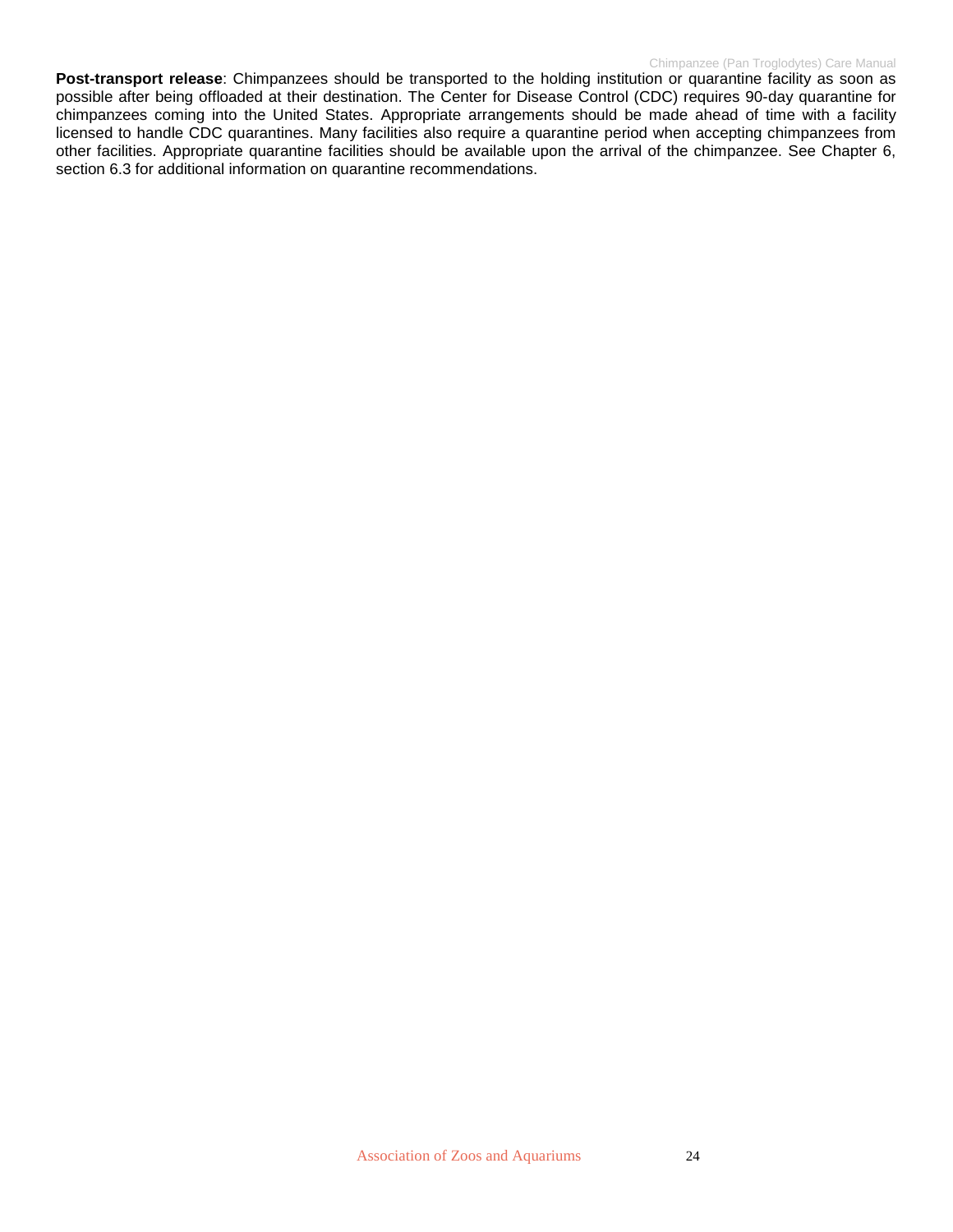# <span id="page-24-1"></span><span id="page-24-0"></span>**4.1 Group Structure and Size**

Careful consideration should be given to ensure that animal group structures and sizes meet the social, physical, and psychological well-being of those animals and facilitate species-appropriate behaviors.

**Group structure:** In the wild, the principal social organization of chimpanzees is reflected by highly fluid, fission/fusion societies made up of shifting associations of individuals within a relatively stable unit-group (Nishida 1968) or community (Goodall 1973), and whose 20 to over 100 members share a common home range. The community constitutes a relatively closed social network within which the fluid associations of individuals take place. A community typically has a dominant (alpha) male leader, and there are also power-wielding coalitions among both males and females. Underlying the level of the community, individuals come together to form temporary parties or bands that may stay together for a few minutes or days. The most stable long lasting party is the association between a mother and her dependent offspring, but these bands may include a great variety of structures, including all-male groups, all-female groups, males and females with or without juveniles and adolescents, etc. Chimpanzees are thought to be largely promiscuous, with several males following and mating with a female in estrus. In another mating strategy, a male may enter a short-term relationship with a receptive female and prevent other (lower-ranking) males from mating with her. Or an adult pair may establish a temporary, exclusive consortship for periods up to three months.

The AZA Chimpanzee SSP recommends the maintenance of social groups that contain multi-male groups with age and sex diversity. With appropriate staff and facilities, the recommended size of a social group should meet or exceed 3 adult males and 5 mature females and dependent offspring. Institutions are encouraged to house chimpanzees in multimale/multi-female age stratified groups to resemble the wild population. By housing chimpanzees in larger groups with various age/sex classes, the opportunities to form, breakup, and reform parties of various sizes and compositions (a fundamental characteristic of the chimpanzee fission/fusion social structure) can be accomplished. This provides the chimpanzees in zoos and aquariums with opportunities to express behaviors closely associated with those various parties, and in a similar manner to their wild conspecifics (Fulk and Garland 1992).

**Females**: Females in the wild spend the majority of their time in small groups consisting of an adult female and her dependent offspring. They generally feed alone unless a particularly rich food patch attracts most of the community to a single place. *Pan troglodytes* females generally emigrate from their natal group, providing a means by which genetic diversity is maintained. Transfer usually occurs during adolescence, but has been observed to occur in adult females. Females may even switch back and forth between communities (Garland 1992).

**Males**: Housing several adult males together in zoos and aquariums can be a challenge (Bloomsmith and Baker 2001), not only due to their intense competition for status and its benefits in the community (Goodall 1973), but because females represent both the objects of competition as well as potential allies (Bloomsmith and Baker 2001). However, forming multimale, mixed-sex groups will stimulate a wider variety of species-appropriate behaviors that may not be observed in groups containing only one male. In zoos and aquariums, males are in continual proximity, and have little need to ally against external threats (Bloomsmith and Baker 2001). Likewise, it has been shown that the presence of multiple adult males in the group acts to buffer some of the disruptive effects of adolescent males in the group (Ross et al. 2009).

In the wild, males show high levels of sociality and strong coalitionary bonds with each other (Bloomsmith and Baker 2001). There are significantly higher frequencies of affiliative relationships among males than among females. A dominance hierarchy and its associated social dynamics are most evident among males of a group. Males spend a great deal of time together, whether in feeding, patrolling, resting or in social grooming (Garland 1992). Males clearly prefer each other as social partners, particularly as grooming partners, as would be expected given their behavior in the wild (Fitch et al. 1989). From this standpoint, and in order to provide a social life to "excess" males, formation of all-male or multi-male groups is advisable (Bloomsmith and Baker 2001).

**Single-sexed groups:** Chimpanzees are best suited for mixed gender groups, however, forming all-male groups has proven to be a successful way of providing males that are not housed with females with the opportunity to form strong social bonds with other males, as is common among wild chimpanzees (Goodall 1986). All-male groups generally include males of similar age (juveniles or adolescents or adults) and body size. Successful male groups generally include individuals that have been socialized and are gregarious in their interactions with humans and chimpanzees, exhibit relatively low levels of abnormal behavior patterns, and exhibit low levels of aggression or fear of other chimpanzees (Fritz and Howell 2001). It is recommended that all-male groups be housed outside the sensory (visual and olfactory) range of females, if possible, to reduce the potential for aggression. There is no conclusive evidence to suggest a maximum number of adult males that can coexist with each other, nor are there good data on how these all-male groups differ behaviorally from mixed-sex groups. Additional research is needed to gather more evidence on this topic.

**Group size:** The size of a wild chimpanzee community is directly tied to habitat features such as density, forest type, and food availability. In general, the number of males and females in a wild group of chimpanzees is fairly even. However, the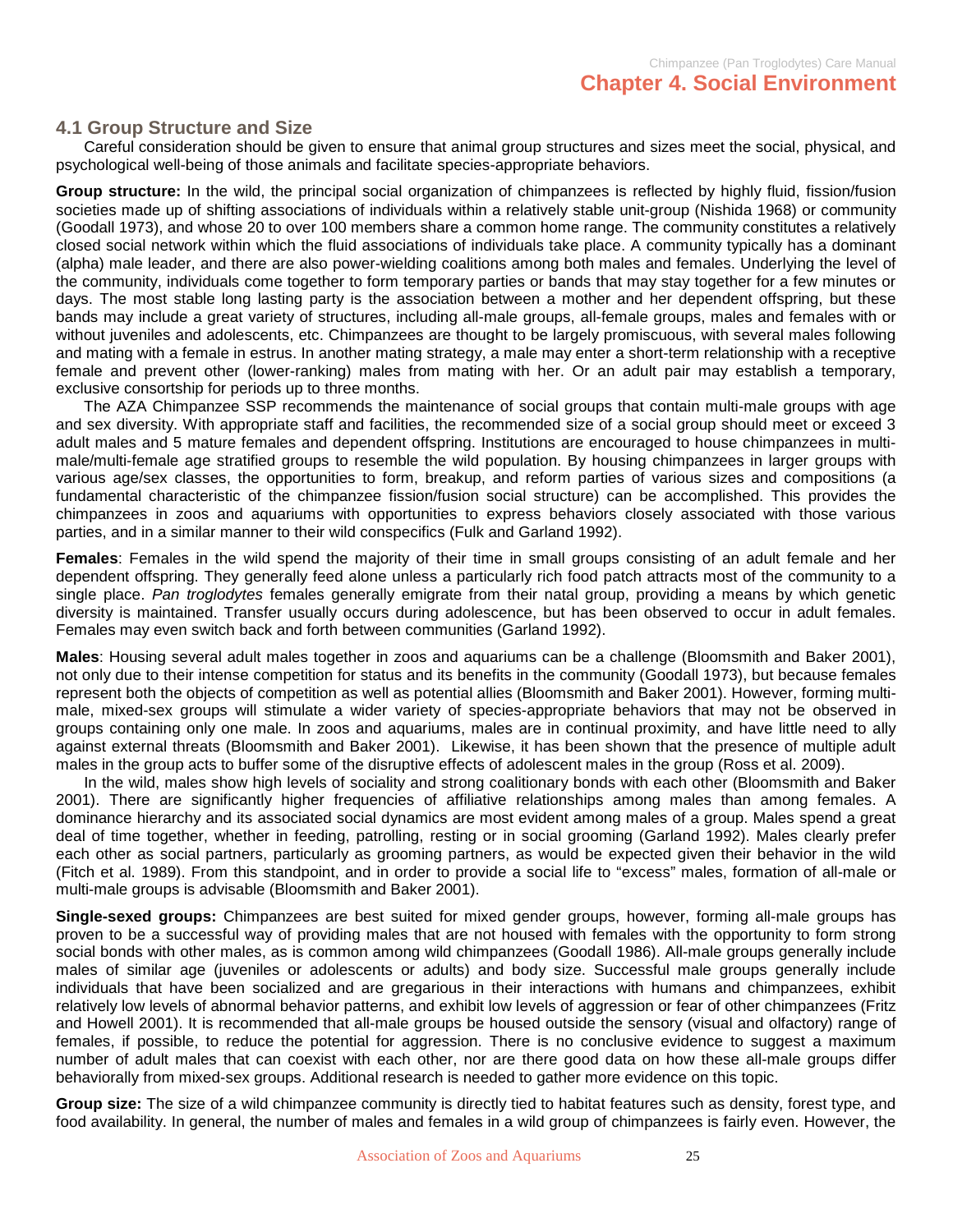sex ratio may vary among communities or even within a community. Community sizes can range from 20-100 individuals of all age classes. Boesch (1996) reviewed party size in different communities of wild chimpanzees and found that the average party size numbered 5.7 individuals (range from 4.0 to 8.3).

Zoos and aquariums should make every effort to house chimpanzees in social groups that reflect the social organization of groups found in the wild. Chimpanzee exhibits should consist of multi-male/multi-female social groups. The recommend size of newly established groups is 3 males and 5 females (Fulk 2001). The size of groups held in zoo and aquarium environments will vary from institution to institution, and may be limited not just by exhibit size, but also by the size and flexibility of the holding facilities. Chimpanzees should never be housed alone for any extended period of time unless it is deemed to be necessary for the physical or psychological well-being of that individual.

**Changes in social behavior:** Patterns of sociality may be affected by daily factors such as the estrus condition of females. Generally, females exhibiting estrus swellings elicit greater social attention, and may also influence intra-group competition between males. Likewise, there may be some differences in behavior based on increasing age, such as decreased play and decreased activity.

Adolescence, specifically, is a time of important social change. As individuals move into sexual maturity, they spend less time with their mothers and more time with other members of their group. Females exhibit their first swellings and undergo social changes described above. Males may begin exhibiting "pestering" behavior that serves to explore their place in the social hierarchy. Despite these known behavioral patterns, a study of adolescent male chimpanzees in AZAaccredited zoos found no differences in wounding levels between those groups housing adolescent males and those without adolescent males (Ross et al. 2009).

# <span id="page-25-0"></span>**4.2 Influence of Others and Conspecifics**

Animals cared for by AZA-accredited zoos and aquariums are often found residing with other animals of their species but may also be found residing with conspecifics. The presence of neighboring groups of conspecifics may influence the behavior of chimpanzees in zoos and aquariums. Data from laboratory-housed chimpanzees suggest that vocalizations, displays, and agonistic behavior increased when levels of vocalizations from neighboring individuals were high (Baker and Aureli 1996). Similarly, Videan et al. (2005) found that agonistic noises and vocalizations from neighboring social groups increased rates of display behavior, and also that there was a significant relationship between grooming behavior and grooming vocalizations between neighbors. Care should be taken to monitor carefully the behavior of chimpanzees housed in facilities where they can see or hear other groups of chimpanzees.

**Mixed-species enclosures:** Chimpanzees have not been purposefully kept in mixed-species exhibits. Given their omnivorous and aggressive nature, it is not surprising that that there are multiple accounts of chimpanzees killing other species that happen to enter their exhibit area -- such as squirrels, rabbits, birds, and rats (Ross et al., 2009). There are also accounts of chimpanzees coexisting with some indigenous species such as turtles and fish. One exception to this was the use of a canine companion for nursery-reared infant chimpanzees (Thompson et al. 1991). Although the dog's presence seemed to have a largely positive effect on the infant's behavior in this study, there are few long-term data on the effects of this form of alternative rearing strategy. Currently, mixed-species enclosures are not recommended for chimpanzees.

# <span id="page-25-1"></span>**4.3 Introductions and Reintroductions**

Managed care for and reproduction of animals housed in AZA-accredited zoos and aquariums are dynamic processes. Animals born in or moved between and within institutions require introduction and sometimes reintroductions to other animals. It is important that all introductions are conducted in a manner that is safe for all animals and humans involved.

**Introductions:** Flexibility on the part of the keepers and the management staff should be an integral part of any introduction plan. Planning meetings held prior to the introduction process should include members of the zoo's management staff, caregivers, researchers, veterinarians, maintenance personnel, and public relations staff. The method of introduction should be discussed thoroughly, including alternative plans of action (McNary 1992).

Introduction methods and the process of social group formation should begin with an assessment of an individual's background, behavioral experience and characteristics, baseline behavior observations, and behavioral records (Fritz and Howell 2001). The personalities, ages, and social experiences of each chimpanzee, and their reactions to new situations, will be different. Some chimpanzees will not have had the benefit of being raised by their mothers in large social groupings, and others may have spent their early years in a nursery, a circus, or a private home, limiting their social experience (McNary 1992).

During the introduction process, constant monitoring of each chimpanzee's behavior, either normal or abnormal, is critical. Aberrant behaviors may develop or be accentuated by the introduction. Anxiety can be displayed in a variety of ways, including stereotypic movements, exaggerated scratching, fear grins, diarrhea, excessive hair plucking, obvious agitation, or withdrawal. Although such behaviors may decrease in frequency as the group begins to settle, they are a timely reminder that an individual chimpanzee may be having difficulty adjusting to this new situation. Each step of the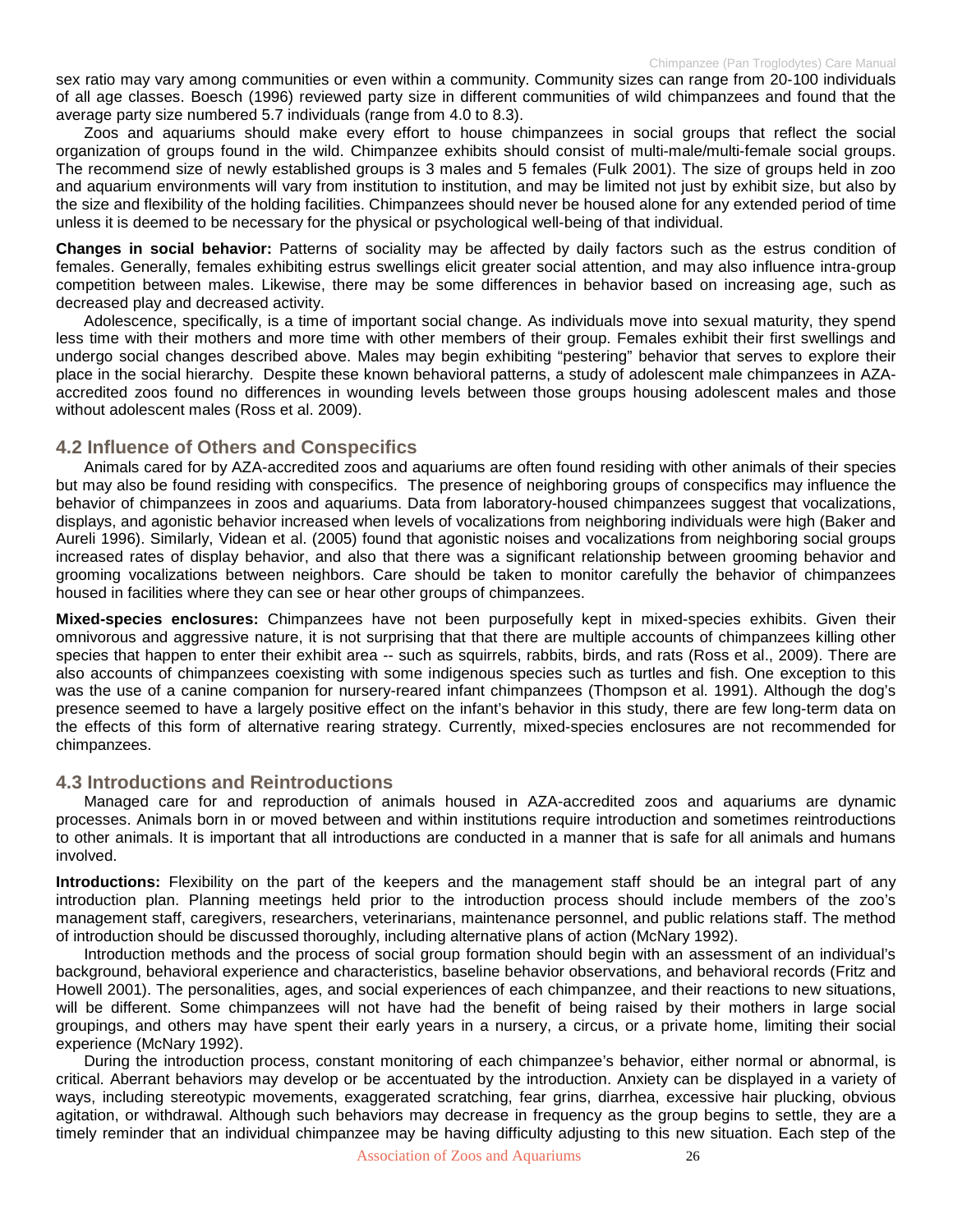introduction should be evaluated carefully to assess the psychological and physical status of each chimpanzee (McNary 1992).

Introduction protocols: While introductions may vary in duration, the "typical" introduction procedure can be described as follows. The animals to be introduced should be given an opportunity to see each other, after which they can be provided with limited protected contact through a mesh barrier. Once affiliative behaviors, dominance/subordinance behaviors, and/or reductions in aggressive gestures are observed, managers can allow individuals into the same enclosure. Often, when a large group is being formed, different combinations of the unfamiliar animals are introduced before the large group is housed together (Bloomsmith and Baker 2001). Giving all individuals access to unfamiliar enclosures before the introduction process begins may aid the introduction. Alternatively, a novel environment to all group members can actually help reduce territorial behavior – the key element is to avoid giving one party an advantage over another. It is important to note that agonistic behavior ranging from displays (mild and boisterous) to aggression (mild to severe) is very common during the introduction process. However, it is equally important to note that most introductions are eventually successful (Fritz and Howell 2001).

The AZA Chimpanzee SSP advocates a restricted intervention strategy in which human caregivers minimize their interference in the hierarchy reformation process during introductions. This strategy is relevant during day-to-day management of the chimpanzees, but is especially important during the social introduction process. The following information on minimum intervention management strategies has been adopted from the Australasian Species Management Program (2005). One of the keys to successful management of a large multi male/multi female group is allowing hierarchical disputes to run their natural course (as far as possible) without intervention from animal management staff. This style of management is referred to as 'restricted intervention' and the main points are outlined below:

- Multi-male groups are fundamental to chimpanzee social structure. There are more interactions between males in a chimpanzee group (both aggressive and grooming interactions) than between females or between males and females.
- Male social hierarchy disputes are resolved by many means, including affiliative behaviors (e.g., grooming), and agonistic behaviors such as displays and physical aggression (e.g., fighting). Males are responsible for most of this aggression, but females may also become involved (Boehm 1992).
- Fighting is often robust, and injuries ranging from minor scratches to serious wounds can occur. In the wild, male chimpanzees tend to stay with the group even following unsuccessful challenges to the alpha-male. Likewise, former alpha-males usually remain with the group even if deposed. It is not necessary to separate chimpanzees just because there is a power struggle.
- If keepers intervene too early, hierarchy issues are not resolved, and aggressive encounters are repeated. Aggressive encounters should be seen as an integral part of chimpanzee society.
- The policy of minimal intervention will require some fortitude on behalf of the animal managers. Serious injuries might be minimized by appropriate enrichment, complex housing, and the application of positive reinforcement training regimens. It is important for all staff members to understand that there will likely be injuries in chimpanzee groups.
- Fighting should be monitored and evaluated as it occurs. No protocols will cover all contingencies. It some cases, intervention will be necessary and appropriate, but care should be taken not to intervene unnecessarily. Consultation with managers and scientists experienced in conducting social introductions and managing established groups is always advisable to help determine where to draw the line in terms of interventions.

It is important to allow individual chimpanzees sufficient time to acclimate to new social partners. The process may take time, particularly for fearful chimpanzees, or those with limited social experience. Groups generally become stabilized within seven days, and establish social relationships within two weeks (Fritz and Howell 2001). During the period of stabilization, the AZA Chimpanzee SSP recommends that the group is kept together continuously, whenever possible, and not separated and reformed on a regular basis. Individuals may continue to show high levels of excitement if they are temporarily separated and re-introduced, and exhibit fear and aggression during times when the group is excited (e.g., just prior to feeding). Once social relationships are established and group members form social bonds and establish dominance hierarchies, fear and aggression are only occasionally observed in compatible social groups (Fritz and Howell 2001).

Management of introductions: Positive reinforcement training has not been tested during chimpanzee introductions (Bloomsmith and Baker 2001), but has proven to be an effective method for training chimpanzees for both routine and non-routine husbandry procedures (see Chapter 8 section 8.1 for additional information). Procedures outlined by McNary (1992) that have been useful in facilitating introductions include:

- Allowing the new chimpanzees time to explore and become familiar with any new area in the absence of unfamiliar conspecifics.
- Allowing the chimpanzees to have visual access to each other (e.g., through plexi-glass barriers, nearby holding areas, or possibly even mirrors).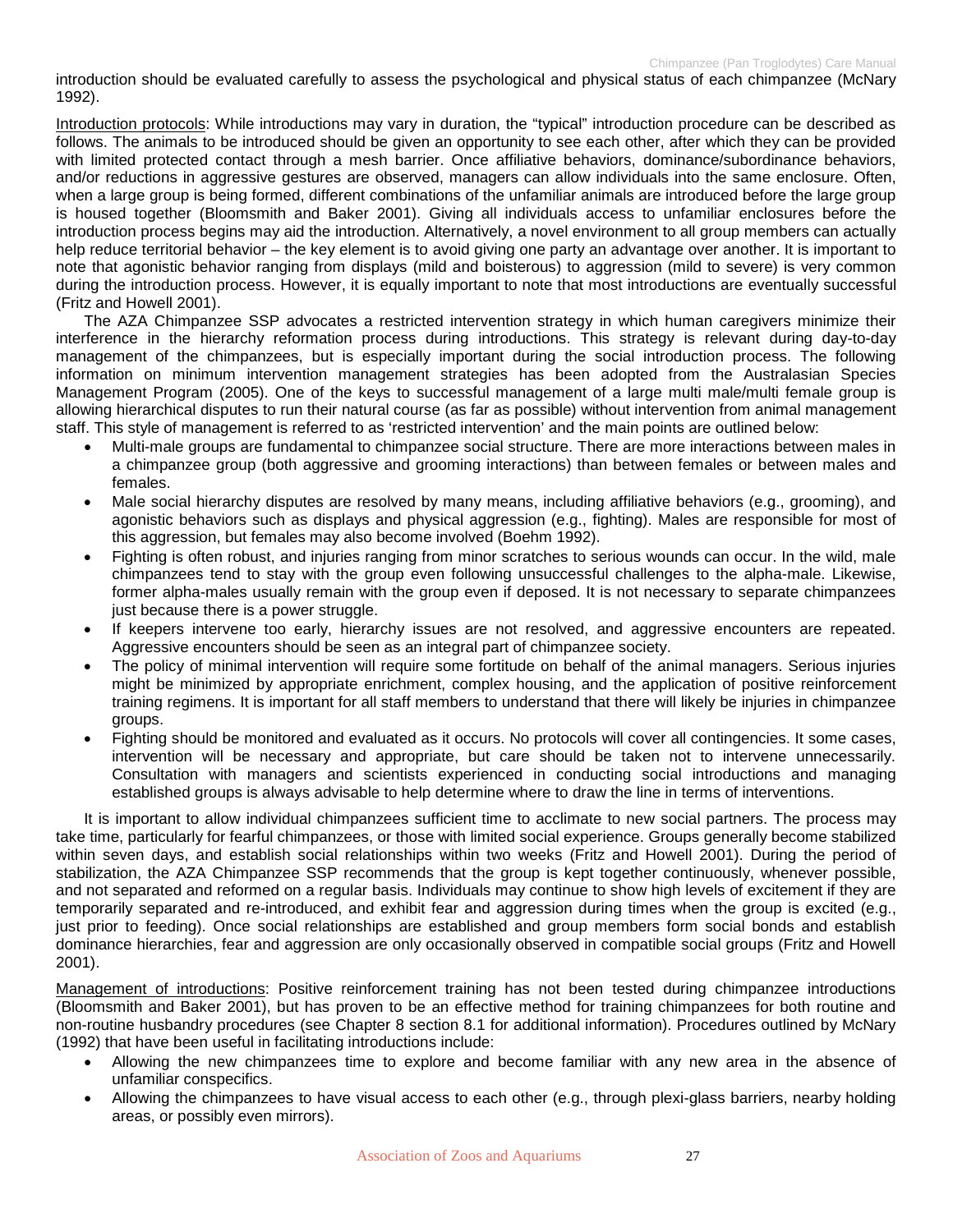- Allowing the chimpanzees tactile access to each other in a manner that allows touching and smelling, without the animals being able to bite or grab (e.g., through heavy wire mesh installed between two adjacent holding areas).
- Allowing the chimpanzees' physical access to each other.

Group formation may be accomplished in several ways, depending on the exhibit and holding area capabilities, and the chimpanzees involved. These include:

- Slowly adding individuals to a core group.
- Expanding the one-on-one introduction process to include more individuals.
- Introducing two or more smaller groups to each other.
- Quickly introducing all of the chimpanzees together after they have gone through the initial introduction phase. In some introductions of this type, a mild sedative has been given to the chimpanzees in the group in hopes of minimizing aggression. This has been done with mixed results and is not recommended.

The use of various enrichment items, browse, and low-value scattered food (e.g., cereal) may help to dissipate aggression by keeping the chimpanzees occupied. Feeding the chimpanzees prior to the introduction may also help them feel more relaxed. However, if a serious injury occurs during the introductions that requires immediate medical attention, there is an increased risk for chimpanzees that have recently eaten if anesthesia is needed. Equipment that may be useful during an introduction includes a water hose with a high power nozzle, and a  $CO<sub>2</sub>$  fire extinguisher to distract an individual long enough for another to escape, or as a deterrent (Fritz and Howell 2001).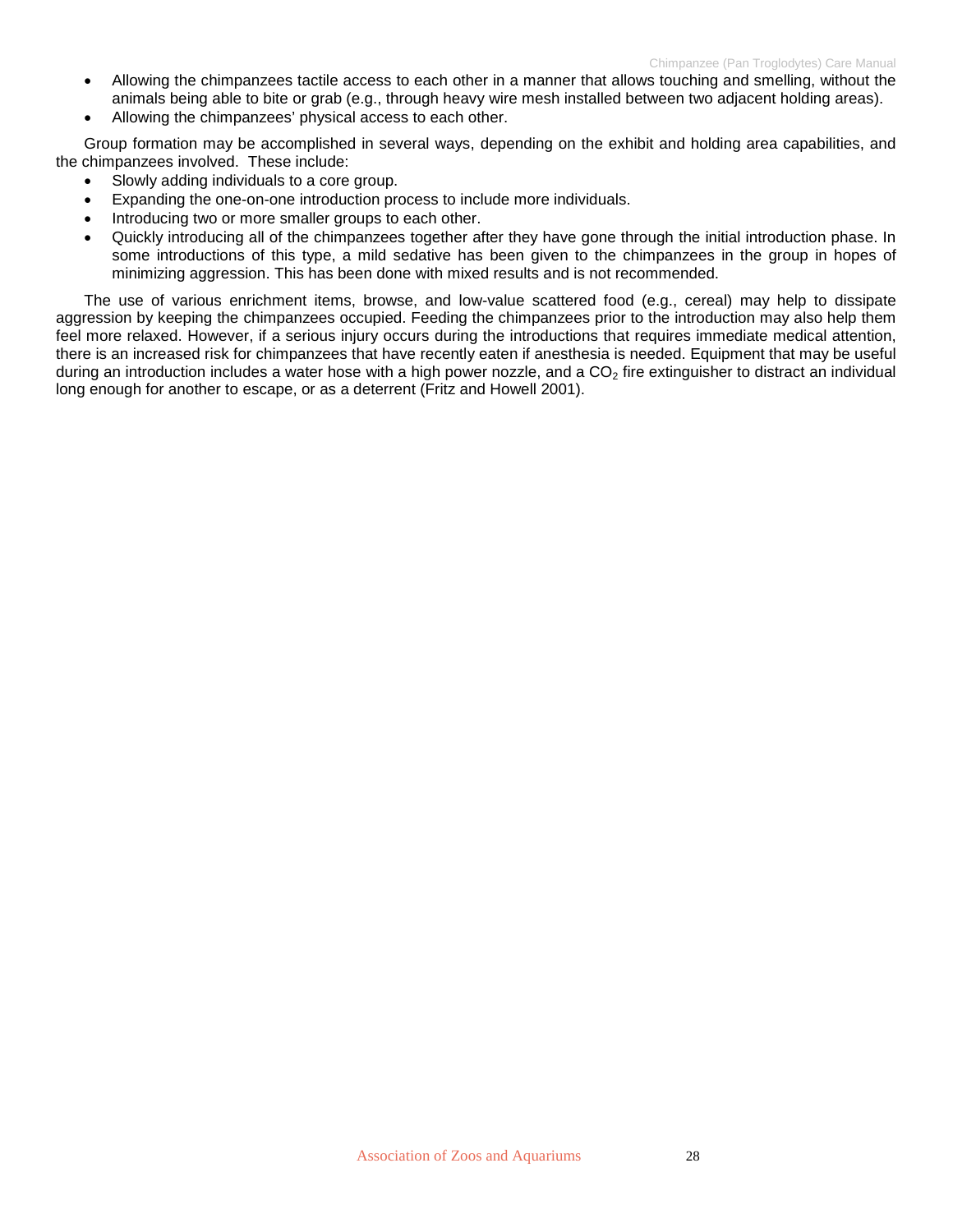# <span id="page-28-1"></span><span id="page-28-0"></span>**5.1 Nutritional Requirements**

A formal nutrition program is recommended to meet the behavioral and nutritional needs of all animals (AZA Accreditation Standard 2.6.2). Diets should be developed using the recommendations of Nutrition Advisory Groups [\(www.nagonline.net/feeding\\_guidelines.htm\)](http://www.nagonline.net/feeding_guidelines.htm), AZA Taxon Advisory Groups (TAGs), Species Survival Plan® (SSPs) Programs, as well as veterinarians. Diet formulation criteria should address the animal's nutritional needs, feeding ecology,

**AZA Accreditation Standard**

**(2.6.2)** A formal nutrition program is recommended to meet the behavioral and nutritional needs of all species and specimens within the collection.

as well as individual and natural histories to ensure that species-specific feeding patterns and behaviors are stimulated. Although daily human caloric needs can be a guide for chimpanzees, NRC guidelines were published recently for non-human primates (NRC 2003). More research is needed to identify specific nutrient requirements for chimpanzees.

**Nutritional needs:** As complete diets provided to chimpanzees (see section 5.2) should be balanced for vitamins and minerals, routine supplementation is not generally necessary, although non-human primates have a dietary requirement for vitamin C. Where supplementation is provided, human products can be used by label direction. However, selection of products without excess iron (i.e., greatly exceeding the 2003 NRC guidelines) is important unless iron-deficiency anemia is specifically under treatment.

**Vitamin D**: In juveniles, documented cases of vitamin D deficiency (metabolic bone disease) have occurred in chimpanzees housed exclusively indoors. Vitamin D requirements can be met with an appropriate diet and/or UVB exposure, which may include routine outdoor access. When this is not possible due to exhibit design or season, appropriate supplementation of calcium and vitamin D is essential.

**Pregnant females**: Pregnant females may benefit from adjustments in their diet; however, there are no definitive data to guide these changes. Managers might consult guidelines that address dietary requirements for pregnant humans – such as adding prenatal vitamins to best meet their needs for folic acid and iron. Caloric intake may be increased during pregnancy (last trimester only) and lactation.

**Seasonal changes**: There are no definitive data to support the requirement to change the composition of diets based on seasonal changes. Care should be taken to ensure that sufficient vitamin D is being provided during extended indoor living that might result from cold winter conditions in northern climates.

**Target ranges of nutrients for all life stages:** This information is available in Nutrient Requirements of Nonhuman Primates, Second Revised Edition, 2003 published by the National Research Council.

**Energy requirement calculations:** The maintenance energy requirement (MER) is the amount of energy used by an animal in a thermoneutral environment, that is, at the optimal ambient temperature. It represents the energy expended in obtaining and using food in an amount sufficient to maintain body weight, but not to support growth, pregnancy or lactation. It is important to remember that the calculated MER only represents an estimate of energy need. To calculate the MER of a given individual, body weight in kg should be raised to the 0.75th power and then the resulting value multiplied by 100 to estimate total kcal needed per day. For chimpanzees weighing approximately 76.5 kg (168.7 lb), this results in 1800 to 2600 kcal per day, depending on conditions (NRC, 2003; page 45). The result is the approximate energy expenditure of a mature individual in a day and can be used to estimate diets and nutritional needs.

# <span id="page-28-2"></span>**5.2 Diets**

The formulation, preparation, and delivery of all diets must be of a quality and quantity suitable to meet the animal's psychological and behavioral needs (AZA Accreditation Standard 2.6.3). Food should be purchased from reliable, sustainable and well-managed sources. The nutritional analysis of the food should be regularly tested and recorded.

**Sample diets:** In the wild, chimpanzees primarily eat fruit, but their diets also include leaves, pith, seeds, flowers, insects, and meat (Wrangham 1977; Goodall 1986). Insects and meat make up between 1-5% of the diet. Although chimpanzees in zoos and aquariums receive enough protein in the form of commercial primate diets, the amount of complex carbohydrates and fiber in their

**AZA Accreditation Standard**

**(2.6.3)** Animal diets must be of a quality and quantity suitable for each animal's nutritional and psychological needs. Diet formulations and records of analysis of appropriate feed items should be maintained and may be examined by the Visiting Committee. Animal food, especially seafood products, should be purchased from reliable sources that are sustainable and/or well managed.

diets is generally less than wild chimpanzees (Pruetz and McGrew 2001). While the variety of food types found in the diet of the wild chimpanzee is not likely to be matched by chimpanzees in zoos and aquariums, some attempt should be made to give chimpanzees in zoos and aquariums varied food types that resemble the diet of wild chimpanzees as much as possible (Pruetz and McGrew 2001).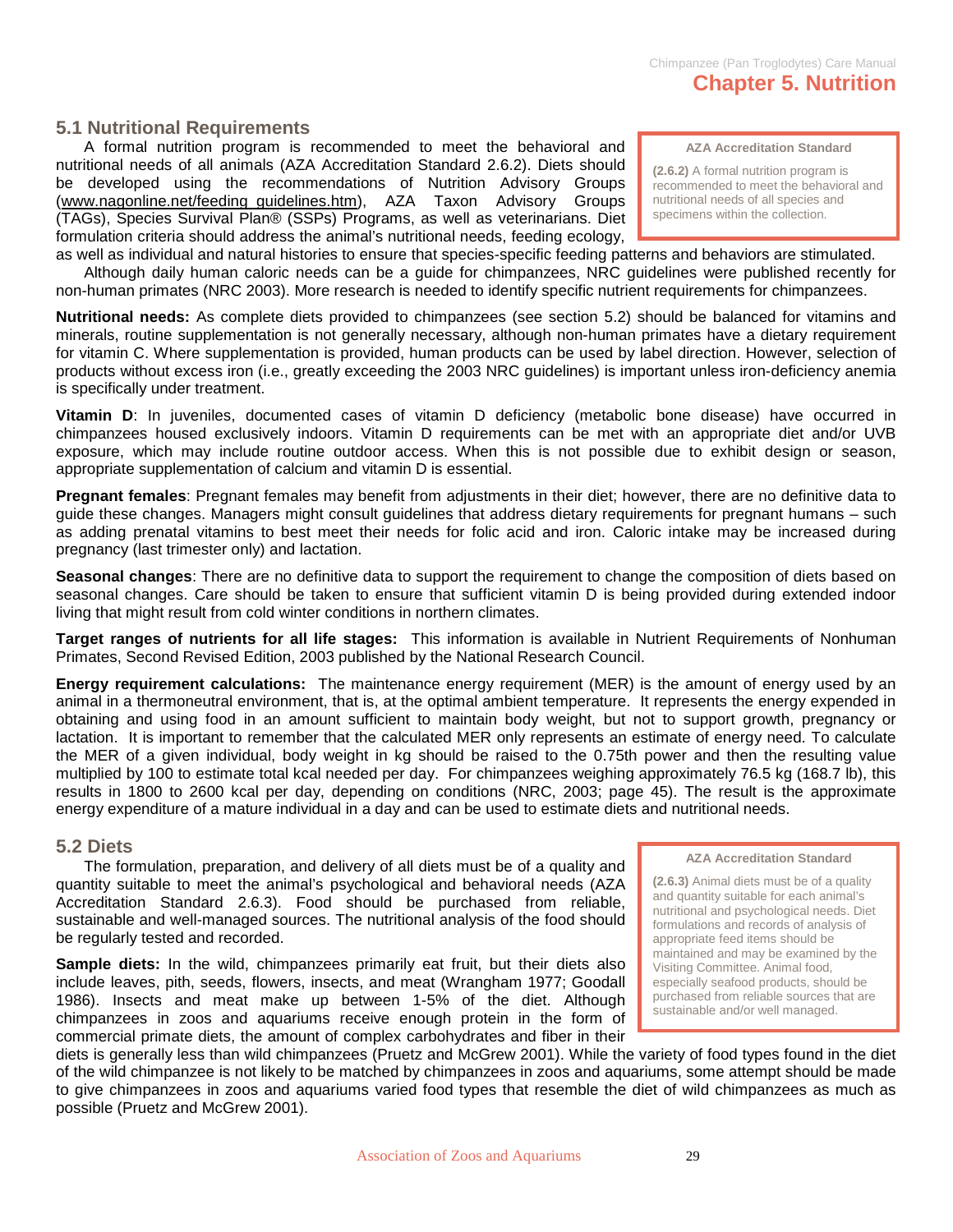Chimpanzees should be fed a balanced diet that includes a mixture of vegetables, fruits, and nutritionally complete dry food. A good quality complete food (biscuits) with mixed produce (vegetables, fruits, greens) will compose the base diet, with minimal or no dairy and additional protein sources provided. Providing a supply of browse is important whenever possible by seasonal availability.

A staple portion of the chimpanzee diet should be a 15-25% protein monkey biscuit with low calories (<3 kcal/g if possible), high fiber (10-12%), and low fat (3-4%). In addition, a variety of other foods should also be provided throughout the day at frequent intervals for enrichment, and to enhance nutrition (Lee and Guhad 2001). Foraging and eating account for the largest proportion of a chimpanzee's daytime activity in the wild. Chimpanzees at Gombe eat during 47-60% of their waking day (Wrangham 1977), and at Tai, chimpanzees eat for an average of 54% of their waking time (Boesch and Boesch 2000). In contrast, adult females in mixed parties at Mahale spend only 30% of their time foraging and eating (Matsumoto-Oda et al. 1998), perhaps indicating increased feeding competition in mixed parties, or replacement of eating with other activities such as socio-sexual behavior (Pruetz and McGrew 2001).

The nutritional status of chimpanzees also influences many aspects of their health and behavior. Nutritional requirements may vary depending on the individual's health, growth stage, activity, immune status, or housing conditions. An approximation of chimpanzee nutritional requirements can be developed using human RDA and Nonhuman Primate NRC tables (2003), however, these should be considered rough estimates because a chimpanzee's diet in the wild is much higher in fiber. Dietary fiber levels for chimpanzees in zoos and aquariums are important, and overall levels provided may need to be increased. This can be accomplished in several ways:

- Offering all fruits raw and unpeeled, as fiber is often localized in the peels.
- Replacing soft fruits (e.g., bananas, grapes, citrus fruits), which contain low fiber levels, with hard fruits (e.g., apples, pears) or vegetables (e.g., yams, potatoes, squash), which contain relatively more fiber. Overall, the fiber content of fresh produce is low. The most efficient way to increase fiber intake is to feed a high fiber biscuit (see Milton and Demment 1988).
- Increasing green produce in the diet, and/or adding browse on a daily basis.
- Provision of hay, steel cut oatmeal, beet pulp, corn husks, and/or banana leaves.

Fruits are an important diet component for chimpanzees in the wild and in zoos and aquariums, and may provide valuable behavioral stimulation. The domesticated fruits fed in zoos and aquariums contain more simple sugars and less fiber, but similar available protein levels, than fruits obtained in natural habitats. A variety of fresh fruits should be offered, with choice dictated by local or seasonal availability, and with price a major consideration. Fruit should not exceed 25% of the total weight of the diet, and may even contribute much less, providing approximately 5% of the dry matter. Greens in the form of locally available browse plants, or dark green leafy produce (iceberg lettuce is acceptable but is not as good a source of nutrients) should be offered in amounts up to 45-50% (as fed basis) of the total diet. Palatable forage plants can even be incorporated into exhibits to allow natural foraging activity. Increased greens would also provide natural sources of dietary fiber, protein, calcium, B vitamins, beta-carotene, and alpha-tocopherol (vitamin E). All diet ingredients as consumed should meet the suggested guidelines in the Nonhuman NRC (2003). The following table (Table 3) lists the percentage fiber of various fruits and vegetables according to the USDA database: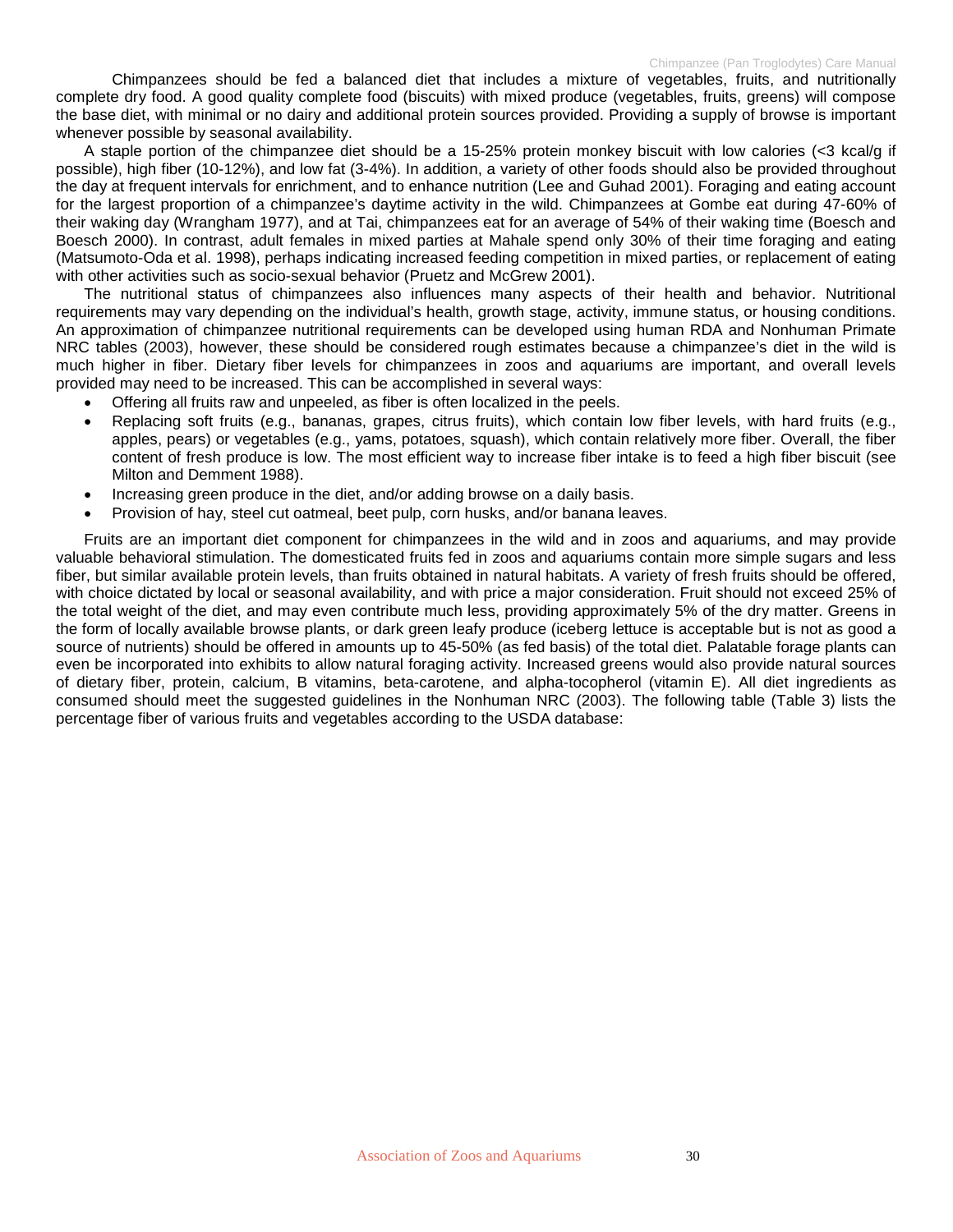Table 3: The fiber content of select fruits and vegetables based on 100g of each item (fresh weight).

| Food item           | % Fiber content (fresh weight) |  |
|---------------------|--------------------------------|--|
| Bananas (no peel)   | 2.6                            |  |
| Oranges (no peel)   | 2.4                            |  |
| Oranges (with peel) | 4.5                            |  |
| Apples              | 2.4                            |  |
| Pears               | 3.1                            |  |
| Grapes              | 0.9                            |  |
| Yams                | 4.1                            |  |
| Potatoes            | 2.2                            |  |
| Winter squash       | 1.5                            |  |
| Summer squash       | 1.1                            |  |

Of additional interest is replicating wild chimpanzees' interest in pith. In the wild, when available chimpanzees spend the late afternoon sitting in a patch of elephant grass, stripping off the outer cover of the stems (approximately the size of sugar cane) and eating the relatively soft pith or core. More research is needed to determine how these food choices can be replicated in zoo environments (i.e. fresh corn stalks, sugar cane).

**Feeding schedule**: Since the predominant daytime activity of wild chimpanzees is searching for and consuming food, great effort should be made to increase the amount of time that chimpanzees in zoos and aquariums spend in similar endeavors. The presentation of food is an obvious form of enrichment, and can help increase foraging time and decrease aggression and abnormal behavior (Bloomsmith et al. 1988). Recommended feeding schedules should include multiple feedings throughout the day of a wide variety of food. Seeking, processing, and ingesting food are vital components of chimpanzee daily life, and so variability in food type and presentation should be a primary goal within chimpanzee management programs in zoos and aquariums.

**Food variety and presentation**: The diet of wild chimpanzees includes fruits, leaves, pith, blossoms, seeds, stems, bark, resin, honey, insects, eggs, and meat. Food intake varies by season, consisting on an annual basis of about 60% fruits, 30% vegetation, and 5 - 10% animal matter. Termites are the most frequently consumed animals, but chimpanzees also stalk, kill, and eat young hoofstock, baboons, and other monkeys. Although providing live prey is not desirable in zoos and aquariums, a wide range of food items can be provided to chimpanzees as long as the nutritional composition of the total diet is known.

Encouraging species-appropriate foraging has been a recognized aim of most enrichment programs. For example, Bloomsmith and Lambeth (1995) used an unpredictable feeding schedule to reduce inactivity and abnormal behavior in chimpanzees in zoos and aquariums. Taking into account the varied aspects typical of eating and foraging by wild chimpanzees, such as the number and time of feeding bouts per day, can enhance eating and foraging and reduce inactivity and excessive caloric intake in zoo and aquarium animals (Pruetz and McGrew 2001).

The way that food is presented is an obvious a form of enrichment. Bloomsmith et al. (1988) found that aggression and abnormal behaviors declined significantly when four feeding regimes were simultaneously implemented with chimpanzees:

- Monkey biscuits *ad libitum*
- Presentation of foods with high process time (e.g., corn on the cob, celery, artichokes, sugar cane).
- Foraging foods (e.g., popcorn, sunflower seeds, peanuts) distributed over a grass substrate.
- Availability of food in a puzzle feeder.

Providing foods that require processing was found to be the most successful technique for eliciting long feeding bouts. Providing a variety of manipulatable objects to chimpanzees in zoos and aquariums both increases the amount of time spent in foraging-type activities and increases their well-being (Mellen and Shepherdson 1992). Designing structures that allow the chimpanzees to climb to obtain food may mimic foraging in the trees; for example, fruits suspended from climbing structures and varied seasonally to mimic seasonal fruiting of wild plants in the rain forest (Coe et al. 2001). The addition of browse encourages processing and consumption of food items. Damen (1990) found that the addition of browse increased foraging time from 3 - 17%, and resulted in a drastic decline in coprophagia. The provision of feeding opportunities such as browse, puzzle feeders, and termite mounds, may increase the potential for competition and conflict, but these situations can be managed by providing multiple sites for food acquisition.

Puzzle feeders: Wild chimpanzees, especially adult females, make use of tools to acquire termites (Goodall 1986). This predisposition has been used extensively in the development of artificial termite mounds and puzzle feeders for chimpanzees in zoos and aquariums. In an evaluation of tool use, Nash (1982) found that the presence of an artificial termite mound stimulated the exhibition of these wild behaviors, and that the termite mound was most often utilized by younger chimpanzees. Similarly, Brent and Eichberg (1991) found that the presence of a puzzle feeder decreased aggression, affiliative, inactive, and self-directed behaviors; in this study, females used the puzzle boards more than males. Maki et al. (1989) found that chimpanzees showed a significant decrease in abnormal behavior and inactivity in the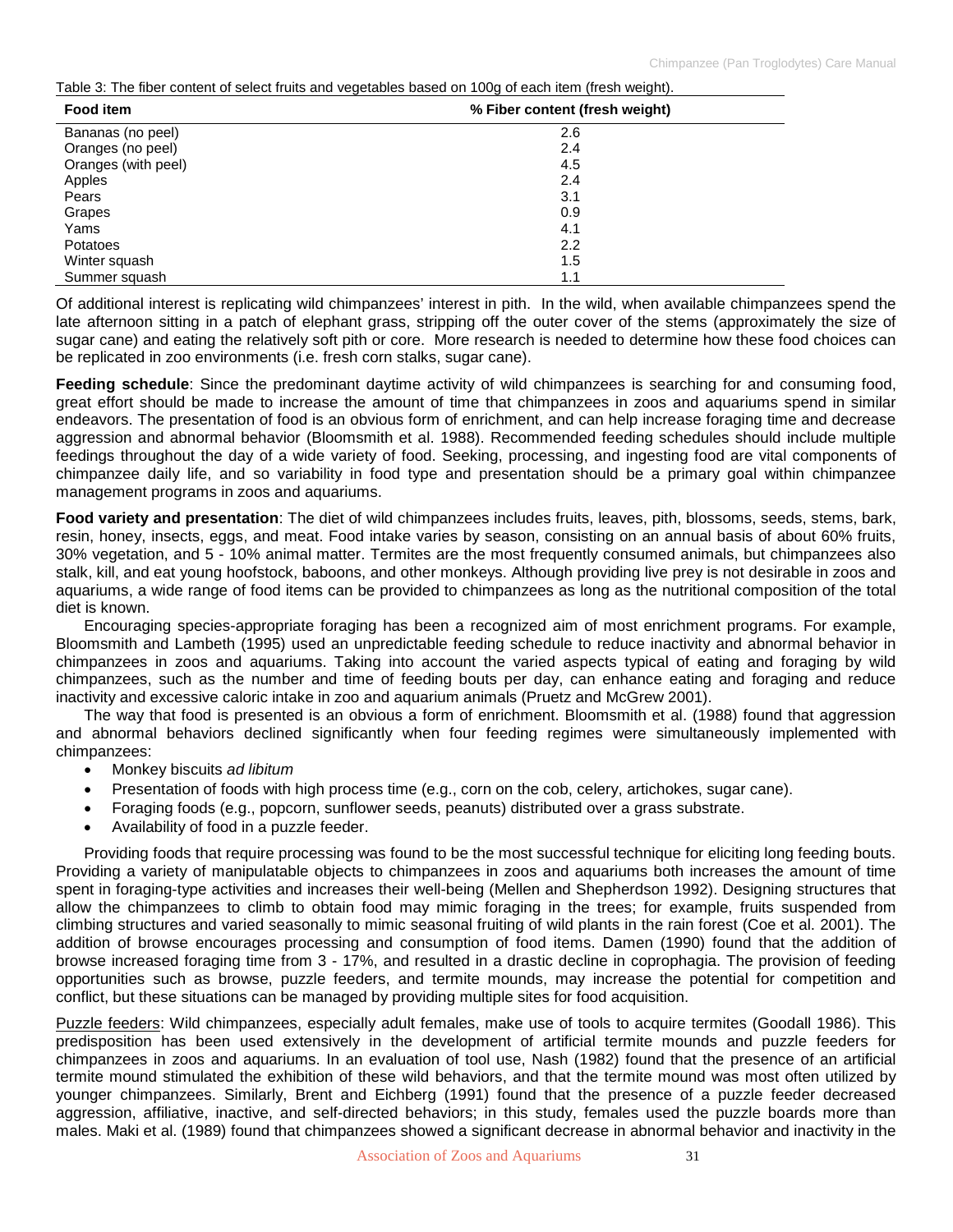presence of termite fishing feeders. The provision of multiple feeders to preclude aggressive competition, and the use of different types of feeders to cater to individual task preference, are recommended. Maple and Finlay (1989) provide a review of a variety of puzzle feeders. The type of foods available in termite mounds/puzzle feeders should also be varied (Mellen and Shepherdson 1992), and a variety of novel food items have been offered, including barbecue sauce, jellies, syrup, honey, applesauce, oatmeal, and various condiments. The ability to easily access and clean a device such as an artificial termite mound should be considered in its design. The dental health impact of the foodstuffs chosen should also be considered, as well as their caloric content, which should be included in the overall nutrient evaluation of the diet. Please contact the AZA Chimpanzee SSP Coordinator for more information on specific food companies for primate diets.

#### **Current diets and schedules:**

Diets should be tailored to meet individual's needs. Lactating, pregnant, and geriatric chimps may have different nutritional needs than others. Diet changes should be made and assessed according to each chimpanzee's needs, consumption and behavior.

### **Nutrient analysis comparing to target nutrient ranges:**

Any listed diet examples should be analyzed for nutrient composition; diets are not officially endorsed, but rather have been successfully implemented, by the AZA Chimpanzee SSP.

Food preparation must be performed in accordance with all relevant federal, state, or local regulations (AZA Accreditation Standard 2.6.1). Meat processed on site must be processed following all USDA standards. When preparing food for chimpanzees, one should not mix produce utensils and equipment with meat utensils and equipment. The shelf life of primate biscuits is limited to 6 months from the date of manufacture due to the loss of Vitamin C in the product.

If browse plants are used within the animal's diet or for enrichment, all plants must be identified and assessed for safety. The responsibility for approval of plants and oversight of the program should be assigned to at least one qualified individual (AZA Accreditation Standard 2.6.4). The program should identify if the



**(2.6.1)** Animal food preparations must meet all local, state/provincial, and federal regulations.

**AZA Accreditation Standard**

**(2.6.4)** The institution should assign at least one person to oversee appropriate browse material for the collection.

plants have been treated with any chemicals or near any point sources of pollution and if the plants are safe for the species. If animals have access to plants in and around their exhibits, there should be a staff member responsible for ensuring that toxic plants are not available.

**Browse plants**: The Association of Zoological Horticulture (www.azh.org) has a searchable database of acceptable browse species. If plants are considered toxic to pets, it is safe to assume that chimpanzees should not consume them either. The American Society for Prevention of Cruelty to Animals website, maintains a list of plant species that are toxic to dogs and cats (www.aspca.org/pet-care/poison-control/plants/). The Humane Society of the United States also has a comprehensive list of poisonous plants on their website: (www.hsus.org/pets/pet\_care/protect\_your\_pet\_from\_common\_household\_dangers/common\_poisonous\_plants.html). Also consult Burrows and Tyrl (2006) for a complete overview of poisonous plants.

**Chemical sprays or pollution:** All plant species offered to chimpanzees or grown in their enclosure should be free of chemical sprays such as herbicides, pesticides, and insecticides. If there is any doubt about the presence or previous presence of these types of chemicals the plant should not be offered. All plants that are determined to be free of chemical contamination should always be thoroughly rinsed with clean water before offering to chimpanzees

# <span id="page-31-0"></span>**5.3 Nutritional Evaluations**

**Body size evaluations:** The degree of variation in body size of chimpanzees is relatively small once factors of sex, age, and health (e.g., obesity) are removed. As a result, there are no conclusive dietary recommendations for chimpanzees of different size. Further research will help clarify this issue.

**Health issues:** For adults, obesity is a substantial risk factor for cardiac disease, and is inconsistent with good long-term health. It is important to include calories obtained from enrichment and operant conditioning sources as part of the balanced diet. Judicious use of sugar free or low sugar products will assist in maintaining appropriate weight and body condition. Regular weighing (e.g., several times yearly) is critical to long-term nutritional maintenance and weight loss when indicated. Foods high in sodium and fat are linked to cardiac disease in humans, and a similar relationship can be expected in chimpanzees. Poor diet can also be a contributing factor in the development of diabetes, and there are several reported cases of diabetic chimpanzees that require substantial health and diet management, including regular insulin injections. Consultation with a clinical nutrition (veterinary or human) specialist will provide guidance in these specific cases, and positive reinforcement techniques can be used to reliably obtain blood and urine samples to monitor glucose levels (Laule et al. 1996).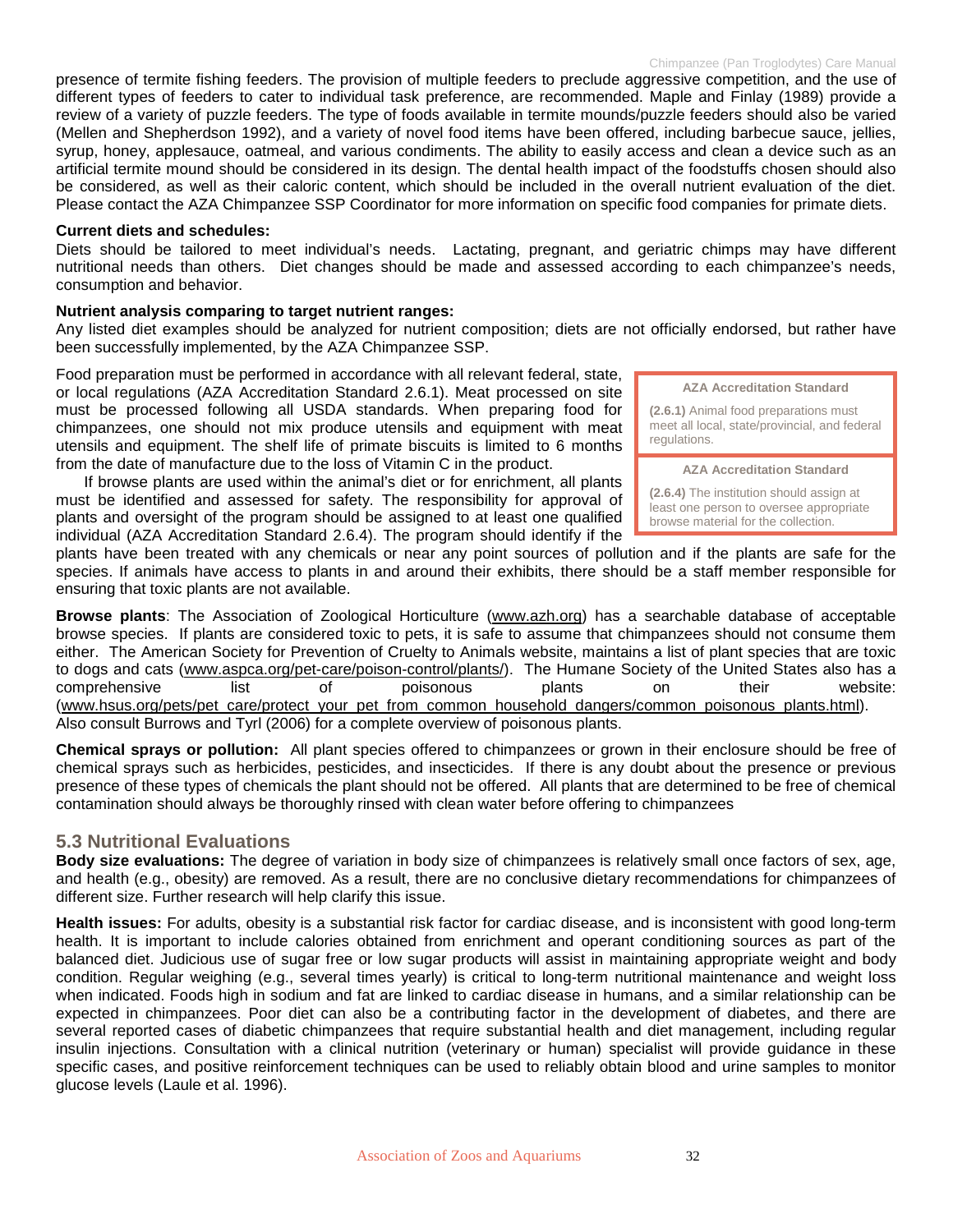**Tools and methods used for clinical nutritional evaluation:** Evaluate body condition using numerical scale; body weight; evaluate individual's diet consumption to ensure that a balanced diet is being taken and that the chimpanzee is not being selective.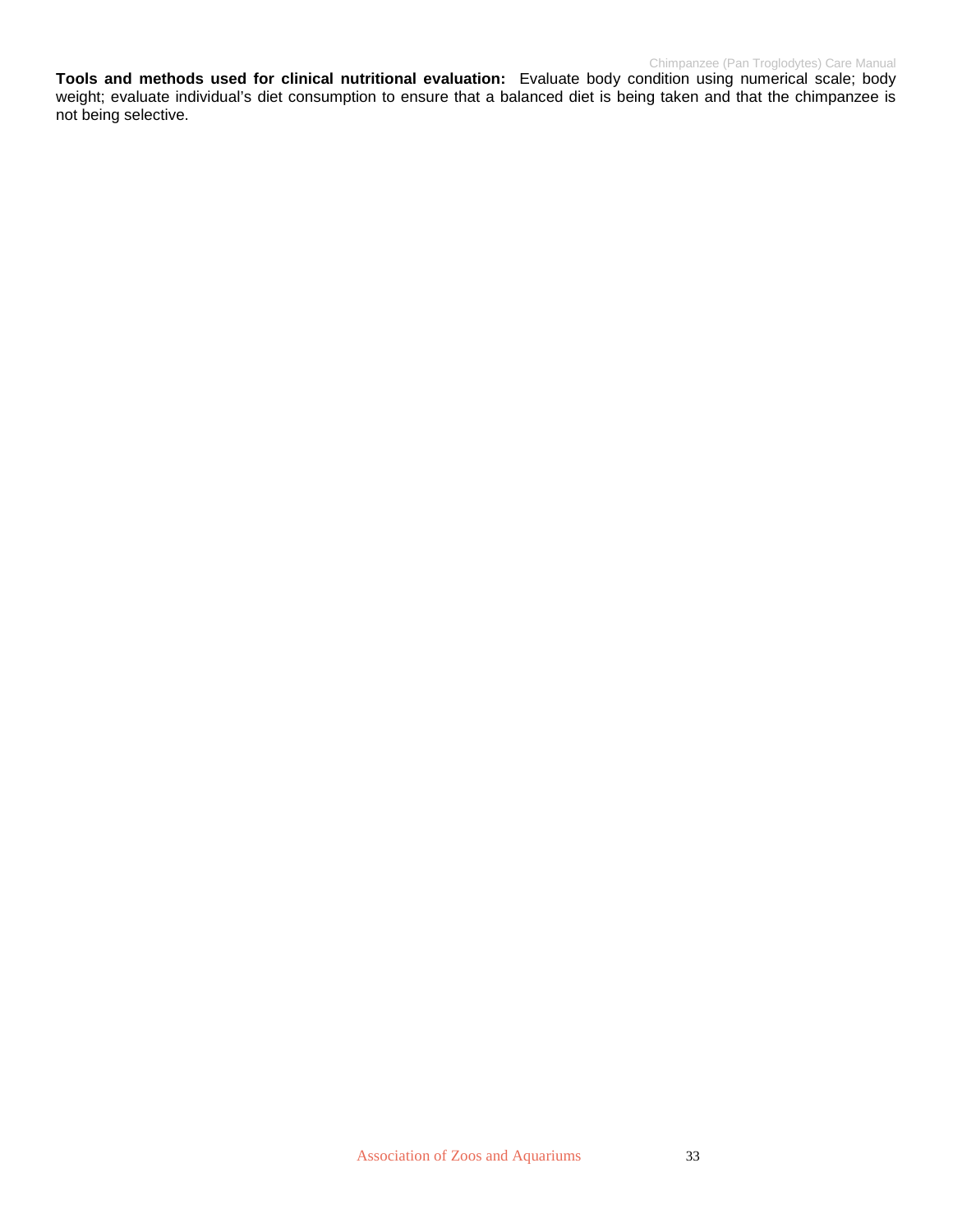# <span id="page-33-1"></span><span id="page-33-0"></span>**6.1 Veterinary Services**

Veterinary services are a vital component of excellent animal care practices. A full-time staff veterinarian is recommended, however, in cases where this is not practical, a consulting/part-time veterinarian must be under contract to make at least twice monthly inspections of the animal collection and to any emergencies (AZA Accreditation Standard 2.1.1). Veterinary coverage must also be available at all times so that any indications of disease, injury, or stress may be responded to in a timely manner (AZA Accreditation Standard 2.1.2). All AZA-accredited zoos and aquariums should adopt the guidelines for medical programs developed by the American Association of Zoo Veterinarians (AAZV):

### www.aazv.org/associations/6442files/zoo\_aquarium\_vet\_med\_guidelines.pdf.

**Veterinary drugs**: Protocols for the use and security of drugs used for veterinary purposes must be formally written and available to animal care staff (AZA Accreditation Standard 2.2.1). Procedures should include, but are not limited to: a list of persons authorized to administer animal drugs, situations in which they are to be utilized, location of animal drugs and those persons with access to them, and emergency procedures in the event of accidental human exposure.

Continued work is needed to compile a comprehensive list of drugs commonly used for chimpanzee care and management, including storage, administration and hazards of all possible pharmaceutical interventions. Working with the sanctuary and laboratory communities, the AZA Chimpanzee SSP is working to compile this information for future use.

Animal recordkeeping is an important element of animal care and ensures that information about individual animals and their treatment is always available. A designated staff member should be responsible for maintaining an animal record keeping system and for conveying relevant laws and regulations to the animal care staff AZA Accreditation Standard 1.4.6). Recordkeeping must be accurate and documented on a daily basis (AZA Accreditation Standard 1.4.7). Complete and up-to-date animal records must be duplicated and retained in a fireproof container within the institution (AZA Accreditation Standard 1.4.5) as well as be duplicated and stored at a separate location (AZA Accreditation Standard 1.4.4). Each institution should refer to and adhere to institutional guidelines for recordkeeping and management and maintain a working knowledge of all relevant laws and regulations for your area.

# <span id="page-33-2"></span>**6.2 Identification Methods**

Ensuring that animals are identifiable through various means increases the ability to care for individuals more effectively. Animals must be identifiable and have corresponding ID numbers whenever practical, or a means for accurately maintaining animal records must be identified if individual identifications are not practical (AZA Accreditation Standard 1.4.3).

AZA member institutions must inventory their population at least annually and document all animal acquisitions and dispositions (AZA Accreditation Standard 1.4.1). Transaction forms help document that potential recipients or providers of the animals should adhere to the AZA Code of Professional Ethics, the AZA Acquisition/Disposition Policy (see Appendix B), and all relevant AZA and member policies, procedures and guidelines. In addition, transaction forms must insist on compliance with the applicable laws and regulations of local, state, federal and international authorities. All AZA-accredited zoos and aquariums must abide by the AZA Acquisition and Disposition policy (Appendix B) and the long-term welfare of animals should be considered in all acquisition and disposition decisions. All species owned by an AZA institution must be listed on the inventory, including those animals on loan to and from the institution (AZA Accreditation Standard 1.4.2). The Regional Studbook for chimpanzees uses three primary identifiers: (a) Studbook number: assigned by the Studbook Keeper; local ID number (assigned by the holding institution; and (c) House name. Only the first of these three is

Association of Zoos and Aquariums

# **Chapter 6. Veterinary Care**

#### **AZA Accreditation Standard**

**(2.1.1)** A full-time staff veterinarian is recommended. However, the Commission realizes that in some cases such is not practical. In those cases, a consulting/part-time veterinarian must be under contract to make at least twice monthly inspections of the animal collection and respond as soon as possible to any emergencies. The Commission also recognizes that certain collections, because of their size and/or nature, may require different considerations in veterinary care.

#### **AZA Accreditation Standard**

**(2.1.2)** So that indications of disease, injury, or stress may be dealt with promptly, veterinary coverage must be available to the animal collection 24 hours a day, 7 days a week.

#### **AZA Accreditation Standard**

**(2.2.1)** Written, formal procedures must be available to the animal care staff for the use of animal drugs for veterinary purposes and appropriate security of the drugs must be provided.

#### **AZA Accreditation Standard**

**(1.4.6)** A staff member must be designated as being responsible for the institution's animal record-keeping system. That person must be charged with establishing and maintaining the institution's animal records, as well as with keeping all animal care staff members apprised of relevant laws and regulations regarding the institution's animal collection.

#### **AZA Accreditation Standard**

**(1.4.7)** Animal records must be kept current, and data must be logged daily.

#### **AZA Accreditation Standard**

**(1.4.5)** At least one set of the institution's historical animal records must be stored and protected. Those records should include permits, titles, declaration forms, and other pertinent information.

#### **AZA Accreditation Standard**

**(1.4.4)** Animal records, whether in electronic or paper form, including health records, must be duplicated and stored in a separate location.

#### **AZA Accreditation Standard**

**(1.4.3)** Animals must be identifiable, whenever practical, and have corresponding ID numbers. For animals maintained in colonies or other animals not considered readily identifiable, the institution must provide a statement explaintly how record keeping is maintained.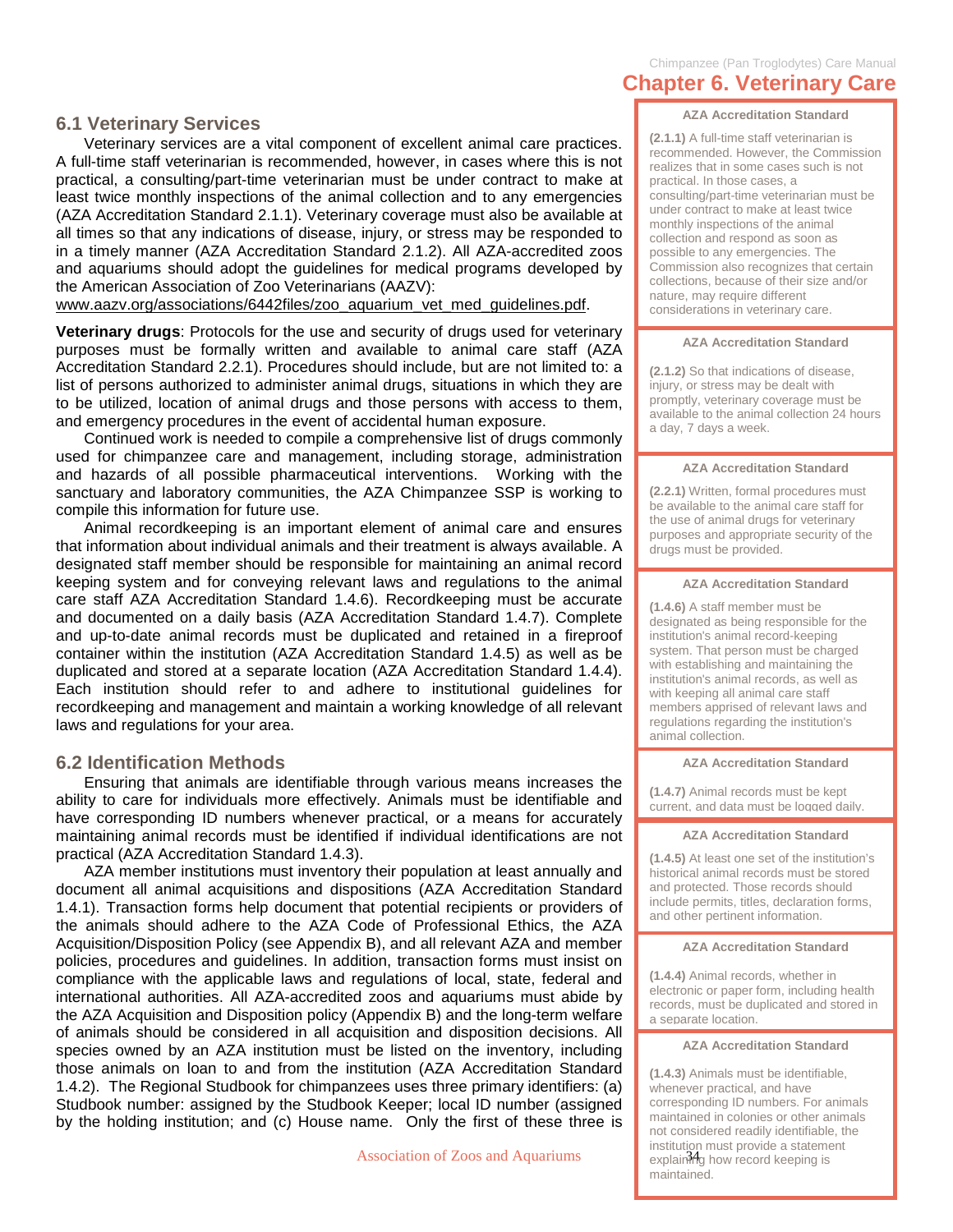assured to be consistent through the lifetime of the chimpanzees and as such, is the most reliable method of identification.

# <span id="page-34-0"></span>**6.3 Transfer Examination and Diagnostic Testing Recommendations**

The transfer of chimpanzees between AZA-accredited zoos and aquariums or Certified Related Facilities (CRFs) due to SSP recommendations occurs often as part of a concerted effort to preserve these species. These transfers should be done as altruistically as possible and the costs associated with specific examination and diagnostic testing for determining the health of these animals should be considered.

Quarantine facilities must be able to safely house chimpanzee(s) for the duration of their quarantine period. All safety and health requirements of regular

housing must be maintained in quarantine quarters, but because of the short-term duration of a chimpanzee's stay, the available space may be smaller. As such, extra attention should be paid to creating a stimulating environment for the chimpanzee especially if that individual is housed alone. In some cases, when appropriate and safe quarantine facilities are not available at the receiving institutions, quarantine may be conducted at a nearby institution with appropriate coordination of the veterinary staffs of the sending, receiving and intermediary facilities.

### <span id="page-34-1"></span>**6.4 Quarantine**

AZA institutions must have holding facilities or procedures for the quarantine of newly arrived animals and isolation facilities or procedures for the treatment of sick/injured animals (AZA Accreditation Standard 2.7.1). All quarantine, hospital, and isolation areas should be in compliance with AZA standards/guidelines (2.7.3; Appendix C). All quarantine procedures should be supervised by a veterinarian, formally written and available to staff working with quarantined animals (AZA Accreditation Standard 2.7.2). If a specific quarantine facility is not present, then newly acquired animals should be kept separate from the established collection to prohibit physical contact, prevent disease transmission, and avoid aerosol and drainage contamination. If the receiving institution lacks appropriate facilities for quarantine, pre-shipment quarantine at an AZA or AALAS accredited institution may be applicable. Local, state, or federal regulations that are more stringent than AZA Standards and recommendation have precedence.

AZA institutions must have zoonotic disease prevention procedures and training protocols established to minimize the risk of transferable diseases (AZA Accreditation Standard 11.1.2) with all animals, including those newly acquired in

quarantine. Keepers should be designated to care only for quarantined animals if possible. If keepers must care for both quarantined and resident animals of the same class, they should care for the quarantined animals only after caring for the

resident animals. Equipment used to feed, care for, and enrich animals in quarantine should be used only with these animals. If this is not possible, then all items must be appropriately disinfected, as designated by the veterinarian supervising quarantine before use with resident animals.

# **Quarantine protocols:** The purpose of quarantine is protection of the existing

**AZA Accreditation Standard**

**(1.4.1)** An animal inventory must be compiled at least once a year and include data regarding acquisitions and dispositions in the animal collection.

Chimpanzee (Pan Troglodytes) Care Manual

#### **AZA Accreditation Standard**

**(1.4.2)** All species owned by the institution must be listed on the inventory, including those animals on loan to and from the institution. In both cases, notations should be made on the inventory.

**AZA Accreditation Standard**

**(2.7.1)** The institution must have holding facilities or procedures for the quarantine of newly arrived animals and isolation facilities or procedures for the treatment of sick/injured animals.

#### **AZA Accreditation Standard**

**(2.7.3)** Quarantine, hospital, and isolation areas should be in compliance with standards or guidelines adopted by the AZA.

#### **AZA Accreditation Standard**

**(2.7.2)** Written, formal procedures for quarantine must be available and familiar to all staff working with quarantined animals.

**AZA Accreditation Standard**

**(11.1.2)** Training and procedures must be in place regarding zoonotic diseases.

animals and their personnel from the introduction of infectious agents from the newly arriving animal(s). The quarantine period (30-60 days) is accomplished by separation of the new animals from the existing group, and screening them for known diseases. The depth of this screening will vary with the previous history of the individual animal and its collection source. In situations where minimal prior screening has been accomplished, it is important to consider longer quarantine intervals (60-90 days), and for those animals from private facilities or the wild, this extension is mandatory (in imported animals), and can be increased to 90-120 days. If additional mammals of the same order are introduced into the chimpanzee quarantine area, the minimum quarantine period must begin over again. However, the addition of mammals of a different order to those already in quarantine will not require the re-initiation of the quarantine period. Increased attention to enrichment is necessary when chimpanzees are housed singly during quarantine periods of any length (see section 6.6 for additional information).

As part of the quarantine evaluation, the group that the quarantined animal will enter should have known status for the infectious agents of concern. This is managed through routine physical examinations and documented in their medical history. For the new animal, quarantine begins with a thorough review of the medical records and social history of the individual, its source group, and collection history. Medical records for each animal should be accurately maintained and easily available during the quarantine period. Prior to departure from the sending institution, the chimpanzee should receive a complete examination (see Table 4) that should also be reviewed by the receiving institution veterinarian and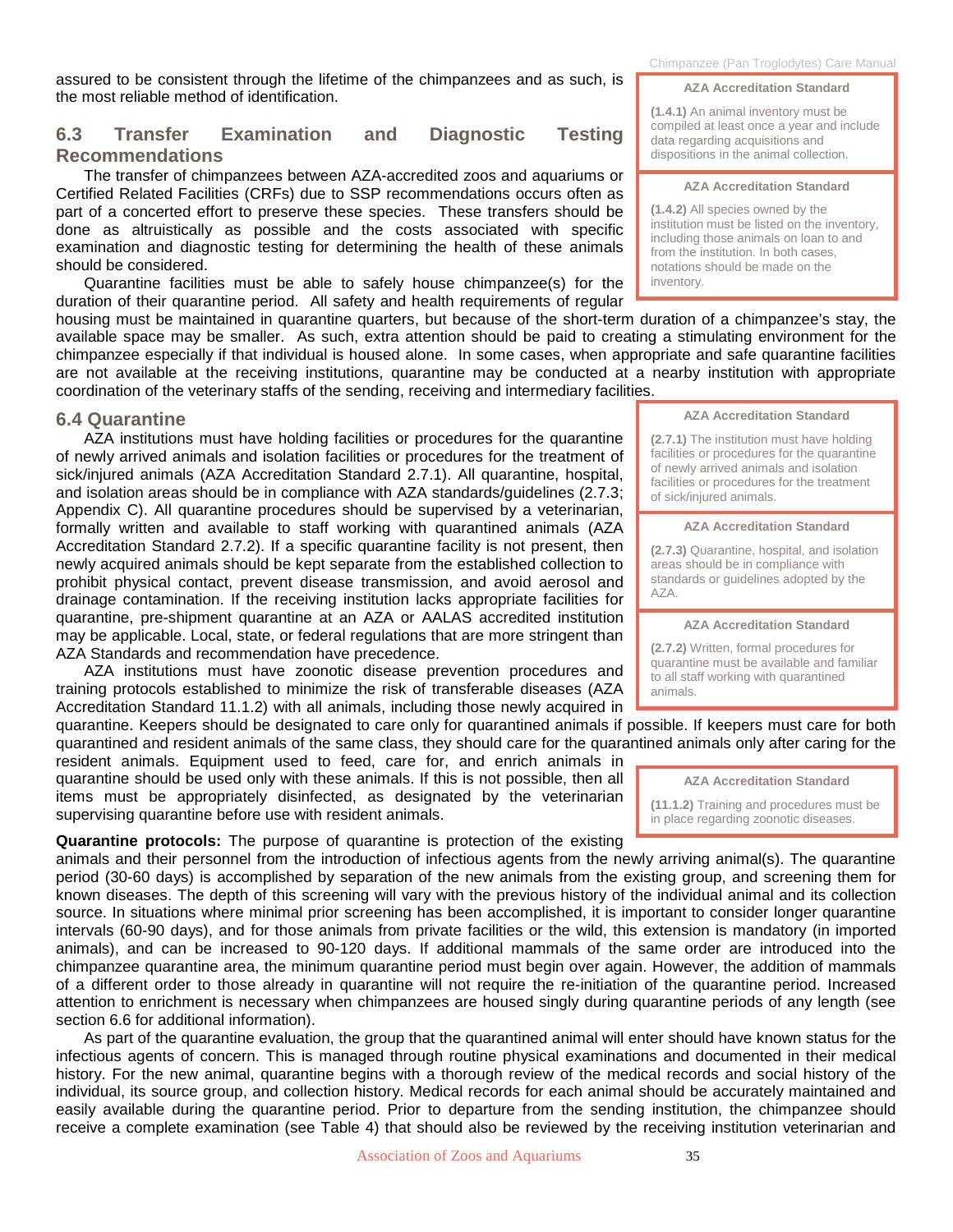curator before departure. Within two weeks of arrival at the new facility, the chimpanzee should be immobilized for a repeated physical examination (see Table 4). When parasites are identified by fecal flotation, appropriate treatment regimens should be prescribed. A combination of the pre-shipment and quarantine examinations provide the minimum of two physical examinations during this period. However, longer quarantine intervals will include repeated examinations every 3-4 weeks.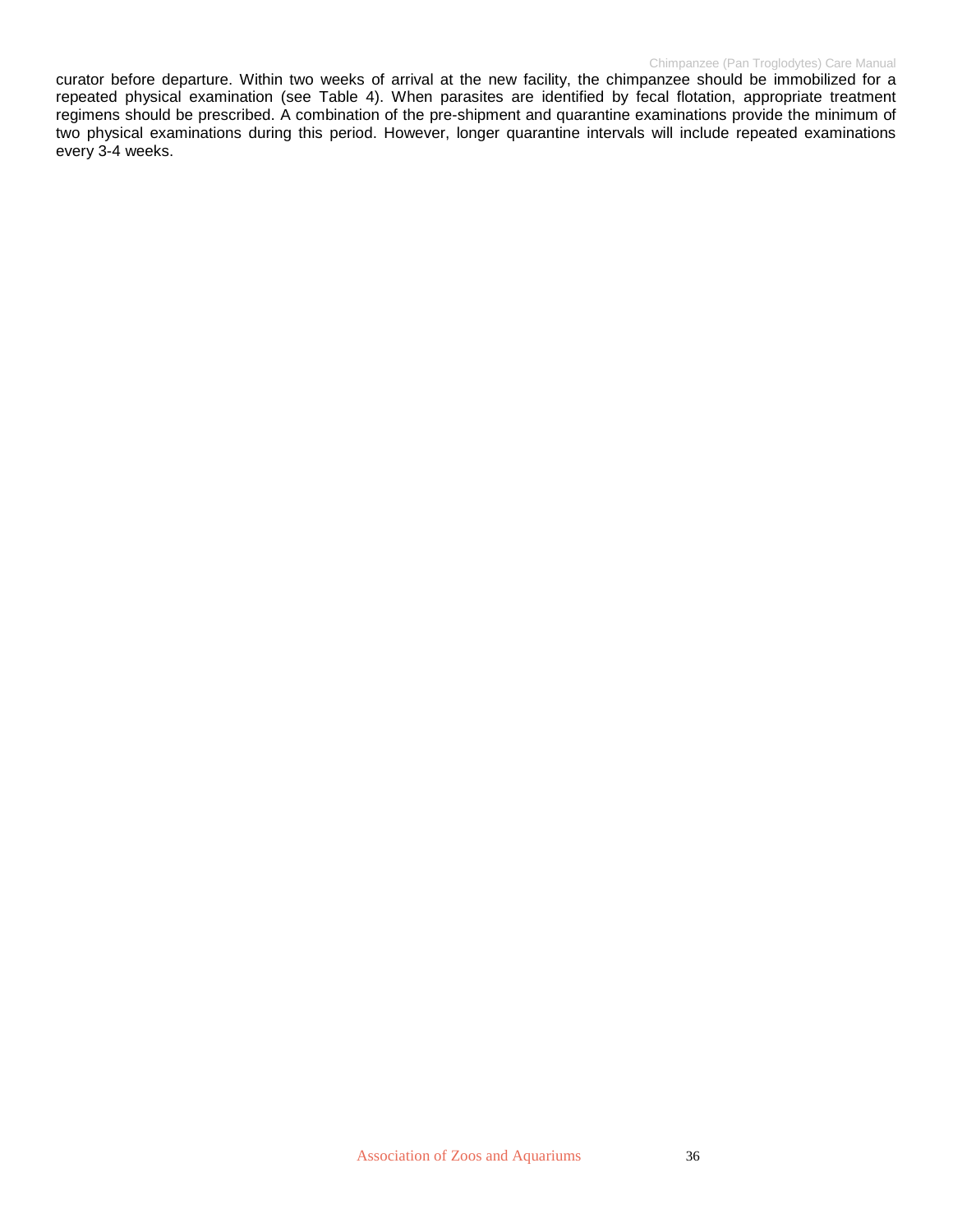Table 4: Recommended annual/quarantine physical examination for chimpanzees

| <b>Procedure</b>        | <b>Notes</b>                                                                                                                                                                                                                                                                                                                                                                                                                     |
|-------------------------|----------------------------------------------------------------------------------------------------------------------------------------------------------------------------------------------------------------------------------------------------------------------------------------------------------------------------------------------------------------------------------------------------------------------------------|
| Physical examination    | Including a systemic evaluation using tools to extend senses of examiner as needed                                                                                                                                                                                                                                                                                                                                               |
| Dental examination      | Including necessary prophylaxis                                                                                                                                                                                                                                                                                                                                                                                                  |
| Accurate weight         | ---                                                                                                                                                                                                                                                                                                                                                                                                                              |
| <b>Blood collection</b> | CBC, chemistry panel, blood typing, viral serology, serum banking (all ages)<br>Thyroid panel for adults (>15 years)<br>Cholesterol, lipid panel, cardiac disease markers for geriatrics (>30 years)                                                                                                                                                                                                                             |
| <b>Rectal culture</b>   | For Salmonella, Shigella, Campylobacter, Yersinia                                                                                                                                                                                                                                                                                                                                                                                |
| Mycobacterial testing   | Intradermal skin test, lavage-gastric, tracheal, bronchial, and/or Primagam                                                                                                                                                                                                                                                                                                                                                      |
| Imaging                 | Radiographs (thoracic, preferably abdominal) recommended for all ages<br>Abdominal ultrasound for adults (>15 years)<br>Echocardiography for geriatrics (>30 years)                                                                                                                                                                                                                                                              |
| Viral screening         | Simian Immunodeficiency Virus (SIV)<br>Simian Foamy Virus (SFV)<br>Cytomegalovirus (CMV)<br>Herpes Simplex Virus 1 and 2 (HSV-1, HSV-2)<br>Influenza A and B (Flu A and Flu B)<br>Parainfluenza 1, 2, and 3<br><b>Respiratory Syncitial Virus (RSV)</b><br>Simian Adenovirus (SA-8)<br>Measles<br>Human Varicella Zoster (HVZ)<br>Epstein Barr Virus (EBV)<br>(Optional) Hepatitis A and Hepatitis B, Encephalomyocarditis (EMC) |
| Immunization            | See section 6.4                                                                                                                                                                                                                                                                                                                                                                                                                  |

During the quarantine period, specific diagnostic tests should be conducted with each animal if possible or from a representative sample of a larger population (e.g., birds in an aviary or frogs in a terrarium) (see Appendix C). A complete physical, including a dental examination if applicable, should be performed. Animals should be evaluated for ectoparasites and treated accordingly. Blood should be collected, analyzed and then sera banked in either a -70ºC (-94°F) freezer or a frost-free -20ºC (-4°F) freezer for retrospective evaluation. Fecal samples should be collected and analyzed for gastrointestinal parasites and the animals should be treated accordingly. Vaccinations should be updated as appropriate, and if the vaccination history is not known, the animal should be treated as immunologically naive and given the appropriate series of vaccinations.

A tuberculin testing and surveillance program must be established for animal care staff as appropriate to protect both the health of both staff and animals (AZA Accreditation Standard 11.1.3). Depending on the disease and history of the animals, testing protocols for animals may vary from an initial quarantine test to yearly repetitions of diagnostic tests as determined by the veterinarian. Animals should be permanently identified by their natural markings or, if necessary, marked when anesthetized or restrained (e.g., tattoo, ear notch, ear tag, etc.).

**AZA Accreditation Standard**

**(11.1.3)** A tuberculin testing and surveillance program must be established for appropriate staff in order to ensure the health of both the employees and the animal collection.

Release from quarantine should be contingent upon normal results from diagnostic testing and two negative fecal tests that are spaced a minimum of two weeks apart. Medical records for each animal should be accurately maintained and easily available during the quarantine period.

 The AZA Chimpanzee SSP and associated veterinary advisors are working on a comprehensive compendium of referential "normal" values for use during quarantine periods. You may also use MedArks (www.isis.org/CMSHOME/content/MedARKS) to obtain approximate ranges of these values.

**List of quarantine procedures to prevent zoonotic disease transmission:** Use of personal protective equipment including latex gloves, surgical masks, gowns or surgical scrubs worn only in the quarantine area, and a footbath placed for use upon entering and leaving the quarantine area

**Disinfection techniques:** Disinfection techniques for equipment and devices are similar to recommendations for all other nonhuman primates.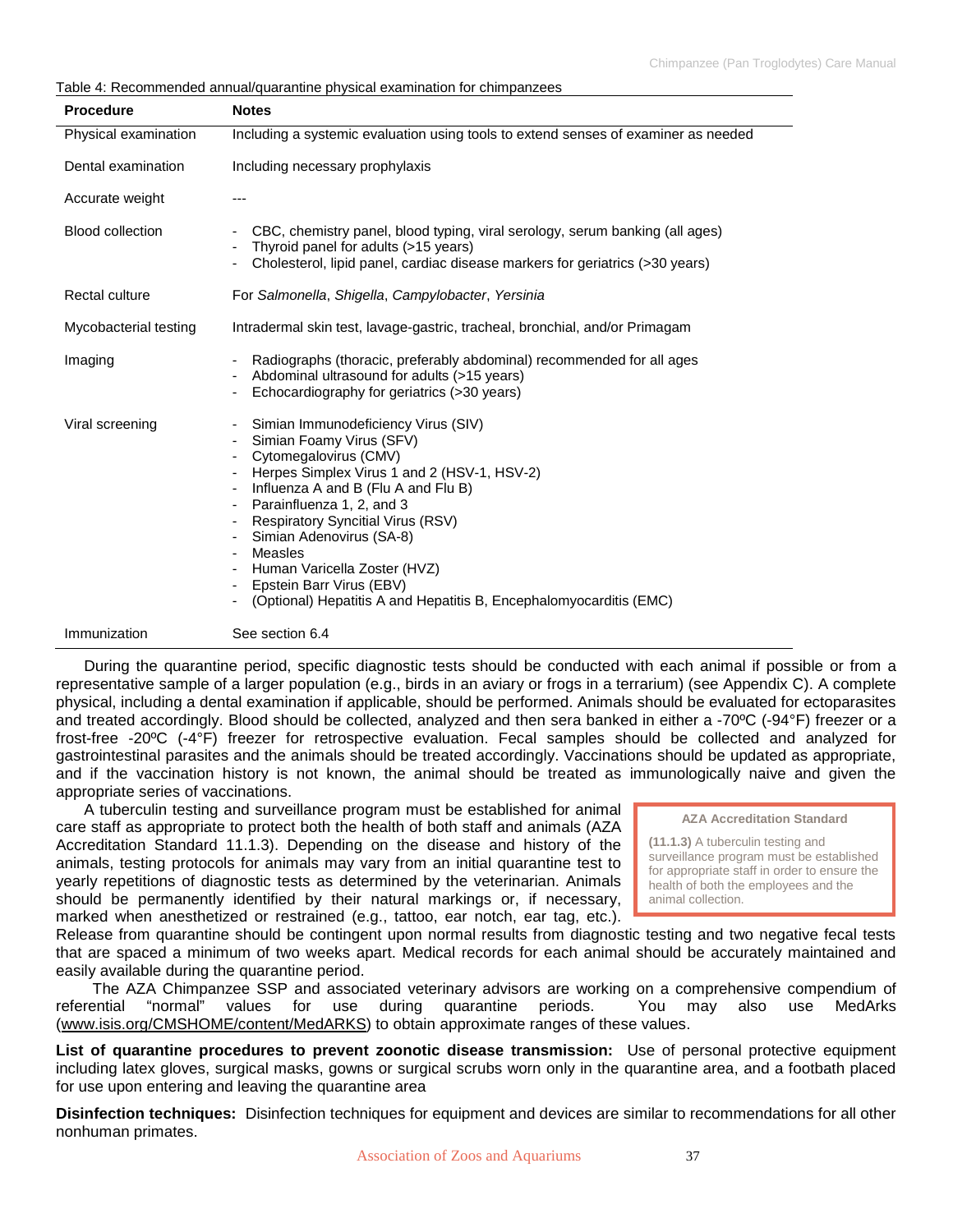**Necropsy:** With any chimpanzee death, a full necropsy (gross and histopathology) is necessary to advance understanding of the species medical management, baseline anatomy, and for appropriate care of the remaining group members. If an animal should die during the quarantine period, a necropsy should be performed to determine the cause of death and the subsequent disposal of the body must be done in accordance with any local or federal laws (AZA Accreditation Standard 2.5.1). Necropsies should include a detailed external and

#### **AZA Accreditation Standard**

**(2.5.1)** Deceased animals should be necropsied to determine the cause of death. Disposal after necropsy must be done in accordance with local/federal laws.

internal gross morphological examination and representative tissue samples form the body organs should be submitted for histopathological examination. A standardized necropsy protocol for great apes (provided by the American Association of Zoo Veterinarians) is detailed in Appendix G.

Pathology reports should be submitted to the AZA Chimpanzee SSP veterinary advisor for evaluation and comparison with other deaths and pathology. Cardiac disease – of many causes, with leading of myocardial fibrosis (scarring) – have increased in importance as cause of mortality in the last 5-10 years. Investigation into diagnostic approaches and case management for this species will be ongoing.

#### **6.5 Preventive Medicine**

AZA-accredited zoos and aquariums should have an extensive veterinary program that must emphasize disease prevention (AZA Accreditation Standard 2.4.1). The American Association of Zoo Veterinarians (AAZV) has developed an outline of an effective preventative veterinary medicine program that should be implemented to ensure proactive veterinary care for all animals:

(www.aazv.org/associations/6442/files/zoo\_aquarium\_vet\_med\_guidelines.pdf).

**AZA Accreditation Standard (2.4.1)** The veterinary care program must emphasize disease prevention.

An appropriate chimpanzee health care program includes proper animal husbandry and veterinary care based on these current professional standards, and addresses the complete physical and behavioral well-being of the animals. Since chimpanzees have a close taxonomic relationship to humans, they are susceptible to many human diseases. Close contact between the public and chimpanzees in the zoo and aquarium setting may lead to inadvertent exposure to disease for either group. Sub-clinical infectious disease and carrier animals can occur in chimpanzee colonies that can be transmitted not only to naïve conspecifics, but also human caregivers. A successful preventive medicine program therefore addresses the health of both the chimpanzee and the animal care staff.

Veterinary care with a strong preventive medicine program will minimize responsive medicine needs. Caregivers should monitor the individual health of each chimpanzee to facilitate a healthy environment. The basic components of a sound program include: quarantine (see section 6.3), review of individual and group medical histories, daily keeper observations and reports to veterinarians, routine physical examinations, immunization, parasite control, proper nutrition, and monitoring for new medical problems.

**Daily observation:** Daily observations of chimpanzee health and behavior are critical to maintaining good chimpanzee health on a daily basis. Careful inspections of each individual, how it relates to its conspecifics, appetite, eliminations, and detecting signs of injury or disease should be made by keepers – preferably multiple times or by multiple keepers – each day. At these times, medications and supplements can be provided as prescribed by the attending veterinarians. To complete this process, a written record should document these observations, and should be provided to the veterinarians within 12 hours of completion. Operant conditioning programs should be planned to include behaviors associated with daily management routines and veterinary procedures, such as, weighing, oral inspection, injection presentation, and auscultation (see Chapter 8, section 8.1 for additional information on operant conditioning approaches).

**Routine physical examination:** Physical examination of all animals in a group is recommended at 18-24 month intervals, preferably in a dedicated veterinary hospital within the zoo and aquarium, or in a designated space within the holding facility. This procedure will require full sedation or anesthesia of the animals for their safety and that of their caretakers (see section 6.5). Once the animal is induced and stabilized, full examinations should include both visual assessment and palpation systematically (see Table 4 – section 6.3). Examinations should also include thoracic auscultation, deep transabdominal palpation, rectal palpation, and use of an appropriate instrument to examine eyes, ear canals, nasal passages, and the vaginal vault for female chimpanzees.

Dental care: Dental examination can be facilitated by consultation with a dentist or veterinary dentist. Human dental charts can assist with monitoring long-term problems or routine dental health. Dental cleaning can be opportunistically coordinated with the routine physical examination, and supplemented by operant conditioning that includes tooth brushing. Gingival tissues should be closely monitored for development of periodontal disease; low-dose, daily doxycycline has provided effective assistance in resolution of this condition in humans, and is documented in great apes. Broken teeth or teeth with exposed root canals should be evaluated for extraction or endodontic treatment (root canal) by a dental specialist. Management of a group should not include removal or alteration of teeth to facilitate introductions or to minimize wounding.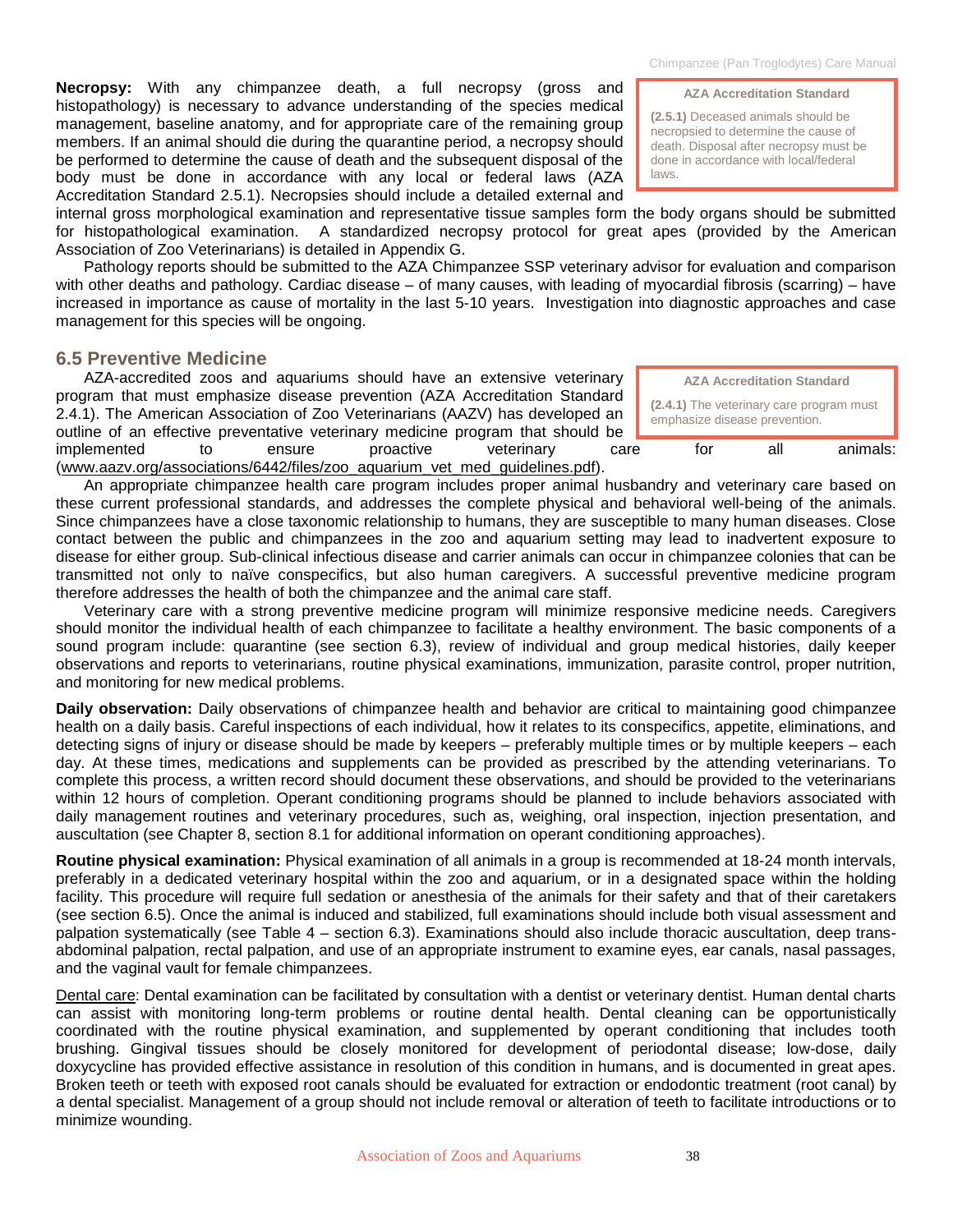Blood collection: Blood collection is accomplished typically from the femoral, saphenous, or cephalic veins, and is used for complete blood count (CBC), serum chemistry panel, viral serology (see Table 4 – section 6.3), blood typing and serum banking for all ages, thyroid assessment, cholesterol, triglycerides, and lipoprotein concentrations, and cardiac markers for adults, especially those over 30 years of age. Representative serum values from a study of *ex situ* chimpanzees can be found in Howell et al. 2003.

Fecal samples: Fecal samples or rectal cultures should be collected routinely for cultures of *Shigella*, *Salmonella*, *Campylobacter*, and *Yersinia*, and if collection history is present, *Clostridium* toxins. This culture panel should be assessed in animals with refractile diarrhea or diarrhea with other clinical signs of systemic illness.

Medical imaging: Radiographs of the thorax and abdomen should be imaged in two views (lateral and dorsoventral/anteroposterior) with the limbs extended from the view. Any skeletal areas of concern or prior injury should be imaged. Abdominal ultrasound should be routinely performed, with rectal ultrasound or other advanced imaging scheduled when needed diagnostically. Due to increasing identification of cardiac disease in this species, complete cardiac assessment is important, and should include an EKG, blood pressure measurement, and echocardiography. This cardiac ultrasound is most successful, especially in older, obese animals, using trans-esophageal echocardiography (TEE). Recording of these dynamic imaging procedures will be helpful for long-term monitoring. A frequent clinical sign of cardiac disease in male chimpanzees is dependent scrotal edema, and so particular attention to this feature is important during the physical assessment.

Mycobacterial testing: Mycobacterial (tuberculosis) testing should be thorough, particularly in groups of unknown history or with known mycobacterial history. It should include minimally an intradermal testing with mOT (mammalian old tuberculin) with a saline or APPD (avian purified protein derivative) in a contralateral location. The usual location for test administration is the palpebrae for ease in reading the test at 24-hour intervals for three days; however, naturally unhaired, thin skin (such as the areolae), or shaved and minimally thickened skin can be utilized with animals trained to present these body parts. Additionally, during the annual examination, a lavage should be collected for mycobacterial culture at an experienced laboratory; this sample can be a gastric, tracheal, or, most ideally, bronchoalveolar in origin. Thoracic radiographs should be closely inspected for characteristic lesions of lymph node enlargement, as this bacterial infection is routinely found as a respiratory disease from inhalation of *Mycobacteria tuberculosis*, or lymphoid infection in atypical mycobacterosis. Whole, heparinized blood can be submitted for interferon testing (Primagam) for evaluation of serologic evidence of mycobacterial infection.

**Vaccination:** Vaccinations should be considered for each animal and group based on collection history, risk of exposure, and current human prophylaxis guidelines. Pediatricians and infectious disease specialists can serve as both a reference and possibly a source of these products. Separate protocols for juveniles and adults should be developed and maintained. Vaccinations that should be considered minimally include measles, polio, and tetanus. Hand-raised infants may require additional vaccinations as compared to mother-reared infants, due to increased direct exposure to human caregivers. Chimpanzees with routine exposure to free-ranging mammalian wildlife should receive extra-label rabies prophylaxis.

Whenever possible, killed vaccination products should be utilized for vaccinating chimpanzees, rather than modifiedlive (MLV) products. This choice will minimize adverse vaccination events, particularly those due to reactivation of disease agents. It is particularly important to note that neither efficacy nor safety has been confirmed formally for these vaccination products in chimpanzees, or any great ape species, and so they are used in an extra-label manner. However, with the extensive administrations that have occurred in AZA institutions to date, no particular species sensitivities have been identified. It is still recommended to heed warnings that accompany human guidelines, such as not administering rubella vaccinations to pregnant or non-contracepted, reproductively active females.

Even in proven vaccination protocols, routine adverse vaccination events can occur either immediately as anaphylactic shock, or as delayed hypersensitivity. Anaphylaxis occurs within minutes of the vaccination, with extreme life-threatening signs of collapse, cardiovascular arrest, inability to breathe, and death; it is typically reversible with epinephrine administered parenterally. Delayed reactions occur within hours of the vaccination, and include hives or rash, facial swelling, or itching. These reactions can be controlled with antihistamines. In the 24-48 hours following a vaccination, particularly in juveniles, other clinical signs can be seen that are not adverse reactions, but related to the immune stimulation, including lameness associated with the limb injected, general malaise, anorexia, and lethargy. These signs typically resolve without treatment, but may respond favorably to routine non-steroidal anti-inflammatory drugs (NSAID) administration.

**Parasite control:** Routine monitoring for endoparasites by fecal flotation should be performed at least twice yearly to monitor seasonal variation. At each evaluation, two samples, separated by several days should be collected to monitor for intermittent shedding. Evaluations should include sedimentation and direct fecal smears for more complete assessment. During quarantine periods, fecal samples should be evaluated by at least three samples taken at weekly intervals. Based on these results, and the baseline history of the group and collection, specific antiparasitic treatment can be prescribed. References for human infections are the preferred information source for treatment regimens. It is important to use effective doses, ensure complete compliance by selection of appropriate vehicles, and repeat the dose at appropriate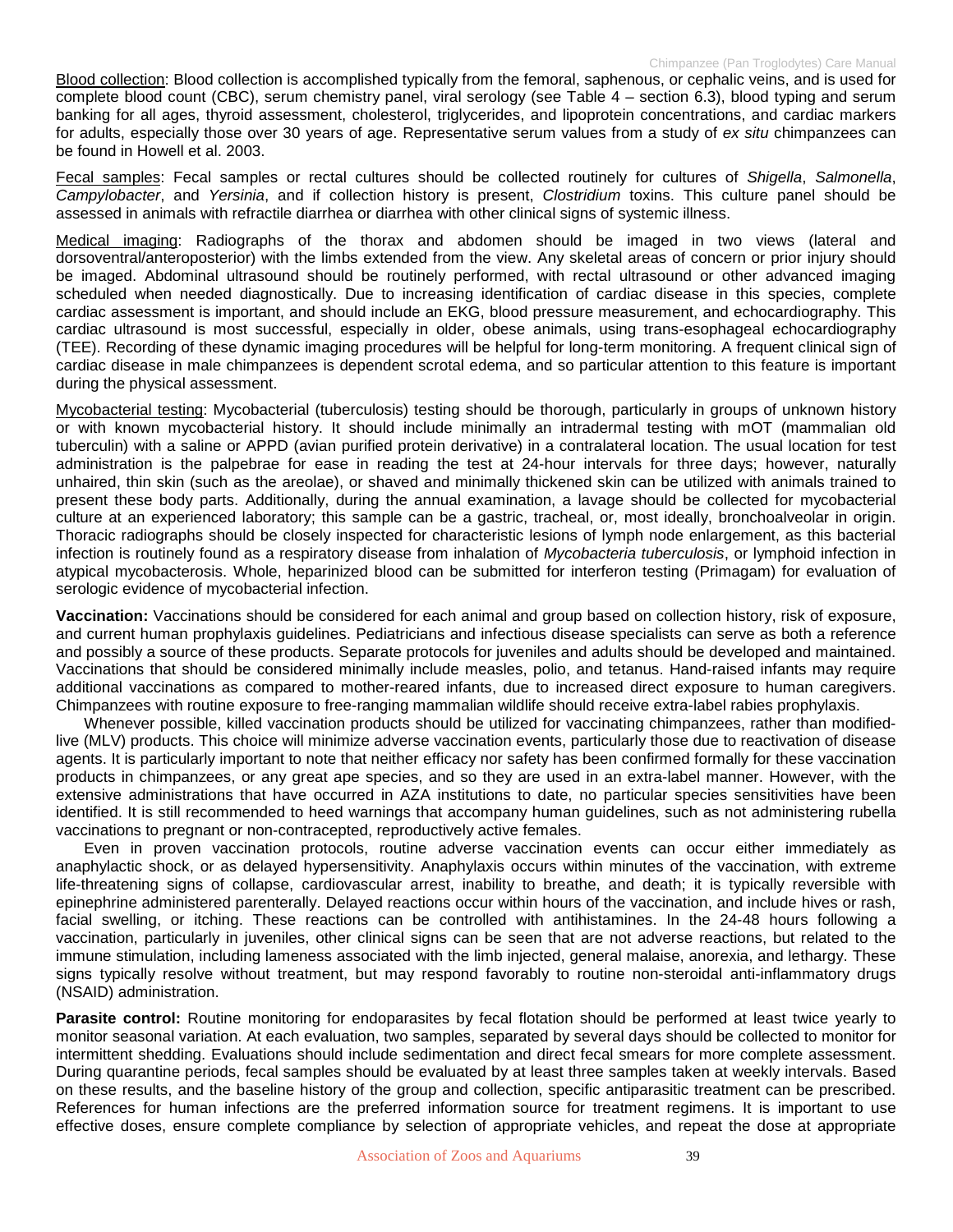intervals. Post-treatment monitoring is necessary to determine long-term treatment needs. Over-treatment or ineffective treatment regimens can contribute to persistent diarrhea through disrupted gastrointestinal bacterial flora. Complete elimination of endoparasites is often not the expected goal, but rather control of clinical signs and reduction of endoparasitic numbers.

Particular helminths of importance to the common chimpanzee include *Enterobius sp.* (pinworms) and *Strongyloides sp*. that may require repeated (even monthly) anthelminthic control for 12-18 months. Diagnosis of *Enterobius* may be suggested by intense anal itching, but may not be apparent on routine fecal flotation. During anesthesia for evaluation, clear adhesive tape can be applied to the anus and perineum to retrieve eggs and make a confirmatory diagnosis. Rotating anthelminthic products can be considered for recalcitrant infections.

Protozoal populations of note include *Balantidium coli* and *Troglodytella* species. Although these protozoal infections rarely produce clinical disease in chimpanzees, they may need management if these animals are in close contact with other great ape species. Routine disinfection of impervious surfaces and replacement of naturalistic substrates is important for control of endoparasites. As chimpanzees can be prone to coprophagy, daily removal of fecal material is strongly recommended, and increased provision of environmental enrichment can assist with reduced completion of parasite life cycles.

**Medical management of neonates:** Ideally, all healthy infants should be left with their mothers for nursing and social rearing. The most common illnesses associated with chimpanzee neonates are hypothermia, dehydration, electrolyte imbalance, entercolitis, respiratory disease, and urological disturbances. Some neonates may have a primary illness due to prematurity, infectious disease, or congenital defect, and may also be neglected. Neonates requiring nursery care or treatment should be housed in an incubator until the infant can maintain its own body temperature (Lee and Guhad 2001). Specifics of incubator variables should follow closely to those appropriate for human infants, and all efforts should be made to have an incubator positioned nearby for easy access. Veterinarians should be prepared to intervene in the case of weak neonates, by sedation of the dam. In the event of a neonatal fatality, all attempts should be made to retrieve the body promptly to permit full necropsy, to identify congenital problems or maternal-neonatal incompatibility, which may assist with future reproduction efforts.

**Medical management of geriatrics:** With advanced age in chimpanzees, veterinarians and nutritionists should tailor diets to provide for changing nutritional needs and to maintain good body condition. Common age-related health issues in geriatric chimpanzees include renal disease or cardiac failure, and these may require further specific adaptations of the diet through supplements or restrictions. Physicians or medical nutritionists are particularly helpful in assessing more complex individual needs. Well-monitored exercise programs are important to maintain good health in the geriatric animal. Daily exhibit use may require furniture adaptation to accommodate arthritic or less agile animals. Altered mental state or agility in geriatric animals may require adaptation to enrichment activities as well.

With the expectation of increasing medical concerns in geriatric animals, and the necessity to initiate prompt treatment to minimize long-term deleterious effects, it is important that routine physical examinations continue, or even increase in frequency, for these individuals. Veterinarians should be aware of the increased anesthetic risks with geriatric animals, but not permit them categorically to dissuade sound health care programs.

**Zoonotic disease control**: As stated in the Chapter 6.4, AZA institutions must have zoonotic disease prevention procedures and training protocols established to minimize the risk of transferable diseases (AZA Accreditation Standard 11.1.2) with all animals. Keepers should be designated to care for only healthy resident animals, however if they need to care for both quarantined and resident animals of

**AZA Accreditation Standard**

**(11.1.2)** Training and procedures must be in place regarding zoonotic diseases.

the same class, they should care for the resident animals with a change of clothing between these facilities, and preferably with a shower between the two facilities. A shower is required if staff have to return to the collection animals. Equipment used to feed, care for, and enrich the healthy resident animals should only be used with those animals.

Zoonotic disease is important for both chimpanzees and their caretakers. It is important to monitor chimpanzee health regularly through a preventive medicine schedule for the safety of the conspecifics and involved humans. Similarly, caretakers and other in-contact staff should participate in institutional health programs, including an annual re-evaluation of mycobacteriosis status through skin testing or interview, where skin reaction occurs or prior vaccination is known. This should include personnel that work indirectly with non-human primates in handling their biomaterials or veterinary care. Recommended guidelines on non-human primate handling, developed by the AZA Animal Health Committee and the American Association of Zoo Veterinarians (AAZV) should be reviewed for institutional application; vaccination prophylaxis for staff in accordance with Centers for Disease Control (CDC) guidelines should be considered at each institution.

Humans that are ill should not work directly with non-human primates, or prepare their diets. When this is not possible, full personal protective equipment (facemask and barrier gloves) should be worn. For daily food management, Hazard Analysis Critical Control Points (HACCP) methods should be instituted in the central nutrition area and individual non-human primate kitchens. This includes handling, washing, storage, preparation, and provision of foodstuffs to the animals.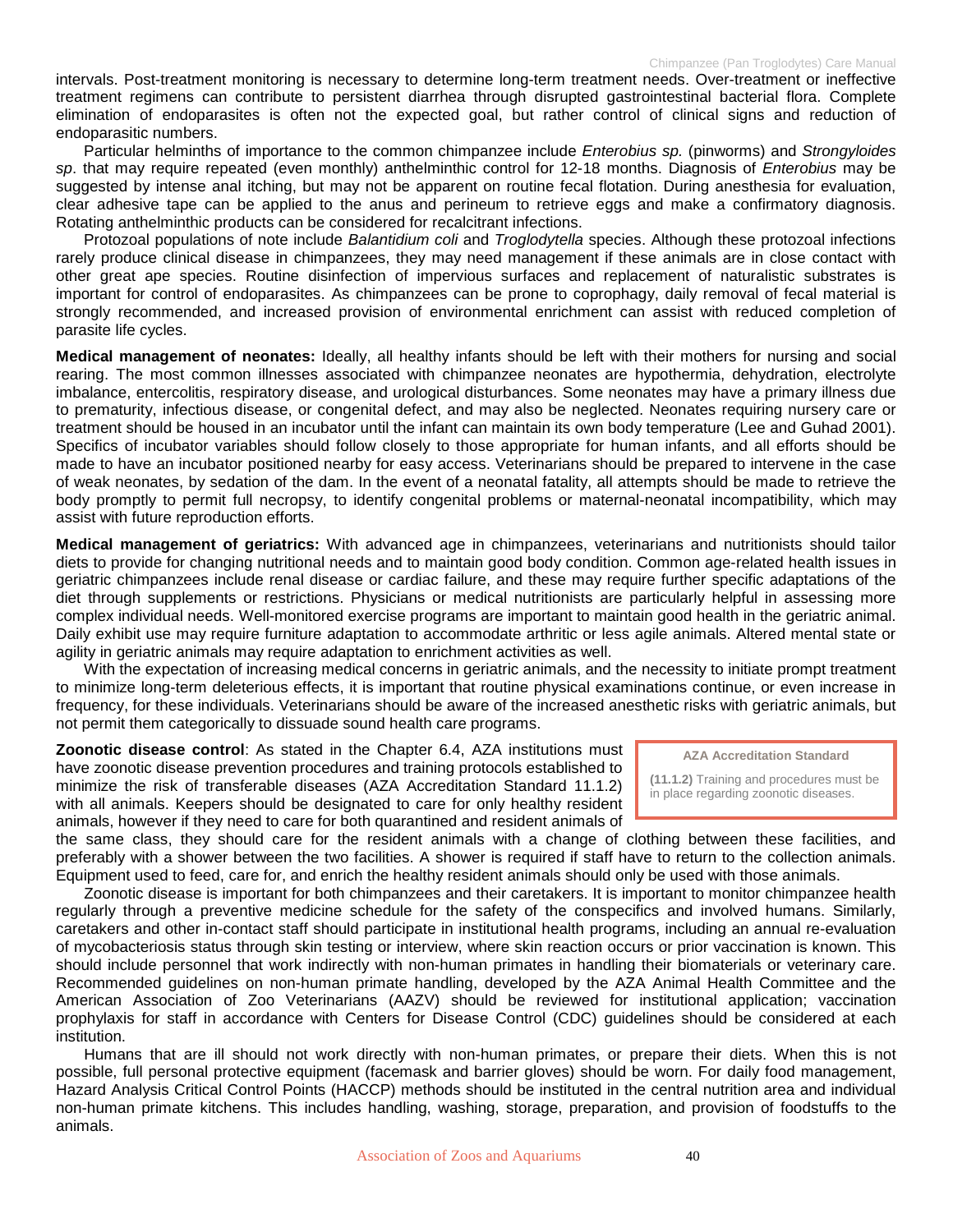#### Chimpanzee (Pan Troglodytes) Care Manual

Respiratory diseases are some of the more common causes of illness in non-human primates. Staff should be encouraged to work with an occupational health provider to monitor their own health, remain vaccinated, and fully understand the risks of working with non-human primates. Staff veterinarians can provide an information source to these physicians, particularly in times of increased human risk, such as illness or during pregnancy. Veterinary care of chimpanzees is similar to good medical care and preventive health of a human. Routine evaluation of staff should be included in the health assessment of these primates. Reports generated annually by the veterinary advisors highlight changes in protocols of preventive medicine and disease concerns for this species, and should be consulted in addition to this document.

Animals that are taken off zoo/aquarium grounds for any purpose have the potential to be exposed to infectious agents that could spread to the rest of the institution's healthy population. AZA-accredited zoos and aquariums must have adequate protocols in place to avoid this (AZA Accreditation Standard 1.5.5).

Also stated in Chapter 6.4, a tuberculin testing and surveillance program must be established for animal care staff, as appropriate, to protect the health of both staff and animals (AZA Accreditation Standard 11.1.3). Depending on the disease and history of the animals, testing protocols for animals may vary from an initial quarantine test, to annual repetitions of diagnostic tests as determined by the veterinarian. To prevent specific disease transmission, vaccinations should be updated as appropriate for the species.

Facilities housing chimpanzees should adhere to all federal, state and other regulatory agencies that define cleaning and decontamination procedures for your institution. Care should be taken to monitor the potential toxicity level of all cleaning materials and allow appropriate ventilation and/or drying times as necessary.

#### **6.6 Capture, Restraint, and Immobilization**

The need for capturing, restraining and/or immobilizing an animal for normal or emergency husbandry procedures may be required. All capture equipment must be in good working order and available to authorized and trained animal care staff at all times (AZA Accreditation Standard 2.3.1).

**Restraint:** Physical (or manual) restraint can be very stressful to chimpanzees and

dangerous for the humans trying to hold the animal. Manual restraint is not recommended. The AZA Chimpanzee SSP recommends a formal positive-reinforcement training program to facilitate, among other things, crating of the animals, and the ability to hand-inject chimpanzees (Schapiro et al. 2005). Recent research has shown these procedures are less stressful than those in which the subject does not have the opportunity for choice and control, such as darting (Lambeth et al. 2006). When voluntary injection cannot be accomplished, other means may be necessary.

**Chemical immobilization:** Induction of anesthesia in chimpanzees is routinely accomplished by intramuscular injection of a sedative(s) following an appropriate (12-24 hour) fasting interval. In a 2006 survey of attending veterinarians in AZAaccredited institutions holding chimpanzees (n=40), 88% responded to queries about induction regimens, supplementation, adjustment of protocols for known cardiac patients, intubation frequency, reversibility of anesthetic protocols, and changes in protocols over the last decade. Information from this survey is summarized below.

Typical immobilization agents for chimpanzees included telazol (tiletamine-zolazepam), ketamine, or combination of these products with medetomidine. Occasionally, xylazine, benzodiazepenes (diazepam or midazolam), or butorphanol were utilized in the combinations or as premedications. The following table (Table 5) provides a list of suggested anesthesia protocols for chimpanzees.

**AZA Accreditation Standard**

**(1.5.5)** For animals used in offsite programs and for educational purposes, the institution must have adequate protocols in place to protect the rest of the collection from exposure to infectious agents.

#### **AZA Accreditation Standard**

**(11.1.3)** A tuberculin testing and surveillance program must be established for appropriate staff in order to ensure the health of both the employees and the animal collection.

**AZA Accreditation Standard**

**(2.3.1)** Capture equipment must be in good working order and available to authorized, trained personnel at all times.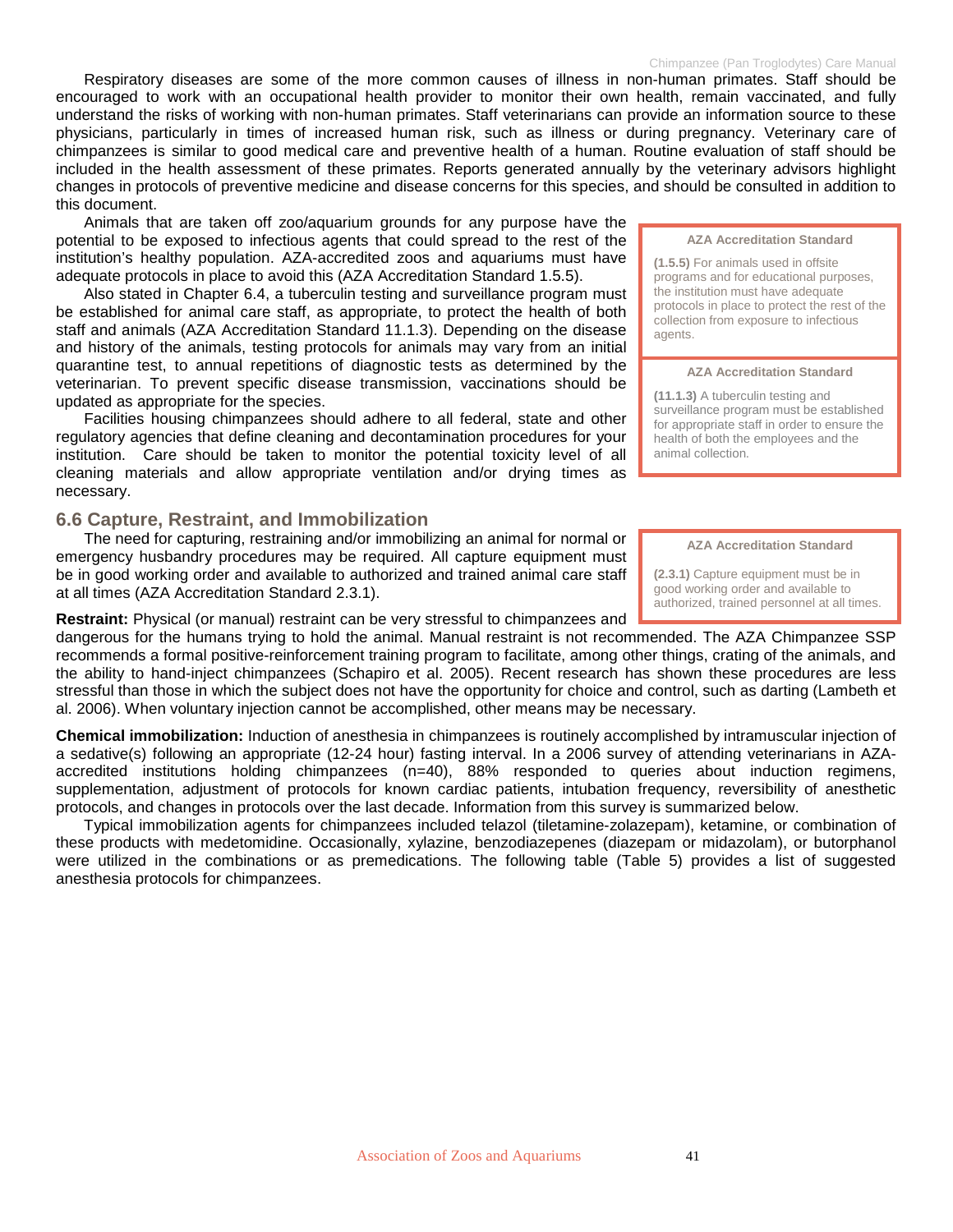Table 5: Anesthesia protocols used at AZA-accredited institutions holding chimpanzees

| <b>Drug combination</b>                                | Dose (mg/kg)                                                             | <b>Frequency</b><br>utilized* |
|--------------------------------------------------------|--------------------------------------------------------------------------|-------------------------------|
| Telazol (T) alone                                      | $T: 1.5-3$<br>T: 3-6                                                     | 15%<br>34%                    |
| Ketamine (K) alone                                     | $K: 2-5$<br>$K: 8-10$                                                    | 9%<br>9%                      |
| Telazol (T) and Ketamine (K)                           | $T: 1-3; K: 1-3$                                                         | 3%                            |
| Telazol (T) and Medetomidine (Me)                      | T: 2; Me: 0.02-0.03                                                      | 9%                            |
| Ketamine (K) and medetomidine (Me)                     | K: 2; Me: 0.015-0.025<br>K: 2-5; Me: 0.03-0.04<br>K: 5-7; Me: 0.025-0.07 | 9%<br>18%<br>25%              |
| Ketamine (K) and Midazolam (Mi)                        | K: 4-5; Mi: 0.05-0.1                                                     | 3%                            |
| Medetomidine (Me), Butorphanol (B), and Midazolam (Mi) | Me: 0.015; B: 0.085: Mi: 0.06                                            | 3%                            |
| Medtomidine (Me), Butorphanol (B), and Ketamine (K)    | Me: 0.015; B: 0.15-0.3; K: 1.5                                           | 3%                            |

\*Of the 35 responding veterinarians, this is the percentage of veterinarians using this regimen. In some cases, veterinarians provided 2 or more routine induction protocols.

Following administration of the sedative, staff should wait until they are confident that the subject is unconscious. Such assurance may be gained by looking for reactions to loud calls, or perhaps a light poke with a long object such as a broomstick. If there is no reaction to these stimuli, two staff should enter the animal area together, leaving at least one alternate escape route available, and a third staff member should be watching the procedure from outside the animal area with access to emergency materials (radio, door operators). The staff members in direct proximity to the anesthetized chimpanzee should administer secondary restraint by applying a net or cargo net over the subject. This net should be sturdy enough to facilitate carrying the animal to the gurney or other mobile wheeled device. Further attempts to gauge the chimpanzee's level of consciousness should be made before any substantive physical contact (i.e. picking up) is made. Once there is complete assurance that the subject is unconscious, only then should the subject be picked up by multiple staff members. Assurance should be made that the head does not loll back or strike walls or floors during transport. The chimpanzee should remain in the netting until fully intubated and under maintained chemical immobilization.

**Supplementation protocols**: The long-term maintenance of the anesthetic event will be determined by the nature of the veterinary procedure, and can be accomplished by supplemental parenteral agents or inhalant methods. It is strongly encouraged that in procedures longer than 30 minutes (i.e., most standard physical examinations), chimpanzees be intubated and maintained by inhalant agents such as isoflurane or sevoflurane in oxygen. Other typical supplementation agents and doses identified by the survey are listed in the following table (Table 6):

#### Table 6: Supplemental agents for anesthesia

| <b>Drug</b>           | Dose (mg/kg)       | <b>Frequency utilized**</b> |  |
|-----------------------|--------------------|-----------------------------|--|
| Telazol               | $1 - 2$            | 9%                          |  |
| Ketamine              | $1 - 2$<br>$3 - 4$ | 50%<br>13%                  |  |
| Propofol              | $1 - 2$            | 3%                          |  |
| Diazepam or midazolam | 0.1                | 3%                          |  |

\*\* Of the 35 responding veterinarians, this is the percentage of veterinarians using this regimen.

**Cardiac issues**: Revision of the induction protocol should be considered for animals with cardiac disease or risk factors for cardiac disease, such as obesity, advanced age (>30 years), or undocumented cardiac health in older adults. Possible revisions that should be considered include: using the lowest dose of anesthetic agent; the use of ketamine alone as a primary induction agent; avoiding the use of alpha-2 agonists (e.g., xylazine or medetomidine); or discontinuing elective sedations in known cardiac disease patients.

**Reversal**: Medetomidine induction can be reversed intra-procedurally, or at the conclusion of the procedure, with 5mg of atipamezole for each 1mg of medetomidine utilized. All but one institution using medetomidine reversed the sedation in this manner. Institutions using xylazine utilized yohimbine (0.13mg/kg) to reverse the sedation. Where butorphanol or midazolam are utilized, narcan or flumazenil respectively can be used for reversal.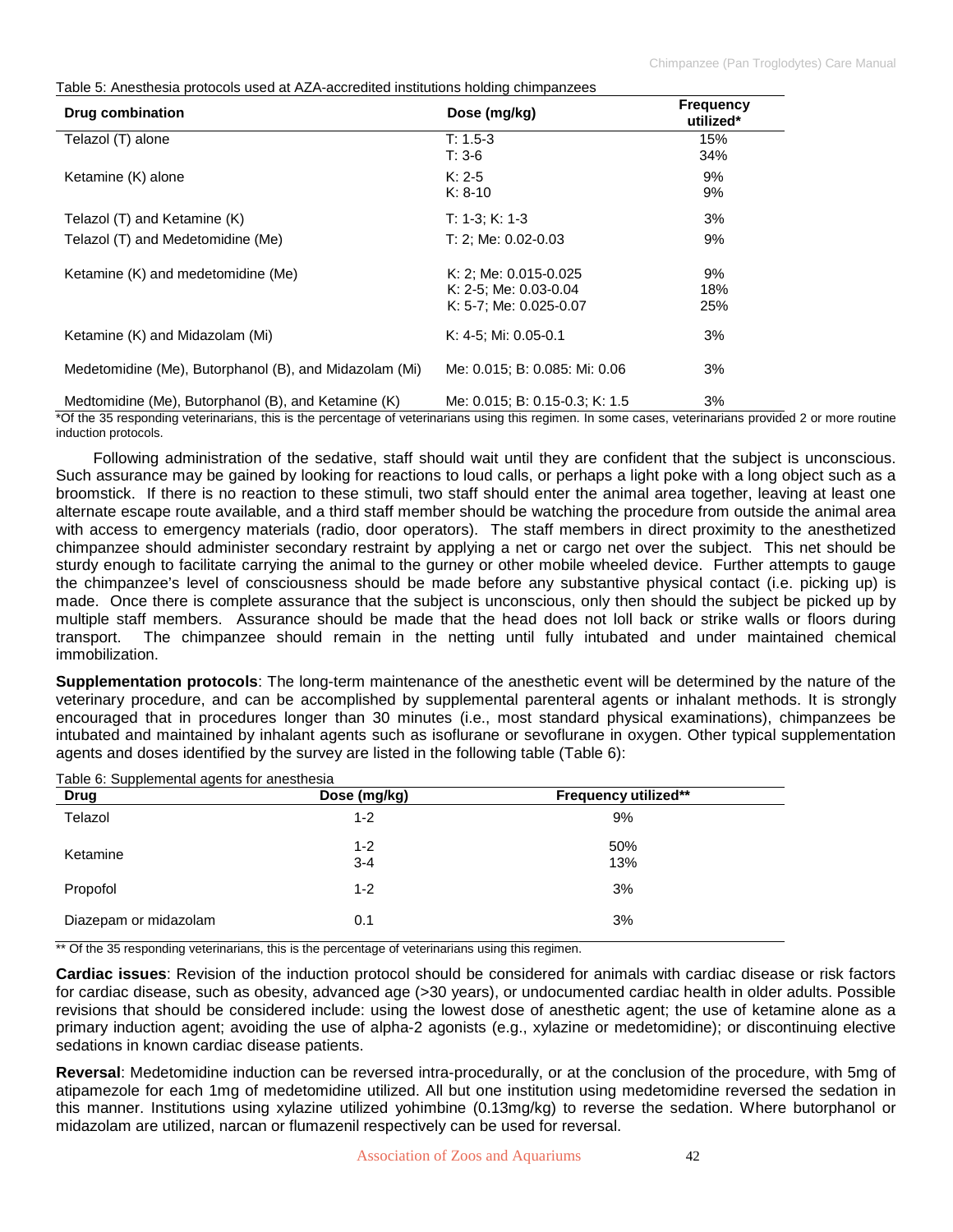**Anesthetic monitoring**: Intra-procedural monitoring of heart rate and rhythm, pulse quality, capillary refill time (CRT), breathing (respiration depth and rate), and body temperature, is the minimal assessment necessary during an anesthetic event for chimpanzees. Close monitoring should be ongoing throughout the procedure. For protracted procedures, it is recommended that EKG, pulse oximetry, and blood gases be added as monitoring tools. Although re-positioning will occur due to the procedure needs, lateral recumbency typically provides improved anesthetic maintenance.

During recovery, chimpanzees should be positioned in lateral recumbency to minimize risk of aspiration if regurgitation, vomiting, or heavy salivation occurs. It may be helpful to maintain this position with hay or blankets placed along the animal's dorsum, with the head slightly elevated but the mouth directed downwards.

### **6.7 Management of Diseases, Disorders, Injuries and/or Isolation**

AZA-accredited zoos and aquariums should have an extensive veterinary program that manages animal diseases, disorders, or injuries and has the ability to isolate these animals in a hospital setting for treatment if necessary. Staff should be trained for meeting the animal's dietary, husbandry, and enrichment needs, as well as in restraint techniques, and recognizing behavioral indicators animals may display when their health becomes compromised (AZA Accreditation Standard 2.4.2). Protocols should be established for reporting these observations to the veterinary department. Hospital facilities should have x-ray equipment or access to x-ray services (AZA Accreditation Standard 2.3.2), contain appropriate equipment and supplies on hand for treatment of diseases, disorders or injuries, and have staff available that are trained to address health issues, manage short and long term medical treatments and control for zoonotic disease transmission.

**Traumatic injuries:** Traumatic wounds are not uncommon in socially housed chimpanzees. These injuries can result from normal hierarchy disputes as juveniles mature, during introductions of new group members, or in groups with

#### A**ZA Accreditation Standard**

**(2.4.2)** Keepers should be trained to recognize abnormal behavior and clinical symptoms of illness and have knowledge of the diets, husbandry (including enrichment items and strategies), and restraint procedures required for the animals under their care. However, keepers should not evaluate illnesses nor prescribe treatment.

#### **AZA Accreditation Standard**

**(2.3.2)** Hospital facilities should have xray equipment or have access to x-ray services.

stable membership. Behavioral assessments of groups and individuals are important to minimize long-lasting injuries or delays in introductions. Operant conditioning may facilitate resolution of this social altercation, but other emergency procedures should be prepared in the event of serious altercations

When serious traumatic wounds result, anesthesia is often required for direct management (see section 6.5), including thorough cleaning, debridement, and lavage. Primary closure of the wound should be considered by depth and effect on a particular area, with caution not to entrap infectious debris or create an anaerobic environment. Post-operative lavage or topical treatment of open wounds may be possible with operant conditioning, and can use diluted antiseptics (such as chlorhexidine or povidone-iodine) or topical agents.

**Therapeutic agents:** Human reference texts and formularies are excellent sources for dose recommendations for chimpanzees, given the consistent size of adult chimpanzees both with humans and each other (i.e., typically 50-90 kg/110-198 lb total body weight). This permits the approach of dosage "by animal" rather than by body weight. The exception is pediatric patients, where a dose rate (mg/kg) is more appropriately applied.

Veterinarians may legally obtain any human or animal drug that is approved by the FDA. However, none of these products are approved for use in chimpanzees, nor have they been evaluated formally for safety or efficacy, so all applications are an extra-label use.

- Antimicrobials: Antibiotic and antifungal therapy should be evaluated individually, and be based on bacterial culture and sensitivity whenever possible. It is important to utilize these products judiciously and appropriately to minimize antimicrobial resistance. For example, these agents should be administered only for control of confirmed secondary bacterial infections when a respiratory viral infection is present.
- Anthelminthics: As with antimicrobials, antiparasitic products should be targeted to the specific parasite. Helminths have been treated by benzimidazoles (e.g., fenbendazole or mebendaozole), avermectins (ivermectin), and pyrantel pamoate. Protozoal infections have been addressed by metronidazole and doxycycline.
- Analgesics: Pain control is an increasingly common component of complete veterinary care for all non-human primate species. It should be considered for chronic or acute needs. Chronic needs would include arthritis management. Balanced analgesia requires pharmaceutic doses be maintained at minimum effective doses to reduce adverse effects. This balance can be achieved through anti-inflammatories (non-steroidal, steroidal), nutraceuticals, and environmental adaptations (e.g., comfort, heat source, furniture changes). Acute or short-term needs, such as operative sources, will impact timing and duration of pharmaceutic administration. Balanced use of non-steroidal anti-inflammatories (e.g., aspirin, ibuprofen, and acetaminophen) with narcotics (e.g., butorphanol, buprenorphine, codeine, tramadol, and fentanyl) will assist with optimum pain control.

**Hereditary diseases:** Chimpanzees can and do present almost all of the same hereditary diseases and disorders as do humans. In most cases, human specialists should be contacted for specific treatment regimens.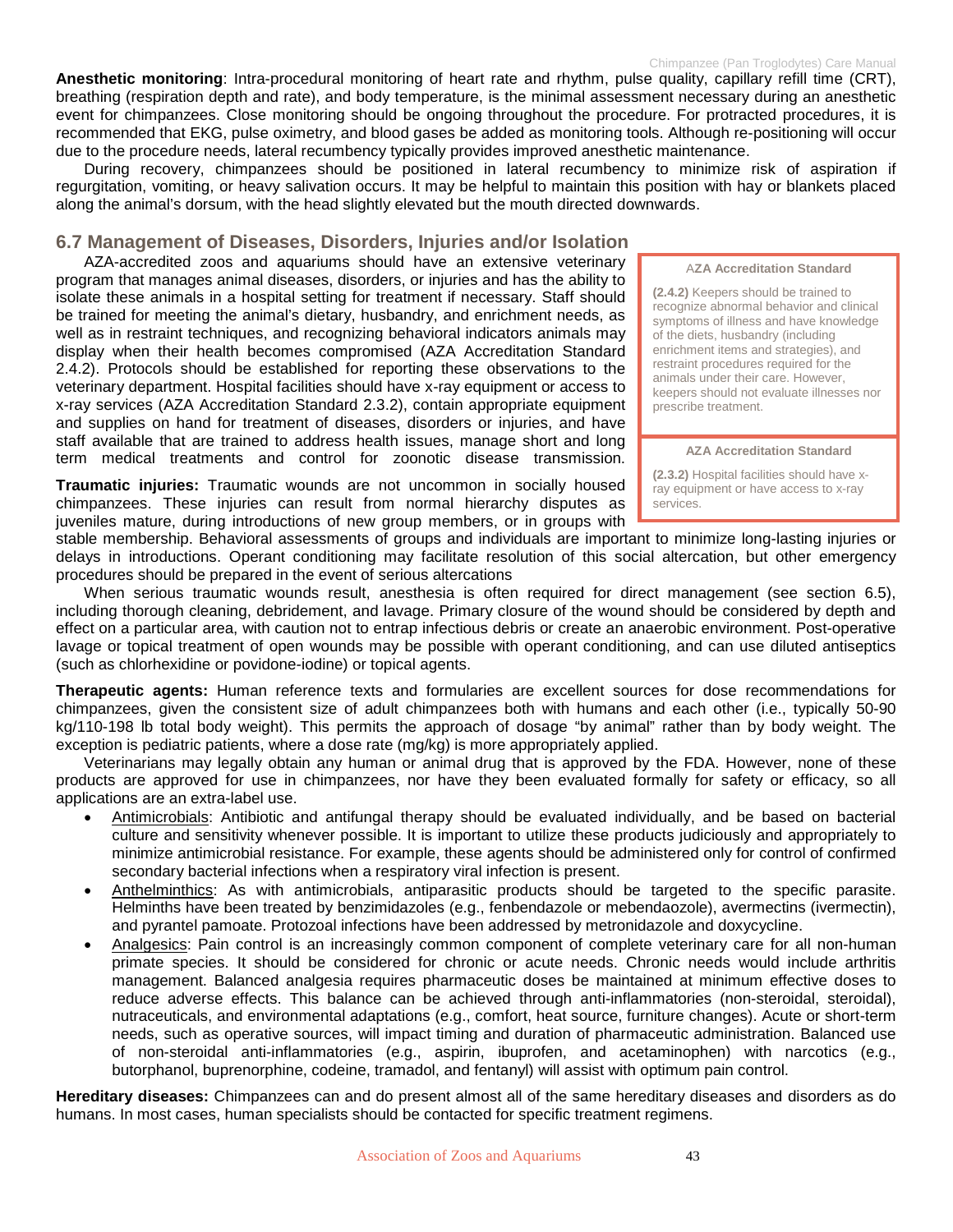**Behavioral indicators of compromised health:** Chimpanzees who are experiencing health problems may display any of the following: increased lethargy, reduced social activity and lack of appetite. In general, any sign that if displayed in a human indicates ill health should also apply to chimpanzee. It is important to note that like all wild animals, chimpanzees will mask outward signs of pain and illness so if there are observable physical indicators of illness, it is likely that the individual chimp is experiencing high levels of discomfort.

**Protocols to follow if staff notes these behavioral indicators:** Report to supervisors and/or facility veterinarian as per individual facility protocol. Animal care staff should be specific about their observed potential indicators of compromised health and make it clear if they are concerned that the situation is an emergency.

**Diseases, disorders or injuries which are typical:** Heart disease and renal failure are common causes of mortality in chimpanzees. Respiratory illness, parasitic infections, and traumatic injuries (typically inflicted by another group member) are also commonly seen. See Sections 6.4 and 6.6 for more information.

**Hospitalization and isolation:** Under normal conditions, it is essential to provide the space required to house chimpanzees in social environments. However, under certain conditions (e.g., disease outbreaks, quarantine), it may be necessary to isolate an individual from a group for finite periods of time. Given the importance of social relations for this species, it is not surprising that individual caging has measurable (and usually negative) effects on chimpanzees. Chimpanzees react negatively to "isolation" housing in which there is no visual or auditory contact with conspecifics (see Capitanio 1986).

In general, chimpanzees raised without appropriate socialization develop a broad range of stereotypies and selfdirected behaviors, such as rocking, swaying and eye-poking (Davenport and Menzel 1963; Walsh et al. 1982), and react poorly to novel objects and environments, indicating their inability to cope with such circumstances (Menzel 1964). The effects of isolation rearing extend to adulthood as well, including inadequate maternal behavior (Davenport 1979) and enduring abnormal behaviors.

Individual housing later in life has also been related to higher levels of abnormal behaviors. Brent et al. (1989) noted significant changes in behavior in chimpanzees that were moved to individual caging for a research protocol, including decreased levels of environmental manipulation and vocalizations, and increased stereotypical behavior such as rocking, pacing, and spinning. Baker (1996) reported that although individually-housed chimpanzees demonstrated roughly the same levels of abnormal behavior as pair-housed chimpanzees, the degree of severity of these behaviors differed. Individually-housed chimpanzees showed behaviors such as self-aggression that were rarely evident in socially-housed animals. Given the relationship between abnormal behavior patterns and individual caging, and the detrimental effects of individual housing on the social, maternal, and reproductive behavior of chimpanzees, every effort should be made to limit or eliminate individual housing.

When individual housing has to be used (e.g., during treatment of an infectious agent), an expanded enrichment program should be implemented to alleviate the boredom and stress associated with socially, and often physically restricted environments. Some of the most practical and useful enrichments increase social opportunities (e.g., placing individually-housed chimpanzees within visual, olfactory or auditory range of other chimpanzees), use time consuming feeding devices (see Chapter 5, section 5.2), offer a variety of novel objects (and especially destructible items), increase goal oriented behavior with tool using tasks or computer video tasks, and increase environmental stimulation with a variety of sensory enrichments (Brent 2001). Social attention from human keepers and trainers might also have a positive effect.

The use of television has been suggested as a possible enrichment initiative for chimpanzees (Rumbaugh et al. 1989). Bloomsmith et al. (1990) found that the use of videotapes appears to be more effective for singly housed animals. While not all chimpanzees attend to TV, for those who demonstrate an interest, it can serve as a form of enrichment.

**More information**: Additional information on the management of individually-housed chimpanzees can be found in Brent (2001).

AZA-accredited zoos and aquariums must have a clear process for identifying and addressing animal welfare concerns within the institution (AZA Accreditation Standard 1.5.8) and should have an established Institutional Animal Welfare Committee. This process should identify the protocols needed for animal care staff members to communicate animal welfare questions or concerns to their supervisors, their Institutional Animal Welfare Committee or if necessary, the AZA

**AZA Accreditation Standard**

**(1.5.8)** The institution must develop a clear process for identifying and addressing animal welfare concerns within the institution.

Animal Welfare Committee. Protocols should be in place to document the training of staff about animal welfare issues, identification of any animal welfare issues, coordination and implementation of appropriate responses to these issues, evaluation (and adjustment of these responses if necessary) of the outcome of these responses, and the dissemination of the knowledge gained from these issues.

Given the wide variety of zoos and aquariums that house chimpanzees, the AZA Ape TAG and Chimpanzee SSP cannot provide specific recommendations for the best approaches to take to communicate animal welfare issues effectively within every institution. All animal caretakers that work with chimpanzees should be aware of institutional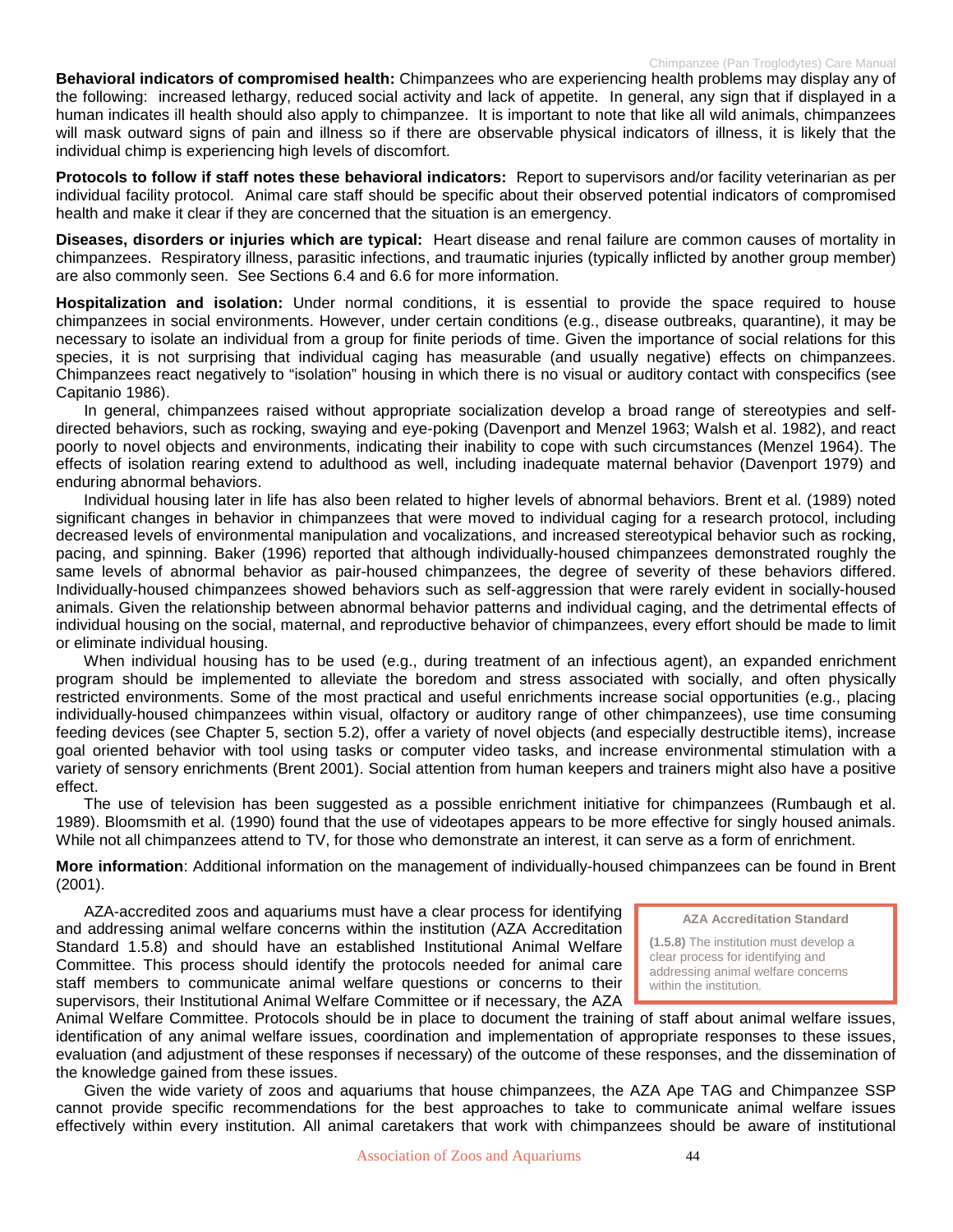protocols in place for them to identify, communicate, and hopefully address potential animal welfare issues that are associated with the care and management of these animals.

**Euthanasia and necropsy**: As care givers for the animals residing in our zoos and aquariums, it is vital that we provide the best care possible for them until the time their health deteriorates to a point where euthanasia is the most humane treatment, or the animal dies on its own. Euthanasia should be considered for progressively deteriorating quality of life, intractable disease without cure, or irreparable trauma. Options for humane euthanasia include barbiturate or sedative overdose as dictated by the American Veterinary Medical Association (AVMA) Guidelines for Euthanasia.

#### **AZA accreditation standard**

**(2.5.1)** Deceased animals should be necropsied to determine the cause of death. Disposal after necropsy must be done in accordance with local/federal laws.

Necropsies should be conducted on deceased animals to determine their cause of death and the subsequent disposal of the body must be done in accordance with any local, state, or federal laws (AZA Accreditation Standard 2.5.1). Necropsies should include a detailed external and internal gross morphological examination and representative tissue samples from the body organs should be submitted for histopathological examination. A standardized necropsy protocol for great apes (provided by the American Association of Zoo Veterinarians) is detailed in Appendix G. Pathology reports should be submitted to the AZA Chimpanzee SSP veterinary advisor for evaluation and comparison with other deaths and pathology.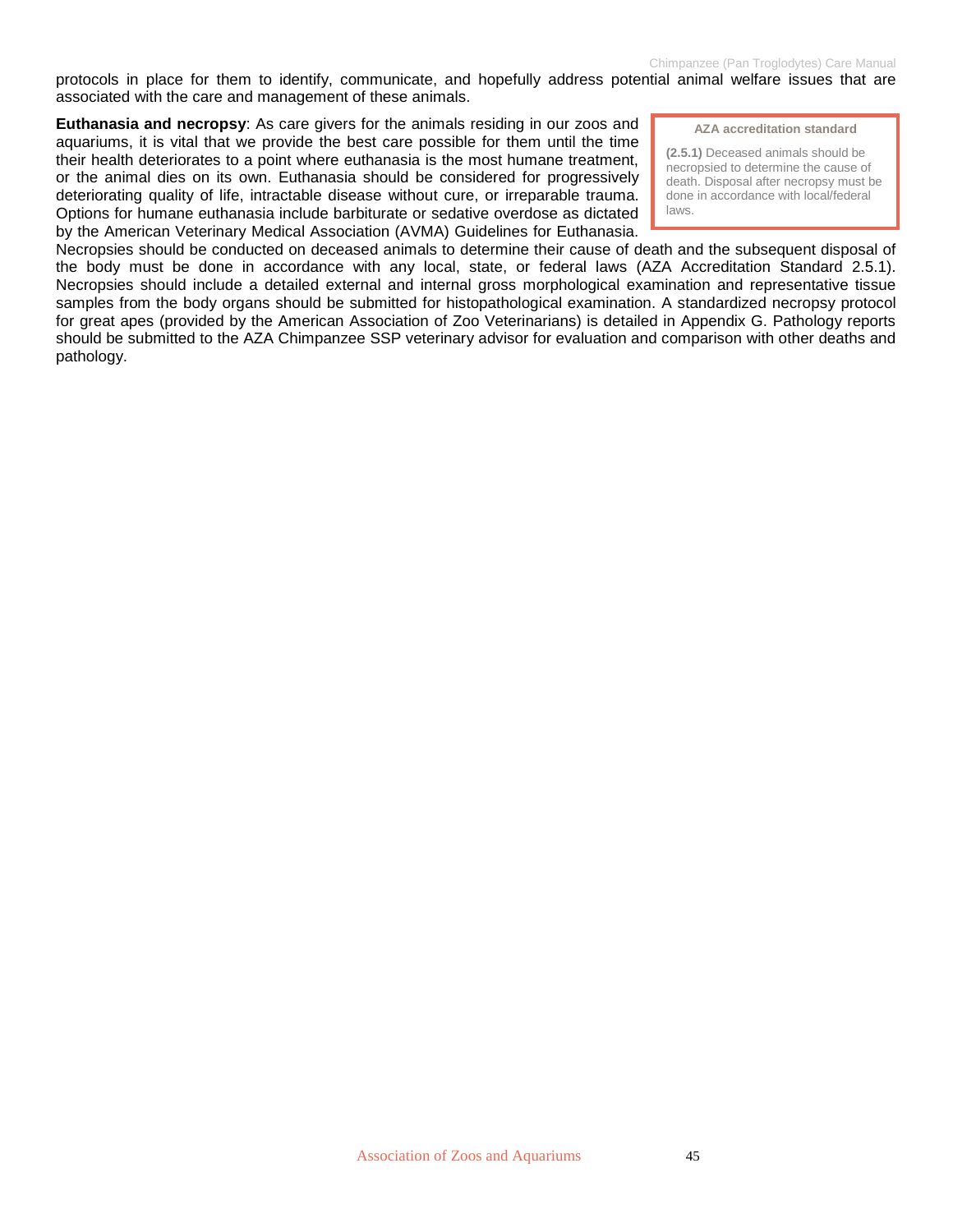# **Chapter 7. Reproduction**

### **7.1 Reproductive Physiology and Behavior**

It is important to have a comprehensive understanding of the reproductive physiology and behaviors of the chimpanzees in our care. This knowledge facilitates all aspects of reproduction, artificial insemination, birthing, rearing, and even contraception efforts that AZA-accredited zoos and aquariums strive to achieve.

**Females**: In the wild, females exhibit their first estrous swelling when they are 8.5-9.5 years old (Tutin 1980). However, in zoos and aquariums this may occur several years earlier. In their demographic comparison of wild chimpanzees in Gombe and AZA Chimpanzee SSP managed populations in zoos, Earnhardt et al. (2003) found that AZA Chimpanzee SSP females commonly reproduce at a much younger age than females in the Gombe population. Although menarche typically does not occur for 1-1.5 years after the first swelling, chimpanzee females in zoos and aquariums have given birth as early as 5.6 years of age (Earnhardt et al. 2003). The sharpest contrast is between the 5-10 year old age group, with 54.7% of first births occurring in this cohort in zoos and aquariums, but 0% in the wild.

The conspicuous genital swelling of the female chimpanzee increases in size and turgidity in response to hormonal changes corresponding with impending ovulation. The genital swelling is the critical link between the endogenous hormonal environment and the expression of sociosexual behavior (Bettinger and DeMatteo 2001). The normal (menstrual) cycle is 36 days, with a 72-hour menses. Grossly visible blood in the urine is inconsistently observed, although hematuria can be detected by reagent strips, and may be used to track cycles for individual females. Sexually mature female chimpanzees also develop marked swelling of the perianal and perineal tissues due to interstitial fluid accumulation that fluctuates with hormonal influences. This genital swelling (intumescence) increases to peak size and turgidity during the follicular phase of the cycle. Lutenizing hormone (LH) increases causing ovulation to occur during the last 24-28 hours of maximal swelling. The luteal phase, following ovulation, is characterized by reduction of swelling as the estrogen concentrations decline and progesterone concentrations rise. Perineal intumescensce is a distinct visual marker of receptivity and potential fertility with marked impact on sociosexual behavior. During peak swelling, females demonstrate more assertive behavior. Young adolescent females are more likely to solicit copulation than are older females.

**Males**: The youngest male to reproduce in the Gombe population was 12.9 years of age (Earnhardt et al. 2003). In zoos and aquariums, males have been known to successfully father offspring as young as six years of age. Although maturity in the wild does not usually begin until three years after the time of the first sexual development, males in zoos and aquariums attain adult hormone levels at around seven years, and adult weight and dentition around 8-9 years (Kraemer et al. 1982).

Estrous swellings are highly attractive to male chimpanzees. Males tend to spend a significantly increased amount of time in proximity to females that are swollen. Copulation may occur at any time during the female's estrous cycle, including during pregnancy and menstruation. In addition to the degree of the female's swelling, other factors may also influence the likelihood of copulation, such as age, time of day, and level of excitement. Either sex may initiate copulation, but it is most commonly initiated by males in both the wild and in zoos and aquariums. Copulation strategies by the males vary, but may include "consorting" with a female out of sight of the rest of the group. Group males of all ranks interact preferentially with intumescent females and their offspring. Competition between males, concurrent with agonistic behaviors, will occur with increased frequency in the presence of cycling females.

**Separation of mother/offspring:** In the wild, offspring may typically stay with their mothers for at least six years, sometimes longer. At the age of adolescence, females may transfer from one community to another. In zoos and aquariums, it may be easier to introduce a young female developing her first sexual swellings to a new group before she is at the age where established females may consider her "competition" for the males' attention. It is also important to remember the potential threat from the resident adults if the young female is carrying an infant when she is introduced (there is a risk of infanticide). In addition, an adolescent male may be considered a threat to an adult male as well. This is considered an extremely difficult age to introduce a male. If breeding recommendations call for the emigration of a young chimpanzee from one group to another, it is recommended that young chimpanzees, in particular males, be transferred and introduced in a new group by the age of 5, when they are still considered juveniles, and their presence may not seem so threatening (McNary 1992). In all cases, the relative risks of the social introduction should be weighed against the relative benefits for both the immigrant and resident individuals.

Youngsters should stay in their natal group for at least 4 years, or as long as is necessary. There appears to be no evidence of negative effects of staying too long in the natal group other than the difficulty of integration at a later age (see above), and the necessity to avoid inbreeding. Chimpanzee communities in the wild are frequently multi-generational. In zoos and aquariums, multi-generational groups have been formed over years usually by the introduction of new breeding males to a group, to avoid daughters breeding with fathers, or the use of reliable birth control. It is has been documented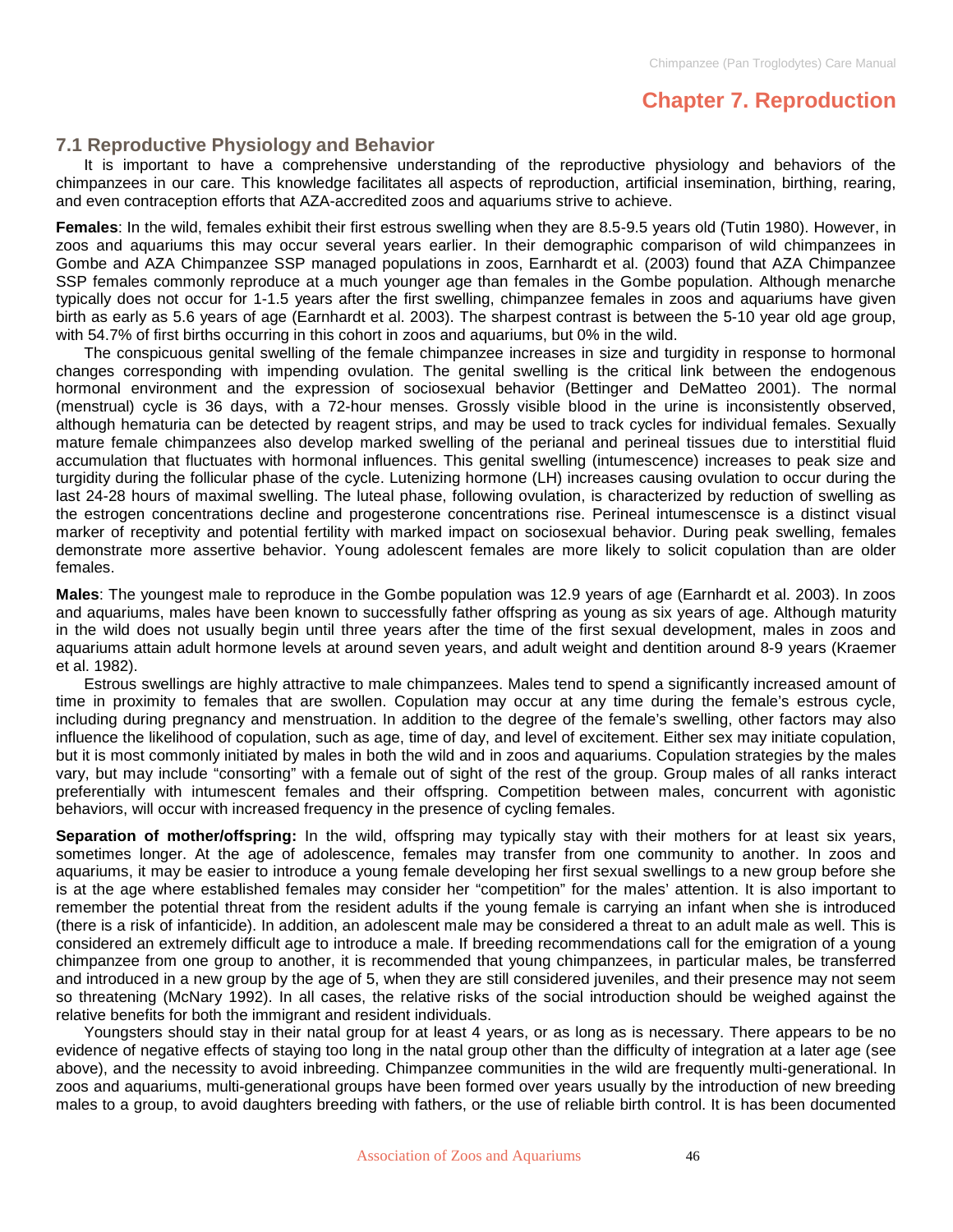that mother-raised infants show greater adult social and sexual competence when reared in the presence of cycling females in a group.

**Reproductive hormone monitoring:** Chimpanzees exhibit an approximately 36-day menstrual cycle that can be monitored by two external features: genital swelling and menstrual blood (Yerkes and Elder 1936; Elder 1938; Young and Yerkes 1943; Graham et al. 1972; Nadler et al. 1985). The genital swelling, which encompasses the labia and perianal region, results from an accumulation of interstitial fluid (Yerkes and Elder 1936; Clark and Birch 1948), and fluctuates in size and turgidity in response to changing levels of ovarian hormones (Allen et al. 1936; Fish et al. 1941; Clark and Birch 1948; Graham et al. 1972; McArthur et al. 1981; Nadler et al. 1985). Menstrual bleeding, which lasts about 3 days, may be observed by close visual observation of the labia. The use of a Hemastik® to detect hemoglobin in a urine sample can confirm menstruation; however, due to the sensitivity of this test, false positives may occur (Bettinger and DeMatteo 2001). Approximately 10 days before the mid-cycle estrogen peak, the genitals swell to maximal size and turgidity. The luteinizing hormone (LH) surge and ovulation occurs during the last 1-2 days of the maximal swelling (Elder 1938; Graham et al. 1972; Graham 1981; Nadler et al. 1985). Regression of the genital swelling is usually associated with decreasing levels of estrogen and increasing levels of progesterone (Graham et al. 1972; McArthur et al. 1981; Nadler et al. 1985).

**Type of conception typically achieved:** Natural conception is the recommended form of conception for chimpanzees. Artificial insemination (AI) techniques have been successfully implemented with this species (Martin et al. 1978) including conception from cryopreserved sperm collected postmortem (Kusunoki et al. 2001).

**Problems or issues known to occur with mating and/or conception:** Nursery-reared chimpanzees especially males, frequently do not exhibit normal sexual behavior and may overly orient to humans and/or masturbate instead of copulate (Bloomsmith et al. 1991). Some females refuse to copulate by evading the male if possible. Only about 30% of recommending breeding pairs produced viable offspring in the last 10 years, due mostly to behavioral problems or incompatibilities. Future research is required to improve this success rate.

**Pregnancy**: Diagnosis of pregnancy can be accomplished by testing urine, usually from the first morning voiding, using over-the-counter human pregnancy test kits. Pregnancy can subsequently be confirmed using ultrasonography after four months.

Pregnant females should be maintained with the group throughout the pregnancy under normal circumstances. Managers should monitor the behavior of the group to the pregnant female as the pregnancy advances. In almost all circumstances, the birth of the infant should occur in the home environment and with the social group present. The presence of youngsters and adolescents may increase the risk of aggression to the newborn but the benefit of reducing social stress most often outweighs that risk.

## **7.2 Artificial Insemination**

The practical use of artificial insemination (AI) with animals was developed during the early 1900s to replicate desirable livestock characteristics to more progeny. Over the last decade or so, AZA-accredited zoos and aquariums have begun using AI processes more often with many of the animals residing in their care. AZA Studbooks are designed to help manage animal populations by providing detailed genetic and demographic analyses to promote genetic diversity with breeding pair decisions within and between our institutions. While these decisions are based upon sound biological reasoning, the efforts needed to ensure that transports and introductions are done properly to facilitate breeding between the animals are often quite complex, exhaustive, and expensive, and conception is not guaranteed.

AI has become an increasingly popular technology that is being used to meet the needs identified in the AZA Studbooks without having to re-locate animals. Males are trained to voluntarily produce semen samples and females are being trained for voluntary insemination and pregnancy monitoring procedures such as blood and urine hormone measurements and ultrasound evaluations. Techniques used to preserve and freeze semen has been achieved with a variety, but not all, taxa and should be investigated further.

Chimpanzees have been bred using artificial insemination techniques (Martin et al. 1978) including the use of frozen sperm collected postmortem (Kusonoki et al. 2001). The AZA Chimpanzee SSP is supportive of institutional efforts to facilitate artificial insemination, especially with unrepresented individuals; however, official recommendations will be made solely on natural conception. Semen can be collected using an artificial vagina (Bowsher et al. 1992) and positive reinforcement techniques.

## **7.3 Pregnancy and Parturition**

It is extremely important to understand the physiological and behavioral changes that occur throughout an animal's pregnancy. It is highly recommended that institutions contact the AZA Ape TAG's Birth Management Subcommittee as soon as a chimpanzee pregnancy is confirmed. This group will provide information to plan for all possible outcomes of a pregnancy, including mother-rearing, hand-rearing, surrogate-rearing, and re-socializing. Chimpanzees should be maintained within their family group throughout their pregnancy, during parturition, and during the immediate post-natal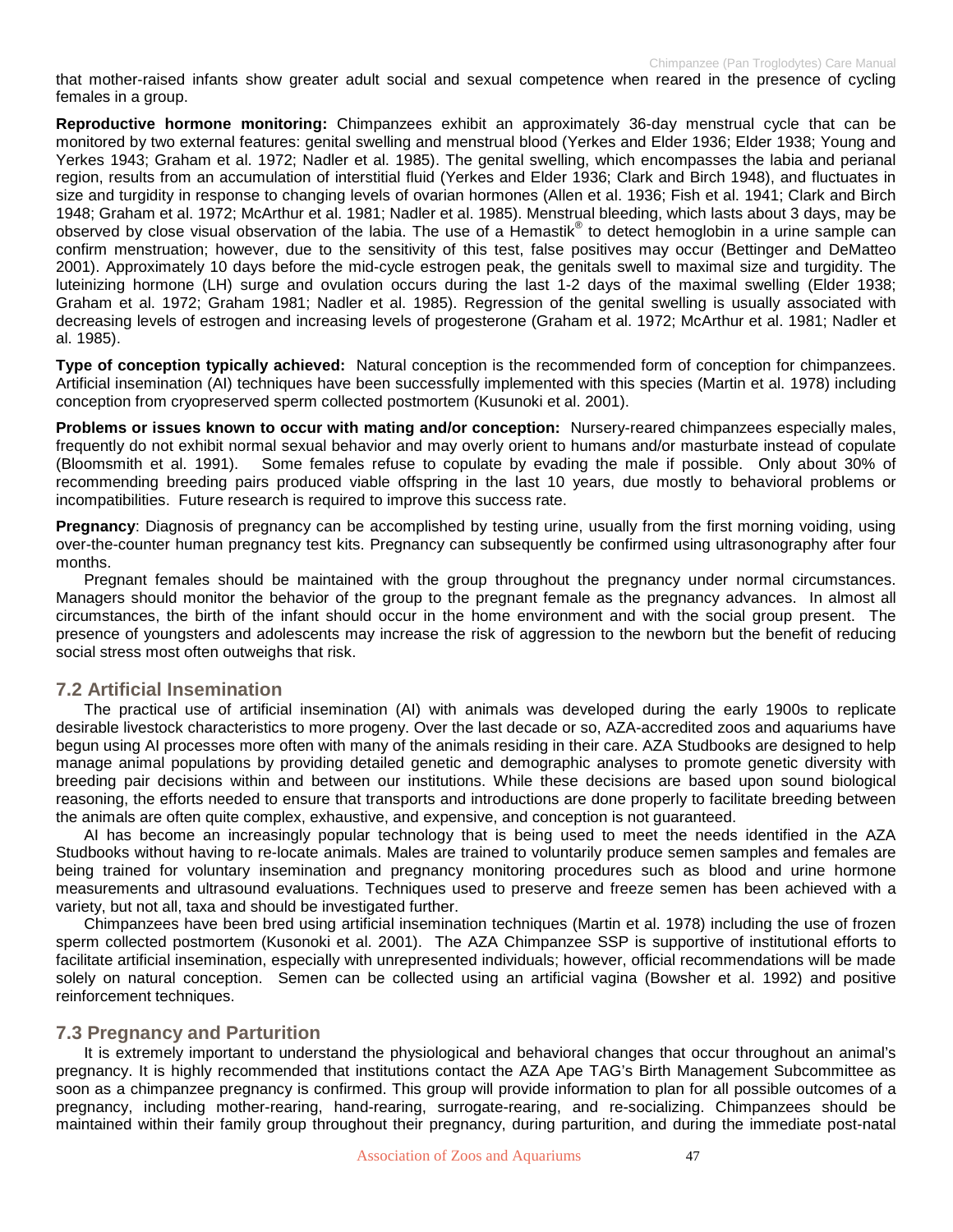bonding period. In some cases, such as the presence of a particularly troublesome adolescent, it may be necessary to separate the pregnant female temporarily, but it is strongly recommended that the female remain with other conspecifics if at all possible. Chimpanzees that are pregnant or with young should not be subjected to social introductions with unfamiliar conspecifics.

Pregnancy can be monitored with urinary human chorionic gonadotropin tests, and concurrently confirmed with ultrasonography. Gestation has been reported in the range of 227 + 12 days (see Chapter 7, section 7.3 for additional information). It is recommended that reproductively active females receive oral folic acid supplementation at 400 mcg/day for the month prior to conception, in order to minimize neural tube defects. This vitamin is routinely provided in most adult human vitamin supplementations. Routine iron supplementation during pregnancy is not needed to prevent anemia in either the dam or fetus, but may be provided in known cases of iron-deficiency anemia of the dam. Pregnant females should receive iron supplementation during the last trimester of pregnancy when fetal blood formation is greatest (Beard 2000).

Serial serum levels of gonadotropins, prolactin and sex steroids in the non-pregnant and pregnant chimpanzees were studied by Reyes et al. (1975). They reported that serum levels of FSH, LH, chorionic gonadotropin (CG), prolactin, estrone (E1), estradiol-17Beta (E2), estriol (E3) and progesterone were measured at 2-3 day intervals in 4 chimpanzees through 2-3 menstrual cycles, and serially through subsequent pregnancies. The hormone patterns of the menstrual cycles were similar to those in humans, with high levels of FSH in the early follicular phase, followed by rising E2 concentrations to a peak (up to 35 ng/dl) at or just before a midcycle LH/FSH peak. In most cycles there was a secondary E2 rise and progesterone rose to values above 500 ng/dl during the luteal phase. There was no consistent pattern in prolactine levels through 3 menstrual cycles. A simultaneous increase in E2 and LH/CG levels and a fall in FSH about 10 days postovulation indicated fertilization and implantation. Other early signs of pregnancy were persistent luteal range progesterone concentrations and rising levels of E1 and E3. Peak CG levels (56-154 IU/ml) occurred 30-50 days after the midcycle LH/FSH peak, followed by a decline and then a small secondary rise to (to 1 IU/ml) before term. E1, E2 and E3 levels rose more rapidly after 80 days to a peak at term (E1: 180-300 ng/dl; E2: 500-800 ng/dl; and E3:400-1000 ng/dl). Progesterone levels showed one peak coincident with the CG peak, and a secondary rise after about 80 days to maximal values at term of 49-120 ng/ml. Prolactin levels increased during pregnancy with irregular fluctuations (7-127 ng/ml). These findings indicate that the hormonal patterns during pregnancy in the chimpanzee are remarkably similar to those in humans.

There is relatively little published data on the behavior of pregnant female chimpanzees and associated group interactions. More detailed accounts of these circumstances will help define future management considerations to improve the health and welfare of mothers and offspring. Predicting parturition is also a difficult endeavor and rife with mythology and unsubstantiated methodology. There are accounts of females socially separating from the group, becoming irritable, less active and changing eating patterns, but none of these have been empirically evaluated. Given the association of human activity and chimpanzee behavior (Lambeth et al. 1997) it was postulated that zoo chimpanzees might be more likely to give birth on less-crowded weekdays than busy weekends (Alford et al. 1992) – however, a recent analysis of parturition dates for zoo-housed chimpanzees discounted this effect (Wagner and Ross 2008), showing that zoo-housed chimpanzees are no more likely to give birth on any particular day of the week.

## **7.4 Birthing Facilities**

As parturition approaches, animal care staff should ensure that the mother is comfortable in the area where the birth will take place. The mother should be allowed to give birth in her home enclosure and with the rest of the social group present. As such, there is not a separate birthing facility per se. Ensure that this area is "baby-proofed" by ensuring that there are no small openings in which the baby may get stuck. Any pools or water-elements should be drained for at least the first 6 months and kept shallow for the first couple years to prevent accidental drowning. An over-abundance of bedding material should be provided around the time of parturition and maintained at a high level throughout the first year as mother-infant nesting is particularly important. The temperature of the facility should be carefully monitored and colder microclimates (i.e. drafty areas) should be eliminated when possible.

## **7.5 Assisted Rearing**

In the wild, female chimpanzees maintain close relationships with their offspring for a relatively long period of infancy and juvenile development. Most mothers have their infants in constant, or nearly constant, contact until the infants first break contact with the mother between 6-12 months. Around 4-5 years of age, youngsters begin to sleep separately from their mothers, and will forage independently (Clark 1977). However, the maternal bond remains strong for many more years, and young chimpanzees will maintain a close association with their mothers until the age of 8-11 years when they achieve some degree of adult-like independence. Although social maturity tends to happen earlier for chimpanzees in zoos and aquariums, these facts underscore the importance of the mother-infant relationship.

The AZA Chimpanzee SSP recommends that in virtually all circumstances, mothers have the opportunity to rear their infants themselves and without human intervention. The rare circumstances of human intervention include maternal abuse, neglect, or significant illness or injury to the mother or infant. In these conditions, where the life of the mother or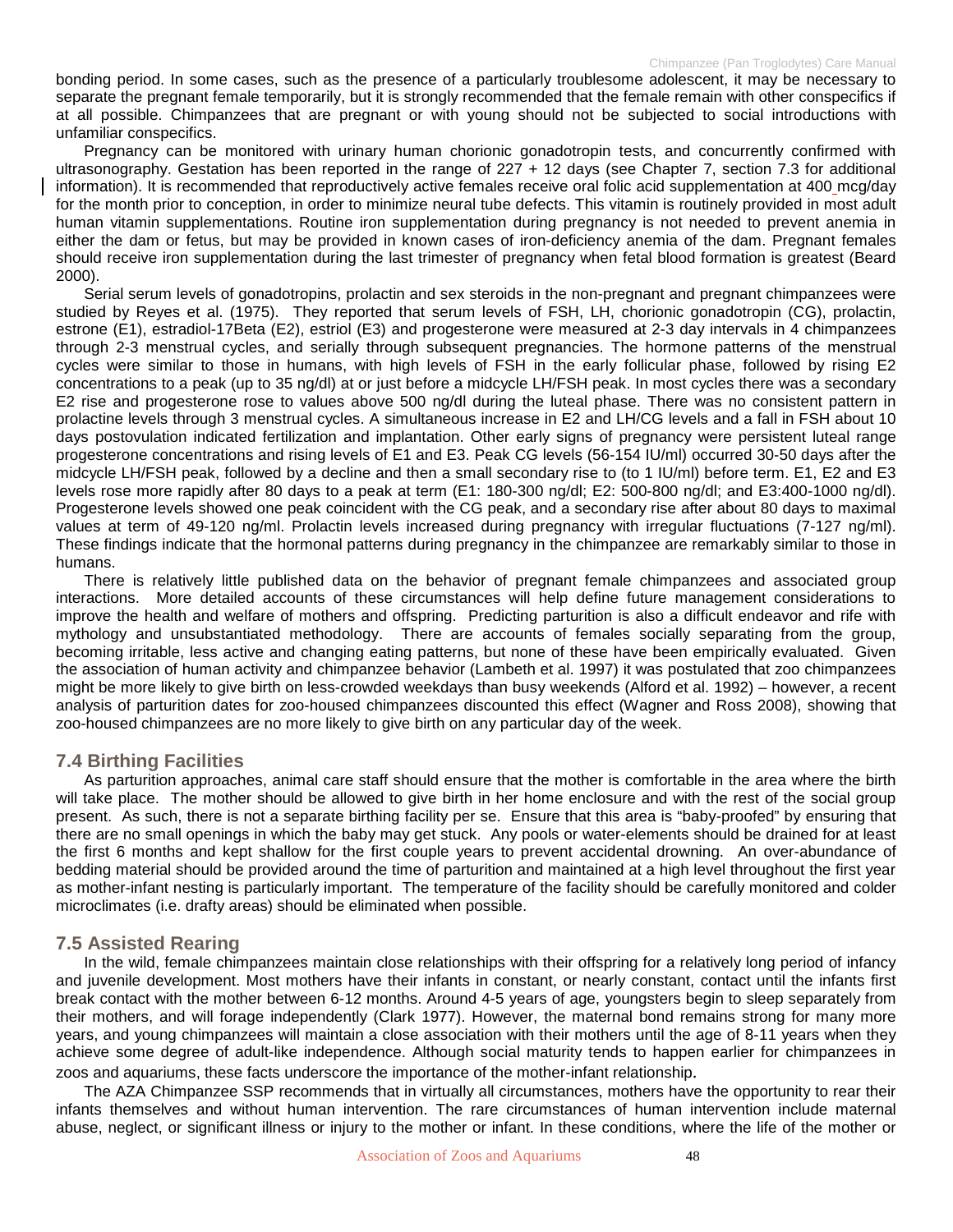infant is in danger, managers should intervene. In some circumstances, the infant may be able to be reintroduced to the mother soon after the initial separation, and mother-rearing may be continued. However, in cases of life-threatening abuse or neglect, alternative rearing strategies should be considered. It is recommended that the first alternative to motherrearing is to re-socialize the infant with other chimpanzees as soon as it is safely possible. Ideally this would be with a surrogate mother in the natal group, but it is also possible that an unfamiliar surrogate could suffice.

In many cases, the adequacy of the mother's care is not clear. Institutions should stay in close contact with the AZA Chimpanzee SSP to receive advice on whether particular behaviors are deemed enough to pull the baby into a temporary human-rearing situation. New mothers may not want to carry the baby all the time, and will occasionally put the newborn on the ground by itself. While this behavior is not preferable is does not necessarily brand the mother as neglectful. Note how the mother reacts when the baby cries or is in apparent danger (perhaps due to proximity to another chimpanzee). If the mother returns to collect the infant in these circumstances, there is reason for optimism. If the infant appears not to be getting fed on a regular basis (once every 1-3 hours), there may be reason to supplement his diet by bottle-feeding through the mesh if possible. In one recent case, a mother ignored her newborn and as a result the infant was not getting fed enough. The mother was anesthetized and the infant placed on the nipple. When the mother awoke, the bond was established and there was no need for human rearing intervention (S. Tanner, personal communication).

The age at which to introduce an infant to a potential surrogate will vary with the infant's health and personality, as well as the surrogate's health, personality, and maternal skill. This introduction can occur as early as 6 months of age. Before this time, the infant will likely have to be reared by human caregivers. Managers should be in touch with the AZA Ape TAG's Birth Management Subcommittee to discuss potential surrogates, contemporary hand-rearing strategies, and other re-socializing information.

A hand-rearing protocol should meet both the physical needs of the infant as well as the psychological and social needs of the infant (Porton 1992). In general, the recommendations for hand-rearing an infant chimpanzee requires:

- 24-7 care
- Rearing in the presence of conspecifics for early reintroduction
- Species-specific handling of infant (mimicking a mother chimp)
- Institutional commitment to follow through with the rearing process until full re-integration is complete

**Nursery environment**: An off-exhibit nursery should be used, as having a nursery on public view may affect public perception of ape infants and encourage primates as pets. The nursery area should be made "primate-proof" (i.e., no accessible containers, foods, or hazardous or breakable materials). It is essential to have a small kitchen and bathroom in proximity to the nursery, and these areas should contain a refrigerator, microwave, sink, and storage (washer and dryer are optional). The entrance area to the nursery should be equipped with a footbath. This is a staging area where animal caretakers leave shoes and street clothes, and change into scrubs. Sanitary protocols should be used at all times. Keepers should wash their hands before entering the nursery, after changing diapers, before preparing food, and at all other appropriate times. Hospital scrubs or gown, surgical mask and foot covers should be worn when an infant is pulled. When an infant's health is stabilized, the mask is optional. Animal caretakers that are ill should not be in the nursery.

An isolette should be available for potential intensive care. If used, keepers should maintain continual contact with the infant by placing hands on the infant through isolette openings. The area outside the isolette should have sufficient climbing opportunities (mesh and climbing structures) for strengthening motor skills, and a scale is necessary for obtaining daily weight data.

**Pre-birth preparations**: One month before the impending birth, management preparations should begin. The nursery area should be cleaned and disinfected in case it is needed. Appropriate milk-substitute formulas should be ordered (e.g., Enfamil and Similac, or the soy-based Isomil if the infant is allergic to milk protein or lactose – see Porton 1992). Small quantities of 5% glucose, sterile water, and Pedialyte should also be purchased, as these may be necessary to mix with or substitute for formula. At this time, it is also recommended to create a tentative staffing schedule for three 8-hour shifts that provide 24-hour coverage. Twenty-four hour care should be provided from the time the infant is pulled from the dam until it is returned to the mother or a surrogate.

**Record keeping**: Record keeping is an integral part of the nursery protocol. Keepers should record behaviors, development of motor skills, food consumption, sleep patterns, and milestone information such as tooth eruption. Information on the stool (e.g., color, consistency, and amount) should also be recorded. The first two weeks after the infant has been pulled, vitals should be taken between each bottle-feeding, while the infant is in a quiet mode or asleep. If the infant is active, this procedure is too stressful for both infant and caretakers. By the third week, and if the infant is stable, vitals should be taken once each shift at approximately the same time each day. Taking vitals consistently establishes a pattern. When there is a deviation to this pattern, it may be an indication that something is wrong. A follow up on unstable vitals can lead to early diagnosis, treatment, and a quicker recovery. These records also give a guideline for future nursery infants. When the infant sleeps through the night, vitals can be discontinued on this shift. Table 7 provides a sample of vital information to be recorded during hand-rearing.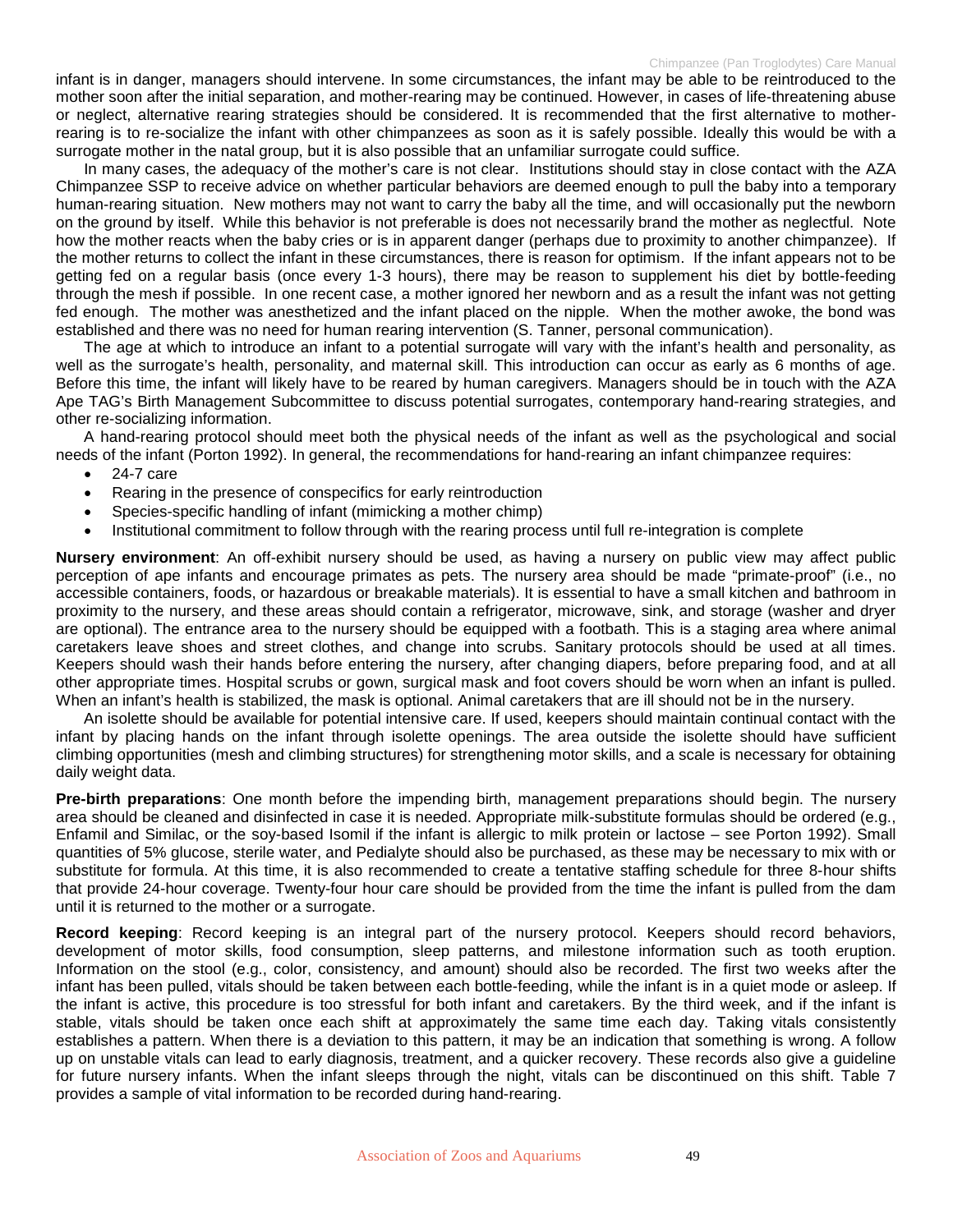Table 7: Information to be recorded in routine infant assessments during hand-rearing

| <b>Procedure</b>    | <b>Notes</b>                                                                                                                                                                                                              |
|---------------------|---------------------------------------------------------------------------------------------------------------------------------------------------------------------------------------------------------------------------|
| Weight              | Taken each morning before feeding by placing infant on its stomach. The diaper should<br>be removed. Infant can hold blanket for security if additional weight is subtracted.                                             |
| Resting respiration | Infant's breathing should be visually watched, or hand placed on back or stomach.<br>Breaths for 15 seconds should be counted using a watch or clock, and multiplied by 4 for<br>respirations per minute.                 |
| Resting pulse       | Infant stethoscope should be used on infant's chest; and each heart beat counted for 15<br>seconds and total multiplied by 4 for pulse per minute.                                                                        |
| Resting temperature | A digital thermometer should be used to take temperature under the arm. Veterinarians<br>should be alerted, and measures taken more frequently, when temperatures over 37.8°C<br>$(100^{\circ}F)$ are recorded.           |
| Girth               | With diaper off, a measuring tape with centimeters should be used to circle the waist.<br>Top of tape should touch bottom of navel. When performed consistently, procedure can<br>be used to indicate gastric distension. |

Caregivers should be alert for physical and physiological signs of concern, such as loose stools, constipation, increased girth size, increase in temperature, cough/congestion, nasal mucous, changes in normal pulse or respiration, dull hair coat, weight loss, and a white coating on the tongue. Behavioral indicators of concern include the infant not gripping the keeper, excessive clinging, loss of appetite, lethargy, decrease in activity, and excessive vocalizations. In these cases, a veterinarian should be notified immediately.

**Feeding protocol**: The infant should be bottle-fed formula every 2-3 hours for approximately 3 months. Small amounts of human infant electrolyte solution (e.g., Pedialyte) (about ½ the volume of the formula) can be fed in-between feedings if the infant becomes hungry. Bottle-feedings can be given once every 4 hours as solid foods are added. If infants are to be introduced to a surrogate female, the infant should be fed a bottle through wire mesh as early as 2 months old. This will help the infant become comfortable with this type of feeding, as this is the only way the infant can be fed after the introduction to the surrogate. The infant should be held close to the caretaker's heart, and fed slowly to prevent aspiration. This nursing position emulates the normal ventral/ventral (V/V) position of the dam, but will change as the infant gets older.

Solid foods: Before solid foods are offered, the infant can be shown animal caretakers or conspecifics eating, or if necessary, video of other apes eating. Having food around in the exhibit to be smelled and touched, even if not eaten, should be part of the learning process. Solids foods can be fed when interest is shown and the infant's teeth begin to erupt. Large pieces of raw carrot and celery may be offered for teething. Soaked primate biscuits in formula can be given first, followed by soft vegetables and fruit (such as cooked sweet potatoes, cooked carrots, and bananas). Approximately 1-2 g (0.04-0.07 oz) of each new food can be offered until acceptance, and then portions can be increased in 5 g (0.18 oz) increments. During feeding, the infant should be held in an upright position. Small bites should be smashed between fingers and put in the infant's mouth. Soft species-appropriate food vocalizations (grunts) can be made during eating. When the infant has mesh access to the other chimpanzees, food can be scattered along both sides of the mesh. The infant can watch the other chimpanzees eat and hear them vocalize while eating near them. When keepers are handfeeding the group, they can also feed the infant through the mesh.

**Human-animal interactions**: For the first few weeks of life, the infant should be carried constantly to provide warmth and contact. It should be held close to the left side of the keeper's chest, near the heart. The keeper should hold or stay in close contact with the infant while performing nursery tasks. If anything necessitates removing the infant from the keeper's body (diaper change, weighing etc.), it should be placed in a safe location on its stomach, holding a fuzzy toy or blanket.

As the infant becomes older and aware of its surroundings, it should be given the choice to climb off and move around. Even then, the keeper should remain close through touching and voice contact. When there is a staff change, the transfer should be calm and slow. The infant will become more accepting of any new experience or situation because of its close contact with the keeper.

When interacting with the infant, the animal keepers should be quadrupedal as much as possible. This allows the infant an opportunity to grab the keeper's arms or legs so they can locomote together. As the infant grows older, the infant can be carried on the keepers' backs as they crawl around. Kneepads should be worn by the keepers to prevent joint discomfort.

**Socialization**: It has been suggested that infants being nursery-reared are better socialized later in life when raised with conspecifics. King and Mellen (1994) reported that early rearing experience is a key factor in predicting future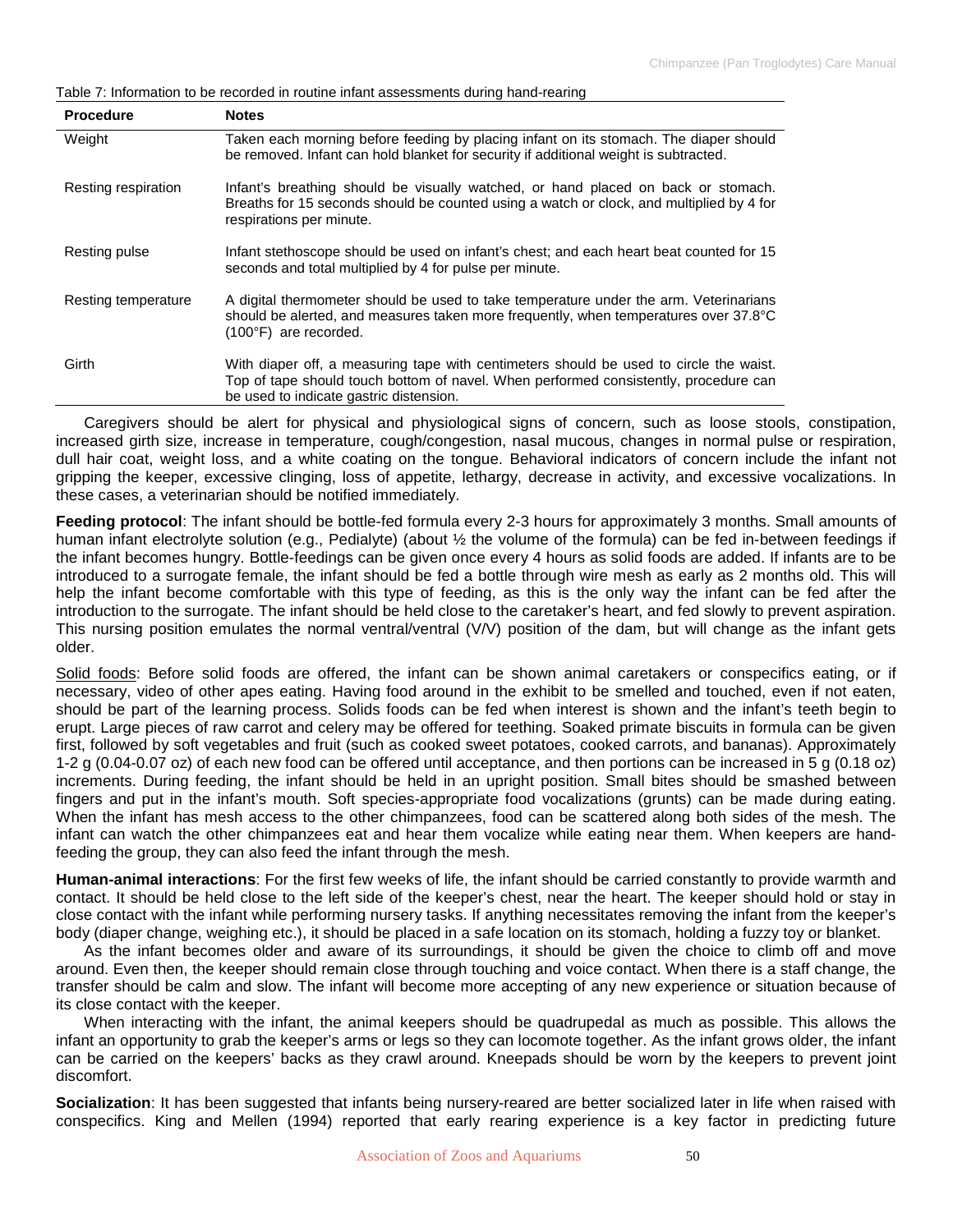reproductive success. Infants removed from their mothers before two years of age frequently failed to exhibit functional reproductive behavior as adults. Chimpanzees reared in social isolation frequently failed to exhibit the appropriate behaviors that could eventually be incorporated into copulatory behavior (Rogers and Davenport 1969; Davenport and Rogers 1970). In contrast, infants housed in groups with females experiencing menstrual cycles, and/or displays of copulatory behavior, showed an increased likelihood of exhibiting normal copulatory behavior as adults. These studies suggest that early learning can strongly influence the eventual expression of functional reproductive behavior (Bettinger and DeMatteo 2001).

There are conflicting reports regarding how early rearing experience influences the subsequent development of maternal competency. King and Mellen (1994) reported that early experience affected reproductive and maternal competence in zoo-housed chimpanzees, while Toback et al. (1992) reported no effect of rearing history on maternal competence. Bloomsmith et al. (1991) indicated that at least 18 months with the mother seemed critical. Variables such as parity, alloparenting, opportunity, and length of time spent with her mother may also influence a female chimpanzee's tendency to exhibit competent maternal care of her infant (Bettinger and DeMatteo 2001).

The infant has the best chance of becoming socialized if it is introduced to conspecifics at an early age. This may require that zoos and aquariums cooperate by sending out or receiving infants that need to be hand-reared. Peer companionship allows the infants to safely socialize with conspecifics while still dependent on human care (Porton 1992). Due to the strong bond that develops in male chimpanzees, infant males raised together should remain together to form the core of a breeding group as adults (McNary 1992). Note that peer-rearing by itself (i.e., only peer-rearing) should be used only if no appropriate surrogate can be identified. Careful attention should be given to providing the young chimpanzee with a stimulating and challenging environment. The AZA Chimpanzee SSP strongly advocates that an area within the actual ape facility should be set aside or constructed for the infant so they can grow up near adults at an early age (Porton 1992).

**Re-socialization and reintroductions**: It is crucial for a hand-reared infant to develop a normal repertoire of speciesappropriate social behaviors early on. If possible, socialization back to the mother should be done within 6 months. It may be necessary to apply operant condition techniques to train the mother to allow an infant of this age to be bottle-fed. If an infant cannot be reintroduced to its mother, and is to be introduced to another group member or another group, this should be done as early as 18 months (McNary 1992).

It is critical to evaluate the appropriateness of pairings with these young infants. Ultimately, if there is no individual in a group who responds to the infant's needs, and the infant's psychological well-being is at stake, then the infant may need to be introduced to another group. The initial introduction of these younger infants should be to a female who has demonstrated a strong propensity for maternal care or, in the absence of this, an adult or adolescent female who has shown strong "aunting" behavior towards siblings or other young chimpanzees in the group (McNary 1992).

During re-socialization attempts, contact with the caregiver staff will be important to the infant for security, but should be gradually decreased as the surrogate mother takes over. The infant should be allowed access to an area where it cannot be reached by the adult chimpanzees. The process may be slowed down if the infant begins to show signs of duress. Loss of appetite, sudden changes in normal behavior patterns, excessive temper tantrums, and constant loose stools could all be signs that the infant may need a rest from the introduction process. Even an infant who has remained energetic and enthusiastic will need an occasional time out to relax (McNary 1992).

## **7.5 Contraception**

Many animals cared for in AZA-accredited zoos and aquariums breed so successfully that contraception techniques are implemented to ensure that the population remains at a healthy size.

The three general approaches to prevent reproduction are: 1) separation of the sexes, 2) reversible contraception, and 3) permanent sterilization. The decision to perform any permanent contraception should be made in coordination with the AZA Chimpanzee SSP. Since chimpanzees are a social species, separation of the sexes is not generally recommended. The following information summarizes reversible contraception and permanent sterilization methods for chimpanzees. More details on products, application, and ordering information can be found on the AZA Wildlife Contraception Center (WCC) webpage: www.stlzoo.org/contraception.

Surgical sterilization can provide an effective, low cost form of contraception, but in many cases a reversible shortterm method may be preferred. Reversible contraceptives such as implants, pills, injectables, and intrauterine devices (IUD), can provide control of reproduction with select individuals while maintaining species-typical behavior within a group. Not all reversible contraceptives permit the maintenance of normal behavior. It is important to balance the efficacy, safety, and method of delivery for a contraceptive with the particular animal's age, reproductive status, and the potential ramifications of the regimes on social behavior (Bettinger and DeMatteo 2001). Because of the profound effects on the normal sociosexual behavior of chimpanzees, genital swelling should not be completely eliminated by the contraceptive option elected. In considering contraceptive options, both genders should be evaluated to permit prevention of pregnancy while minimizing impact on group behavior. It is important to consider reversibility and safety of these options as well as the tendency of weight gain observed with the hormonal methods of contraception.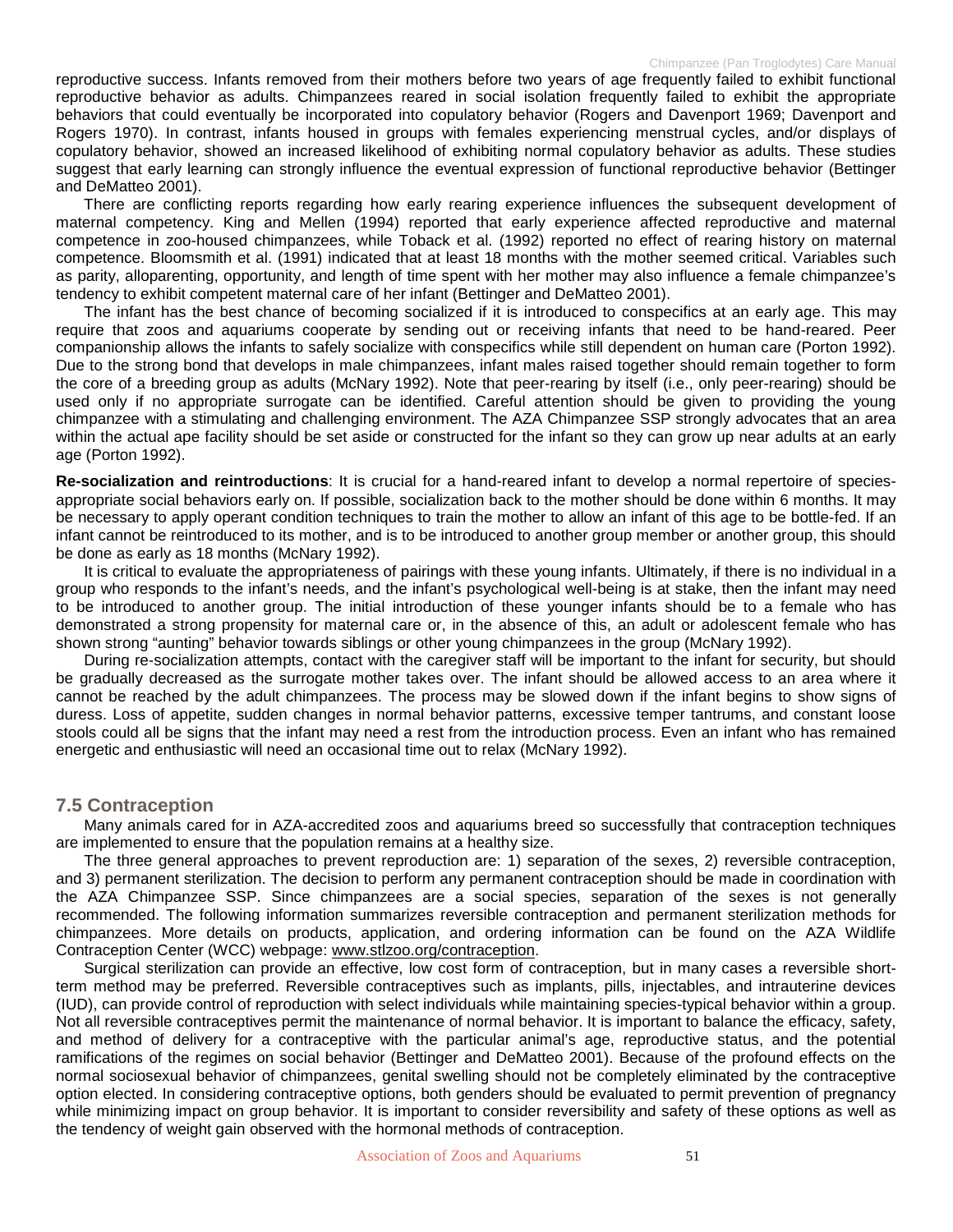**Oral contraceptives:** Oral contraceptives ("birth control pills") are the same products utilized for human females with a combination of synthetic progestin and estrogen (see Table 8). It is important to note that the human menstrual cycle is shorter at 28 days, but the typical to higher-dose products can be prescribed successfully for chimpanzees at this dose frequency. Oral contraceptives are reported with a <4% failure rate in chimpanzees. In addition to good contraception, these products are rapidly cleared by the body following discontinuation, and so are rapidly reversible. In some cases, minimal to moderate impact on the cyclic intumescence is seen in females on this method of contraception with various degrees of swelling and breeding behavior possible. However, without a pill-free or placebo week, as with newer products such as Seasonale®, swelling and sexual behavior are more likely to be suppressed. It is critical that the female receive this product daily, consistently at the same time of day, and completely without refusal, for optimal pregnancy prevention. Chimpanzees can be experts at secreting pills offered, and so complete consumption should be assured, and the training maintained by utilizing the package placebos. When a pill is missed, a second dose should be administered promptly, and if one day is entirely missed, two doses should be offered within 24 hours to maintain efficacy. A side effect of concurrent antibiotic administration, particularly by the oral route, may be reduced efficacy of oral contraceptives.

Concern in regard to oral contraceptives administered during the postpartum interval is limited to its impact on lactation rather than passage of active hormones through the milk to the offspring. By waiting until the infant is one year of age – or demonstrating substantial solid food intake, the impact of possible reduction of milk is minimized. If birth control for adult females is absolutely necessary during this first year of age, low-dose progesterone oral contraceptives or other progestin-only method such as Depo-Provera<sup>®</sup> or MGA implants can be used, and then the female rotated to the more standard estrogen-progestin combination pill after this time.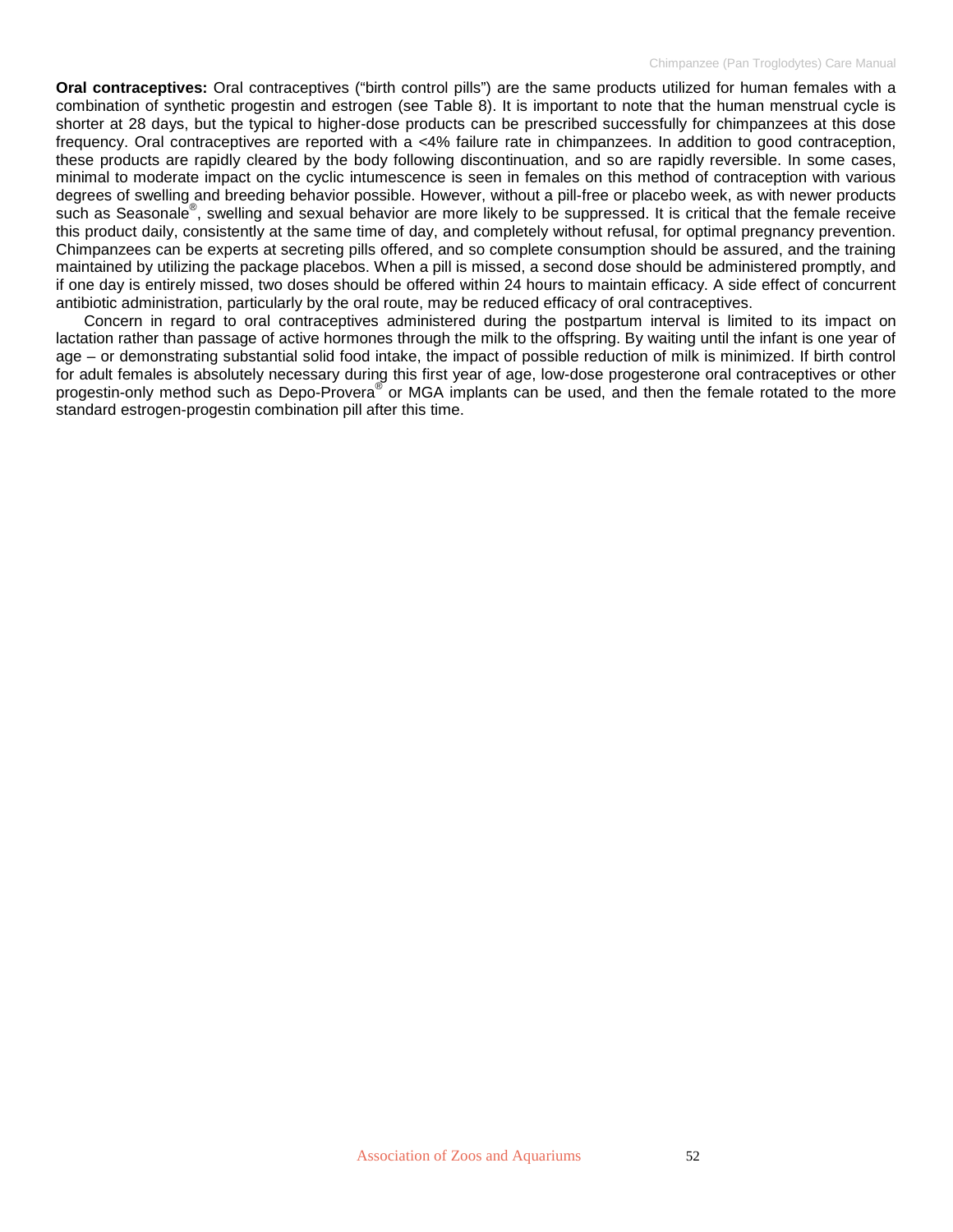Table 8: Birth control pill brands used in female chimpanzees reported to the AZA Wildlife Contraception Center

| <b>Brand name</b>        | Composition (mg)                                |  |
|--------------------------|-------------------------------------------------|--|
|                          |                                                 |  |
| <b>Combination Pills</b> |                                                 |  |
| Lo-Ovral                 | 0.3 Norgestrel / 0.03 Ethinyl estradiol         |  |
| Ortho-Novum 1/35         | 1.0 Norethindrone / 0.035 Ethinyl estradiol     |  |
| Ortho-Novum 1/50         | 1.0 Norethindreon / 0.05 Ethinyl estradiol      |  |
| Ortho-Novum 7/7/7        | 0.5-1.0 Norethindrone / 0.035 Ethinyl estradiol |  |
| Ovcon 35                 | 0.4 Norethindrone / 0.035 Ethinyl estradiol     |  |
| Ovcon 50                 | 1.0 Norethindrone / 0.05 Ethinyl estradiol      |  |
| Necon 1/35               | 1.0 Norethindrone / 0.035 Ethinyl estradiol     |  |
| Necon 1/50               | 1.0 Norethindrone / 0.05 Mestranol              |  |
| Ovral 28                 | 0.5 Norgestrel / 0.05 Ethinyl estradiol         |  |
| Ovranette                | 1.5 Levonorgestrel / 0.03 Ethinyl estradiol     |  |
| Modicon 28               | 0.5 Norethindrone / 0.035 Ethindyl estradiol    |  |
| Loestrin 1/20            | 1.0 Norethindrone / 0.02 Ethinyl estradiol      |  |
| Mercilon                 | 1.5 Desogestrel / 0.02 Ethinyl estradiol        |  |
| Microgynon 30            | 1.5 Levonorgestrel / 0.03 Ethinyl estradiol     |  |
| Alesse 28                | 0.1 Levonorgestrel / 0.02 Ethinyl estradiol     |  |
| Yasmin                   | 3.0 Drospirenone / 0.03 Ethinyl estradiol       |  |
| Progesterone Only Pills  |                                                 |  |
| Femulen                  | 0.5 Ethynodiol Diacetate                        |  |
| Micronor                 | 0.35 Norethisterone                             |  |
| Nor-QD                   | 0.35 Norethindrone                              |  |
|                          |                                                 |  |
| Microlut                 | 0.3 Levonorgestrel                              |  |

**Synthetic progestins:** Parenteral progesterone analogues (MGA implants and intramuscular Depo-Provera® ) share the same contraceptive mechanism of interference with fertilization by thickening cervical mucus, interrupting gamete transport, and disruption of implantation. It is important to note that ovulation and cycling can occur, and the degree of suppression is dose dependent. The AZA WCC database maintains that 29% of the female chimpanzees have utilized a solid silastic implant (melengestrol acetate, MGA) with a 4% failure rate, while the Norplant (levogestrol) implant is no longer utilized in human medicine due to repeated failures as the product approaches the end of its five-year cycle. Although these products are good contraceptives, and do not require daily medication events, a surgical procedure is required to place some of these products, except the Depo-Provera<sup>®</sup> injection. Implants should be routinely checked as in place by palpation during training, or scanning a transponder microchip placed within implant. Unlike the oral contraceptives, the parenteral progesterones tend to gradually eliminate perineal intumescence with accompanying negative social side effects, although the return of visible cycling can be used as a marker of reduced contraceptive efficacy.

Depo-Provera<sup>®</sup>: The recommended dose is 2.5-5 mg/kg body weight every 2-3 months, respectively. Although the majority of females on Depo-Provera® do not exhibit genital swelling, a few females have been reported to exhibit reduced levels of swelling. The onset of genital swelling in a female on Depo-Provera® should alert managers that the female is no longer receiving contraceptive protection and may have resumed cycling (Bettinger and DeMatteo 2001). Time to reversal varies greatly among females and can be as long as 2 years. It may be best used as an interim contraceptive method.

Implanon<sup>®</sup>: This single-rod implant containing another synthetic progestin etonogestrel was recently approved for sale in the U.S. It may be effective for as long as 3 years, but replacement every 2 years is a more cautious recommendation.

MGA implant: The MGA (melengestrol acetate) is specifically formulated for each species, and contained in a single silastic implant inserted intramuscularly or subcutaneously between the scapulae. Although some genital swelling may occur, it is more common for chimpanzee subjects on MGA not to exhibit swelling. Females have been reported to resume normal cycling within a few weeks, and pregnancy can occur quickly following the removal of an MGA implant (Bettinger and DeMatteo 2001) though it may take longer.

**Mechanical contraception:** Mechanical contraception (intrauterine devices or IUDs) causes irritation to the endometrium to prevent implantation of an embryo. Anesthesia and meticulous procedure is required to place these devices and the retrieval threads have to be cut short to prevent voluntary removal. Higher contraception failures are reported with IUD use, including spontaneous expulsion of the devices, particularly from young, nulliparous animals.

**Permanent sterilization:** Permanent sterilization of females can be accomplished by ovariohysterectomy (OHE) and tubal ligation. OHE should be considered in only those females with reproductive tract pathology. The chimpanzee pelvic canal is very deep, and splitting the pelvic symphsis may be required to access the uterus fully during an OHE. In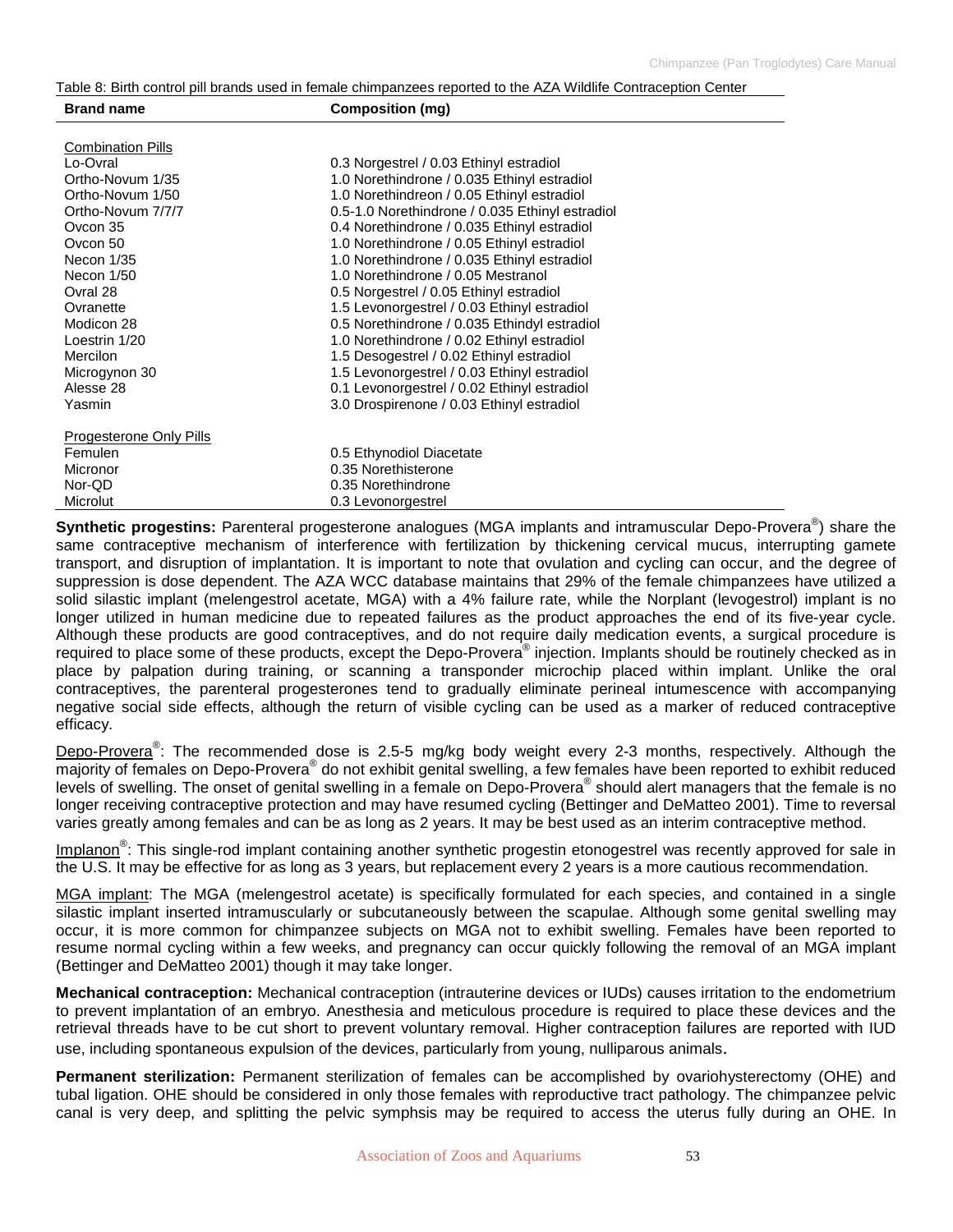situations where uterine fibromas (leiomyomas) are present, complete removal of the ovaries is necessary to prevent recurrence with potential fatal consequences.

**Gonadotropin releasing hormone (GNRH) agonists:** Both genders may be contracepted with a new experimental contraceptive category, gonadotropin releasing hormone (GnRH) agonists (Suprelorin<sup>®</sup>: deslorelin; and Lupron Depot<sup>®</sup>: leuprolide acetate). These products act by first over-stimulating then suppressing FSH and LH from the anterior pituitary gland through receptor down-regulation. It is important to note that the initial effect of these products is to stimulate the reproductive system, so adequate contraception should be in place during the stimulation phase. Ultimately, contraception occurs with a subsequent decrease in testosterone and sperm production for males that is expected with a concurrent reduction in aggression. This side effect may allow another use of these products in group aggression management. Decrease in estrogen and progesterone with ovulation suppression is expected in the female. Success and failure rate has not been determined yet for chimps, nor is the impact on normal sociosexual behavior known. Further research is warranted for the use of this contraceptive in chimpanzees of both sexes.

**Male contraception:** Male contraceptive efforts have the advantages of minimizing impact on the group's cycling females, including preventing their weight gains. Male contraception is also a consideration for multi-male breeding groups to permit selection of paternity.

Permanent/semi-permanent contraception: Permanent or semi-permanent contraception can be accomplished through vasectomy that severs the vas deferens to prevent sperm passage from the testes to the penile urethra. Note that the testicular side of the vas deferens should be sutured to prevent recanalization. As this is not castration, which is only recommended in testicular pathology, hormonal profiles remain intact so the male libido and sexual interactions should be unaffected. With appropriate surgical technique, the deliberate reversibility of the technique can be improved while preventing unintentional, spontaneous recanalization and return to fertility. Although this procedure requires immobilization and surgery, it is routine in approach. Vasectomies should be performed by a veterinarian experienced in the procedure, as there have been several cases of failed procedures. Histological confirmation of sperm in the vas deferens is advisable. Reversibility has yet to be confirmed possible in chimpanzees.

Vas plugs: Vas plugs of silastic material have only been used in a few animals with inconsistent results. Concerns of permanent sterility even following removal, or failure to block transfer of viable sperm to the urethra have both been encountered.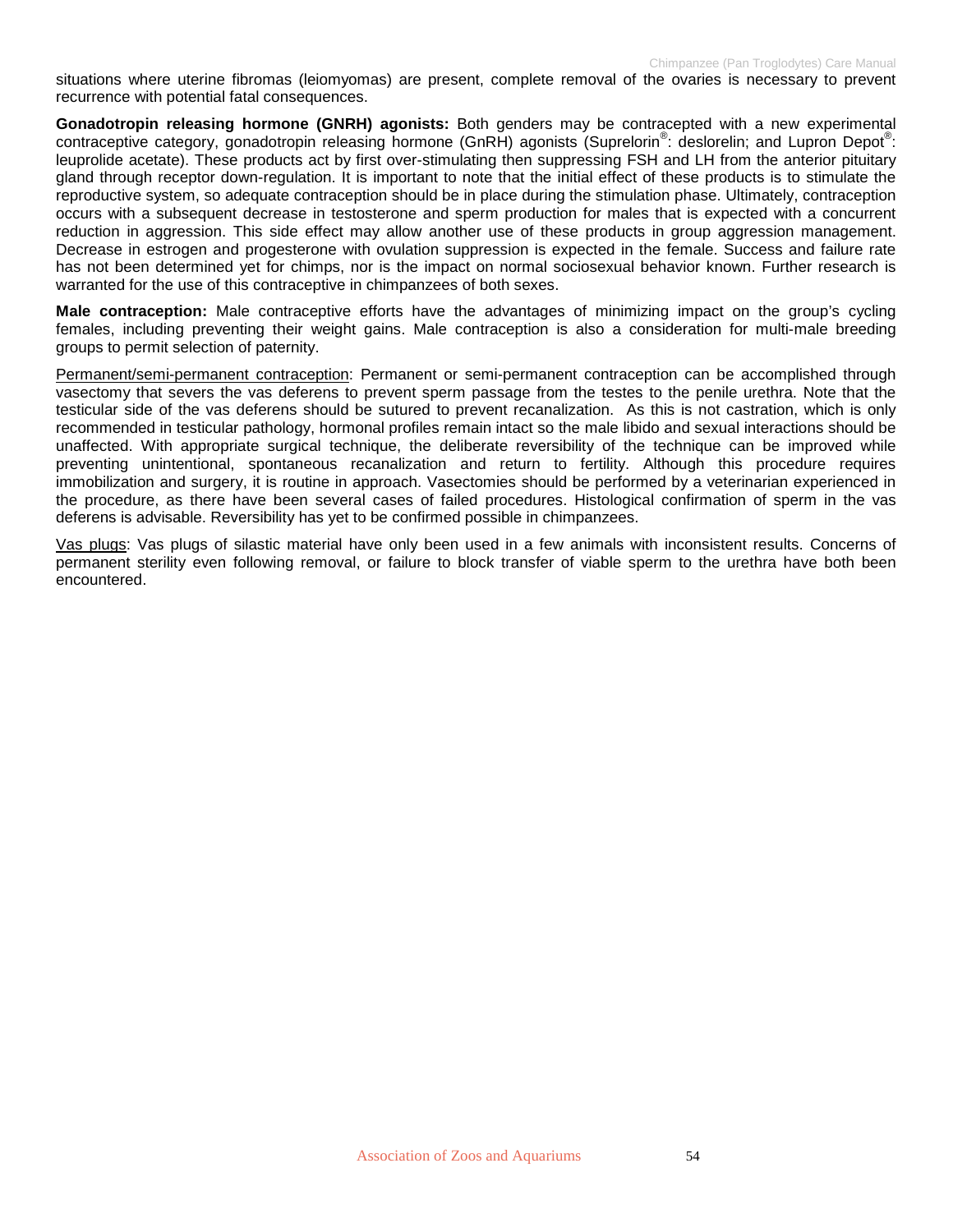# **Chapter 8. Behavior Management**

### **8.1 Animal Training**

Classical and operant conditioning techniques have been used to train animals for over a century. Classical conditioning is a form of [associative learning](http://en.wikipedia.org/wiki/Associative_learning) demonstrated by Ivan Pavlov. Classical conditioning involves the presentation of a neutral [stimulus](http://en.wikipedia.org/wiki/Stimulus_(physiology)) that will be conditioned (CS) along with an unconditioned stimulus that evokes an innate, often reflexive, response (US). If the CS and the US are repeatedly paired, eventually the two stimuli become associated and the animal will begin to produce a conditioned behavioral response to the CS.

Operant conditioning uses the consequences of a behavior to modify the occurrence and form of that [behavior.](http://en.wikipedia.org/wiki/Behavior) [Reinforcement](http://en.wikipedia.org/wiki/Reinforcement) and [punishment](http://en.wikipedia.org/wiki/Punishment) are the core tools of operant conditioning. Positive reinforcement occurs when a behavior is followed by a favorable stimulus to increase the frequency of that behavior. Negative reinforcement occurs when a behavior is followed by the removal of an aversive stimulus to also increase the frequency of that behavior. Positive punishment occurs when a behavior is followed by an aversive stimulus to decrease the frequency of that behavior. Negative punishment occurs when a behavior is followed by the removal of a favorable stimulus also to decrease the frequency of that behavior.

AZA-accredited zoos and aquariums are expected to utilize reinforcing conditioning techniques to facilitate husbandry procedures and behavioral research investigations.

The use of positive reinforcement training as an animal care and management tool offers many benefits for chimpanzees and staff. One of the greatest benefits is to gain the voluntary cooperation of the chimpanzees in husbandry, veterinary, and research procedures. The fear associated with these procedures, as well as the need for restraint and anesthesia, can be significantly reduced. Greater choice and control can be provided to trained chimpanzees, contributing to their psychological well-being (Laule and Whittaker 2001). Examples of key behaviors to be trained are:

- **Station**: Chimpanzee holds place at a specified location, which may be identified with a station marker such as a colored piece of PVC tubing that is distinguishable from other markers in use.
- **Shifting**: Chimpanzee moves from one location to another upon command. This may be prompted with station markers, laser pointers, or other indicators.
- **Body present**: Chimpanzee provides access to specific body parts through a mesh barrier to allow a keeper's touch or visual inspection without interference. Common body items that are easily trained are shoulder, head, ear, arm, leg, back, and open mouth.
- **Cooperative feeding**: A dominant chimpanzee holds its location while a conspecific is fed. In most cases, the dominant animal is provided their meal first, and is then reinforced additionally for not interfering with the other feeding.
- **Injection**: Chimpanzee is trained to tolerate the presence of a syringe and needle to the point of the blunted end touching his shoulder. This training can progress to the point of faux injections that simulate real medical procedures, and actual injections.

Using operant conditioning techniques, chimpanzees can be desensitized to frightening or painful events, such as receiving an injection, so that the event becomes less frightening and less stressful (Laule and Whittaker 2001). Voluntary cooperation reduces the need for physical restraint and/or anesthesia, and the accompanying risks associated with those events (Bloomsmith 1992; Reinhardt et al. 1995). The following trained behaviors are recommended for advanced chimpanzee husbandry programs:

- **Blood draws and injections**: Many facilities are designed to accommodate blood draws by the use of a steel or strong plastic pipe sleeve attached to enclosure barriers. Chimpanzees can be trained to insert their arms into the sleeve and allow blood draws or injections. These sleeves can be removed when not in use (Coe et al. 2001). The use of the sleeve allows the staff access to the chimpanzee in a relatively safe manner. Chimpanzees can also be trained to present body parts against a mesh barrier to accommodate vaccines, anesthesia, and insulin injections.
- **Medical procedures**: Chimpanzees can be trained to cooperate during medical procedures, such as presenting the chest for the use of a stethoscope, or an ear for the use of a thermometer. Additionally, chimpanzees can be trained to present their belly so that ultrasounds can be performed.
- **Scales**: Weighing individuals periodically can help detect illness or physiological changes that can affect overall health. Weighing stations may be built-in features within runways, or freestanding scales may be rolled into place. A scale attached to a climbing rope can also be used. Using these approaches, weights can be obtained without sedating the chimpanzees (Coe et al. 2001).
- **Urine collection**: A regular collection of urine can be used to monitor the reproductive cycle, stress, and other health indicators of chimpanzees. Urine collection can be facilitated by the construction of a trough or specialized drain that chimpanzees can be trained to use (Coe et al. 2001), or by providing areas where chimpanzees can be trained to urinate on command into a small receptacle held by the trainer.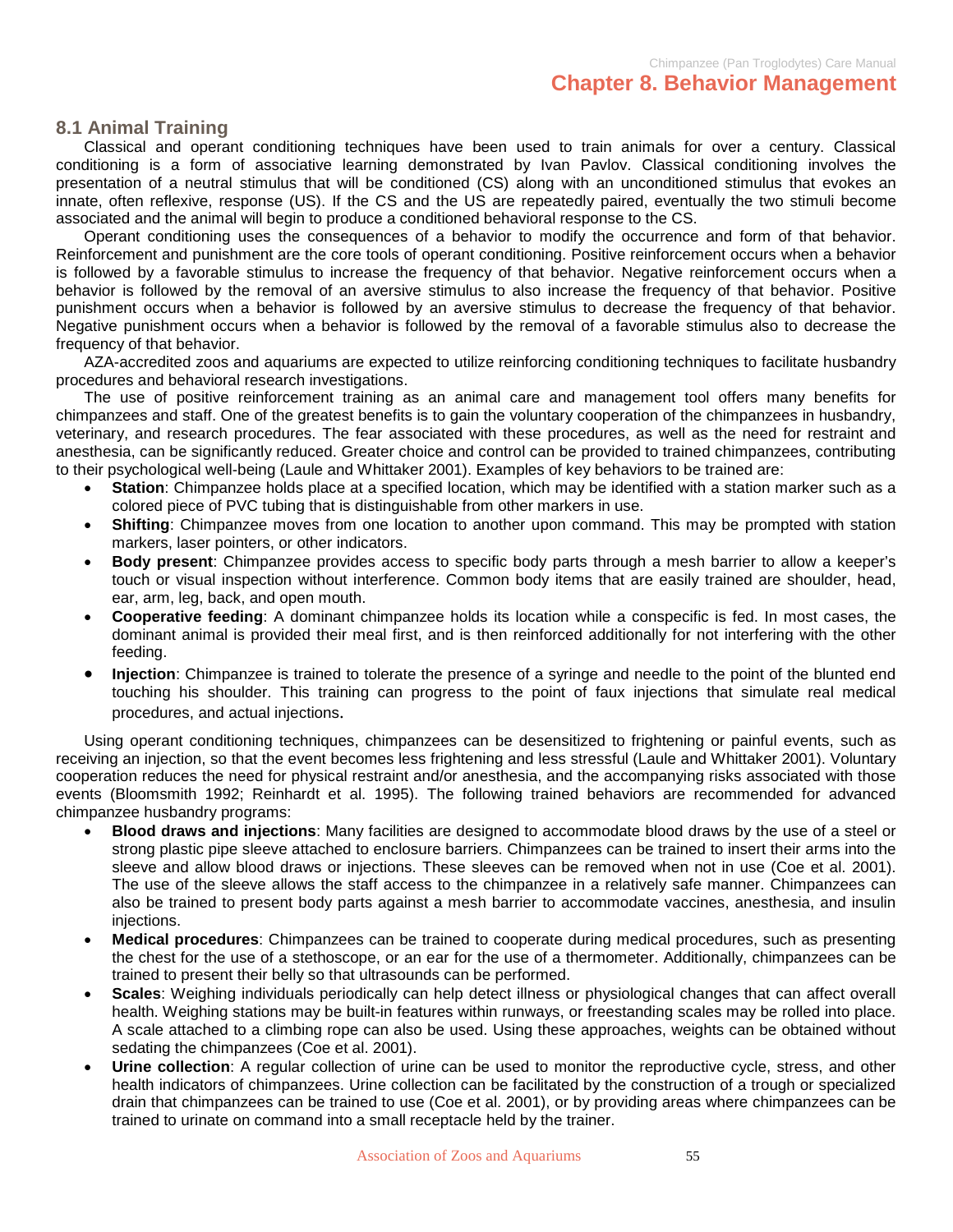**Animal management and enclosure design:** Specific enclosure designs recommended to promote successful training programs within chimpanzee facilities should include:

- Good visual access of animals in all areas
- Multiple access points to animals both on and off exhibit
- Multiple shifting points to allow access to animals as they are moved through the facility
- Built in mounts for husbandry and medical apparatus, such as blood collection sleeves or urine collection pans
- Large mesh access points for safe treatment of wounds or delivery of injections
- Multiple and connected off-exhibit areas with no dead ends (Laule 1995)

A safe means to provide close contact between caregivers and apes should be devised for each situation. Ports that can be opened during training sessions can provide more access to the chimpanzees. The type of barrier will also affect access. Some trainers prefer mesh with openings as large as 7 cm x 7 cm (3 in x 3 in) so that objects of this size can be passed through. However, 5 cm x 5 cm (2 in x 2 in) mesh is more commonly provided. Each institution should accept responsibility for the possible risks inherent in their choice of materials and opening sizes (Coe et al. 2001).

# **8.2 Environmental Enrichment**

Environmental enrichment, also called behavioral enrichment, refers to the practice of providing a variety of stimuli to the animal's environment, or changing the environment itself to increase physical activity, stimulate cognition, and promote natural behaviors (specifically prosocial behavior such as social grooming and playing, increased activity and exploration). Stimuli, including natural and artificial objects, scents, and sounds are presented in a safe way for the animals to interact with. Some suggestions include providing food in a variety of ways (i.e., frozen in ice or in a manner that requires an animal to solve simple puzzles to obtain it), using the presence or scent/sounds of other animals of the same or different species, and incorporating an animal training (husbandry or behavioral research) regime in the daily schedule.

It is recommended that an enrichment program be based on current information in biology, and should include the following elements: goal-setting, planning and approval process, implementation, documentation/record-keeping, evaluation, and subsequent program refinement. Environmental enrichment programs should ensure that all environmental enrichment devices (EEDs) are safe and are presented on a variable schedule to prevent habituation AZAaccredited zoos and aquariums must have a formal written enrichment program that promotes species-appropriate behavioral opportunities (AZA Accreditation Standard 1.6.1).

Enrichment programs should be integrated with veterinary care, nutrition, and animal training programs to maximize the effectiveness and quality of animal care provided. AZA-accredited zoos and aquariums must have specific staff members assigned to oversee, implement, train, and coordinate interdepartmental enrichment programs (AZA Accreditation Standard 1.6.2).

There are several sources of good information on potential chimpanzee

enrichment interventions. Contact the Chimpanzee SSP Coordinator for more information. Appendix H shows an example of an approved enrichment list. Note that each form of enrichment is categorized for use within a standardized enrichment schedule (see Appendix I).

The following information on chimpanzee enrichment is closely adapted from the section written by Mellen and Shepherdson (1992) within the 'Chimpanzee Husbandry Manual' (Fulk and Garland 1992).

**Husbandry routine**: Husbandry routines (e.g., cleaning regime, feeding schedule, moving of animals), when varied from day-to-day, can be an interesting and enriching component of the chimpanzees' environment in zoos and aquariums. Whenever possible, the management of chimpanzees should include the principle that they be allowed to control a substantial part of their daily routine and events, (e.g., who they are with/not with, where they are, when and what they eat) (Rumbaugh et al. 1989).

**Manipulatable objects**: (permanent and temporary): Since the predominant daytime activity of wild chimpanzees is searching for and consuming food (approximately 50-60% of their time), great efforts should be made to increase the amount of time chimpanzees in zoos and aquariums spend in similar endeavors. Providing a variety of manipulatable objects to chimpanzees both increases the amount of time spent in foraging-type activities (e.g., with food retrieval devices such as termite mounds), and presumably increases their well-being. It may be the case that naturalistic objects are preferred in exhibit areas; while in off-exhibit areas, no such restrictions are deemed necessary (McMillan et al. 1991). Note that any objects provided to the chimpanzees should be carefully checked to ensure they are safe for use. For instance, sharp edges should be removed, holes in which limbs or fingers might become stuck should be altered, and all materials used should be assured to be non-toxic.

**AZA accreditation standard**

**(1.6.1)** The institution must have a formal written enrichment program that promotes species-appropriate behavioral opportunities.

#### **AZA accreditation standard**

**(1.6.2)** The institution must have a specific staff member(s) or committee assigned for enrichment program oversight, implementation, training, and interdepartmental coordination of enrichment efforts.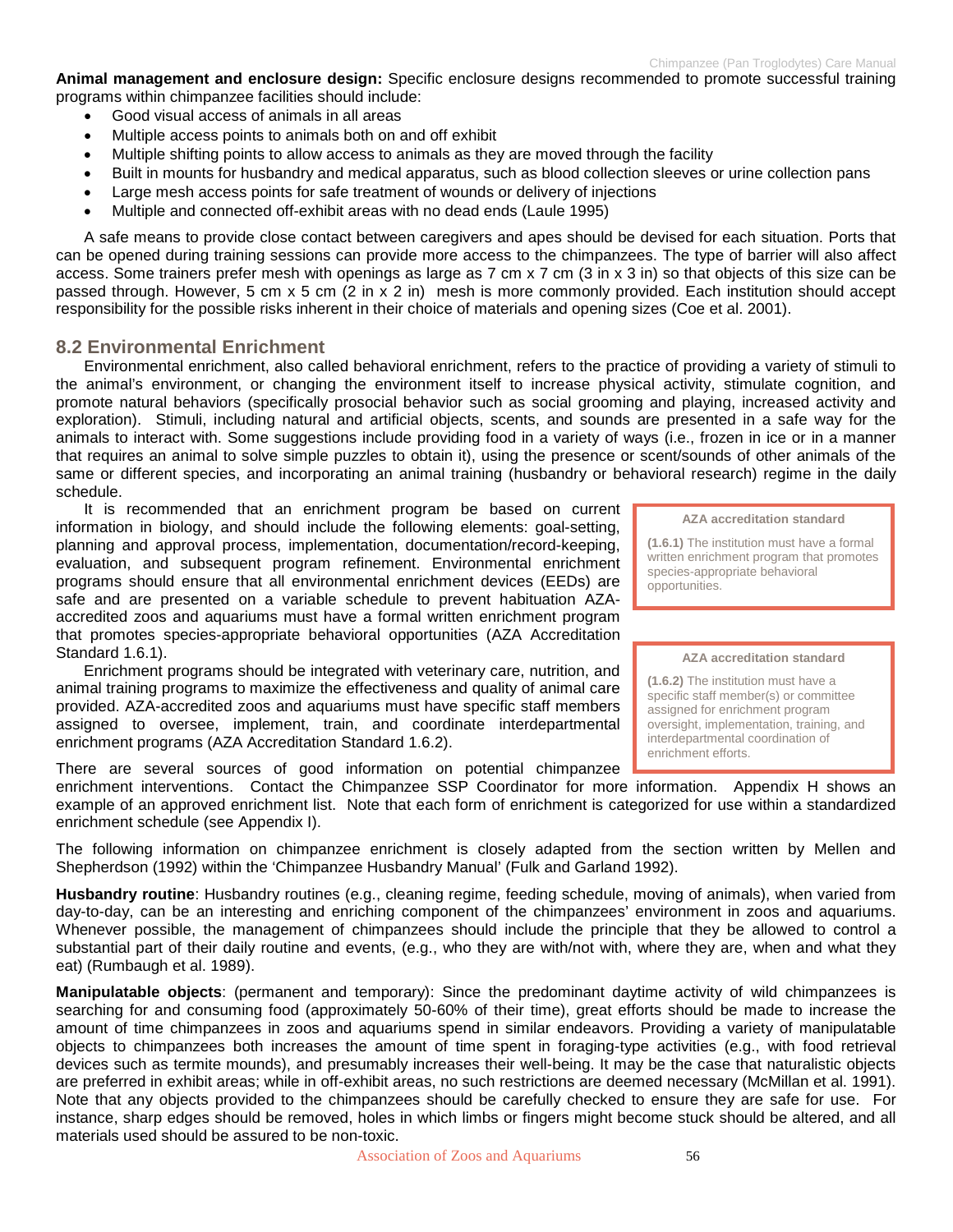In an evaluation of great ape enclosures, Wilson (1982) measured the influence of a number of factors on the behavior of apes, namely: enclosure size, usable surface area, frequency of feeding, number of animals per enclosure, and number and type of objects available. The factors most closely associated with activity were the number of companions and the presence of objects. These results once again support the view that size alone is not the most important component of a successful exhibit. Rather, the social environment, the presence of manipulatable objects, and an imaginative and varied husbandry routine appear to be more important.

The effect of a variable schedule of reinforcement has been shown with many species and with feeding schedules for chimpanzees specifically (Bloomsmith and Lambeth 1995). The same approach should be taken with scheduling enrichment. Enrichment provided on a variable schedule (different times on different days) may be more effective than if it were presented every day at the same time.

**Novelty**: The responses of chimpanzees to enrichment initiatives are subject to habituation. Resistant enrichment initiatives are those that have an inherent amount of complexity/variability, and those that permit chimpanzees to perform some natural activity (e.g., nesting, foraging) (van Hooff 1967). Presumably, the greater the number and variety of novel objects presented at any one time, the lower the rate of habituation. Menzel (1971) found that interest in novel objects that were portable and/or flexible sustained interest longer in young chimpanzees than items that were neither. Interestingly (and not surprisingly), destructible toys are more effective in maintaining interest than continual exposure to indestructible toys (Bloomsmith et al. 1990), and these are often utilized more by young animals than by adults. Items such as cardboard boxes, long sheets of paper towel, carpet rolls, etc., when presented irregularly, can sustain interest and use. Destructible toys may be effective in eliciting use because they offer continual changes in shape and size as they are destroyed, resulting in some level of novelty over time (Brent 2001). Naturalistic objects are preferred by some institutions in the exhibit area; in off-exhibit areas, no such restrictions are deemed necessary (McMillan et al. 1991). Some zoos have no such distinctions. See Schapiro et al. (1991) for a review of use of manipulatable objects as enrichment devices.

#### **Sensory enrichment:**

Auditory: There is growing attention paid to the behavioral effects of sensory enrichment (stimuli designed to trigger one or more of an animal's senses such as vision, sound, sight or smell). The relatively common practice of playing radio broadcasts within auditory range of chimpanzees was found to reduce aggression and increase social affiliations in chimpanzees (Howell et al. 2003). Videan et al. (2007) demonstrated that instrumental music was more effective than vocal music in increasing social interactions between laboratory-housed chimpanzees. Furthermore, they found that the speed of the music influenced chimpanzee behavior: slower tempo vocal music was more effective in reducing aggression in male chimpanzees than faster tempo music. There is relatively little, if any evidence, that there is an enriching effect to playing "natural" sounds (i.e., those mimicking chimpanzee environments: jungle noises, etc.) and it is possible that these types of stimulation may even have some negative effects such as those shown with zoo-housed gorillas (Wells et al. 2006). While some auditory stimulation may be enriching, what may be more important is the way in which that sound may reduce other, potentially negative, ambient noise.

Olfactory: The chimpanzee sense of smell is approximately equivalent to that of humans. While not as important as for some other species, there are potential behavior-altering effects to enriching the olfactory environment for chimpanzees. The essential oils of peppermint and/or rosemary have been found to increase the activity level of chimpanzees (Struthers and Campbell 1996). However, Ostrower and Brent (2000) found that the application of "pleasant" (i.e., vanilla, orange, peach) and "unpleasant" (i.e., moth balls, cigar smoke, limburger cheese) odors to fleece cloths elicited no more attention from chimpanzees than did cloths without any added olfactory substances. While olfactory stimulation should not be overlooked as a method of enhancing chimpanzee environments, there is little evidence that broad or clearly positive effects should be expected.

Visual: There has been substantial work on the value of video images as enrichment for chimpanzees. Brent et al. (1989) found that such images reduced some stereotypic behaviors. In another similar study, chimpanzees were found no more likely to watch video of conspecifics or humans than those that were less biologically relevant (Bloomsmith et al. 1990; Bloomsmith and Lambeth 2000). Another common visual stimulus is mirrors, and there is some evidence of behavioral benefit in providing such enrichment (Lambeth and Bloomsmith 1992; Brent and Stone 1996). Note that convex mirrors were used in many of these studies and seem to provide the benefit of allowing chimpanzees to see outside the usual visual scope of their enclosure (i.e., down hallways or into adjacent cages). Finally, the impact of color on chimpanzee behavior has been investigated recently, although the results of this field of study are still unambiguous. Zoo-housed chimpanzees have been shown to prefer blue and green colored stimuli to the same objects colored red (Wells et al. 2008) and anxiety-related pacing has been found to be mitigated by green-lighting in zoo-housed chimpanzees (Fritz et al. 1995).

## **8.3 Staff and Animal Interactions**

Animal training and environmental enrichment protocols and techniques should be based on interactions that promote safety for all involved. Caregiver-chimpanzee interaction is inevitable during the course of the daily care of the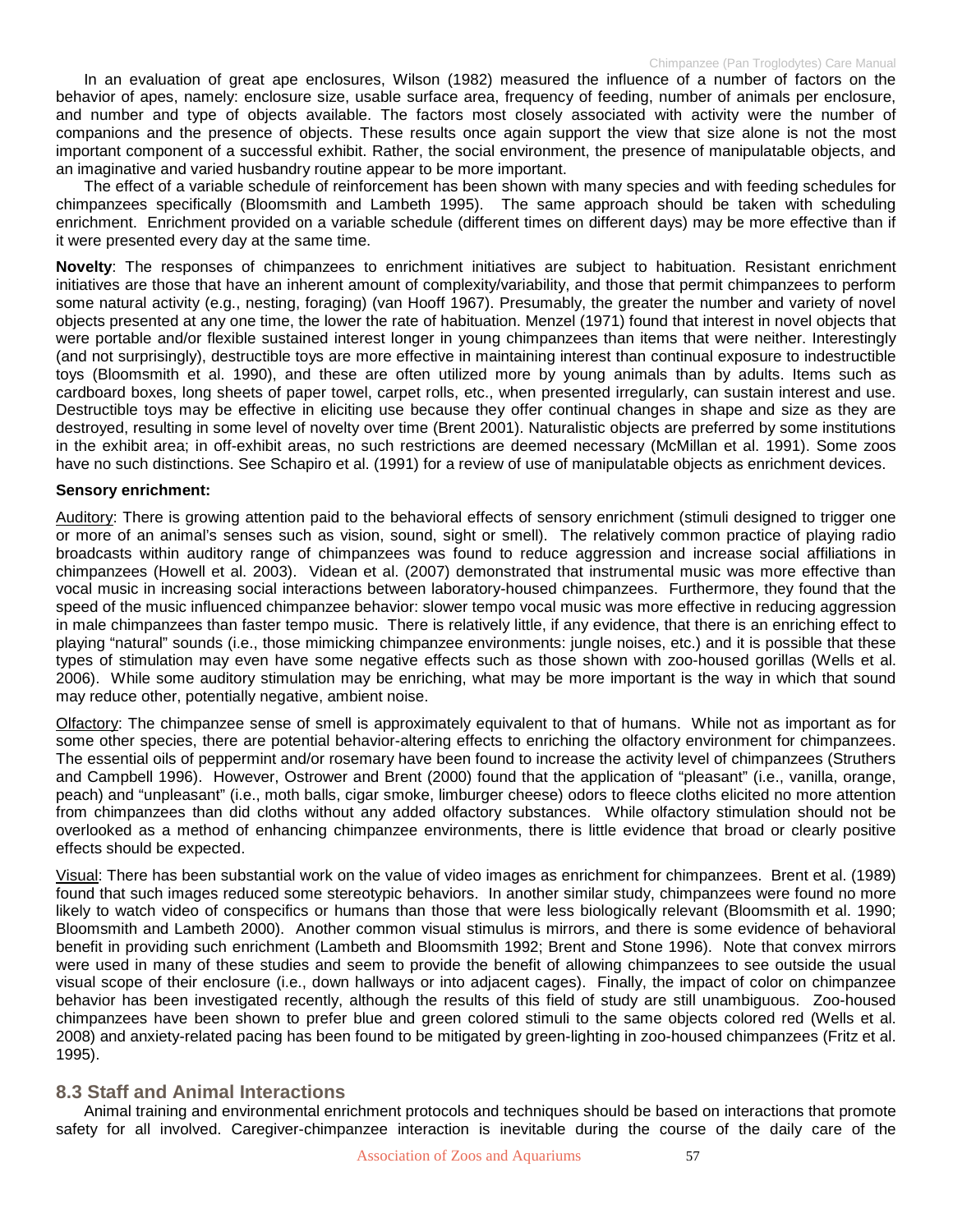chimpanzees. The relationship that forms between caregivers and chimpanzees influences all aspects of care. The form that relationship takes will depend on a variety of factors, including knowledge of the species, understanding of what the job entails, attitudes and expectations of the caregivers, the behavior of individual chimpanzees, and the tools and techniques a caregiver has to accomplish daily tasks. Bloomsmith et al. (1999) found that both training and less formalized "non-training interactions" between keepers and apes had some behavioral benefit (e.g., decreased agonism and abnormal behaviors, and increased play) during interactions, and in some cases these benefits extended beyond the actual interaction session.

As outlined in Chapter 4, section 4.3, the AZA Chimpanzee SSP advocates a minimum intervention strategy. While this is framed in context of social introductions above, these guidelines are important during day-to-day management as well given that even positively-intended keeper interactions can lead to changes in group dynamics and possibly increased aggression.

**Protected contact**: The AZA Chimpanzee SSP and AZA Ape TAG strongly recommend 'protected contact' for managing adult apes; there should always be a protective barrier between the ape and the human caregiver. The reasons for this are threefold: 1) safety concerns for the keeper (directed and accidental injuries), 2) short and long-term effects of extended human interaction on the apes (such as maternal, sexual and behavioral effects), and 3) the influence of human interaction on public perception of apes (and their feasibility as pets). Some facilities, both within and outside of AZA, practice free contact with adult apes, but the AZA Chimpanzee SSP recommends that free contact not be part of the regular management strategy for adult apes. In cases where keepers have to have direct contact with apes (such as in a nursery-rearing scenario), the AZA Chimpanzee SSP recommends that these interactions take place with appropriate zoonotic considerations, and not within view of the public.

Safe management protocols: The following list provides recommendations and best practices for the safe management of chimpanzees in zoos and aquariums:

- Detailed Standard Operating Procedures should be written for all daily care protocols that include specific safety requirements.
- Checks and double-checks of all locks, doors, exhibits, and holding facilities should be performed. Locking devices that allow for visual determination of whether a lock or door is secured or not should be installed.
- A procedure for counting chimpanzees in a given area before they are transferred from one area to another should be developed. In most cases, having two keepers working together when chimpanzees are transferred can increase the effectiveness of the transfer. All staff should be aware of the actual reach distance in any area of close proximity to the chimpanzees. No assumptions should be made about the locations of the chimpanzees when shifting or entering an exhibit or holding area. All doubt should be eliminated by double-checking the enclosures. Blind spots or areas of decreased visibility in the holding area should be addressed, and caretakers should be aware of these areas in the exhibit.
- A brightly colored line should be painted down the keeper aisle at the maximum reach distance from the bottom of the containment barrier. This will serve as a reminder to the keepers that the chimpanzees are capable of reaching out and grabbing anything within that line. Lighting in dark areas should be increased, and when possible, video or mirrors installed to provide visual access to blind spots to ensure that a chimpanzee is not hiding. It is important that radios or other devices be provided to the staff to ensure communication in the event of an emergency.
- Enclosures should be examined for large rocks, sticks, or other debris that could potentially be used as a weapon, or a means to escape from the exhibit. All containment barriers and facility structures should be inspected daily, and timely repair of any potential hazards should be performed.
- A program for effective communication should be implemented (see also Chapter 6, section 6.6). This should include a communication system for ensuring that pertinent information is communicated among the staff and supervisors, a system for notifying the appropriate staff in the event of an emergency, and the coordination of the safety program for the chimpanzee area with the safety program of the institution. Emphasis should be placed on establishing and maintaining a high level of alertness among those caring for the chimpanzees.
- Access to any chimpanzee area should be limited to those individuals trained in the proper safety and care procedures, or supervised by those individuals. A secondary containment area should be established to allow any keeper a means of protection in the event of an escape (see also Chapter 2, section 2.2).

Facilities should be designed with the facilitation of operant conditioning training in mind. As such there should be sufficient mesh panels allowing protected contact between keepers/trainers and the chimpanzees. These panels should be as numerous as possible to increase the flexibility of training opportunities, including, if possible, panels at varying heights.

Interactions between keepers/trainers and the chimpanzees should be done with a protective barrier in place. Furthermore, care should be taken to reduce the likelihood of zoonotic disease transmission. Use of masks and latex gloves are recommended when appropriate. Trainer/keepers that are experiencing any illness should abstain from interacting with the apes through mesh. Likewise, care should be taken to reduce the risk of physical injury as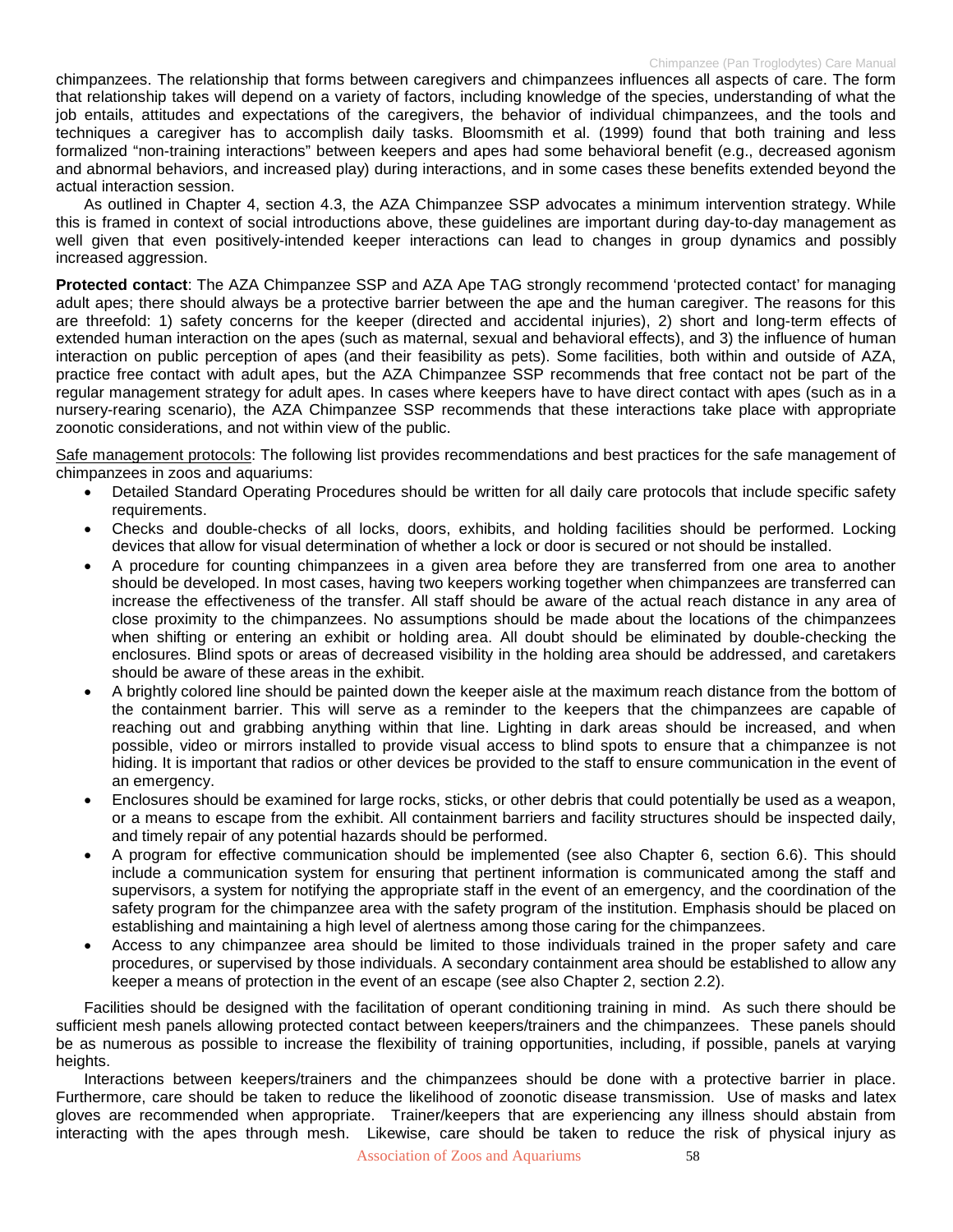chimpanzees are known to grab fingers, hair, and clothing through the protective barrier. As such, loose-fitting clothing and jewelry should be restrained, replaced or removed and long-hair should be netted, tied back or netted. Care should be taken to be aware of the location of chimpanzees' hands and mouth at all times during training sessions. A commonly used strategy during training is to request that the chimpanzees stay in contact with a target (often a small plastic item such as a pvc elbow joint, which is easily clipped onto the mesh) with their hand. Inserting fingers through the mesh incurs significant risk of biting and as such, we advise that human body parts stay on their side of the mesh.

#### **8.4 Staff Skills and Training**

Staff members should be trained in all areas of animal behavior management. Funding should be provided for AZA continuing education courses, related meetings, conference participation, and other professional opportunities. A reference library appropriate to the size and complexity of the institution should be available to all staff and volunteers to provide them with accurate information on the behavioral needs of the animals with which they work.

A well-trained staff that is knowledgeable in species-specific and typical chimpanzee behavior patterns is a prerequisite for accurate observations and daily monitoring, and especially for data collection during the process of introductions and group formation. Staff should have a good working knowledge of chimpanzee behavior to be able to articulate and track the progress of introductions and social interactions before, during, and following the initial introduction and group formation period (Fritz and Howell 2001). Staff should receive training on chimpanzee natural history, behavior, anatomy, occupational health, enrichment, and positive reinforcement training. Additionally, it is critical that all staff be able to reliably identify each individual chimpanzee, and be aware of their individual characteristics and personality traits.

By far the most important element in developing a training program is the ability of the staff to apply positive reinforcement techniques effectively. Training is a skill that takes time and practice to develop. At least one individual should have sufficient training skills in problem solving for difficult situations as they arise, as well as to coordinate and oversee training activities (Laule and Whittaker 2001).

The AZA Chimpanzee SSP maintains a website (www.chimp-ssp.org) which is an excellent resource on programmatic initiatives, information about chimpanzees as well as links to other information sources.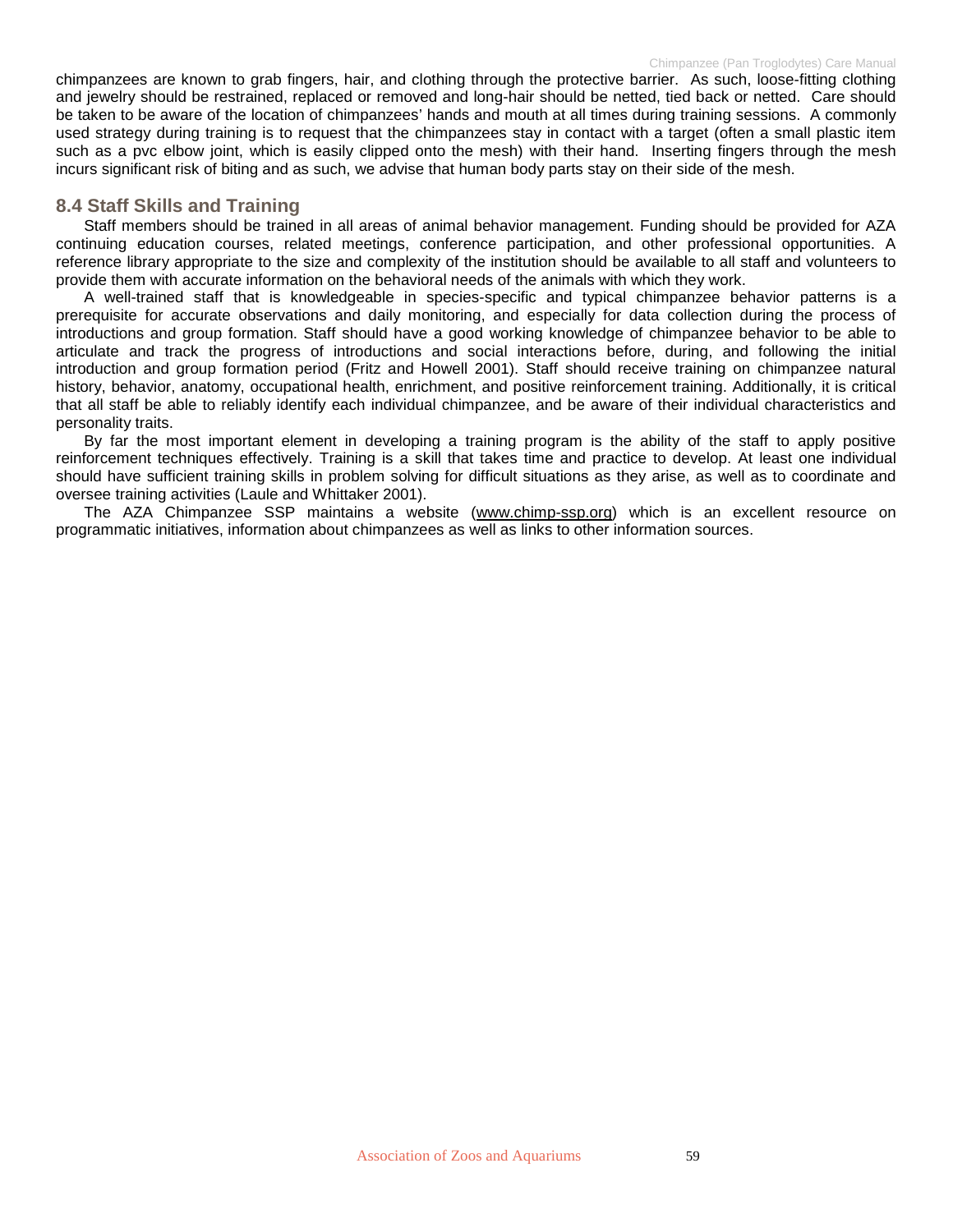# **9.1 Program Animal Policy**

AZA recognizes many public education and, ultimately, conservation benefits from program animal presentations. AZA's Conservation Education Committee's Program Animal Position Statement (Appendix D) summarizes the value of program animal presentations.

For the purpose of this policy, a program animal is described as an animal presented either within or outside of its normal exhibit or holding area that is intended to have regular proximity to or physical contact with trainers, handlers, the public, or will be part of an ongoing conservation education/outreach program.

Program animal presentations bring a host of responsibilities, including the welfare of the animals involved, the safety of the animal handler and public, and accountability for the take-home, educational messages received by the audience. Therefore, AZA requires all accredited institutions that give program animal presentations to develop an institutional program animal policy that clearly identifies and justifies those species and individuals approved as program animals and details their long-term management plan and educational program objectives.

AZA's accreditation standards require that the conditions and treatment of animals in education programs must meet standards set for the remainder of the animal collection, including species-appropriate shelter, exercise, sound and environmental enrichment, access to veterinary care, nutrition, and other related standards (AZA Accreditation Standard 1.5.4). In addition, providing program animals with options to choose among a variety of conditions within their environment is essential to ensuring effective care, welfare, and management. Some of these requirements can be met outside of the primary exhibit enclosure while the animal is involved in a program or is being transported. For example, housing may be reduced in size compared to a primary enclosure as long as the animal's physical and psychological needs are being met during the program; upon return to the facility the animal should be returned to its species-appropriate housing as described above.

The AZA Chimpanzee SSP does not consider chimpanzees, of any age, as program animals. As mentioned in section 8.3, we advocate that protected **AZA Accreditation Standard**

**(1.5.4)** A written policy on the use of live animals in programs should be on file. Animals in education programs must be maintained and cared for by trained staff, and housing conditions must meet standards set for the remainder of the animal collection, including speciesappropriate shelter, exercise, social and environmental enrichment, access to veterinary care, nutrition, etc. Since some of these requirements can be met outside of the primary enclosure, for example, enclosures may be reduced in size provided that the animal's physical and psychological needs are being met.

contact be used for any interactions with chimpanzees. Furthermore, the AZA has adopted an important stance on the presentation of animals, specifically with reference to great apes in entertainment (Appendix J).

## **9.2 Institutional Program Animal Plans**

AZA's policy on the presentation of animals is as follows: AZA is dedicated to excellence in animal care and welfare, conservation, education, research, and the presentation of animals in ways that inspire respect for wildlife and nature. AZA's position is that animals should always be presented in adherence to the following core principles:

- Animal and human health, safety, and welfare are never compromised.
- Education and a meaningful conservation message are integral components of the presentation.
- The individual animals involved are consistently maintained in a manner that meets their social, physical, behavioral, and nutritional needs.

AZA-accredited zoos and aquariums which have designated program animals are required to develop their own Institutional Program Animal Policy that articulates and evaluates the program benefits (see Appendix E for recommendations). Program animals should be consistently maintained in a manner that meets their social, physical, behavioral, and nutritional needs. Education and conservation messaging must be an integral component of any program animal demonstration (AZA Accreditation Standard 1.5.3).

Animal care and education staff should be trained in program animal-specific handling protocols, conservation and education messaging techniques, and public

interaction procedures. These staff members should be competent in recognizing stress or discomfort behaviors exhibited by the program animals and be able to address any safety issues that arise.

Program animals that are taken off zoo or aquarium grounds for any purpose have the potential to be exposed to infectious agents that could spread to the rest of the institution's healthy population. AZA-accredited zoos and aquariums must have adequate protocols in place to avoid this (AZA Accreditation Standard 1.5.5).

**AZA accreditation standard**

**(1.5.3)** If animal demonstrations are a part of the institution's programs, an education and conservation message must be an integral component.

#### **AZA Accreditation Standard**

**(1.5.5)** For animals used in offsite programs and for educational purposes, the institution must have adequate protocols in place to protect the rest of the collection from exposure to infectious agents.

#### **AZA Accreditation Standard**

**(10.3.3)** All animal enclosures (exhibits, holding areas, hospital, and quarantine/isolation) must be of a size and complexity sufficient to provide for the animal's physical, social, and psychological well-being; and exhibit enclosures must include provisions for the behavioral enrichment of the animals.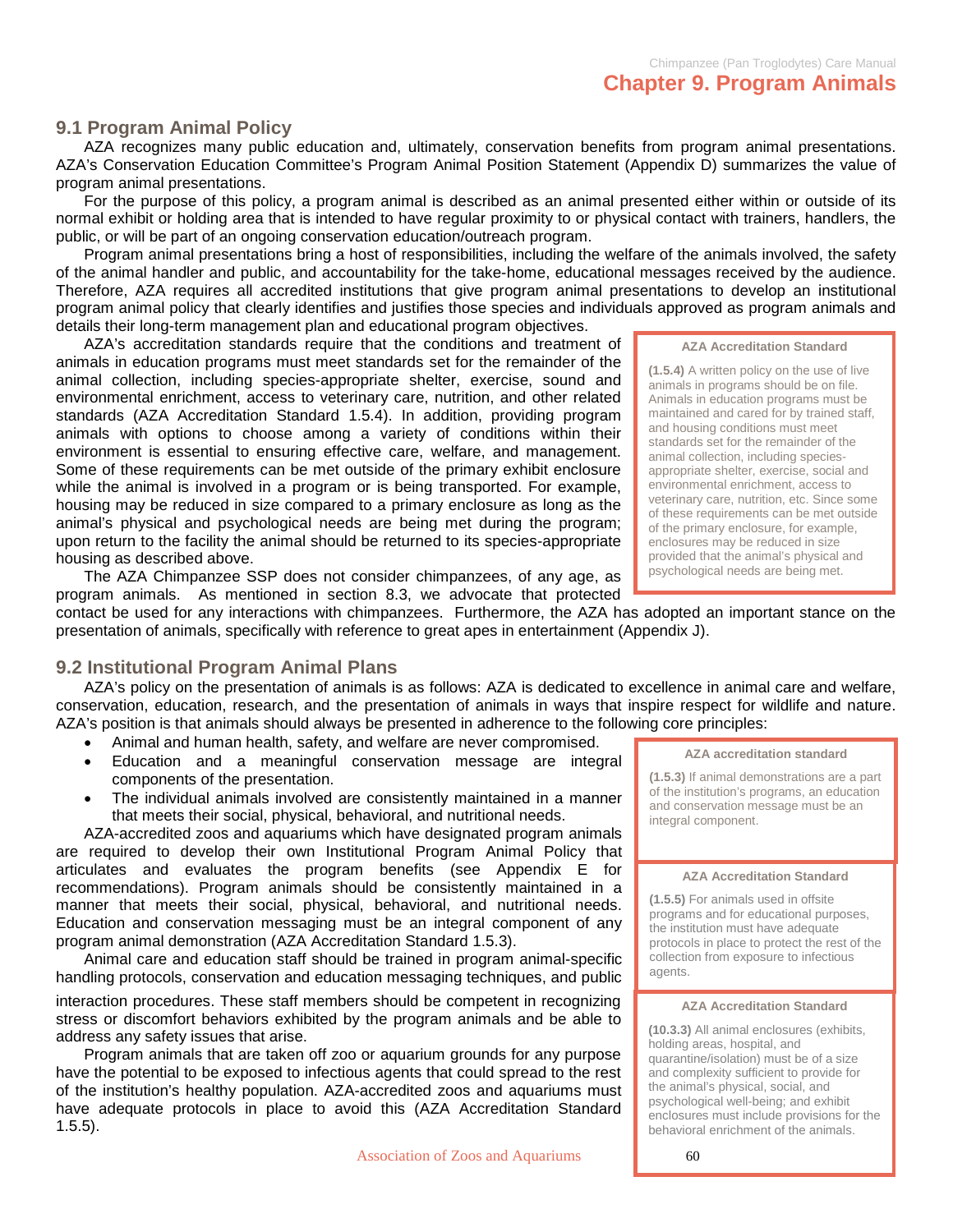Careful consideration must be given to the design and size of all program animal enclosures, including exhibit, offexhibit holding, hospital, quarantine, and isolation areas, such that the physical, social, behavioral, and psychological needs of the species are met and species-appropriate behaviors are facilitated (AZA Accreditation Standards 10.3.3; 1.5.2).

Animal transportation must be conducted in a manner that is lawful, safe, well-planned and coordinated, and minimizes risk to the animal(s), employees, and general public (AZA Accreditation Standard 1.5.11).

#### **9.3 Program Evaluation**

AZA-accredited zoos and aquariums which have Institutional Program Animal Plan are required to evaluate the efficacy of the plan routinely (see Appendix E for recommendations). Education and conservation messaging content retention, animal health and well-being, guest responses, policy effectiveness, and accountability and ramifications of policy violations should be assessed and revised as needed.

#### **AZA Accreditation Standard**

**(1.5.2)** Animals should be displayed, whenever possible, in exhibits replicating their wild habitat and in numbers sufficient to meet their social and behavioral needs. Display of single specimens should be avoided unless biologically correct for the species involved.

#### **AZA Accreditation Standard**

**(1.5.11)** Animal transportation must be conducted in a manner that is safe, wellplanned and coordinated, and minimizes risk to the animal(s), employees, and general public. All applicable local, state, and federal laws must be adhered to.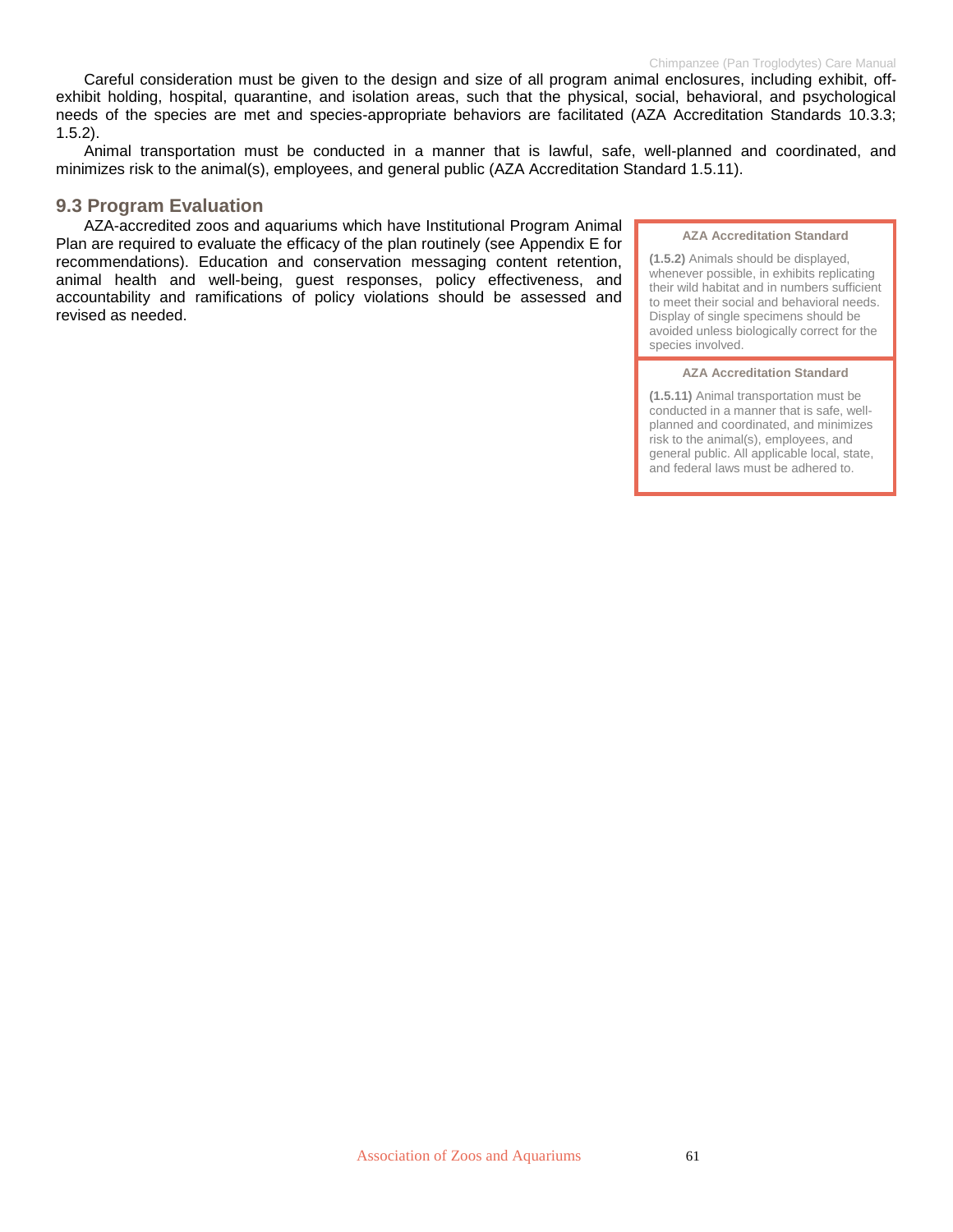### **10.1 Known Methodologies**

AZA believes that contemporary animal management, husbandry, veterinary care and conservation practices should be based in science, and that a commitment to scientific research, both basic and applied, is a trademark of the modern zoological park and aquarium. AZA-accredited zoos and aquariums have the invaluable opportunity, and are expected to, conduct or facilitate research both in *in situ* and *ex situ* settings to advance scientific knowledge of the animals in our care and enhance the conservation of wild populations. This knowledge might be achieved by participating in AZA Taxon Advisory Group (TAG) or Species Survival Plan® (SSP) sponsored research, conducting original research projects, affiliating with local universities, and/or employing staff with scientific credentials (AZA Accreditation Standard 5.3).

#### **AZA Accreditation Standard**

**(5.3)** Institutions should maximize the generation of scientific knowledge gained from the animal collection. This might be achieved by participating in AZA TAG/SSP sponsored research when applicable, conducting original research projects, affiliating with local universities, and/or employing staff with scientific credentials.

Chimpanzees are highly endangered in the wild, are biologically more similar to humans than any other species, and exhibit among the broadest behavior and cognitive repertoires of any animal housed in zoological settings. For these three reasons, research and conservation of and for chimpanzees should be prioritized. Chimpanzees, including all subspecies and hybrids of *Pan troglodytes* (but not including *Pan paniscus*) are cooperatively managed by the AZA Chimpanzee SSP. Along with other ape taxa, the AZA Chimpanzee SSP falls under the oversight of the AZA Ape TAG. Due to their behavioral similarities, the AZA Gorilla SSP, Bonobo SSP, Orangutan SSP and Gibbon SSP work closely together to identify shared goals and resources.

Because chimpanzees are housed in a wide variety of settings, there are numerous potential collaborating institutions and resources (see Table 9). Here we list some of the more prominent conservation organizations, though inclusion on this list does not infer endorsement of collaboration by the AZA Chimpanzee SSP or AZA. For more information on other resources and collaborative facilities, contact the AZA Chimpanzee SSP Coordinator.

|  |  | Table 9: Great Ape Resources and Collaborative Facilities |  |
|--|--|-----------------------------------------------------------|--|
|--|--|-----------------------------------------------------------|--|

| <b>Chimpanzee Conservation</b>               |                                                       |  |
|----------------------------------------------|-------------------------------------------------------|--|
| Goualougo Triangle Ape Project               | www.congo-apes.org                                    |  |
| Bossou-Nimba Chimpanzee Research Project     | www.greenpassage.org/indexE.rhtml                     |  |
| Gombe Stream Research Center                 | www.janegoodall.org/chimpanzees-gsrc                  |  |
| <b>Budongo Conservation Field Station</b>    | www.budongo.org                                       |  |
| Fongoli Savanna Chimpanzee Project           | http://savannachimp.blogspot.com/                     |  |
| Kibale Chimpanzee Project                    | www.fas.harvard.edu/~kibale/                          |  |
| Mahale Mountains Chimpanzee Research Project | http://jinrui.zool.kyoto-u.ac.jp/others/WelcomeE.html |  |
| Taï Chimpanzee Project                       | www.eva.mpg.de/primat/files/chimps.htm                |  |

 Research investigations, whether observational, behavioral, physiological, or genetically based, should have a clear scientific purpose with the reasonable expectation that they will increase our understanding of the species being investigated and may provide results which benefit the health or welfare of animals in wild populations. Many AZAaccredited zoos and aquariums incorporate superior positive reinforcement training programs into their routine schedules to facilitate sensory, cognitive, and physiological research investigations and these types of programs are strongly encouraged by the AZA.

Examples of research conducted with chimpanzees: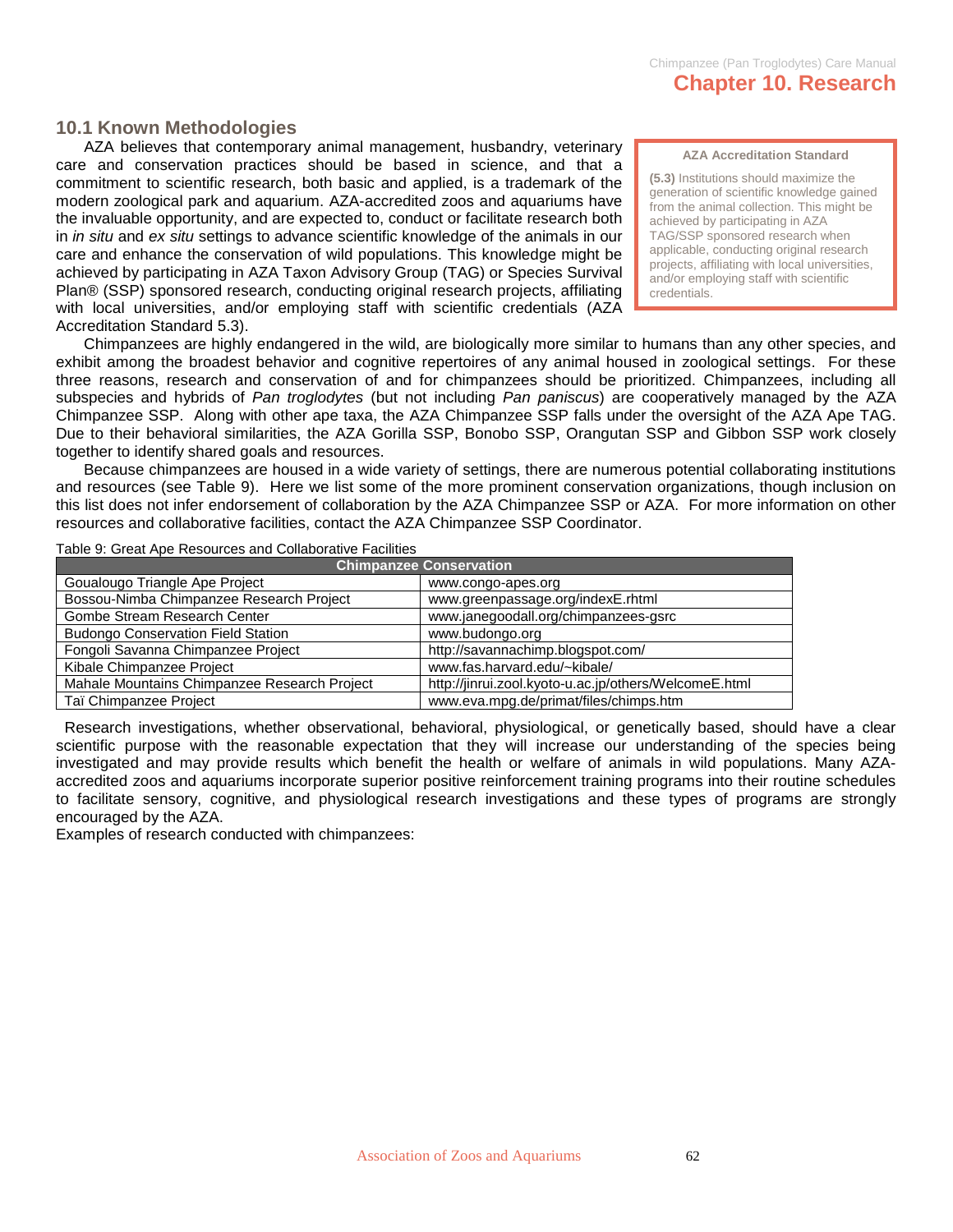- Bipedalism
- Brain imaging
- **Cognition**
- **Culture**
- **Development**
- **Ecology**
- Endocrinology
- **Enrichment**
- **Epidemiology**
- Facial recognition
- **Genetics**
- Genome
- Habitat use
- 
- Human-animal interactions
- **Language**
- **Laterality**
- **Nutrition**
- Observational behavior
- **Physiology**
- Symbolic representation
- Theory of Mind
- Tool-use
- Touch Screen
- **Training**
- Vocalizations
- Diseases

#### **Handedness**

AZA-accredited zoos and aquariums are required to have a clearly written research policy that identifies the types of research being conducted, methods used, staff involved, evaluations of the projects, the animals included, and guidelines for the reporting or publication of any findings (AZA Accreditation Standard 5.2). Institutions must designate a qualified individual designated to oversee and direct its research program (AZA Accreditation Standard 5.1). If institutions are not able to conduct in-house research investigations, they are strongly encouraged to provide financial, personnel, logistical, and other support for priority research and conservation initiatives identified by Taxon Advisory Groups or Species Survival Plans®.

policy that outlines the type of research that it conducts, methods, staff

**AZA Accreditation Standard (5.2)** Institutions must have a written

involvement, evaluations, animals to be involved, and guidelines for publication of findings.

**AZA Accreditation Standard**

**(5.1)** Research activities must be under the direction of a person qualified to make informed decisions regarding research.

Institutions should adhere to research standards set by AZA,

their local, state, and federal legislation as well as their own internal policy. Research with chimpanzees should always consider the potential effect on individual wellbeing as well as group dynamics. Because chimpanzees are housed at a wide variety of facilities (zoos, sanctuaries, research facilities, private ownership), care should be given to selecting appropriate research partners and the care that they provide for their chimpanzees. We recommend that any studies get research review and endorsement from the AZA Chimpanzee SSP and/or AZA Ape TAG. We recommend that research projects do not endorse or otherwise facilitate (financially or otherwise) chimpanzees held in private ownership.

#### **10.2 Future Research Needs**

This Animal Care Manual is a dynamic document that will need to be updated as new information is acquired. Knowledge gaps have been identified throughout the Manual and are included in this section to promote future research investigations. Knowledge gained from areas will maximize AZA-accredited zoos and aquariums' capacity for excellence in animal care and welfare as well as enhance conservation initiatives for the species.

#### **Chapter 1. Ambient Environment**

Section 1.4 Sound and Vibration: It may be possible that the concentration of sound through reverberation may lead to stimulation of apes during displays, but there are no data to confirm this speculation.

#### **Chapter 4. Social Environment**

Section 4.1. Group Size and Structure: There is no conclusive evidence to suggest a maximum number of adult males that can coexist with each other in single-sexed groups, nor is there good data on how these all-male groups differ behaviorally from mixed-sex groups. Additional research is needed to gather more evidence on this topic.

#### **Chapter 5. Nutrition**: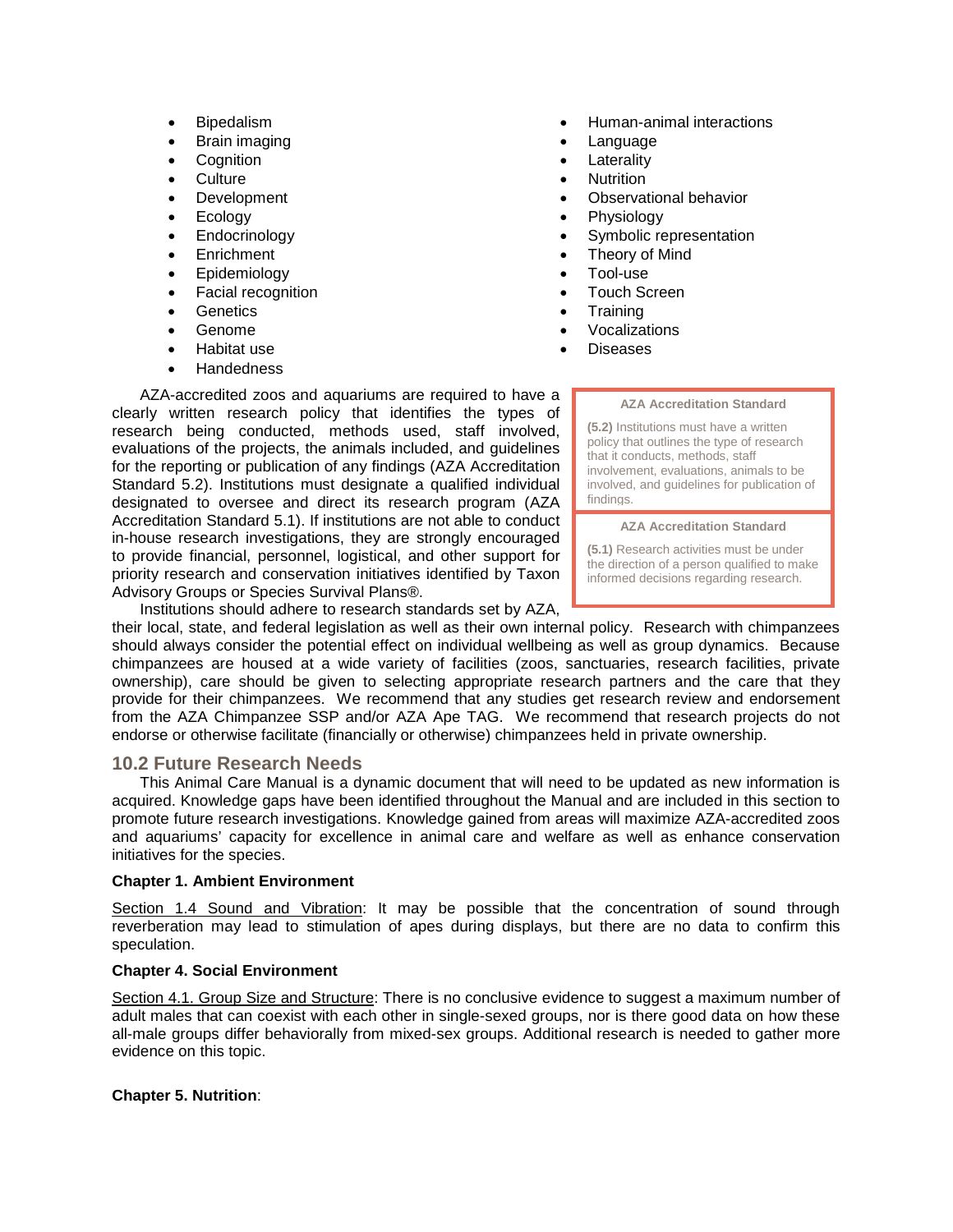Section 5.1. Nutritional Requirements: Although daily human caloric needs can be a guide for this species, NRC guidelines were published recently for non-human primates (NRC 2003). More research is needed to identify specific nutrient requirements for chimpanzees. The degree of variation in body size of chimpanzees is relatively small once factors of sex, age, and health (e.g., obesity) are removed. As a result, there are no conclusive dietary recommendations for chimpanzees of different size. Further research will help clarify this issue.

#### **Chapter 7. Reproduction**

Section 7.5. Contraception: Both genders may be contracepted with a new experimental contraceptive category, gonadotropin releasing hormone (GnRH) agonists (Suprelorin®: deslorelin; and Lupron Depot®: leuprolide acetate). These products act by first over-stimulating then suppressing FSH and LH from the anterior pituitary gland through receptor down-regulation. Ultimately, contraception occurs with a subsequent decrease in testosterone and sperm production for males that is expected with a concurrent reduction in aggression. This side effect may produce another use of these products in group aggression management. Decrease in estrogen and progesterone with ovulation suppression is expected in the female. Success and failure rate has not been determined yet for chimpanzees, nor is the impact on normal sociosexual behavior known. Further research is warranted for the use of this contraceptive in chimpanzees of both sexes.

#### **Other Research Needs**

Policy and private-ownership. Chimpanzees live in a variety of settings besides zoological parks, many of which are relatively unregulated in terms of standards of care, including pet ownership, "entertainment" facilities, circuses, seller/breeders and unaccredited zoos (see www.chimpcare.org). The longterm effects of these atypical early histories is unknown and research into these areas should take place. Likewise, planning for the future policy change in which private ownership is legislatively prohibited in an important consideration. Development of strategic planning to expand sustainable housing options for chimpanzees is a critical issue to be investigated.

Behavior and well-being: Future research is needed on the behavioral management of chimpanzees, and on the psychological well-being of chimpanzees in zoos and aquariums. The management of large social groups including managing aggression, modeling fission/fusion social organization in zoos and aquariums, introductions of young, nursery-reared chimpanzees to large social groups, and the effects of reduced reproduction on behavior all require further study. To promote the psychological well-being of zoo-housed chimpanzees it is important to evaluate the effects of zoo visitors on chimpanzee welfare, to develop and study more types of enrichment that are cognitively challenging to chimpanzees, including evaluating positive reinforcement training, and to study the effects of choice and control over the environment on chimpanzee welfare.

\*\*The 2009-2013 AZA Chimpanzee SSP Action Plan identifies the following as potential research topics of importance;

- Developing nutritional guidelines for the aged chimpanzee and special needs chimpanzees, in addition to the general chimpanzee population
- Personality research and investigation into how chimpanzee personality should be incorporated into management decisions, breeding decisions and promoting welfare.
- Use of novel contraception methods (such as gonadotropin releasing hormone agonists) for efficacy, as well as for influence on aggressive and sociosexual behavior.
- Develop information on a descriptive tool for evaluating the progress of introductions.
- Management of large social groups including managing aggression, modeling fission/fusion social organization in captivity, introductions of young, nursery-reared chimpanzees to large social groups, and the effects of reduced reproduction on parental behavior.
- Promoting the psychological well-being of zoo-housed chimpanzees by evaluating the effects of zoo visitors on chimpanzee welfare, studying enrichment that is cognitively challenging, evaluating positive reinforcement training, and studying the effects of choice and control over the environment on chimpanzee well-being
- Geriatric management of chimpanzees
- Keeper emotions and the effects on chimpanzee behavior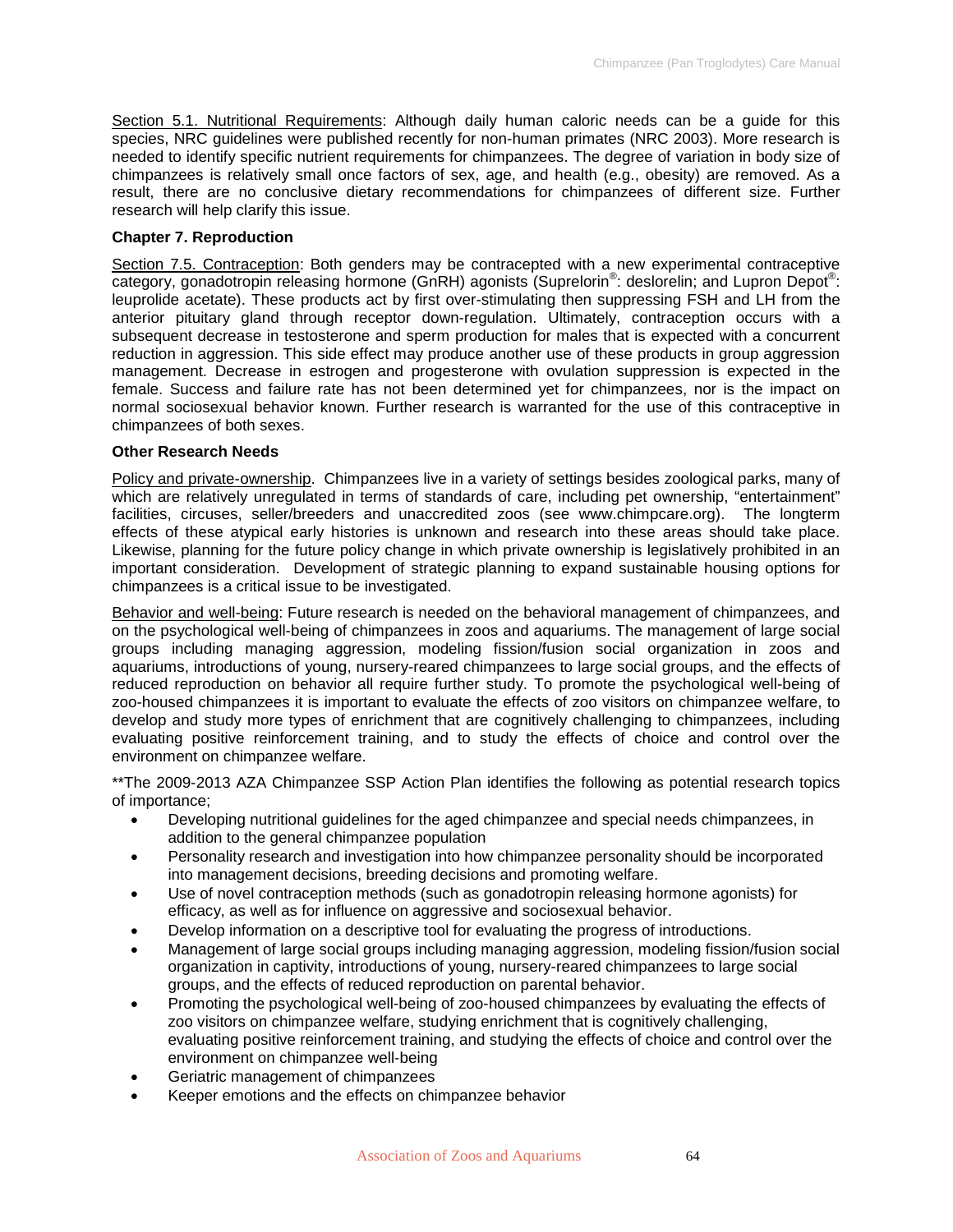# **Acknowledgements**

Thanks go to all internal reviewers (AZA Ape TAG and Chimpanzee SSP members, AZA Animal Health Committee; AZA Nutrition Advisory Group) and the members of the Association of Zoos and Aquariums for their time and effort in creating, reviewing, and using the Chimpanzee Care Manual. Special thanks go to the external reviewers, Maria Finnigan (Australasian Species Management Program Chimpanzee Species Coordinator), and Linda Brent (Director, Chimp Haven), for taking the time to share their expertise.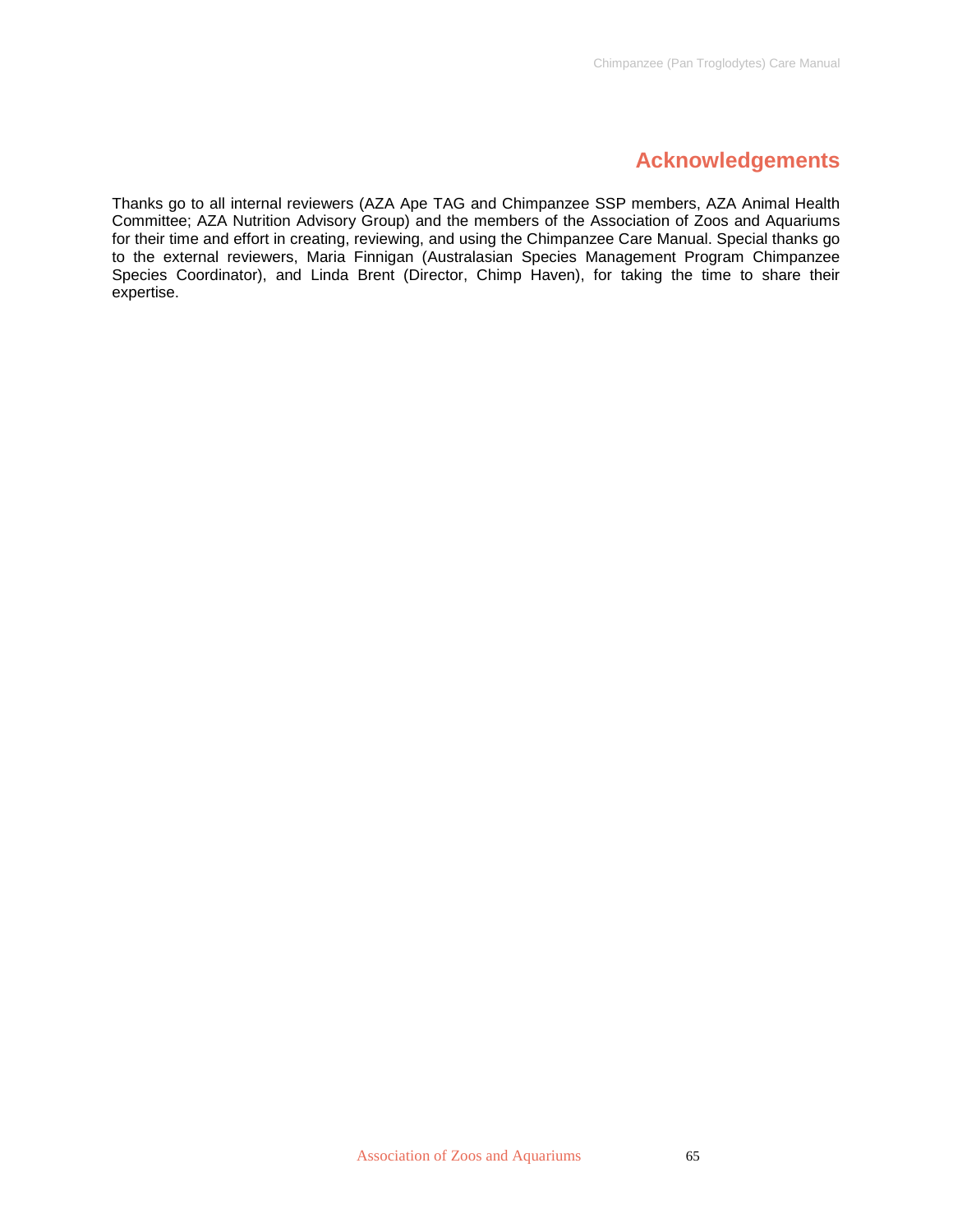# **References**

Alford, PL, Nash, LT, Fritz, J, Bowen JA. 1992. Effects of management practices on the timing of captive chimpanzees births. Zoo Biology 11:253-260.

Allen E, Diddle AW, Burford TH, Elder JH. 1936. Analysis of the urine of the chimpanzee for estrogen content during various stages of the menstrual cycle. Endocrinology 20: 546-549.

Anthony A. 1963. Criteria for acoustics in animal housing. Laboratory Animal Care 13: 340-350.

AWR (Animal Welfare Regulations) 2005. Animal Welfare Act, 7 U.S.C. Animal Welfare Regulations, 9 CFR Chapter 1, Subchapter A, Parts 1-4.

Baker KC. 1996. Chimpanzees in single cages and small social groups: Effects of housing on behavior. Contemporary Topics in Laboratory Animal Science 35(3): 71-74.

Baker KC, Aureli F. 1996. The neighbor effect: Other groups influence intragroup agonistic behavior in captive chimpanzees. American Journal of Primatology 40: 283-291.

Baker KC, Ross SK. 1998. Outdoor access: the behavioral benefits to chimpanzees. American Journal of Primatology 45: 166.

Beard JL. 2000. Effectiveness and strategies of iron supplementation during pregnancy. American Journal of Clinical Nutrition 71, Supplement 5: 1288S-1294S.

Bettinger TL. 1994. Effects of Norplant® implants on behavior and physiology of captive chimpanzees. Dissertation, Oklahoma State University, Stillwater, OK, AADAA-19525391.

Bettinger TL, Cougar D, Lee DR, Lasley BL, Wallis J. 1997. Ovarian hormone concentrations and genital swelling patterns of female chimpanzees with Norplant® implants. Zoo Biology 16: 209-223.

Bettinger TL, DeMattaeo KE. 2001. Reproductive management of captive chimpanzees; contraceptive decisions. In: Brent L. (ed), The Care and Management of Captive Chimpanzees. San Antonio, Texas: The American Society of Primatologists. pp.119-145.

Bitgood S, Patterson D, Benefield A. 1986. Understanding your visitors: ten factors that influence visitor behavior. Annual Proceedings of the American Association of Zoological Parks and Aquariums, 726-743.

Bitgood S, Patterson D, Benefield A. 1988. Exhibit design and visitor behavior. Environment and Behavior 20(4): 474-491.

Blaney EC, Wells DL. 2004. The influence of camouflage net barrier on the behavior, welfare and public perceptions of zoo-housed gorillas. Animal Welfare 13: 111-118.

Bloomsmith MA. 1992. Chimpanzee training and behavioral research: a symbiotic relationship. Proceedings of the American Association of Zoological Parks and Aquariums (AAZPA) Annual Conference, Toronto, Canada. pp.403-410.

Bloomsmith MA, Lambeth SP. 1995. Effects of predictable verses unpredictable feeding schedules on chimpanzee behavior. Applied Animal Behavioral Science 44: 65-74.

Bloomsmith MA, Baker KC. 2001. Social management of captive chimpanzees. In: Brent L. (ed.), The Care and Management of Captive Chimpanzees. San Antonio, Texas: The American Society of Primatologists. pp.205-242.

Bloomsmith M, Alford P, Maple T. 1988. Successful feeding enrichment for captive chimpanzees. American Journal of Primatology 16: 155-164.

Bloomsmith M, Finlay T, Merhalski J, Maple T. 1990. Rigid plastic balls as enrichment devices for captive chimpanzees. Laboratory Animal Science 40(3): 319-322.

Bloomsmith M, Keeling M, Lambeth S. 1990. Video: environmental enrichment for singly housed chimpanzees. Lab Animal 19(1): 42-46.

Bloomsmith MA, Alford PL, Pazol KA. 1991. Juvenile behavioral development in four social settings. Am J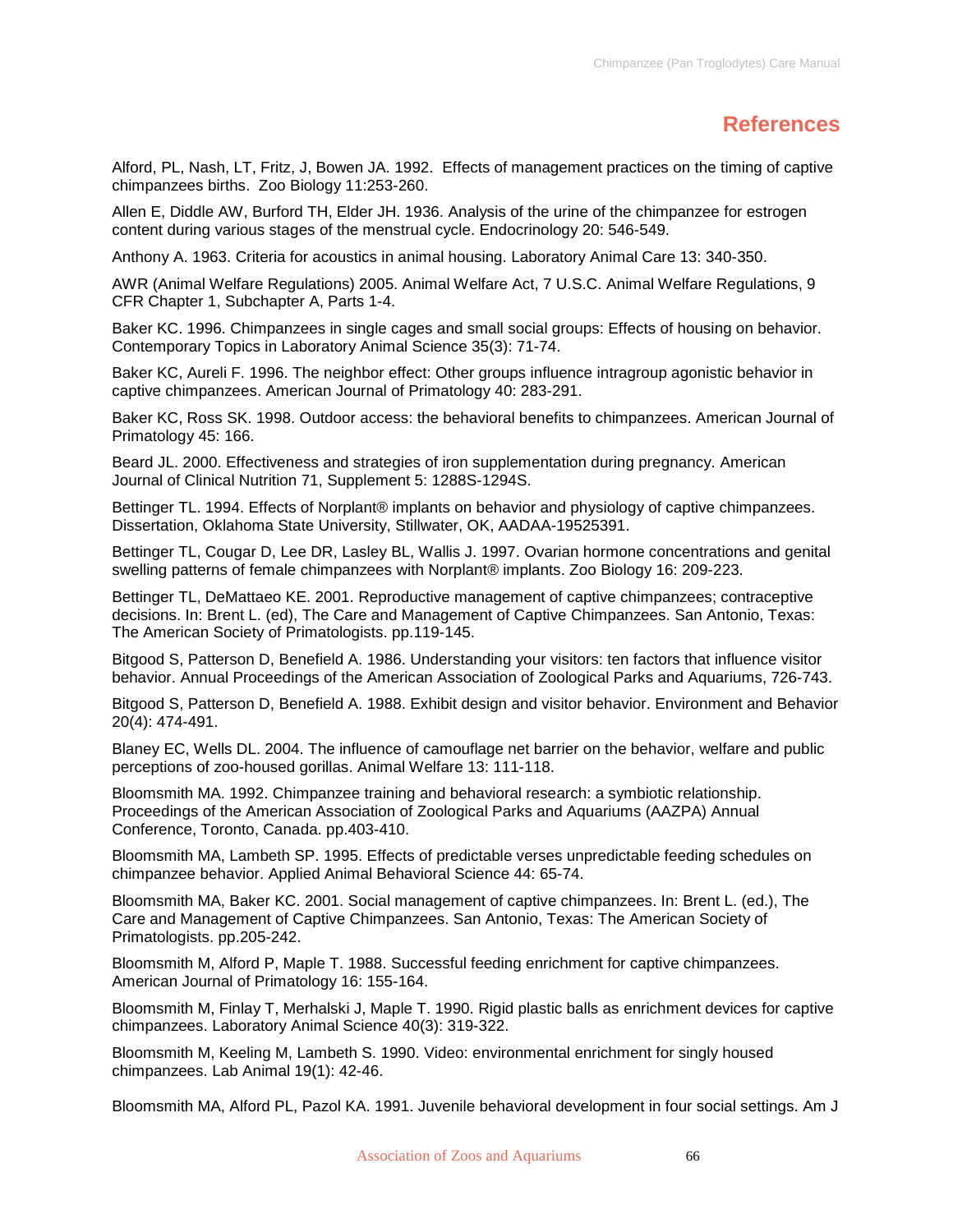Primatol 24: 90.

Bloomsmith MA, Baker KC, Ross SK, Lambeth SP. 1999. Comparing animal training to non-training human interaction as environmental enrichment for chimpanzees. American Journal of Primatology 49(1): 35-36.

Boehm C. 1992. Segmentary "warfare" and the management of conflict. In: Harcourt A, de Waal FBM. (eds.), Us Against Them: Coalitions and Alliances in Humans and Other Animals. Oxford, England: Oxford University Press. pp.137-173.

Boesch C. 1996. Social grouping in Tai chimpanzees. In: McGrew WC, Merchant LF, Nashida T. (eds.), Great Ape Societies. Cambridge: Cambridge University Press. pp.103-113.

Boesch C, Boesch H. 2000. The chimpanzees of Tai Forest. Oxford: Oxford University Press.

Bowsher, TR, Alford, PL, Kraemer DC, 1992. Use of artificial vagina to collect chimpanzee semen. American Journal of Primatology 27(1): 18-19.

Boyd R, Silk JB. 1997. How Humans Evolved. New York: Norton.

Brent L, Lee DR, Eichberg JW. 1989. The effects of single caging on chimpanzee behavior. Laboratory Animal Science 39(4): 345-346.

Brent L, Eichberg J. 1991. Primate puzzleboard: A simple environmental enrichment device for captive chimpanzees. Zoo Biology 10: 353-360.

Brent L. 2001 Behavior and environmental enrichment of individually housed chimpanzees. In: Brent L. (ed.), The Care and Management of Captive Chimpanzees. San Antonio, Texas: The American Society of Primatologists. pp.147-171.

Burrows, GE, Tyrl, RJ. 2006. Handbook of Toxic Plants of North America. Oxford: Wiley-Blackwell.

Capitanio JP. 1986. Behavioral pathology. In: Mitchell G, Erwin J. (eds.), Comparative Primate Biology: Volume 2A. Behavior, Conservation, and Ecology. New York: Alan R. Liss. pp.411-454.

Chamove AS, Hosey GR, Schaetzel P. 1988. Visitors excite primates in zoos. Zoo Biology 7: 359-369.

Churchman D. 1985. How and what do recreational visitors learn at zoos? Annual Proceedings of the American Association of Zoological Parks and Aquariums, 160-167.

Clark G, Birch HG. 1948. Observations on the sex skin and sex cycle in the chimpanzee. Endocrinology 43: 218-231.

Clark CB. 1977. A preliminary report on weaning among chimpanzees of the Gombe National Park, Tanzania. In: Chevalier-Skolnikoff S, Poirier FE. (eds.), Primate bio-social development : Biological, social and ecological determinants. New York, Garland Publishing. pp.235-260.

Clarke AS, Juno CJ, Maple TL. 1982. Behavioral effects of change in a physical environment; a pilot study of captive chimpanzees. Zoo Biology 1: 371-380.

Clutton-Brock T. 1972. Feeding and ranging behavior of the red colobus monkey. Ph.D. Dissertation, Cambridge University.

Code of Federal Regulations. 1997. Title 9, Animals and animal products, chapter 1, sub-chapter A, Animal welfare, sub-part D, Specifications for the humane handling, care, treatment and transportation of nonhuman primates. Volume 1, 3.87-3.110 Animal Welfare Act (non-human primates). pp.75-91.

Coe JC, Fulk R, Brent L. 2001. Facility design. In: Brent L. (ed.), The Care and Management of Captive Chimpanzees. San Antonio, Texas: The American Society of Primatologists. pp.39-81.

Conway W. 1995. Wild and zoo animal interactive management and habitat conservation. Biodiversity and Conservation 4: 573-594.

Damen F. 1990. Effects of the addition of browse on the feeding behavior (time budget and coprophagy) in captive bonobos. Proceedings of the scientific session of the 45<sup>th</sup> Annual Conference of the International Union of Directors of Zoological Gardens. Copenhagen.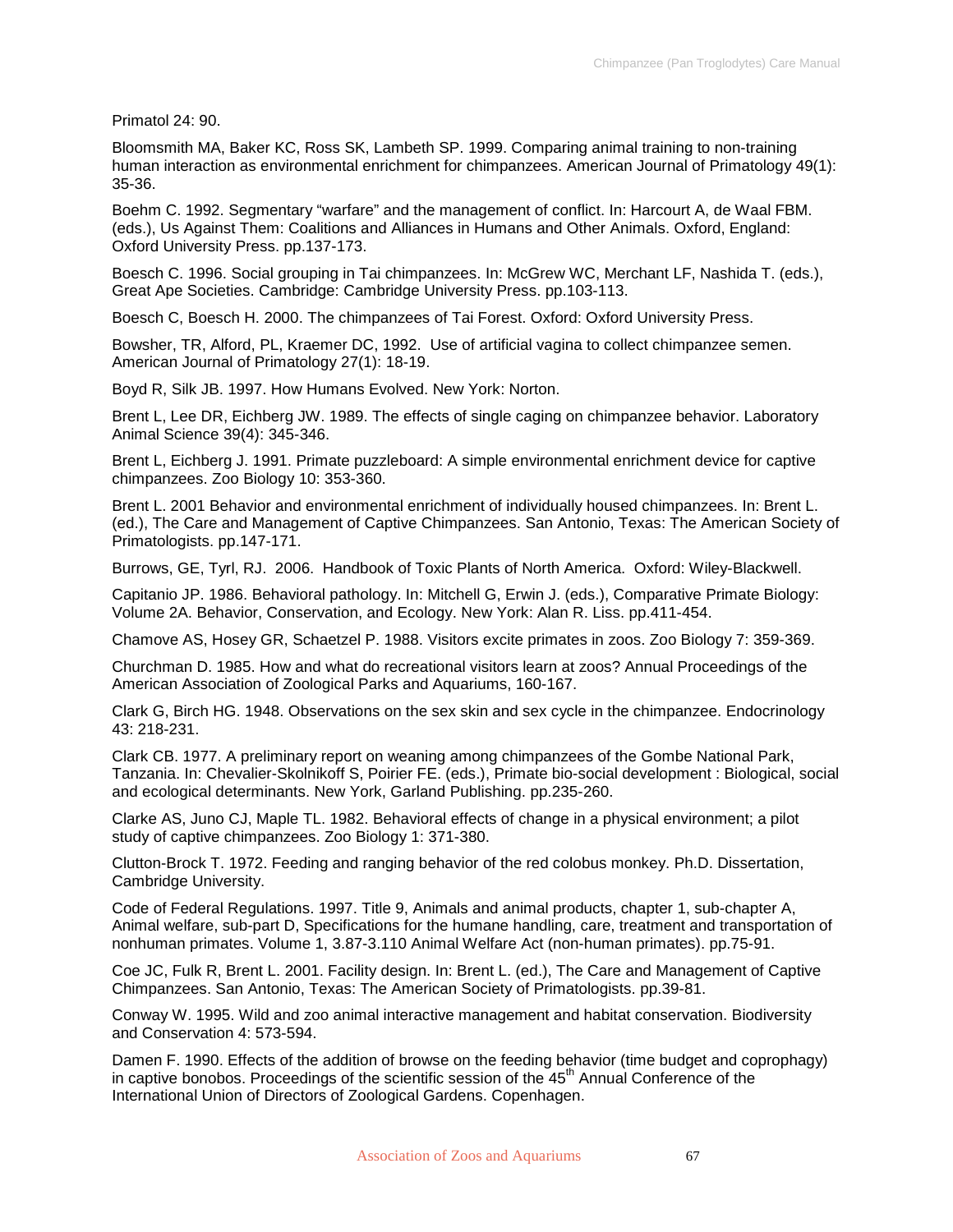Davenport RK. 1979. Some behavioral disturbances of great apes in captivity. In: Hamburg DA, McCown ER. (eds.), Perspectives in human evolution vol. 5: The Great Apes. California: Benjamin/Cummings Publishing Co. pp.341-357.

Davenport RK, Menzel EW, Jr. 1963. Stereotyped behavior in the infant chimpanzee. Archives of General Psychiatry 8: 99-104.

Davenport RK, Rogers CM. 1970. Differential rearing of the chimpanzee: a project survey. In: Bourne GH. (ed.), The chimpanzee: a series of volumes on the chimpanzee; vol. 3, Immunity, infections, hormones, anatomy and behavior of chimpanzees. Baltimore; University Park Press. pp.337-360.

Davison VM, McMahon L, Skinner TL, Horton CM, Parks BJ. 1993. Animals as actors: take 2. Annual Proceedings of the American Association of Zoological Parks and Aquariums, 150-155.

Earnhardt JM, Ross SR, Lonsdorf EV, Pusey AE. 2003. A demographic comparison of wild chimpanzees from Gombe and a managed population from North American zoos. American Journal of Primatology 60, Supplement 1: 62-63.

Elder JH. 1938. The time of ovulation in chimpanzees. Yale Journal of Biological Medicine 10: 347-364.

Fish WR, Young WC, Dorfman RI. 1941. Excretion of estrogenic and androgenic substances by female and male chimpanzees with known mating behavior records. Endocrinology 28: 585-592.

Fitch AL, Merhalski JJ, Bloomsmith MA. 1989. Social housing for captive adult male chimpanzees: Comparing single-male and multi-male social groups. American Journal of Primatology Supplement 1: 87 91.

Fritz J, Howell S. 2001. Captive chimpanzee social group formation. In: Brent L. (ed.), The Care and Management of Captive Chimpanzees. San Antonio, Texas: The American Society of Primatologists. pp.173-203.

Fulk R, Garland C. (eds.) 1992. The care and management of chimpanzees (*Pan troglodytes*) in captive environments. A husbandry manual developed for the chimpanzee species survival plan. Asheboro (NC): North Carolina Zoological Society.

Fulk R. 2001. Chimpanzee Species Survival Plan (SSP): History and goals. In: The Apes: Challenges for the 21<sup>st</sup> Century conference Proceedings. Chicago: Brookfield Zoological Park. pp.190-198.

Gamble KC, North M, Backues K, Ross SR. 2004. Pathologic review of the chimpanzee (*Pan troglodytes*): 1990-2003. Proceedings of the American Association of Zoo Veterinarians/American Association of Wildlife Veterinarians, Annual Meeting, San Diego, California, 26 August - 2 September 2004.

Goodall J. 1973. Cultural elements in the chimpanzee community. In: Menzel EW. (ed.), Precultural Primate Behaviour, vol. 1. Krager: Fourth IPC Symposium Proceedings.

Goodall J. 1986. The chimpanzees of Gombe. Patterns of behavior. Cambridge: Belnap Press.

Graham CE. 1981. Mentrual cycle of great apes. In: Graham CE. (ed.), Reproductive biology of the great apes: comparative and biomedical perspectives. New York: Academic Press. pp.1-43.

Graham CE, Collins DC, Robinson H, Preedy JRK. 1972. Urinary levels of estrogen and pregnanediol and plasma levels of progesterone during the menstrual cycle of the chimpanzee: relationship to the sexual swelling. Endocrinology 91: 13-24.

Howell, S, Schwandt, M, Fritz, J, Roeder, E, Nelson, C. 2003. A stereo music system as environmental enrichment for captive chimpanzees. Lab Animal 32: 31-36.

Howell, S., Hoffman, K., Bartel, L., Schwandt, M., Morris, J, Fritz, J. 2003. Normal hematologic and serum clinical chemistry values for captive chimpanzees (Pan troglodytes). Comparative Medicine 53(4): 413-423.

Itani J. 1979. Distribution and adaptation of chimpanzees in an arid area. In: Hamburg DA, McCown ER. (eds.), The great apes (Perspectives on human evolution, vol 5). Menlo Park (CA): Benjamin/Cummings. pp.55-71.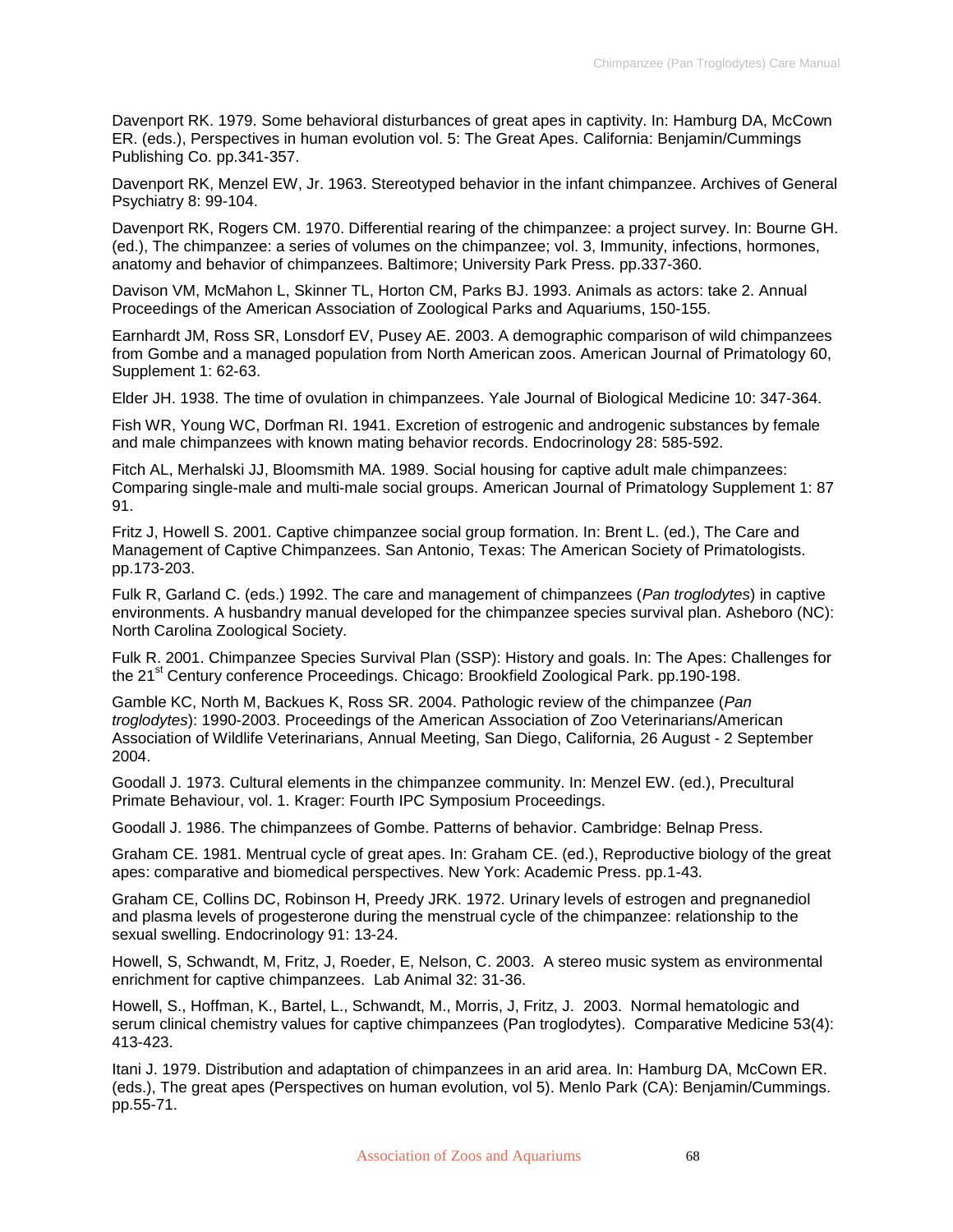Johnston RJ. 1998. Exogenous factors and visitor behavior: a regression analysis of exhibit viewing time. Environment and Behavior 30(3): 322-347.

King NE, Mellen JD. 1994. The effects of early experience on adult copulatory behavior in chimpanzees (*Pan troglodytes*). Zoo Biology 13: 51-59.

Kraemer HC, Horvat JR, Doering C, McGinnis PR. 1982. Male chimpanzee development focusing on adolescence: Integration of behavioral with physiological changes. Primates 23: 393-405.

Kusonoki, H, Daimaru, H, Minami, S, Nishimoto, S, Yamane, K, Fukumoto, Y. 2001. Birth of a chimpanzee (Pan troglodytes) after artificial insemination with cryopreserved epididymal spermatozoa collected postmortem. Zoo Biology 20 :135-143.

Lambeth SP, Hau J, Perlman JE, Martino M, Schapiro SJ. 2006. Positive reinforcement training affects hematologic and serum chemistry values in captive chimpanzees (*Pan troglodytes*). American Journal of Primatology 68(3): 245-256.

Laule GE, Thurston RH, Alford PL, Bloomsmith MA. 1996. Training to reliably obtain blood and urine samples from a diabetic chimpanzee (*Pan troglodytes*). Zoo Biology 15: 587-591.

Laule G. 1995. The role of behavioral management in enhancing exhibit design and use. 1995 AZA Regional Conference Proceedings, pp.84-88.

Laule G, Whittaker M. 2001. The use of positive reinforcement techniques with chimpanzees for enhanced care and welfare. In: Brent L. (ed.), The Care and Management of Captive Chimpanzees. San Antonio, Texas: The American Society of Primatologists. pp.243-265.

Lee DR, Guhad FA. 2001. Chimpanzee health care and medicine program. In: Brent L. (ed.), The Care and Management of Captive Chimpanzees. San Antonio, Texas: The American Society of Primatologists. pp.83-117.

MacMillen O. 1994. Zoomobile effectiveness: sixth graders learning vertebrate classification. Annual Proceedings of the American Association of Zoological Parks and Aquariums, 181-183.

Maki S, Alford P, Bloomsmith M, Franklin J. 1989. Food puzzle device stimulating termite fishing for captive chimpanzees (*Pan troglodytes*). American Journal of Primatology Supplement 1: 71-78.

Maple T. 1979. Great apes in captivity: the good, the bad, and the ugly. In: Erwin J, Maple T, Mitchell G. (eds.), Captivity and behavior. Primates in breeding colonies, laboratories, and zoos. New York: Van Nostrand Reinhold. pp.239-273.

Maple T, Finlay T. 1989. Applied primatology in the modern zoo. Zoo Biology Supplement 1: 101-116.

Maple T, Hoff MP. 1982. Gorilla behavior. New York: Van Nostrand Reinhold.

Martin, DE, Graham, CE, Gould KG. 1978. Successful artificial insemination in the chimpanzee. Symposia of the zoological society of London 43: 249-260.

Matsumoto-Oda A, Hosaka K, Huffman MA, Kawanaka K. 1998. Factors affecting party size in chimpanzees of the Mahali Mountains. International Journal of Primatology 19: 999-1011.

McArthur JW, Beitins IZ, Gorman A, Collins DC, Preedy JRK, Graham CE. 1981. The interrelationships between sex skin swelling and urinary excretion of LH, estrone, and pregnanediol by the cycling female chimpanzee. American Journal of Primatology 1: 265-270.

McMillan G, Drummer L, Fouraker M. (eds.) 1991. Findings from the chimpanzee enclosure design workshop. Knoxville (TN): Knoxville Zoological Gardens.

McNary JK. 1992. Integration of chimpanzees (*Pan troglodytes*) in captivity. In: Fulk R, Garland C. (eds.), The care and management of chimpanzees (*Pan troglodytes*) in captive environments. A husbandry manual developed for the chimpanzee species survival plan. Asheboro (NC): North Carolina Zoological Society. pp.88-92.

Mellen JD, Shepherson DJ. 1992. Environmental enrichment for captive chimpanzees. In: Fulk R. Garland C. (eds.), The care and management of chimpanzees (*Pan troglodytes*) in captive environments.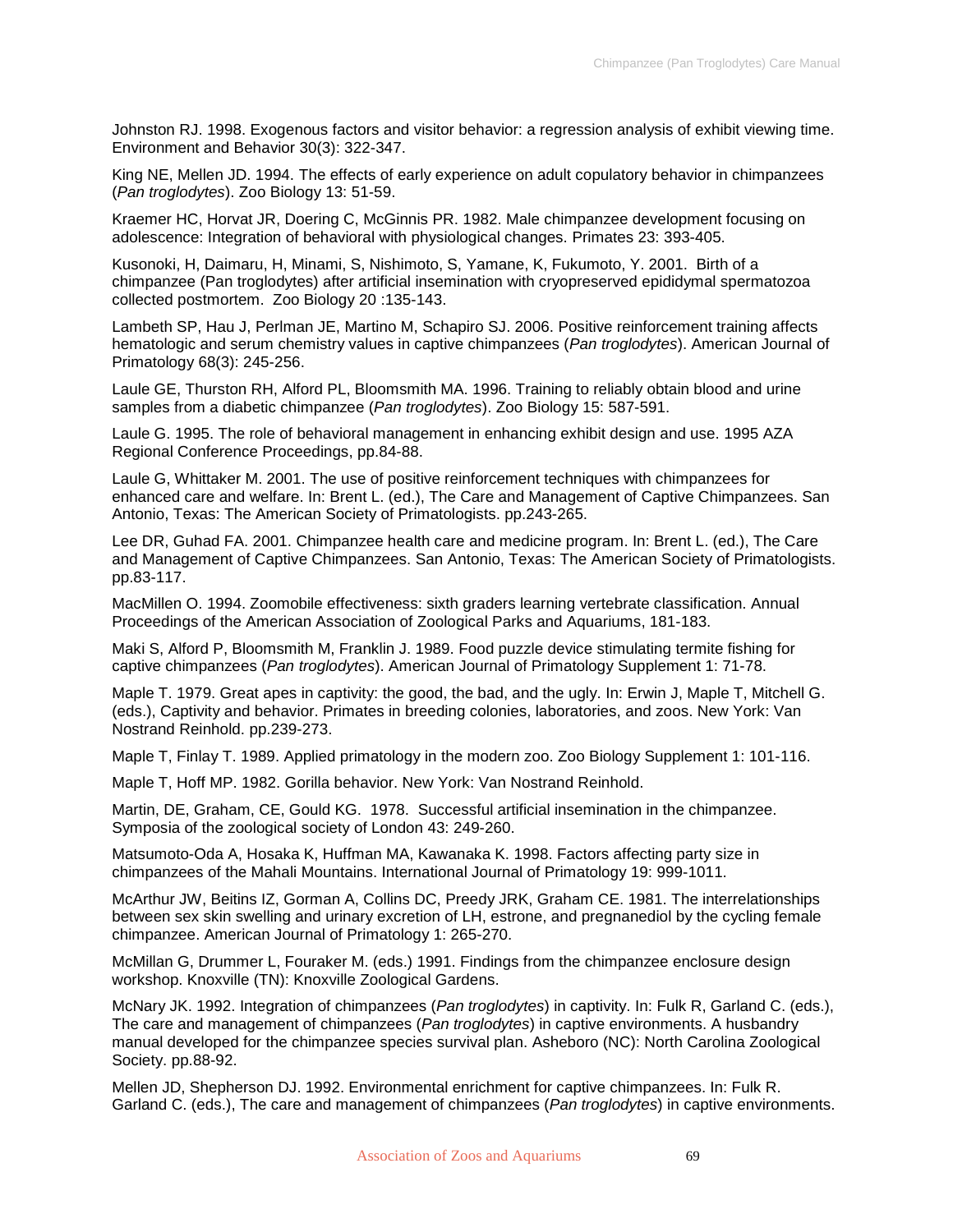A husbandry manual developed for the chimpanzee species survival plan. Asheboro (NC): North Carolina Zoological Society. pp.64-71.

Menzel EW. Jr. 1964. Patterns of responsiveness in chimpanzees reared through infancy under conditions of environmental restriction. Psychologische Forschung 27: 337-365.

Menzel E. 1971. Group behavior in young chimpanzees: Responsiveness to cumulative novel changes in a large outdoor enclosure. Journal of comparative and physiological psychology 34(1): 46-51.

Milton K, Demment M. 1988. Digestion and passage kinetics of chimpanzees fed high and low fiber diets and comparison with human data. J Nutr 118(9): 1082-1088.

Morbeck, ME and Zihlman, AL. 1989. Body size and proportions in chimpanzees, with special reference to Pan troglodytes schweinfurthii from Gombe National Park, Tanzania. Primates 30(3): 369-382.

Morgan JM, Hodgkinson M. 1999. The motivation and social orientation of visitors attending a contemporary zoological park. Environment and Behavior 31(2): 227-239.

Nadler RD, Graham CE, Gosselin RE, Collins DC. 1985. Serum levels of gonadotrophins and gonadal steroids, including testosterone, during the menstrual cycle of the chimpanzee (*Pan troglodytes*). American Journal of Primatology 9: 273-284.

Napier JR, Napier PH. 1967. A handbook of living primates. New York: Academic Press.

NRC (National Research Council) 2003. Nutrient Requirements of Nonhuman Primates.  $2^{nd}$  Revised Edition. National Academies Press, Washington, DC.

Nash V. 1982. Tool use by captive chimpanzees at an artificial termite mound. Zoo Biology 1: 211-221.

Nashida T. 1968. The social group of wild chimpanzees in the Mahali Mountains. Primates 9: 167-224.

Oates JF. 1986. African primate conservation: General needs and specific priorities. In: Benirschke K. (ed.), Primates: The road to self-sustaining populations. New York: Springer-Verlag. pp.21-30.

Porton I. 1992. Hand-rearing of captive chimpanzees. In: Fulk R, Garland C. (eds.), The care and management of chimpanzees (*Pan troglodytes*) in captive environments. A husbandry manual developed for the chimpanzee species survival plan. Asheboro (NC): North Carolina Zoological Society. pp.77-84.

Povey KD. 2002. Close encounters: the benefits of using education program animals. Annual Proceedings of the Association of Zoos and Aquariums.

Povey KD, Rios J. 2002. Using interpretive animals to deliver affective messages in zoos. Journal of Interpretation Research 7: 19-28.

Pruetz JDE, McGrew WC. 2001. What does a chimpanzee need? Using natural behavior to guide the care and management of captive populations. In: Brent L. (ed.), The Care and Management of Captive Chimpanzees. San Antonio, Texas: The American Society of Primatologists. pp.17-37.

Reinhardt V, Liss C, Stevens C. 1995. Restraint methods of laboratory non-human primates; a critical review. Animal Welfare 4: 221-238.

Reyes, FI, Winter JS, Faiman, C, Hobson WC, 1975. Serial serum levels of gonadotropins, prolactin and sex steroids in the nonpregnant and pregnant chimpanzee. Endocrinology 96(6): 1447-1455.

Reynolds V, Reynolds R. 1965. Chimpanzees of the Budongo Forest. In: Devore I. (ed.), Primate behavior. Field studies of monkeys and apes. New York: Holt, Rinehart and Winston. pp.368-424.

Rogers CM, Davenport PK. 1969. Effects of restricted rearing on sexual behavior of chimpanzees. Developmental Psychology 1: 200-204.

Ross SR, Lukas KE. 2006. Use of space in a non-naturalistic environment by chimpanzees (*Pan troglodytes*) and lowland gorillas (*Gorilla gorilla gorilla*). Applied Animal Behaviour Science 96: 143-152.

Ross, S.R., Schapiro, S.J., Hau, J., Lukas, K.E. 2009. Space use as an indicator of enclosure appropriateness: A novel measure of captive animal welfare. Applied Animal Behaviour Science 121: 42 50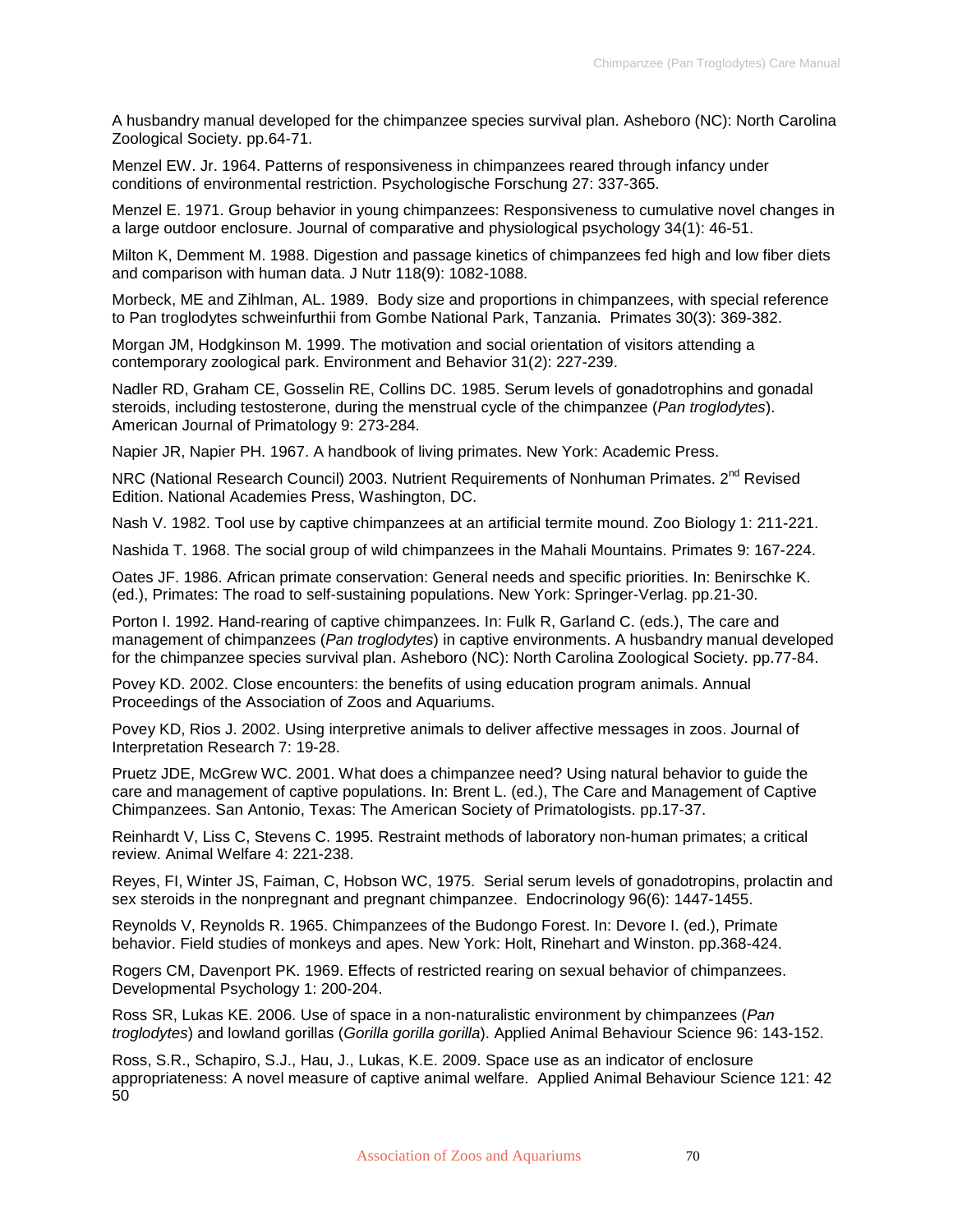Ross, S.R., Holmes, A.N. and EV Lonsdorf. 2009. Interactions between zoo-housed great apes and local wildlife. American Journal of Primatology 71(6): 458-465.

Ross, S.R., Bloomsmith, M.A., Bettinger, T.M., Wagner, K.E. Wounding patterns in adolescent male chimpanzees: management and welfare implications. Zoo Biology 28: 623 634, 2009.

Rumbaugh D, Washburn D. Savage-Rumbaugh E. 1989. On the care of captive chimpanzees: Methods of enrichment. In: Segal E. (ed.), Housing, Care and Psychological Well-being of captive and laboratory primates. Park Ridge, NJ, Noyes Publications. pp.357-375.

Schapiro S, Brent L, Bloomsmith M, Satterfield, W. 1991. Enrichment devices for non-human primates. Lab Animal 20(6): 22-28.

Schapiro SJ, Perlman JE, Thiele E, Lambeth SP. 2005. Training chimpanzees to voluntarily present for intramuscular injections using positive reinforcement training techniques. American Journal of Primatology 66: 175.

Sherwood KP, Rallis SF, Stone J. 1989. Effects of live animals vs. preserved specimens on student learning. Zoo Biology 8: 99-104.

Tamkemoto H. 2004. Seasonal change in terrestriality of chimpanzees in relation to microclimate in the tropical forest. American Journal of Physical Anthropology 124(1): 81-92.

Thompson MA, Bloomsmith MA, Taylor LL. 1991. A canine companion for a nursery-reared infant chimpanzee. Laboratory Primate Newsletter 30(2): 1-5.

Toback E, Granholm C, McNary J. 1992. Assessment of maternal behavior in captive chimpanzees. American Journal of Primatology 27: 61 (abstract).

Tutin EG. 1980. Reproductive behavior of wild chimpanzees in the Gombe National Park, Tanzania. Journal of Reproductive Fertility Supplement 28: 43-57.

Tuttle RH. 1986. Apes of the world: their social behavior, communication, mentality and ecology. Park ridge, New York: Noyes.

van Hooff J. 1967. The care and management of captive chimpanzees with special emphasis on the ecological aspects. Report #ARL-TR-67-15 of the 651<sup>st</sup> Aeromedical Research Laboratory of Holloman Air Force Base, New Mexico.

Van Lawick-Goodall J. 1968. The behaviour of free-living chimpanzees in the Gombe Stream area. Anim. Behav. Monogr.1: 161-311.

Videan EN, Fritz J, Schwandt M, Howell S. 2005. The neighbor effect: Evidence of affiliative and agonistic social contagion in captive chimpanzees (*Pan troglodytes*). American Journal of Primatology. 66(2): 131 144.

Videan, EN, Fritz, J, Howell, J, Murphy, J. 2007. Effects of two types and genres of music on social behaivour of captive chimpanzees (*Pan troglodytes*). J. Am. Assoc. Lab Anim. Sci. 46: 66-70.

Wagner, KE and Ross, SR, 2008. Chimpanzee (Pan troglodytes) birth patterns and human presence in zoological settings. American Journal of Primatology 70: 703-706.

Walsh S, Bramblett CA, Alford PL. 1982. A vocabulary of abnormal behaviors in restrictively reared chimpanzees. American Journal of Primatology 3(1-4): 315-319.

Wells, D.L. 2009. Sensory stimulation as environmental enrichment for captive animals: A review. Applied Animal Behaviour Science 118: 1-11.

Wildman, DE, Uddin, M, Guozhen, L, Grossman, LI, Goodman, M. 2003. Implications of natural selection in shaping 99.4% nonsynonymous DNA identity between humans and chimpanzees: Enlarging genus Homo. Proceedings of the National Academy of Sciences 100(12): 7181-7188.

Wilson S. 1982. Environmental influences on the activity of captive apes. Zoo Biology 1(3): 201-210.

Wolf RL, Tymitz BL. 1981. Studying visitor perceptions of zoo environments: a naturalistic view. In: Olney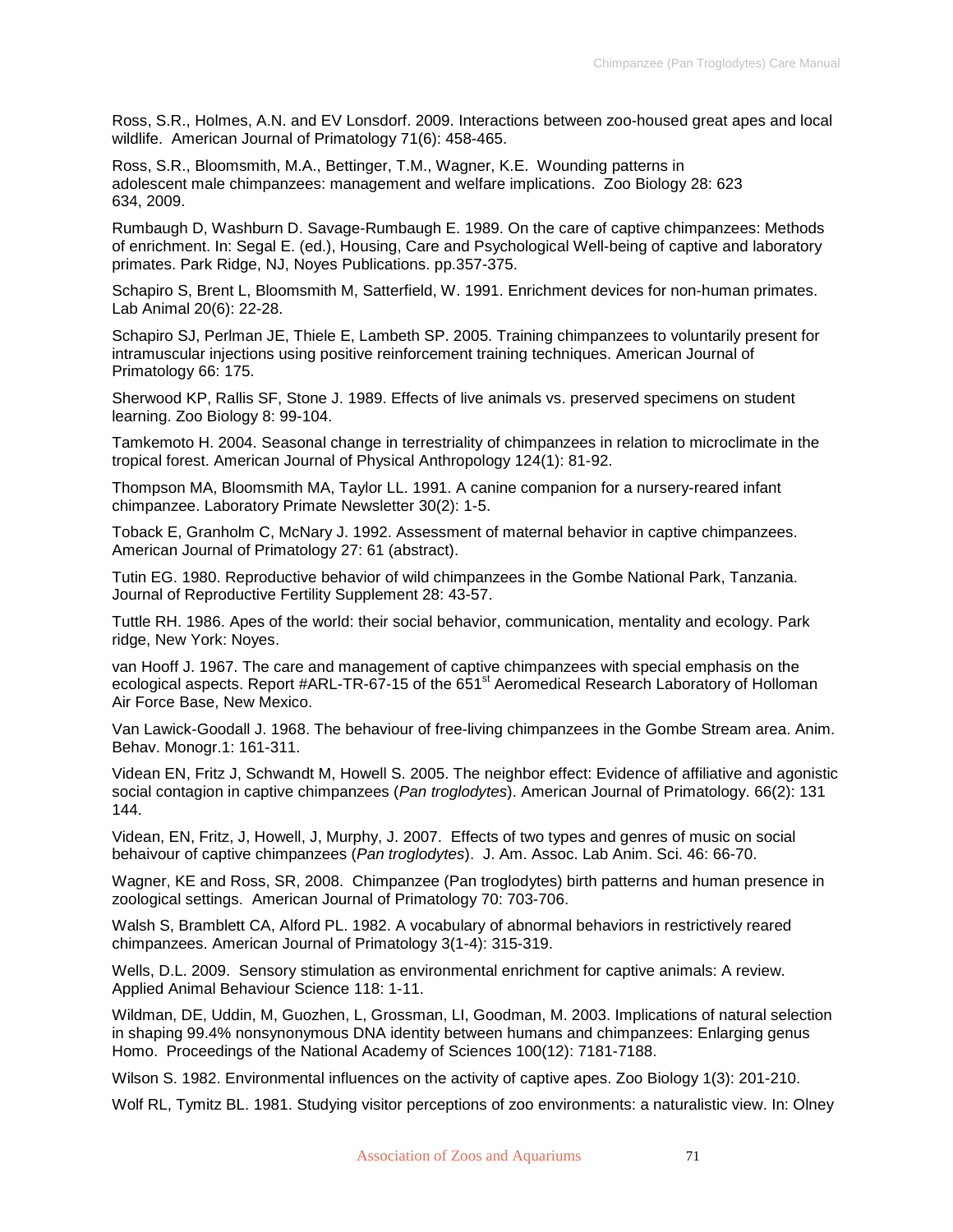PJS. (Ed.), International Zoo Yearbook. Dorchester: The Zoological Society of London. pp.49-53.

Wolfheim JH. 1983. Primates of the world: distribution, abundance and conservation. Seattle; University of Washington Press. pp.705-719.

Wood W. 1998. Interactions among environmental enrichment, viewing crowds, and zoo chimpanzees (*Pan troglodytes*). Zoo Biology 17: 211-230.

Wrangham RW. 1977. Feeding behavior of chimpanzees in the Gombe National Park, Tanzania. In: Clutton-Brock TH. (ed.), Primate ecology: Studies of feeding and ranging behavior in lemurs, monkeys and apes. London: Academic Press. pp.503-538.

Wyeth Laboratories Inc. 1990. Norplant® system. Package insert. Philadelphia (PA): Wyeth-Ayerst Company.

Yerke R, Burns A. 1991. Measuring the impact of animal shows on visitor attitudes. Annual Proceedings of the American Association of Zoological Parks and Aquariums, 532-534.

Yerke R, Burns A. 1993. Evaluation of the educational effectiveness of an animal show outreach program for schools. Annual Proceedings of the American Association of Zoological Parks and Aquariums, 366 368.

Yerkes RM. 1943. Chimpanzees: A laboratory Colony. New Haven: Yale University Press.

Yerkes RM, Elder JH. 1936. The sexual and reproductive cycle of the chimpanzee. Proceedings of the National Academy of Science (USA) 22: 276-283.

Young WC, Yerkes RM. 1943. Factors influencing the reproductive cycle of the chimpanzee; the period of adolescent sterility and related problems. Endocrinology 33: 121-154.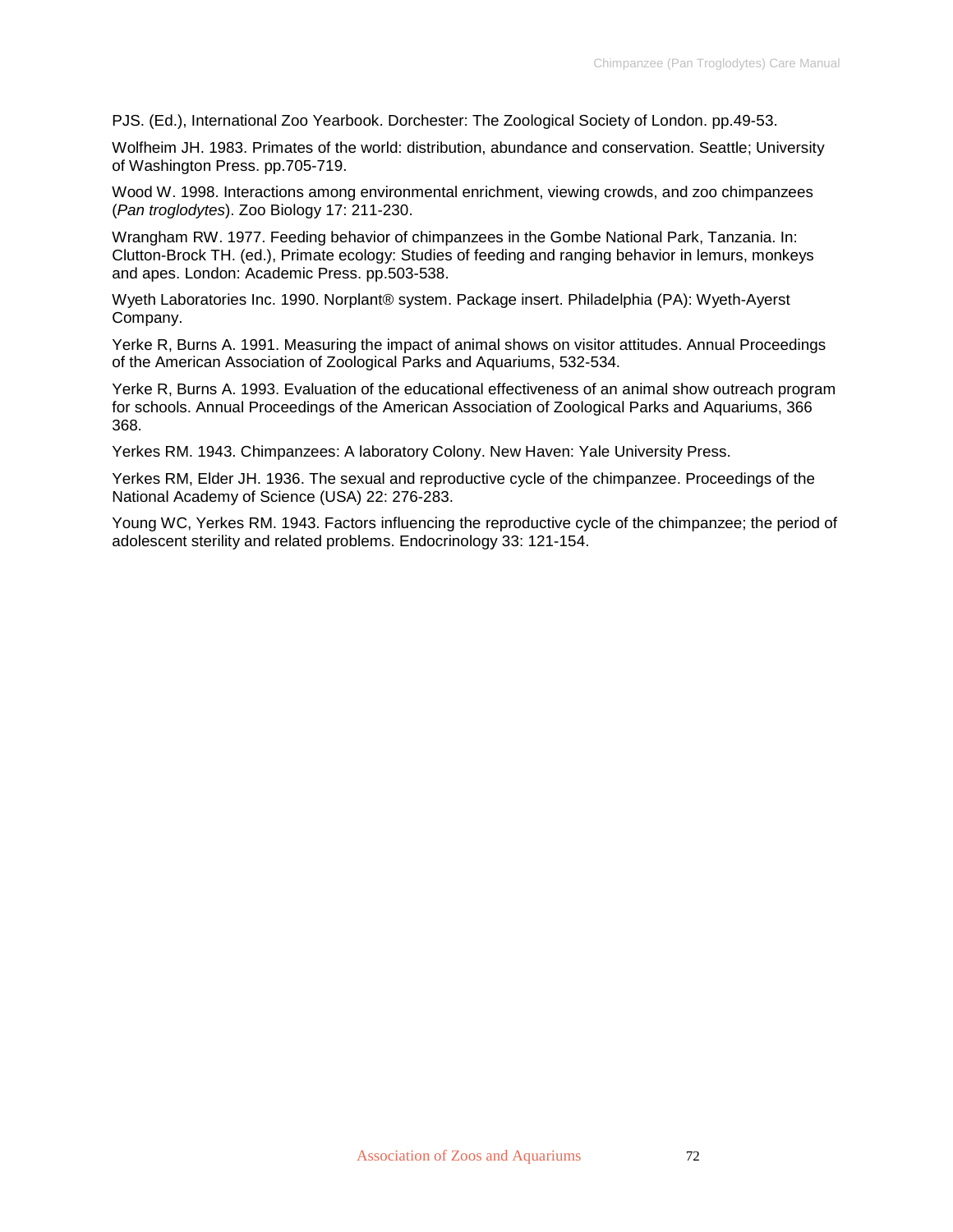# **Appendix A: Accreditation Standards by Chapter**

The following specific standards of care relevant to chimpanzees are taken from the AZA Accreditation Standards and Related Policies (AZA 2009) and are referenced fully within the chapters of this animal care manual:

## **General Information**

**(1.1.1)** The institution must comply with all relevant local, state, and federal wildlife laws and regulations. It is understood that, in some cases, AZA accreditation standards are more stringent than existing laws and regulations. In these cases the AZA standard must be met.

### **Chapter 1**

**(1.5.7)** The animal collection must be protected from weather detrimental to their health.

- **(10.2.1)** Critical life-support systems for the animal collection, including but not limited to plumbing, heating, cooling, aeration, and filtration, must be equipped with a warning mechanism, and emergency backup systems must be available. All mechanical equipment should be under a preventative maintenance program as evidenced through a record-keeping system. Special equipment should be maintained under a maintenance agreement, or a training record should show that staff members are trained for specified maintenance of special equipment.
- **(1.5.9)** The institution must have a regular program of monitoring water quality for collections of fish, pinnipeds, cetaceans, and other aquatic animals. A written record must be maintained to document long-term water quality results and chemical additions.

**Chapter 2**

- **(1.5.2)** Animals should be displayed, whenever possible, in exhibits replicating their wild habitat and in numbers sufficient to meet their social and behavioral needs. Display of single specimens should be avoided unless biologically correct for the species involved.
- **((10.3.3)** All animal enclosures (exhibits, holding areas, hospital, and quarantine/isolation) must be of a size and complexity sufficient to provide for the animal's physical, social, and psychological wellbeing; and exhibit enclosures must include provisions for the behavioral enrichment of the animals.
- **(11.3.3)** Special attention must be given to free-ranging animals so that no undue threat is posed to the animal collection, free-ranging animals, or the visiting public. Animals maintained where they will be in contact with the visiting public must be carefully selected, monitored, and treated humanely at all times.
- **(11.3.1)** All animal exhibits and holding areas must be secured to prevent unintentional animal egress.
- **(11.3.6)** Guardrails/barriers must be constructed in all areas where the visiting public could have contact with other than handleable animals.
- **(11.2.3)** All emergency procedures must be written and provided to staff and, where appropriate, to volunteers. Appropriate emergency procedures must be readily available for reference in the event of an actual emergency. These procedures should deal with four basic types of emergencies: fire, weather/environment; injury to staff or a visitor; animal escape.
- **(11.6.2)** Security personnel, whether staff of the institution, or a provided and/or contracted service, must be trained to handle all emergencies in full accordance with the policies and procedures of the institution. In some cases, it is recognized that Security personnel may be in charge of the respective emergency (i.e., shooting teams).
- **(11.2.4)** The institution must have a communication system that can be quickly accessed in case of an emergency.
- **(11.2.5)** A written protocol should be developed involving local police or other emergency agencies and include response times to emergencies.
- **(11.5.3)** Institutions maintaining potentially dangerous animals (sharks, whales, tigers, bears, etc.) must have appropriate safety procedures in place to prevent attacks and injuries by these animals. Appropriate response procedures must also be in place to deal with an attack resulting in an injury. These procedures must be practiced routinely per the emergency drill requirements contained in these standards. Whenever injuries result from these incidents, a written account outlining the cause of the incident, how the injury was handled, and a description of any resulting changes to either the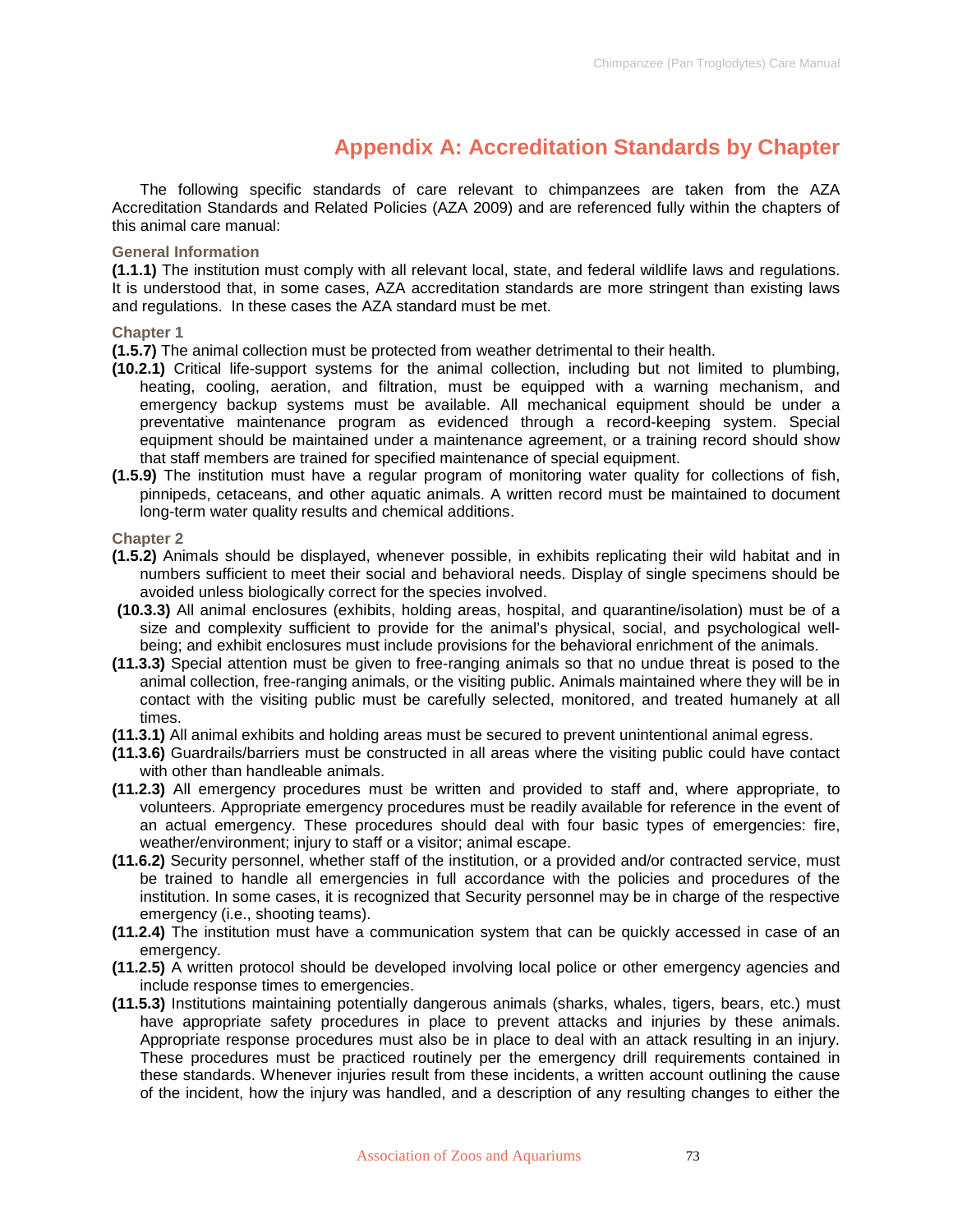safety procedures or the physical facility must be prepared and maintained for five years from the date of the incident.

**Chapter 3**

**(1.5.11)** Animal transportation must be conducted in a manner that is safe, well-planned and coordinated, and minimizes risk to the animal(s), employees, and general public. All applicable local, state, and federal laws must be adhered to.

**Chapter 5**

- **(2.6.2)** A formal nutrition program is recommended to meet the behavioral and nutritional needs of all species and specimens within the collection.
- **(2.6.3)** Animal diets must be of a quality and quantity suitable for each animal's nutritional and psychological needs. Diet formulations and records of analysis of appropriate feed items should be maintained and may be examined by the Visiting Committee. Animal food, especially seafood products, should be purchased from reliable sources that are sustainable and/or well managed.
- **(2.6.1)** Animal food preparations must meet all local, state/provincial, and federal regulations.
- **(2.6.4)** The institution should assign at least one person to oversee appropriate browse material for the collection.

**Chapter 6**

- **(2.1.1)** A full-time staff veterinarian is recommended. However, the Commission realizes that in some cases such is not practical. In those cases, a consulting/part-time veterinarian must be under contract to make at least twice monthly inspections of the animal collection and respond as soon as possible to any emergencies. The Commission also recognizes that certain collections, because of their size and/or nature, may require different considerations in veterinary care.
- **(2.1.2)** So that indications of disease, injury, or stress may be dealt with promptly, veterinary coverage must be available to the animal collection 24 hours a day, 7 days a week.
- **(2.2.1)** Written, formal procedures must be available to the animal care staff for the use of animal drugs for veterinary purposes and appropriate security of the drugs must be provided.
- **(1.4.6)** A staff member must be designated as being responsible for the institution's animal recordkeeping system. That person must be charged with establishing and maintaining the institution's animal records, as well as with keeping all animal care staff members apprised of relevant laws and regulations regarding the institution's animal collection.
- **(1.4.7)** Animal records must be kept current, and data must be logged daily.
- **(1.4.5)** At least one set of the institution's historical animal records must be stored and protected. Those records should include permits, titles, declaration forms, and other pertinent information.
- **(1.4.4)** Animal records, whether in electronic or paper form, including health records, must be duplicated and stored in a separate location.
- **(1.4.3)** Animals must be identifiable, whenever practical, and have corresponding ID numbers. For animals maintained in colonies or other animals not considered readily identifiable, the institution must provide a statement explaining how record keeping is maintained.
- **(1.4.1)** An animal inventory must be compiled at least once a year and include data regarding acquisitions and dispositions in the animal collection.
- **(1.4.2)** All species owned by the institution must be listed on the inventory, including those animals on loan to and from the institution. In both cases, notations should be made on the inventory.
- **(2.7.1)** The institution must have holding facilities or procedures for the quarantine of newly arrived animals and isolation facilities or procedures for the treatment of sick/injured animals.
- **(2.7.3)** Quarantine, hospital, and isolation areas should be in compliance with standards or guidelines adopted by the AZA.
- **(2.7.2)** Written, formal procedures for quarantine must be available and familiar to all staff working with quarantined animals.
- **(11.1.2)** Training and procedures must be in place regarding zoonotic diseases.
- **(11.1.3)** A tuberculin testing and surveillance program must be established for appropriate staff in order to ensure the health of both the employees and the animal collection.
- **(2.5.1)** Deceased animals should be necropsied to determine the cause of death. Disposal after necropsy must be done in accordance with local/federal laws.
- **(2.4.1)** The veterinary care program must emphasize disease prevention.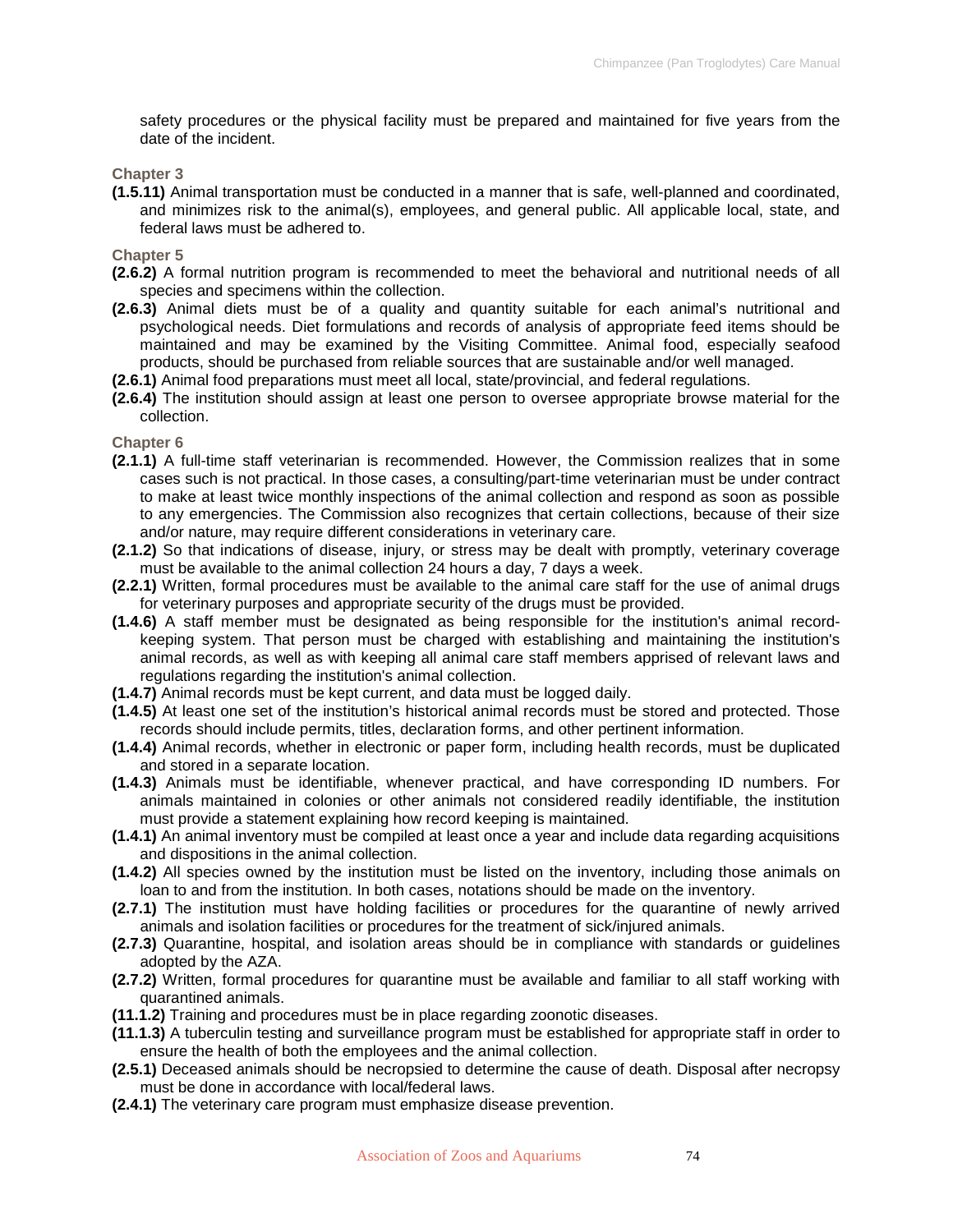- **(1.5.5)** For animals used in offsite programs and for educational purposes, the institution must have adequate protocols in place to protect the rest of the collection from exposure to infectious agents.
- **(2.3.1)** Capture equipment must be in good working order and available to authorized, trained personnel at all times.
- **(2.4.2)** Keepers should be trained to recognize abnormal behavior and clinical symptoms of illness and have knowledge of the diets, husbandry (including enrichment items and strategies), and restraint procedures required for the animals under their care. However, keepers should not evaluate illnesses nor prescribe treatment.
- **(2.3.2)** Hospital facilities should have x-ray equipment or have access to x-ray services.
- **(1.5.8)** The institution must develop a clear process for identifying and addressing animal welfare concerns within the institution.

#### **Chapter 8**

- **(1.6.1)** The institution must have a formal written enrichment program that promotes species-appropriate behavioral opportunities.
- **(1.6.2)** The institution must have a specific staff member(s) or committee assigned for enrichment program oversight, implementation, training, and interdepartmental coordination of enrichment efforts.

**Chapter 9**

- **(5.3)** A written policy on the use of live animals in programs should be on file. Animals in education programs must be maintained and cared for by trained staff, and housing conditions must meet standards set for the remainder of the animal collection, including species-appropriate shelter, exercise, social and environmental enrichment, access to veterinary care, nutrition, etc. Since some of these requirements can be met outside of the primary enclosure, for example, enclosures may be reduced in size provided that the animal's physical and psychological needs are being met.
- **(1.5.3)** If animal demonstrations are a part of the institution's programs, an education and conservation message must be an integral component.

**Chapter 10**

- **(5.3)** Institutions should maximize the generation of scientific knowledge gained from the animal collection. This might be achieved by participating in AZA TAG/SSP sponsored research when applicable, conducting original research projects, affiliating with local universities, and/or employing staff with scientific credentials.
- **(5.2)** Institutions must have a written policy that outlines the type of research that it conducts, methods, staff involvement, evaluations, animals to be involved, and guidelines for publication of findings.
- **(5.1)** Research activities must be under the direction of a person qualified to make informed decisions regarding research.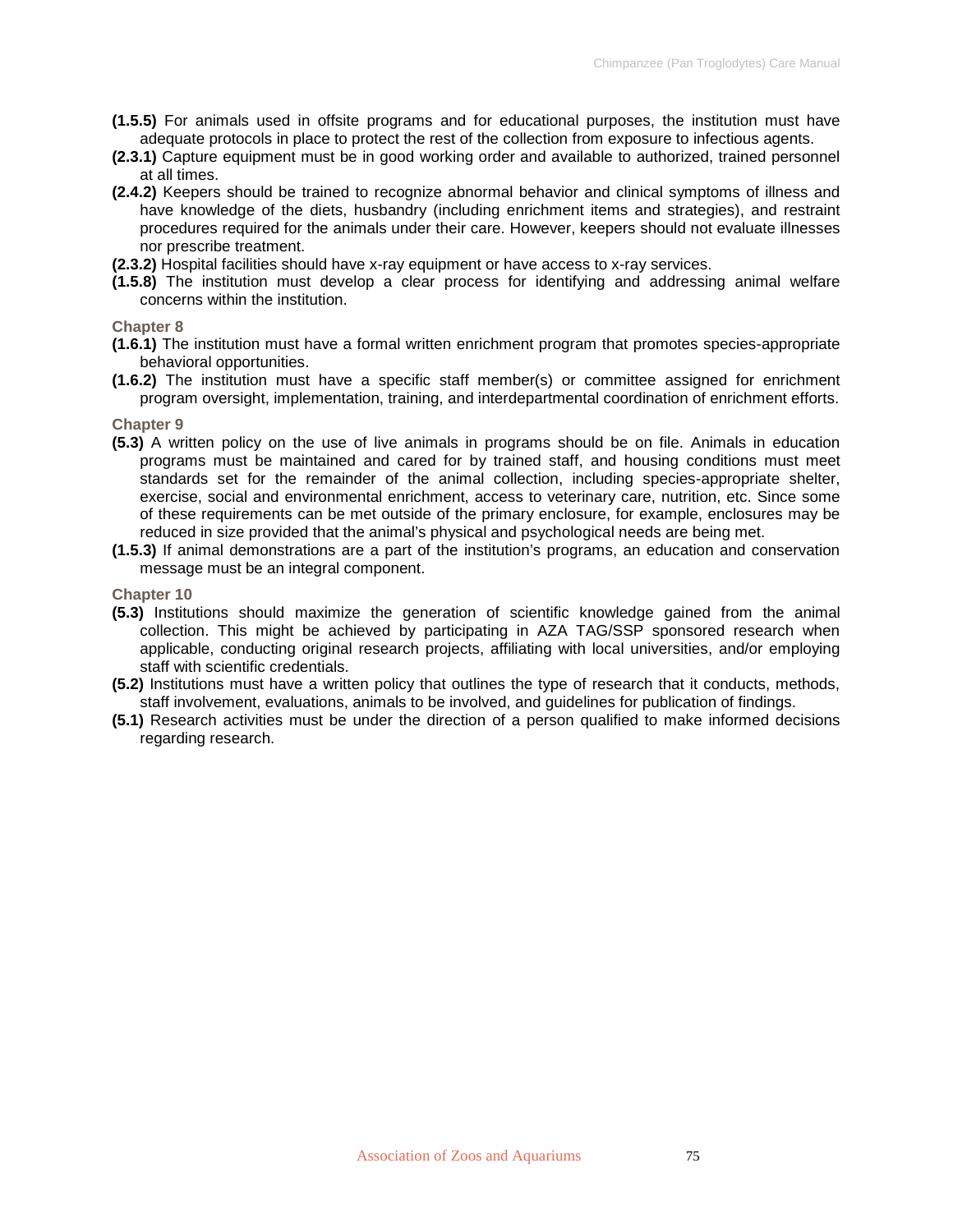# **Appendix B: Acquisition/Disposition Policy**

I. Introduction: The Association of Zoos and Aquariums (AZA) was established, among other reasons, to foster continued improvement in the zoological park and aquarium profession. One of its most important roles is to provide a forum for debate and consensus building among its members, the intent of which is to attain high ethical standards, especially those related to animal care and professional conduct. The stringent requirements for AZA accreditation and high standards of professional conduct are unmatched by similar organizations and also far surpass the United States Department of Agriculture's Animal and Plant Health Inspection Service's requirements for licensed animal exhibitors. AZA member facilities must abide by a Code of Professional Ethics - a set of standards that guide all aspects of animal management and welfare. As a matter of priority, AZA institutions should acquire animals from other AZA institutions and dispose of animals to other AZA institutions.

AZA-accredited zoological parks and aquariums cannot fulfill their important missions of conservation, education and science without living animals. Responsible management of living animal populations necessitates that some individuals be acquired and that others be removed from the collection at certain times. Acquisition of animals can occur through propagation, trade, donation, loan, purchase, capture, or rescue. Animals used as animal feed are not accessioned into the collection.

Disposition occurs when an animal leaves the collection for any reason. Reasons for disposition vary widely, but include cooperative population management (genetic or demographic management), reintroduction, behavioral incompatibility, sexual maturation, animal health concerns, loan or transfer, or death.

The AZA Acquisition/Disposition Policy (A/D) was created to help (1) guide and support member institutions in their animal acquisition and disposition decisions, and (2) ensure that all additions and removals are compatible with the Association's stated commitment to "save and protect the wonders of the living natural world." More specifically, the AZA A/D Policy is intended to:

- Ensure that the welfare of individual animals and conservation of populations, species and ecosystems are carefully considered during acquisition and disposition activities;
- Maintain a proper standard of conduct for AZA members during acquisition and disposition activities;
- Ensure that animals from AZA member institutions are not transferred to individuals or organizations that lack the appropriate expertise or facilities to care for them.
- Support the goal of AZA's cooperatively managed populations and associated programs, including Species Survival Plans (SSPs), Population Management Plans (PMPs), and Taxon Advisory Groups (TAGs).

The AZA Acquisition/Disposition Policy will serve as the default policy for AZA member institutions. Institutions may develop their own A/D Policy in order to address specific local concerns. Any institutional policy must incorporate and not conflict with the AZA acquisition and disposition standards.

Violations of the AZA Acquisition/Disposition Policy will be dealt with in accordance with the AZA Code of Professional Ethics. Violations can result in an institution's or individual's expulsion from membership in the AZA.

II. Group or Colony-based Identification: For some colonial, group-living, or prolific species, such as certain insects, aquatic invertebrates, schooling fish, rodents, and bats, it is often impossible or highly impractical to identify individual specimens. These species are therefore maintained, acquisitioned, and disposed of as a group or colony. Therefore, when this A/D Policy refers to animals or specimens, it is in reference to both individuals and groups/colonies.

III. Germplasm: Acquisition and disposition of germplasm should follow the same guidelines outlined in this document if its intended use is to create live animal(s). Ownership of germplasm and any resulting animals should be clearly defined. Institutions acquiring or dispositioning germplasm or any animal parts or samples should consider not only its current use, but also future possible uses as new technologies become available.

IV(a). General Acquisitions: Animals are to be acquisitioned into an AZA member institution's collection if the following conditions are met: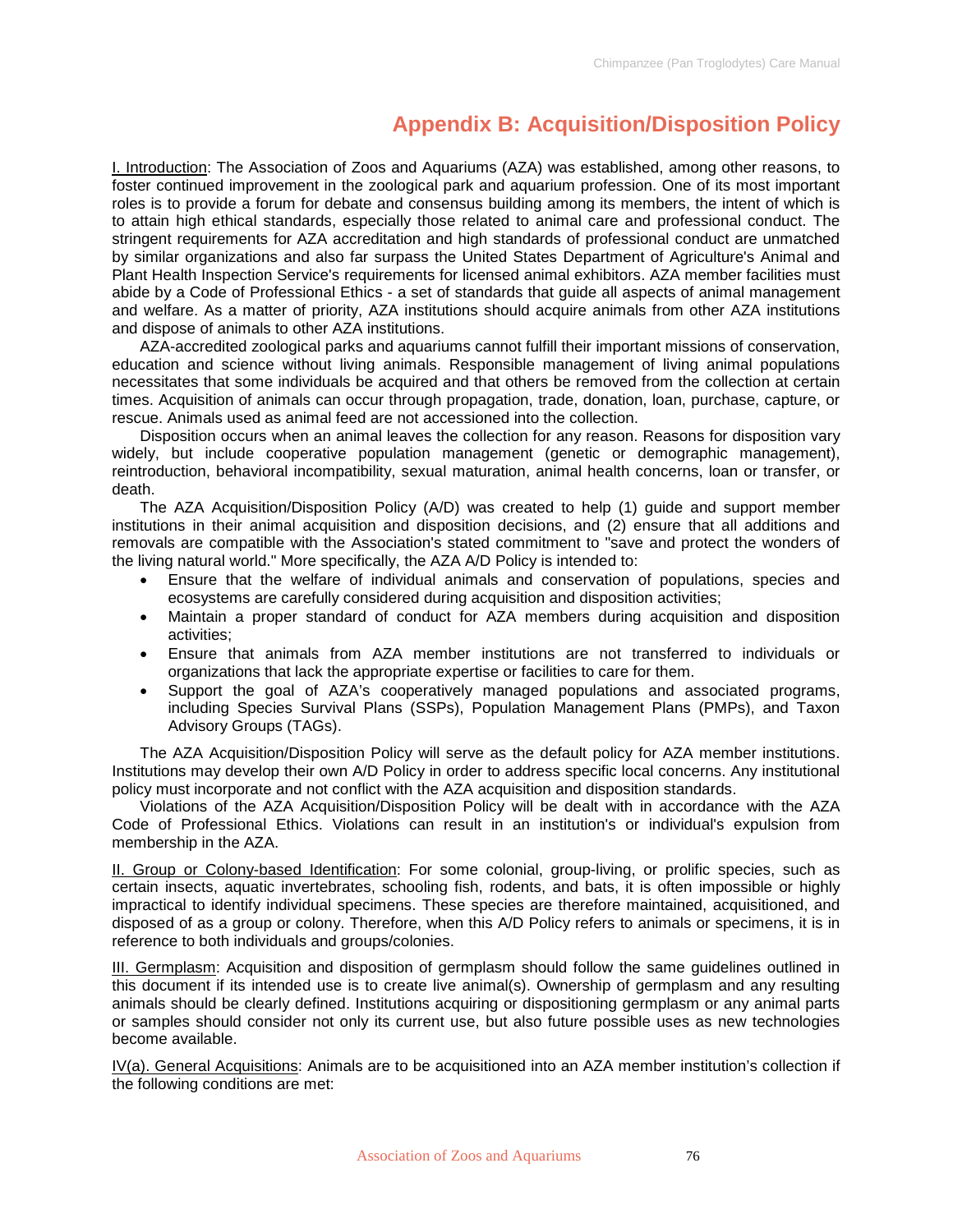- 1. Acquisitions must meet the requirements of all applicable local, state, federal and international regulations and laws.
- 2. The Director or Chief Executive Officer of the institution is charged with the final authority and responsibility for the monitoring and implementation of all acquisitions.
- 3. Acquisitions must be consistent with the mission of the institution, as reflected in its Institutional Collection Plan, by addressing its exhibition/education, conservation, and/or scientific goals.
- 4. Animals that are acquired for the collection, permanently or temporarily, must be listed on institutional records. All records should follow the Standards for Data Entry and Maintenance of North American Zoo and Aquarium Animal Records Databases<sup>®</sup>.
- 5. Animals may be acquired temporarily for reasons such as, holding for governmental agencies, rescue and/or rehabilitation, or special exhibits. Animals should only be accepted if they will not jeopardize the health, care or maintenance of the animals in the permanent collection or the animal being acquired.
- 6. The institution must have the necessary resources to support and provide for the professional care and management of a species, so that the physical and social needs of both specimen and species are met.
- 7. Attempts by members to circumvent AZA conservation programs in the acquisition of SSP animals are detrimental to the Association and its conservation programs. Such action may be detrimental to the species involved and is a violation of the Association's Code of Professional Ethics. All AZA members must work through the SSP program in efforts to acquire SSP species and adhere to the AZA Full Participation policy.
- 8. Animals are only to be acquired from sources that are known to operate legally and conduct their business in a manner that reflects and/or supports the spirit and intent of the AZA Code of Professional Ethics as well as this policy. Any convictions of state, federal, or international wildlife laws should be reviewed, as well as any previous dealings with other AZA-accredited zoos and aquariums.
- 9. When acquiring specimens managed by a PMP, institutions should consult with the PMP manager.
- 10. Institutions should consult AZA Wildlife Conservation and Management Committee (WCMC) approved Regional Collection Plans (RCPs) when making acquisition decisions.

IV(b). Acquisitions from the Wild: The maintenance of wild animal populations for education and wildlife conservation purposes is a unique responsibility of AZA member zoos and aquariums. To accomplish these goals, it may be necessary to acquire wild-caught specimens. Before acquiring animals from the wild, institutions are encouraged to examine sources including other AZA institutions or regional zoological associations.

When acquiring animals from the wild, careful consideration must be taken to evaluate the long-term impacts on the wild population. Any capture of free-ranging animals should be done in accordance with all local, state, federal, and international wildlife laws and regulations and not be detrimental to the long-term viability of the species or the wild or managed population(s). In crisis situations, when the survival of a population is at risk, rescue decisions are to be made on a case-by-case basis.

V(a). Disposition Requirements – living animals: Successful conservation and animal management efforts rely on the cooperation of many entities, both within and outside of AZA. While preference is given to placing animals within AZA member institutions, it is important to foster a cooperative culture among those who share the primary mission of AZA-accredited facilities. The AZA draws a strong distinction between the mission, stated or otherwise, of non-AZA member organizations and the mission of professionally managed zoological parks and aquariums accredited by the AZA.

An accredited AZA member balances public display, recreation, and entertainment with demonstrated efforts in education, conservation, and science. While some non-AZA member organizations may meet minimum daily standards of animal care for wildlife, the AZA recognizes that this, by itself, is insufficient to warrant either AZA membership or participation in AZA's cooperative animal management programs. When an animal is sent to a non-member of AZA, it is imperative that the member be confident that the animal will be cared for properly.

Animals may only be disposed of from an AZA member institution's collection if the following conditions are met: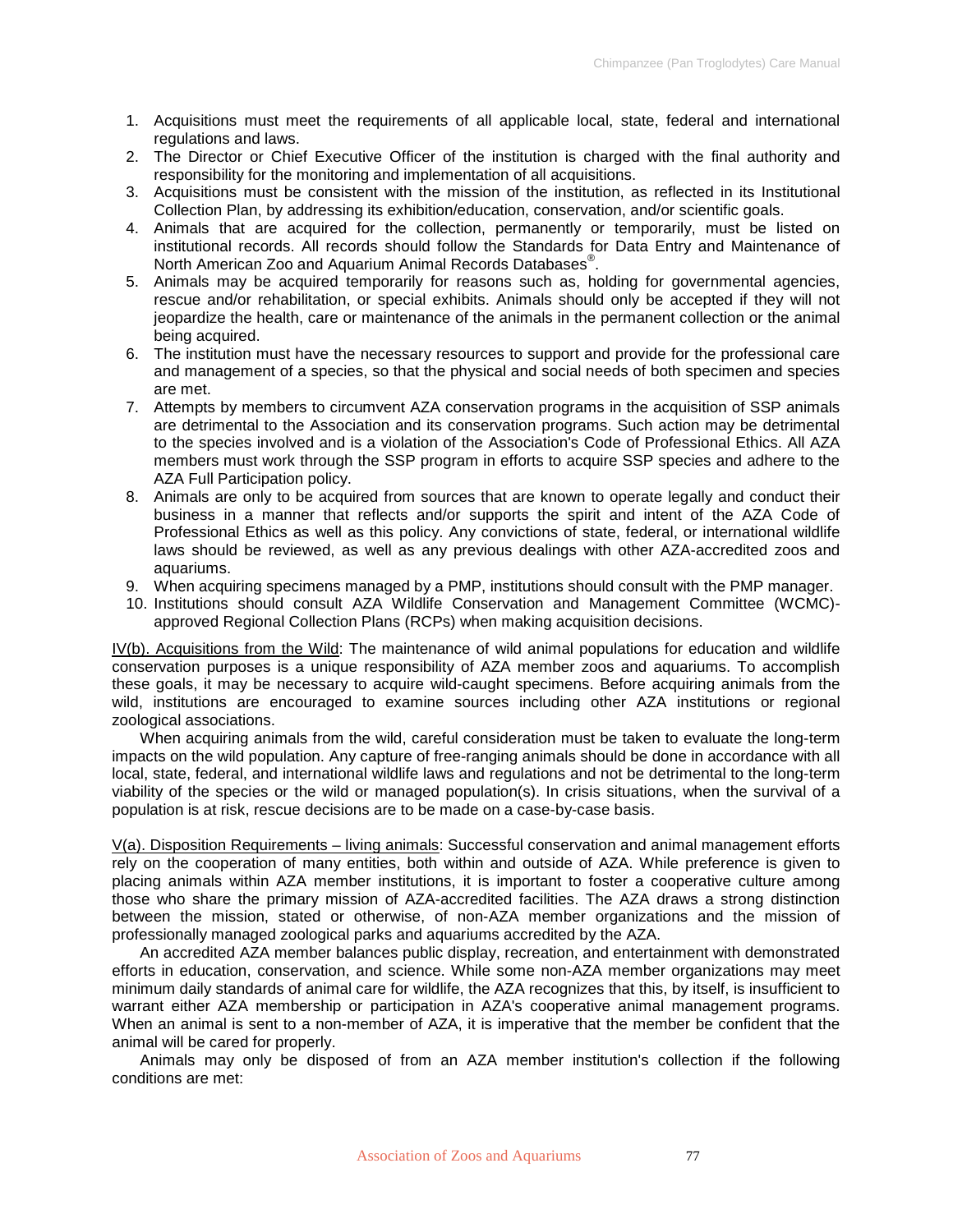- 1. Dispositions must meet the requirements of all applicable local, state, federal and international regulations and laws.
- 2. The Director or Chief Executive Officer of the institution is charged with the final authority and responsibility for the monitoring and implementation of all dispositions.
- 3. Any disposition must abide by the Mandatory Standards and General Advisories of the AZA Code of Professional Ethics. Specifically, "a member shall make every effort to assure that all animals in his/her collection and under his/her care are disposed of in a manner which meets the current disposition standards of the Association and do not find their way into the hands of those not qualified to care for them properly."
- 4. Non-domesticated animals shall not be disposed of at animal auctions. Additionally, animals shall not be disposed of to any organization or individual that may use or sell the animal at an animal auction. In transactions with AZA non-members, the recipient must ensure in writing that neither the animal nor its offspring will be disposed of at a wild animal auction or to an individual or organization that allows the hunting of the animal.
- 5. Animals shall not be disposed of to organizations or individuals that allow the hunting of these animals or their offspring. This does not apply to individuals or organizations which allow the hunting of only free-ranging game species (indigenous to North America) and established longintroduced species such as, but not limited to, white-tailed deer, quail, rabbit, waterfowl, boar, ringnecked pheasant, chukar, partridge, and trout. AZA distinguishes hunting/fishing for sport from culling for sustainable population management and wildlife conservation purposes.
- 6. Attempts by members to circumvent AZA conservation programs in the disposition of SSP animals are detrimental to the Association and its conservation programs. Such action may be detrimental to the species involved and is a violation of the Association's Code of Professional Ethics. All AZA members must work through the SSP program in efforts to deacquisition SSP species and adhere to the AZA Full Participation policy.
- 7. Domesticated animals are to be disposed of in a manner consistent with acceptable farm practices and subject to all relevant laws and regulations.
- 8. Live specimens may be released within native ranges, subject to all relevant laws and regulations. Releases may be a part of a recovery program and any release must be compatible with the AZA Guidelines for Reintroduction of Animals Born or Held in Captivity, dated June 3, 1992.
- 9. Detailed disposition records of all living or dead specimens must be maintained. Where applicable, proper animal identification techniques should be utilized.
- 10. It is the obligation of every loaning institution to monitor, at least annually, the conditions of any loaned specimens and the ability of the recipient to provide proper care. If the conditions and care of animals are in violation of the loan agreement, it is the obligation of the loaning institution to recall the animal. Furthermore, an institution's loaning policy must not be in conflict with this A/D Policy.
- 11. If live specimens are euthanized, it must be done in accordance with the established policy of the institution and the Report of the American Veterinary Medical Association Panel on Euthanasia (Journal of the American Veterinary Medical Association 218 (5): 669-696, 2001).
- 12. In dispositions to non-AZA members, the non-AZA member's mission (stated or implied) must not be in conflict with the mission of AZA, or with this A/D Policy.
- 13. In dispositions to non-AZA member facilities that are open to the public, the non-AZA member must balance public display, recreation, and entertainment with demonstrated efforts in conservation, education, and science.
- 14. In dispositions to non-AZA members, the AZA members must be convinced that the recipient has the expertise, records management practices, financial stability, facilities, and resources required to properly care for and maintain the animals and their offspring. It is recommended that this documentation be kept in the permanent record of the animals at the AZA member institution.
- 15. If living animals are sent to a non-AZA member research institution, the institution must be registered under the Animal Welfare Act by the U.S. Department of Agriculture Animal and Plant Health Inspection Service. For international transactions, the receiving facility should be registered by that country's equivalent body with enforcement over animal welfare.
- 16. No animal disposition should occur if it would create a health or safety risk (to the animal or humans) or have a negative impact on the conservation of the species.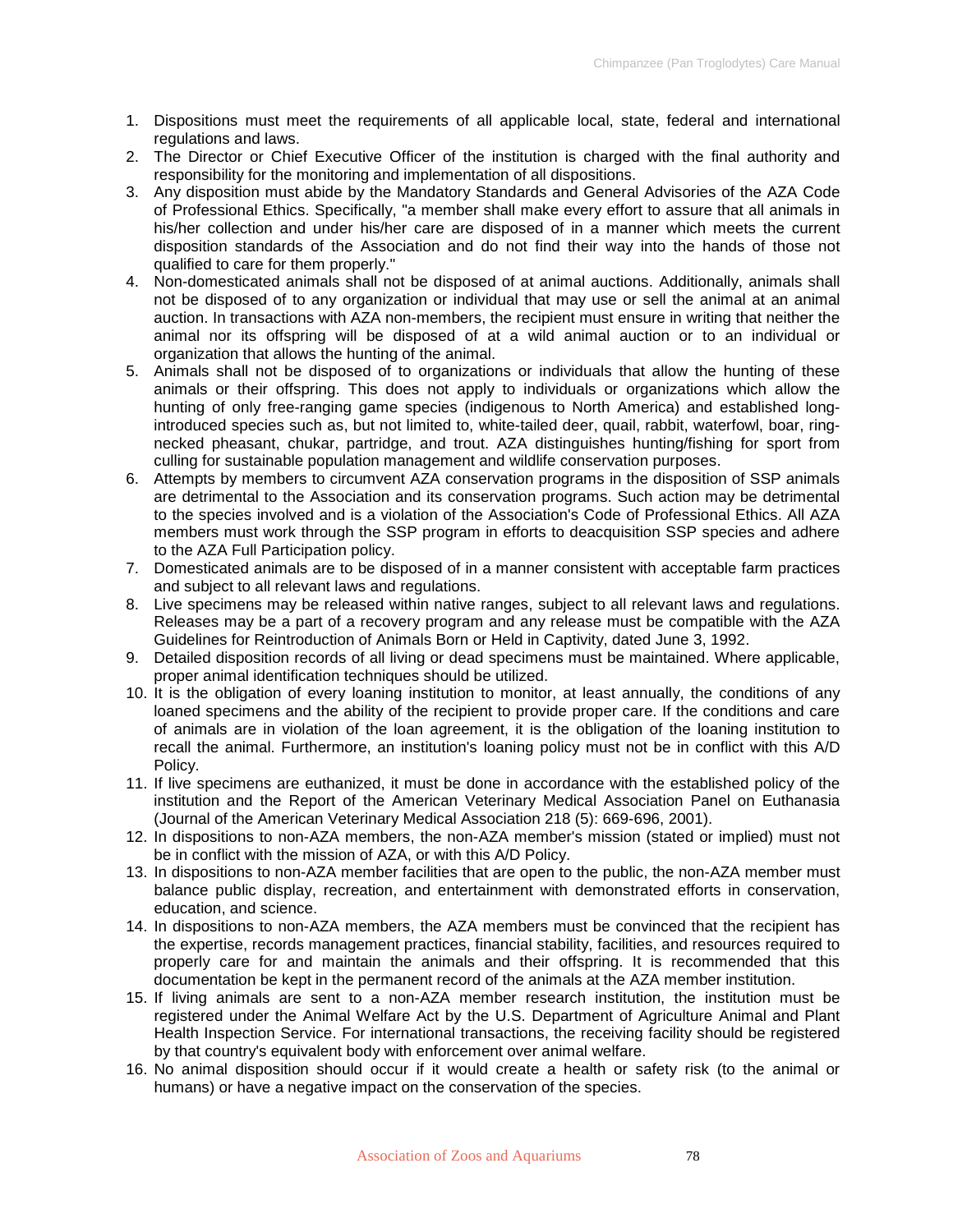- 17. Inherently dangerous wild animals or invasive species should not be dispositioned to the pet trade or those unqualified to care for them.
- 18. Under no circumstances should any primates be dispositioned to a private individual or to the pet trade.
- 19. Fish and aquatic invertebrate species that meet ANY of the following are inappropriate to be disposed of to private individuals or the pet trade:
	- a.species that grow too large to be housed in a 72-inch long, 180 gallon aquarium (the largest tank commonly sold in retail stores)
	- b.species that require extraordinary life support equipment to maintain an appropriate *ex situ*  environment (e.g., cold water fish and invertebrates)
	- c.species deemed invasive (e.g., snakeheads)
	- d.species capable of inflicting a serious bite or venomous sting (e.g., piranha, lion fish, blue-ringed octopus)
	- e.species of wildlife conservation concern
- 20. When dispositioning specimens managed by a PMP, institutions should consult with the PMP manager.
- 21. Institutions should consult WCMC-approved RCPs when making disposition decisions.

V(b). Disposition Requirements – dead specimens: Dead specimens (including animal parts and samples) are only to be disposed of from an AZA member institution's collection if the following conditions are met:

- 1. Dispositions of dead specimens must meet the requirements of all applicable local, state, federal and international regulations and laws.
- 2. Maximum utilization is to be made of the remains, which could include use in educational programs or exhibits.
- 3. Consideration is given to scientific projects that provide data for species management and/or conservation.
- 4. Records (including ownership information) are to be kept on all dispositions, including animal body parts, when possible.
- 5. SSP and TAG necropsy protocols are to be accommodated insofar as possible.

VI. Transaction Forms: AZA member institutions will develop transaction forms to record animal acquisitions and dispositions. These forms will require the potential recipient or provider to adhere to the AZA Code of Professional Ethics, the AZA Acquisition/Disposition Policy, and all relevant AZA and member policies, procedures and guidelines. In addition, transaction forms must insist on compliance with the applicable laws and regulations of local, state, federal and international authorities.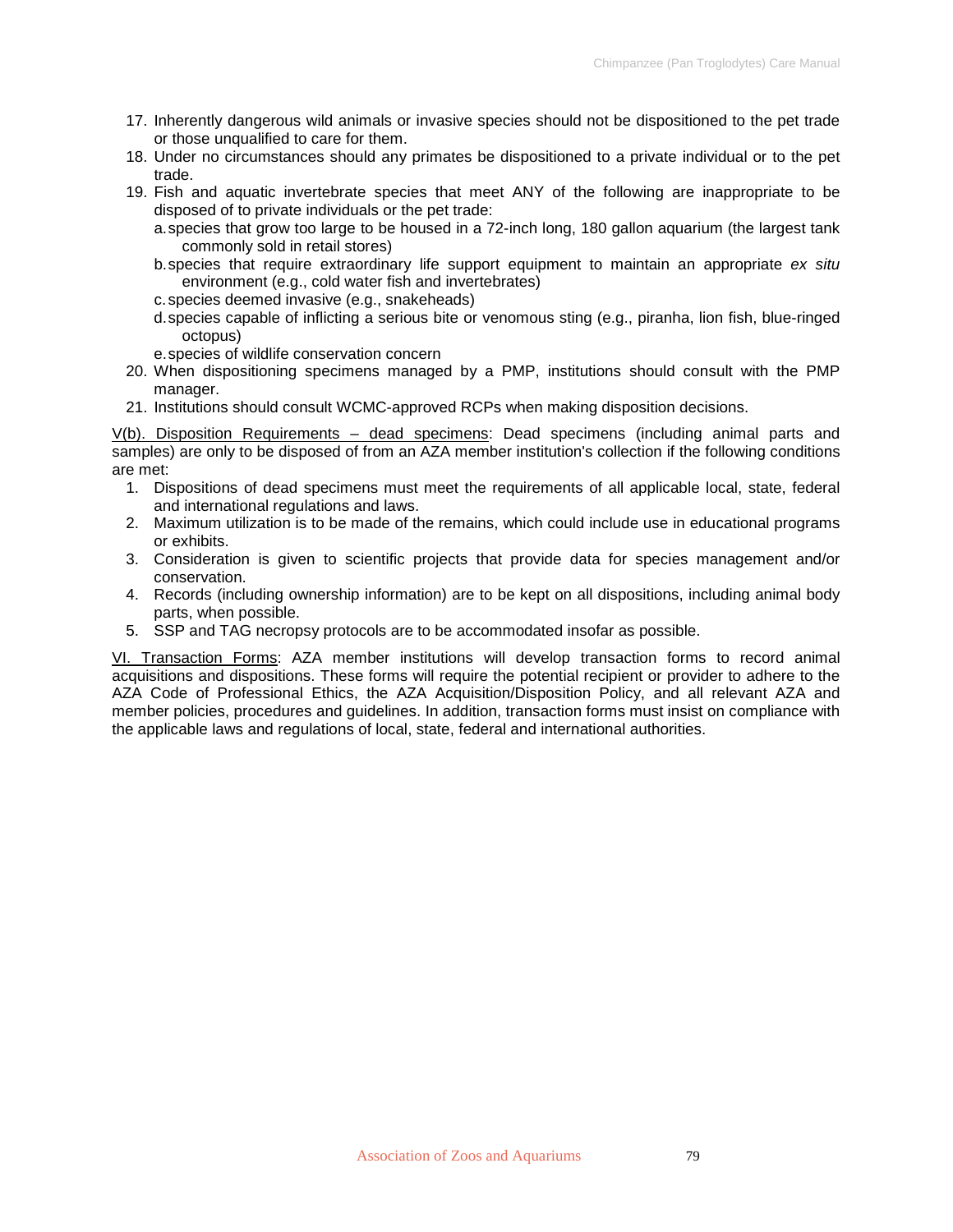# **Appendix C: Recommended Quarantine Procedures**

**Quarantine facility**: A separate quarantine facility, with the ability to accommodate mammals, birds, reptiles, amphibians, and fish should exist. If a specific quarantine facility is not present, then newly acquired animals should be isolated from the established collection in such a manner as to prohibit physical contact, to prevent disease transmission, and to avoid aerosol and drainage contamination.

Such separation should be obligatory for primates, small mammals, birds, and reptiles, and attempted wherever possible with larger mammals such as large ungulates and carnivores, marine mammals, and cetaceans. If the receiving institution lacks appropriate facilities for isolation of large primates, preshipment quarantine at an AZA or AALAS accredited institution may be applied to the receiving institutions protocol. In such a case, shipment must take place in isolation from other primates. More stringent local, state, or federal regulations take precedence over these recommendations.

**Quarantine length**: Quarantine for all species should be under the supervision of a veterinarian and consist of a minimum of 30 days (unless otherwise directed by the staff veterinarian). Mammals: If during the 30-day quarantine period, additional mammals of the same order are introduced into a designated quarantine area, the 30-day period must begin over again. However, the addition of mammals of a different order to those already in quarantine will not have an adverse impact on the originally quarantined mammals. Birds, Reptiles, Amphibians, or Fish: The 30-day quarantine period must be closed for each of the above Classes. Therefore, the addition of any new birds into a bird quarantine area requires that the 30-day quarantine period begin again on the date of the addition of the new birds. The same applies for reptiles, amphibians, or fish.

**Quarantine personnel**: A keeper should be designated to care only for quarantined animals or a keeper should attend quarantined animals only after fulfilling responsibilities for resident species. Equipment used to feed and clean animals in quarantine should be used only with these animals. If this is not possible, then equipment must be cleaned with an appropriate disinfectant (as designated by the veterinarian supervising quarantine) before use with post-quarantine animals.

Institutions must take precautions to minimize the risk of exposure of animal care personnel to zoonotic diseases that may be present in newly acquired animals. These precautions should include the use of disinfectant foot baths, wearing of appropriate protective clothing and masks in some cases, and minimizing physical exposure in some species; e.g., primates, by the use of chemical rather than physical restraint. A tuberculin testing/surveillance program must be established for zoo/aquarium employees in order to ensure the health of both the employees and the animal collection.

**Quarantine protocol**: During this period, certain prophylactic measures should be instituted. Individual fecal samples or representative samples from large numbers of individuals housed in a limited area (e.g., birds of the same species in an aviary or frogs in a terrarium) should be collected at least twice and examined for gastrointestinal parasites. Treatment should be prescribed by the attending veterinarian. Ideally, release from quarantine should be dependent on obtaining two negative fecal results spaced a minimum of two weeks apart either initially or after parasiticide treatment. In addition, all animals should be evaluated for ectoparasites and treated accordingly.

Vaccinations should be updated as appropriate for each species. If the animal arrives without a vaccination history, it should be treated as an immunologically naive animal and given an appropriate series of vaccinations. Whenever possible, blood should be collected and sera banked. Either a 70°C (-94°F) - frost-free freezer or a 20°C (-4°F) -freezer that is not frost-free should be available to save sera. Such sera could provide an important resource for retrospective disease evaluation.

The quarantine period also represents an opportunity to, where possible, permanently identify all unmarked animals when anesthetized or restrained (e.g., tattoo, ear notch, ear tag, etc.). Also, whenever animals are restrained or immobilized, a complete physical, including a dental examination, should be performed. Complete medical records should be maintained and available for all animals during the quarantine period. Animals that die during quarantine should have a necropsy performed under the supervision of a veterinarian and representative tissues submitted for histopathologic examination.

**Quarantine procedures**: The following are recommendations and suggestions for appropriate quarantine procedures for chimpanzees: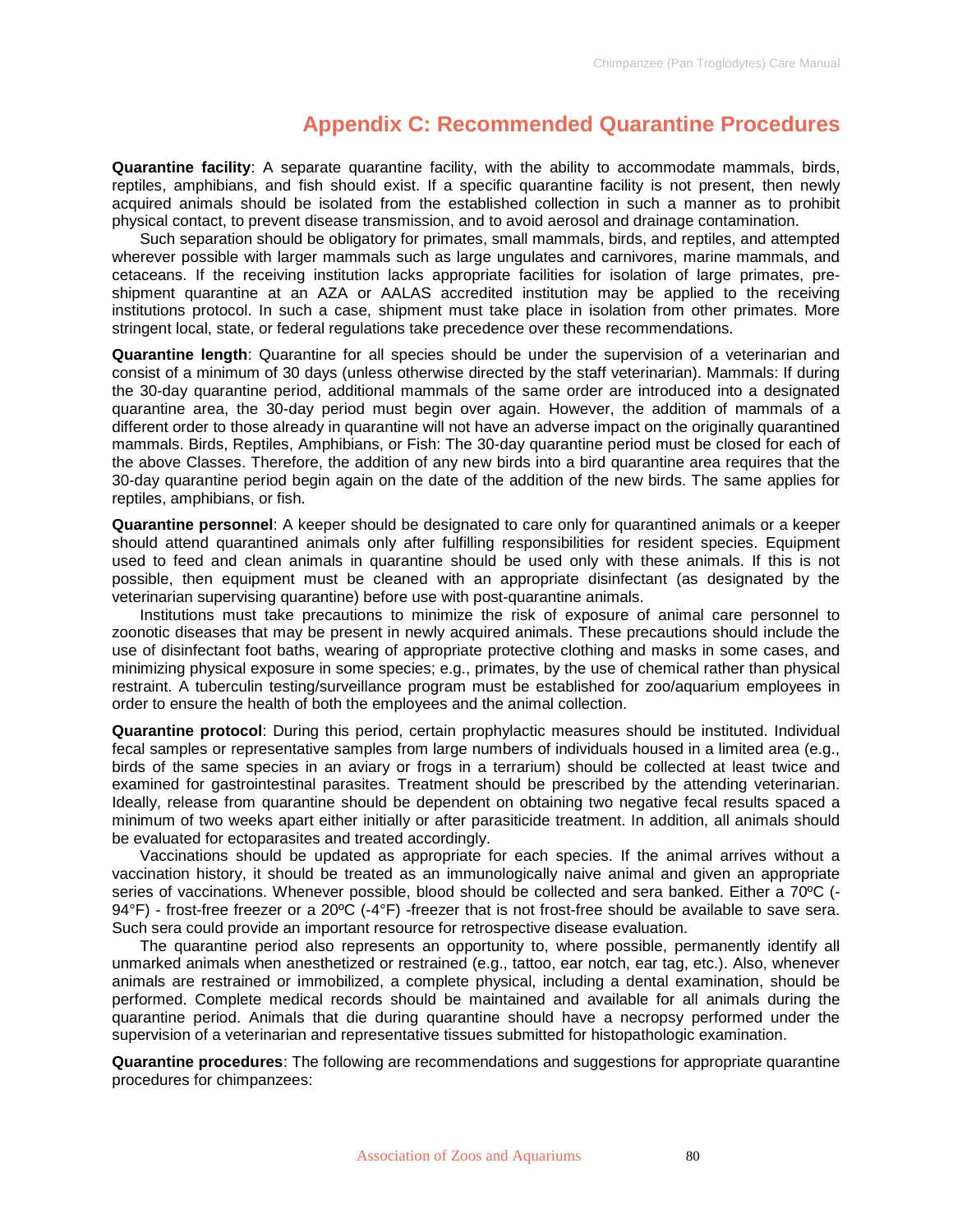# Required:

- 1. Direct and floatation fecals as described above
- 2. A minimum of 2 negative tuberculin tests using a tuberculin containing at least 1,500 units/0.1ml (e.g., Mammalian Human Isolate, Coopers Animal Health) or other appropriate regimen as necessary for the species in question
- 3. CBC/sera chemistry panel
- 4. Culture of feces for *Salmonella*/*Shigella*/*Campylobacter*
- 5. For appropriate species (e.g., Old World monkeys) serology for *Herpesvirus simiae* (Herpes B)

Strongly Recommended:

- 1. Chest radiographs
- 2. Appropriate viral panels (SIV, retrovirus type D)
- 3. Urinalysis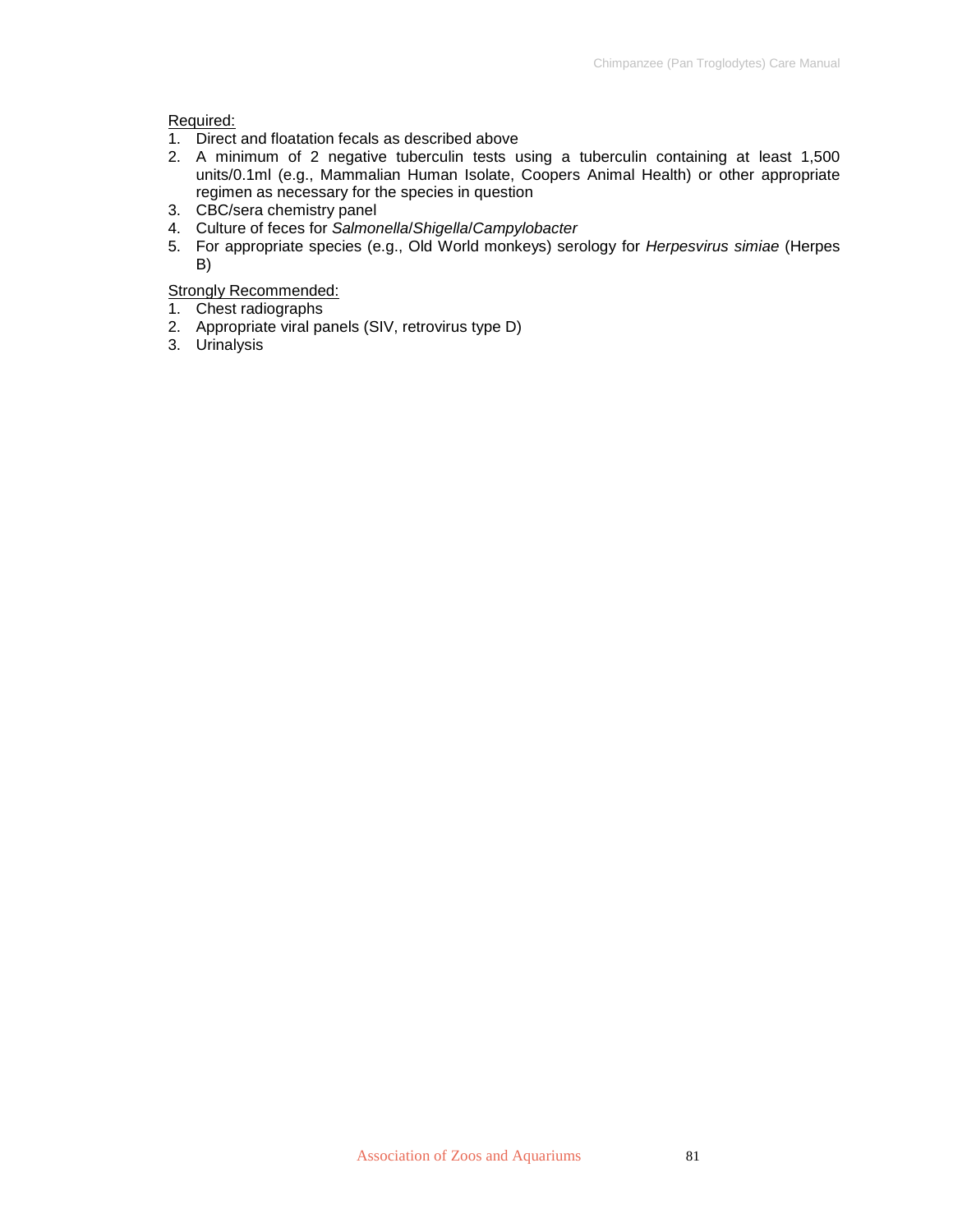# **Appendix D: Program Animal Policy and Position Statement**

# **Program Animal Policy**

*Originally approved by the AZA Board of Directors – 2003 Updated and approved by the Board – July 2008 & June 2011*

The Association of Zoos & Aquariums (AZA) recognizes many benefits for public education and, ultimately, for conservation in program animal presentations. AZA's Conservation Education Committee's *Program Animal Position Statement* summarizes the value of program animal presentations (see pages 42-44).

For the purpose of this policy, a Program Animal is defined as "an animal whose role includes handling and/or training by staff or volunteers for interaction with the public and in support of institutional education and conservation goals". Some animals are designated as Program Animals on a full-time basis, while others are designated as such only occasionally. Program Animal-related Accreditation Standards are applicable to all animals during the times that they are designated as Program Animals.

There are three main categories of Program Animal interactions:

- 1. On Grounds with the Program Animal Inside the Exhibit/Enclosure:
	- i. Public access outside the exhibit/enclosure. Public may interact with animals from outside the exhibit/enclosure (e.g., giraffe feeding, touch tanks).
	- ii. Public access inside the exhibit/enclosure. Public may interact with animals from inside the exhibit/enclosure (e.g., lorikeet feedings, 'swim with' programs, camel/pony rides).
- 2. On Grounds with the Program Animal Outside the Exhibit/Enclosure:
	- i. Minimal handling and training techniques are used to present Program Animals to the public. Public has minimal or no opportunity to directly interact with Program Animals when they are outside the exhibit/enclosure (e.g., raptors on the glove, reptiles held "presentation style").
	- ii. Moderate handling and training techniques are used to present Program Animals to the public. Public may be in close proximity to, or have direct contact with, Program Animals when they're outside the exhibit/enclosure (e.g., media, fund raising, photo, and/or touch opportunities).
	- iii. Significant handling and training techniques are used to present Program Animals to the public. Public may have direct contact with Program Animals or simply observe the in-depth presentations when they're outside the exhibit/enclosure (e.g., wildlife education shows).
- 3. Off Grounds:
	- i. Handling and training techniques are used to present Program Animals to the public outside of the zoo/aquarium grounds. Public may have minimal contact or be in close proximity to and have direct contact with Program Animals (e.g., animals transported to schools, media, fund raising events).

*These categories assist staff and accreditation inspectors in determining when animals are designated as Program Animals and the periods during which the Program Animal-related Accreditation Standards are applicable. In addition, these Program Animal categories establish a framework for understanding increasing degrees of an animal's involvement in Program Animal activities.*

*Program animal presentations bring a host of responsibilities, including the safety and welfare of the animals involved, the safety of the animal handler and public, and accountability for the take-home, educational messages received by the audience. Therefore, AZA requires all accredited institutions that make program animal presentations to develop an institutional program animal policy that clearly identifies and justifies those species and individuals approved as program animals and details their longterm management plan and educational program objectives.* 

*AZA's accreditation standards require that education and conservation messages must be an integral component of all program animal presentations. In addition, the accreditation standards require that the conditions and treatment of animals in education programs must meet standards set for the remainder of the animal collection, including species-appropriate shelter, exercise, appropriate environmental enrichment, access to veterinary care, nutrition, and other related standards. In addition, providing program animals with options to choose among a variety of conditions within their environment is*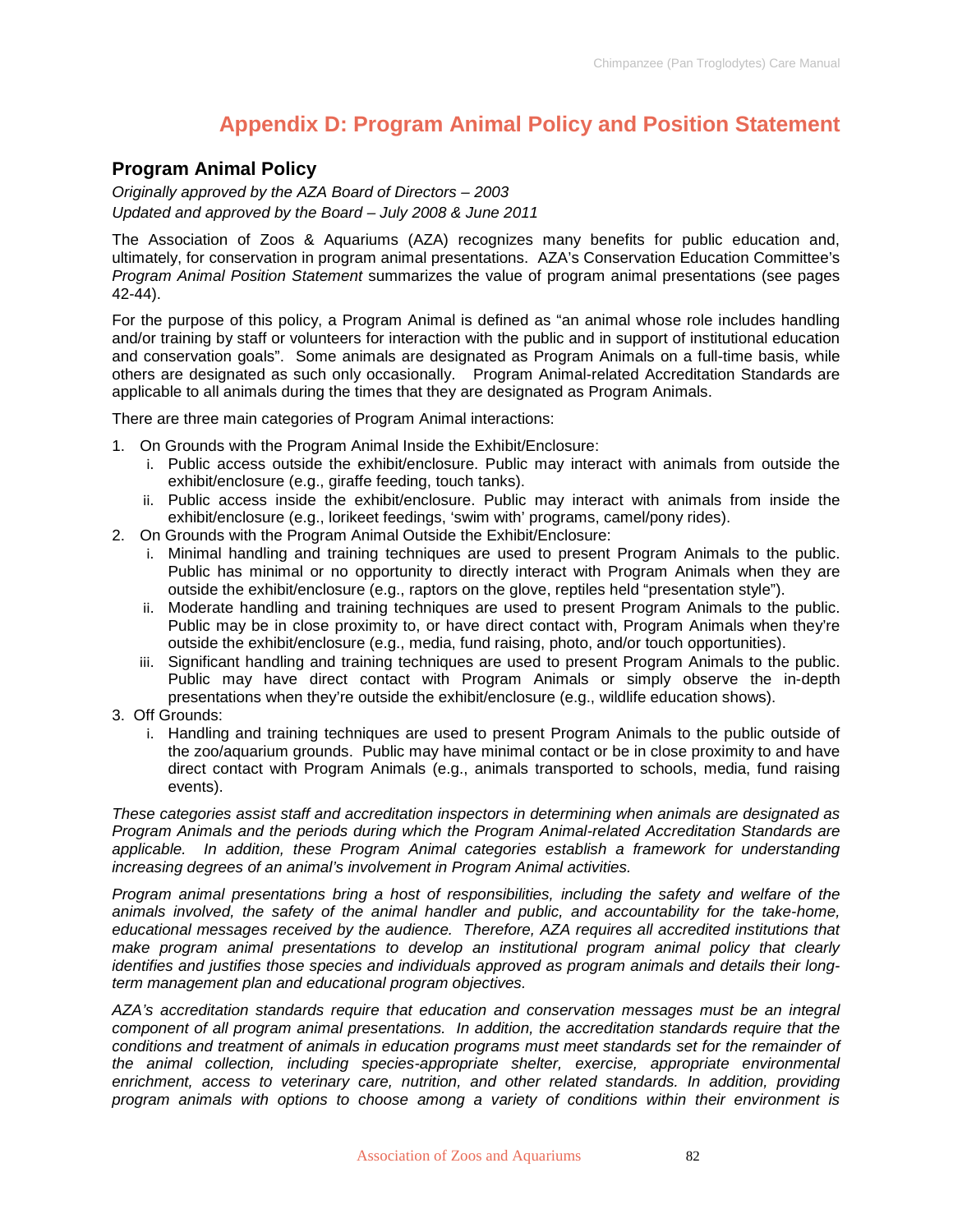*essential to ensuring effective care, welfare, and management. Some of these requirements can be met outside of the primary exhibit enclosure while the animal is involved in a program or is being transported. For example, free-flight birds may receive appropriate exercise during regular programs, reducing the need for additional exercise. However, the institution must ensure that in such cases, the animals participate in programs on a basis sufficient to meet these needs or provide for their needs in their home enclosures; upon return to the facility the animal should be returned to its species-appropriate housing as described above.* 

# **Program Animal Position Statement**

### *Last revision 1/28/03 Re-authorized by the Board June 2011*

The Conservation Education Committee (CEC) of the Association of Zoos and Aquariums supports the appropriate use of program animals as an important and powerful educational tool that provides a variety of benefits to zoo and aquarium educators seeking to convey cognitive and affective (emotional) messages about conservation, wildlife and animal welfare.

Utilizing these animals allows educators to strongly engage audiences. As discussed below, the use of program animals has been demonstrated to result in lengthened learning periods, increased knowledge acquisition and retention, enhanced environmental attitudes, and the creation of positive perceptions concerning zoo and aquarium animals.

# **Audience Engagement**

Zoos and aquariums are ideal venues for developing emotional ties to wildlife and fostering an appreciation for the natural world. However, developing and delivering effective educational messages in the free-choice learning environments of zoos and aquariums is a difficult task.

Zoo and aquarium educators are constantly challenged to develop methods for engaging and teaching visitors who often view a trip to the zoo as a social or recreational experience (Morgan and Hodgkinson, 1999). The use of program animals can provide the compelling experience necessary to attract and maintain personal connections with visitors of all motivations, thus preparing them for learning and reflection on their own relationships with nature.

Program animals are powerful catalysts for learning for a variety of reasons. They are generally active, easily viewed, and usually presented in close proximity to the public. These factors have proven to contribute to increasing the length of time that people spend watching animals in zoo exhibits (Bitgood, Patterson and Benefield, 1986, 1988; Wolf and Tymitz, 1981).

In addition, the provocative nature of a handled animal likely plays an important role in captivating a visitor. In two studies (Povey, 2002; Povey and Rios, 2001), visitors viewed animals three and four times longer while they were being presented in demonstrations outside of their enclosure with an educator than while they were on exhibit. Clearly, the use of program animals in shows or informal presentations can be effective in lengthening the potential time period for learning and overall impact.

Program animals also provide the opportunity to personalize the learning experience, tailoring the teaching session to what interests the visitors. Traditional graphics offer little opportunity for this level of personalization of information delivery and are frequently not read by visitors (Churchman, 1985; Johnston, 1998). For example, Povey (2001) found that only 25% of visitors to an animal exhibit read the accompanying graphic; whereas, 45% of visitors watching the same animal handled in an educational presentation asked at least one question and some asked as many as seven questions. Having an animal accompany the educator allowed the visitors to make specific inquiries about topics in which they were interested.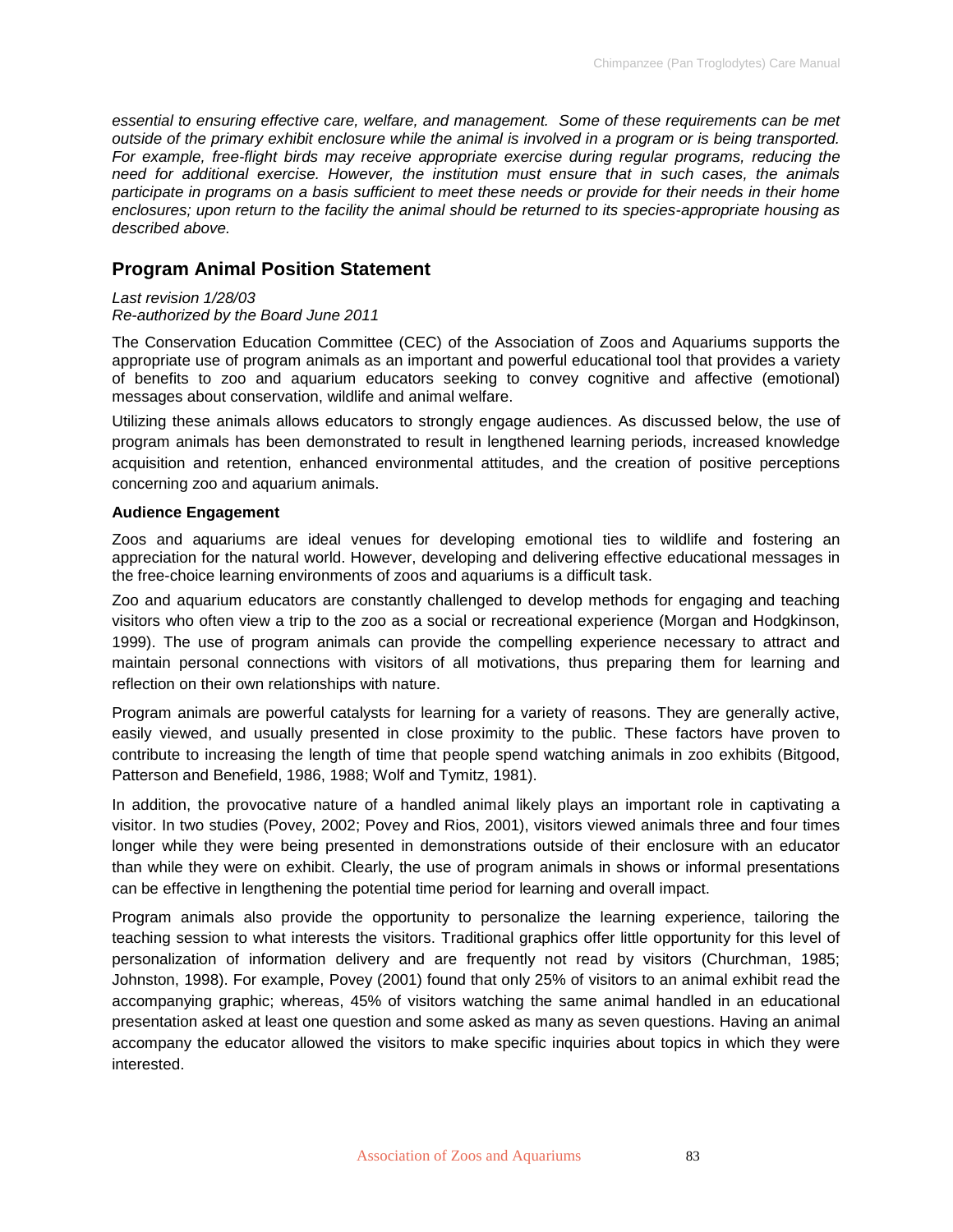# **Knowledge Acquisition**

Improving our visitors' knowledge and understanding regarding wildlife and wildlife conservation is a fundamental goal for many zoo educators using program animals. A growing body of evidence supports the validity of using program animals to enhance delivery of these cognitive messages as well.

- MacMillen (1994) found that the use of live animals in a zoomobile outreach program significantly enhanced cognitive learning in a vertebrate classification unit for sixth grade students.
- Sherwood and his colleagues (1989) compared the use of live horseshoe crabs and sea stars to the use of dried specimens in an aquarium education program and demonstrated that students made the greatest cognitive gains when exposed to programs utilizing the live animals.
- Povey and Rios (2002) noted that in response to an open-ended survey question ("Before I saw this animal, I never realized that . . . "), visitors watching a presentation utilizing a program animal provided 69% cognitive responses (i.e., something they learned) versus 9% made by visitors viewing the same animal in its exhibit (who primarily responded with observations).
- Povey (2002) recorded a marked difference in learning between visitors observing animals on exhibit versus being handled during informal presentations. Visitors to demonstrations utilizing a raven and radiated tortoises were able to answer questions correctly at a rate as much as eleven times higher than visitors to the exhibits.

# **Enhanced Environmental Attitudes**

Program animals have been clearly demonstrated to increase affective learning and attitudinal change.

- Studies by Yerke and Burns (1991) and Davison and her colleagues (1993) evaluated the effect live animal shows had on visitor attitudes. Both found their shows successfully influenced attitudes about conservation and stewardship.
- Yerke and Burns (1993) also evaluated a live bird outreach program presented to Oregon fifthgraders and recorded a significant increase in students' environmental attitudes after the presentations.
- Sherwood and his colleagues (1989) found that students who handled live invertebrates in an education program demonstrated both short and long-term attitudinal changes as compared to those who only had exposure to dried specimens.
- Povey and Rios (2002) examined the role program animals play in helping visitors develop positive feelings about the care and well-being of zoo animals.
- As observed by Wolf and Tymitz (1981), zoo visitors are deeply concerned with the welfare of zoo animals and desire evidence that they receive personalized care.

## **Conclusion**

Creating positive impressions of aquarium and zoo animals, and wildlife in general, is crucial to the fundamental mission of zoological institutions. Although additional research will help us delve further into this area, the existing research supports the conclusion that program animals are an important tool for conveying both cognitive and affective messages regarding animals and the need to conserve wildlife and wild places.

## **Acknowledgements**

The primary contributors to this paper were Karen Povey and Keith Winsten with valuable comments provided from members of both the Conservation Education Committee and the Children's Zoo Interest Group.

## **References**

Bitgood, S., Patterson, D., & Benefield, A. (1986). Understanding your visitors: ten factors that influence

visitor behavior. Annual Proceedings of the American Association of Zoological Parks and Aquariums, 726-743.

Bitgood, S., Patterson, D., & Benefield, A. (1988). Exhibit design and visitor behavior. *Environment and Behavior, 20* (4), 474-491.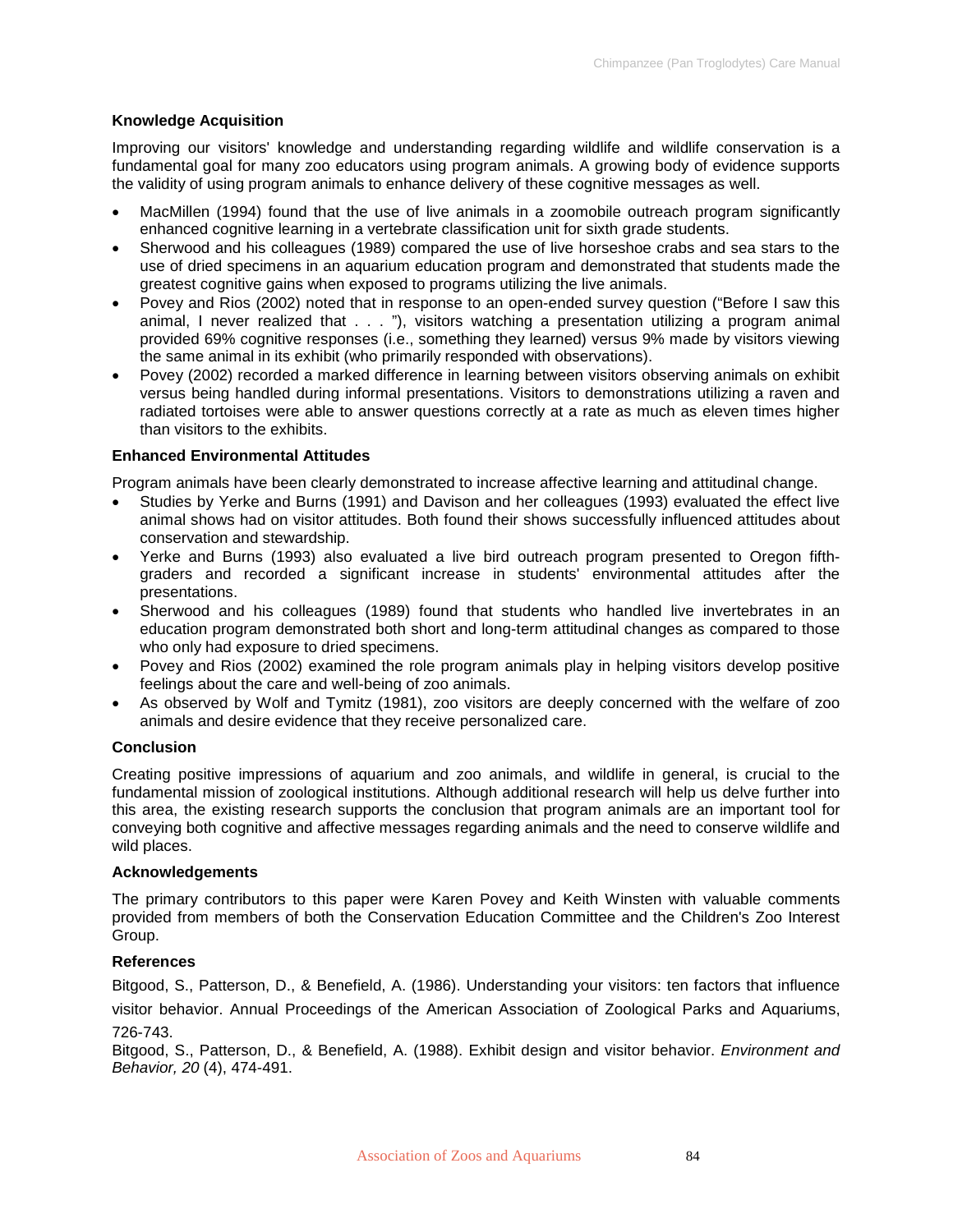Churchman, D. (1985). How and what do recreational visitors learn at zoos? Annual Proceedings of the American Association of Zoological Parks and Aquariums, 160-167.

Davison, V.M., McMahon, L., Skinner, T.L., Horton, C.M., & Parks, B.J. (1993). Animals as actors: take 2. Annual Proceedings of the American Association of Zoological Parks and Aquariums, 150-155.

Johnston, R.J. (1998). Exogenous factors and visitor behavior: a regression analysis of exhibit viewing time. *Environment and Behavior, 30* (3), 322-347.

MacMillen, Ollie. (1994). Zoomobile effectiveness: sixth graders learning vertebrate classification. Annual Proceedings of the American Association of Zoological Parks and Aquariums, 181-183.

Morgan, J.M. & Hodgkinson, M. (1999). The motivation and social orientation of visitors attending a contemporary zoological park. *Environment and Behavior, 31* (2), 227-239.

Povey, K.D. (2002). Close encounters: the benefits of using education program animals. Annual Proceedings of the Association of Zoos and Aquariums, in press.

Povey, K.D. & Rios, J. (2002). Using interpretive animals to deliver affective messages in zoos. Journal of Interpretation Research, in press.

Sherwood, K. P., Rallis, S. F. & Stone, J. (1989). Effects of live animals vs. preserved specimens on student learning. *Zoo Biology 8*: 99-104.

Wolf, R.L. & Tymitz, B.L. (1981). Studying visitor perceptions of zoo environments: a naturalistic view. In Olney, P.J.S. (Ed.), International Zoo Yearbook (pp.49-53). Dorchester: The Zoological Society of London.

Yerke, R. & Burns, A. (1991). Measuring the impact of animal shows on visitor attitudes. Annual Proceedings of the American Association of Zoological Parks and Aquariums, 532-534.

Yerke, R. & Burns, A. (1993). Evaluation of the educational effectiveness of an animal show outreach program for schools. Annual Proceedings of the American Association of Zoological Parks and Aquariums, 366-368.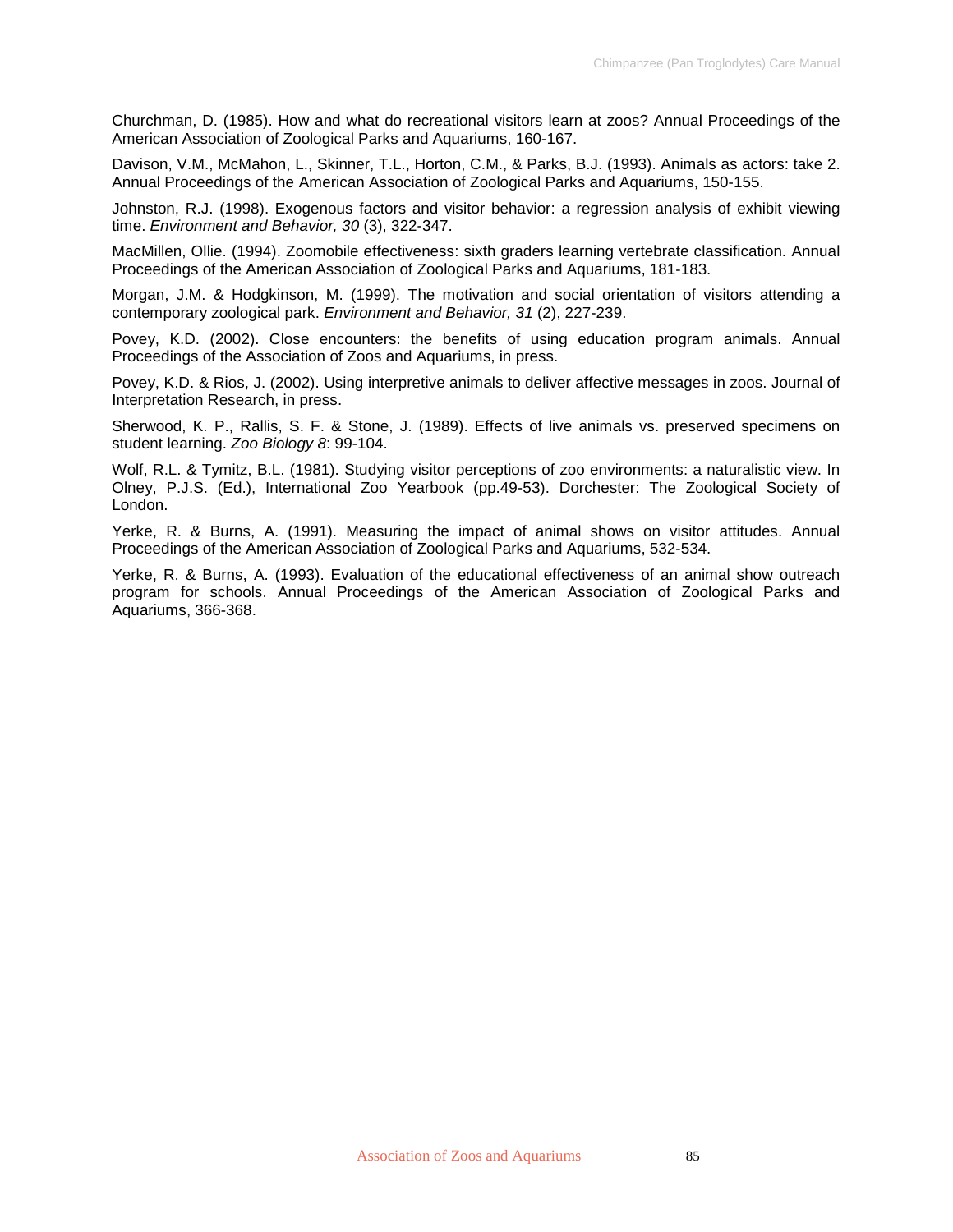# **Appendix E: Developing an Institutional Program Animal Policy**

*Last revision 2003 Re-authorized by the Board June 2011*

# **Rationale**

Membership in AZA requires that an institution meet the AZA Accreditation Standards collectively developed by our professional colleagues. Standards guide all aspects of an institution's operations; however, the accreditation commission has asserted that ensuring that member institutions demonstrate the highest standards of animal care is a top priority. Another fundamental AZA criterion for membership is that education be affirmed as core to an institution's mission. All accredited public institutions are expected to develop a written education plan and to regularly evaluate program effectiveness.

The inclusion of animals (native, exotic and domestic) in educational presentations, when done correctly, is a powerful tool. CEC's **Program Animal Position Statement** describes the research underpinning the appropriate use of program animals as an important and powerful educational tool that provides a variety of benefits to zoo and aquarium educators seeking to convey cognitive and affective messages about conservation and wildlife.

Ongoing research, such as AZA's Multi-Institutional Research Project (MIRP) and research conducted by individual AZA institutions will help zoo educators to determine whether the use of program animals conveys intended and/or conflicting messages and to modify and improve programs accordingly and to ensure that all program animals have the best possible welfare.

When utilizing program animals our responsibility is to meet both our high standards of animal care and our educational goals. Additionally, as animal management professionals, we must critically address both the species' conservation needs and the welfare of the individual animal. Because "wild creatures differ endlessly," in their forms, needs, behavior, limitations and abilities (Conway, 1995), AZA, through its Animal Welfare Committee, has recently given the responsibility to develop taxon- and species-specific animal welfare standards and guidelines to the Taxon Advisory Groups (TAG) and Species Survival Plan® Program (SSP). Experts within each TAG or SSP, along with their education advisors, are charged with assessing all aspects of the taxons' and/or species' biological and social needs and developing Animal Care Manuals (ACMs) that include specifications concerning their use as program animals.

However, even the most exacting standards cannot address the individual choices faced by each AZA institution. Therefore, each institution is required to develop a program animal policy that articulates and evaluates program benefits. The following recommendations are offered to assist each institution in formulating its own Institutional Program Animal Policy, which incorporates the AZA Program Animal Policy and addresses the following matters.

## **The Policy Development Process**

Within each institution, key stakeholders should be included in the development of that institution's policy, including, but not limited to representatives from:

- the Education Department
- the Animal Husbandry Department
- the Veterinary and Animal Health Department
- the Conservation & Science Department
- the Behavioral Husbandry Department
- any animal show staff (if in a separate department)
- departments that frequently request special program animal situations (e.g., special events, development, marketing, zoo or aquarium society, administration)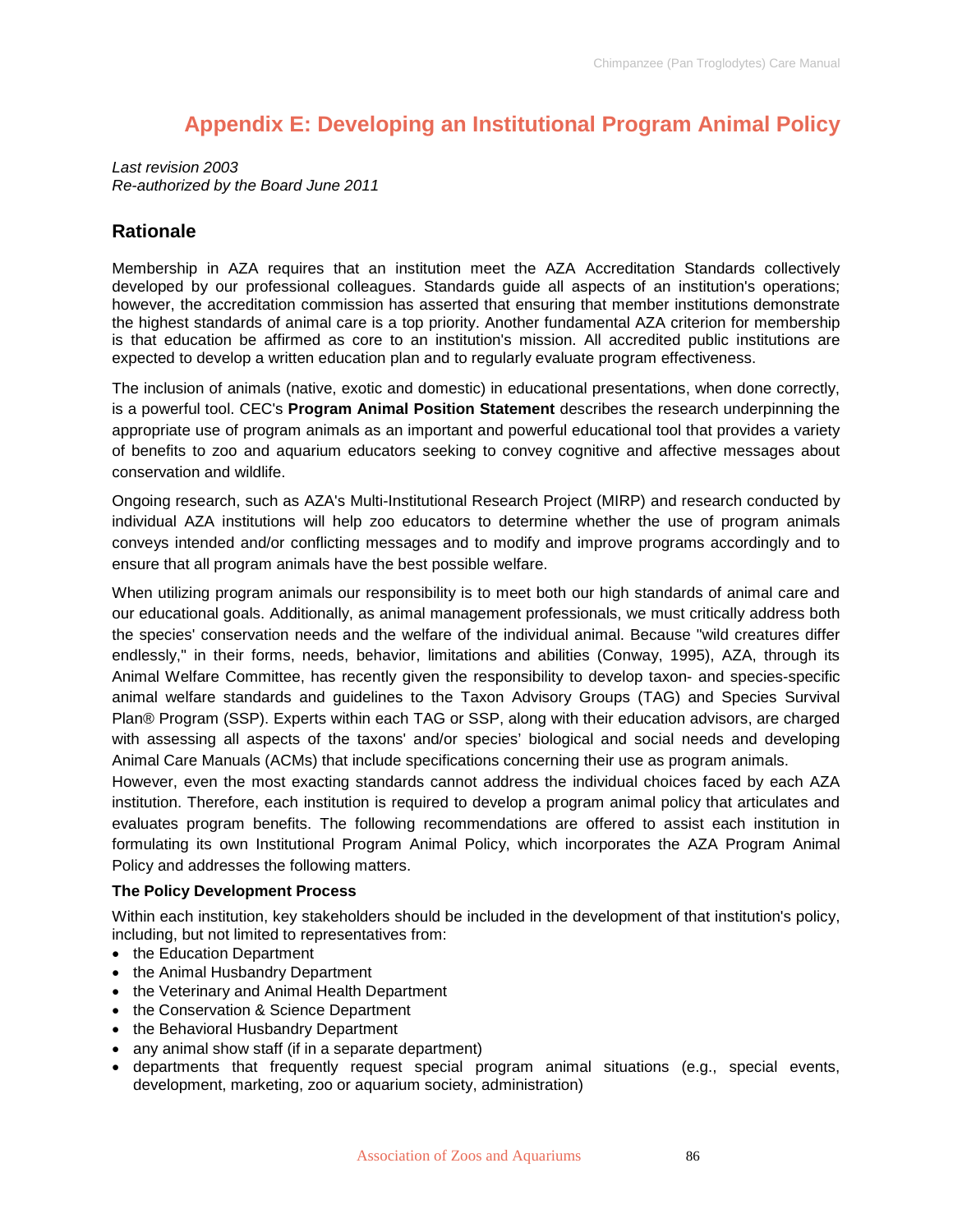Additionally, staff from all levels of the organization should be involved in this development (e.g., curators, keepers, education managers, interpreters, volunteer coordinators).

To develop a comprehensive Program Animal Policy, we recommend that the following components be included:

# **I. Philosophy**

In general, the position of the AZA is that the use of animals in up close and personal settings, including animal contact, can be extremely positive and powerful, as long as:

- 1. The use and setting is appropriate.
- 2. Animal and human welfare is considered at all times.
- 3. The animal is used in a respectful, safe manner and in a manner that does not misrepresent or degrade the animal.
- 4. A meaningful conservation message is an integral component. Read the AZA Board-approved Conservation Messages.
- 5. Suitable species and individual specimens are used.

Institutional program animal policies should include a philosophical statement addressing the above, and should relate the use of program animals to the institution's overall mission statement.

# **II. Appropriate Settings**

The Program Animal Policy should include a listing of all settings both on and off site, where program animal use is permitted. This will clearly vary among institutions. Each institution's policy should include a comprehensive list of settings specific to that institution. Some institutions may have separate policies for each setting; others may address the various settings within the same policy. Examples of settings include:

- I. On-site programming
	- A. Informal and non-registrants:
		- 1. On-grounds programming with animals being brought out (demonstrations, lectures, parties, special events, and media)
		- 2. Children's zoos and contact yards
		- 3. Behind-the-scenes open houses<br>4 Shows
		- 4. Shows
		- 5. Touch pools
	- B. Formal (registration involved) and controlled settings
		- 1. School group programs
		- 2. Summer Camps
		- 3. Overnights<br>4. Birthdav Pa
		- **Birthday Parties**
		- 5. Animal rides
		- 6. Public animal feeding programs
- II. Offsite and Outreach
	- 1. PR events (TV, radio)
	- 2. Fundraising events
	- 3. Field programs involving the public
	- 4. School visits<br>5. Library visits
	- Library visits
	- 6. Nursing Home visits (therapy)
	- 7. Hospital visits<br>8. Senior Centers
	- Senior Centers
	- 9. Civic Group events

In some cases, policies will differ from setting to setting (e.g., on-site and off-site use with media). These settings should be addressed separately, and should reflect specific animal health issues, assessment of distress in these situations, limitations, and restrictions.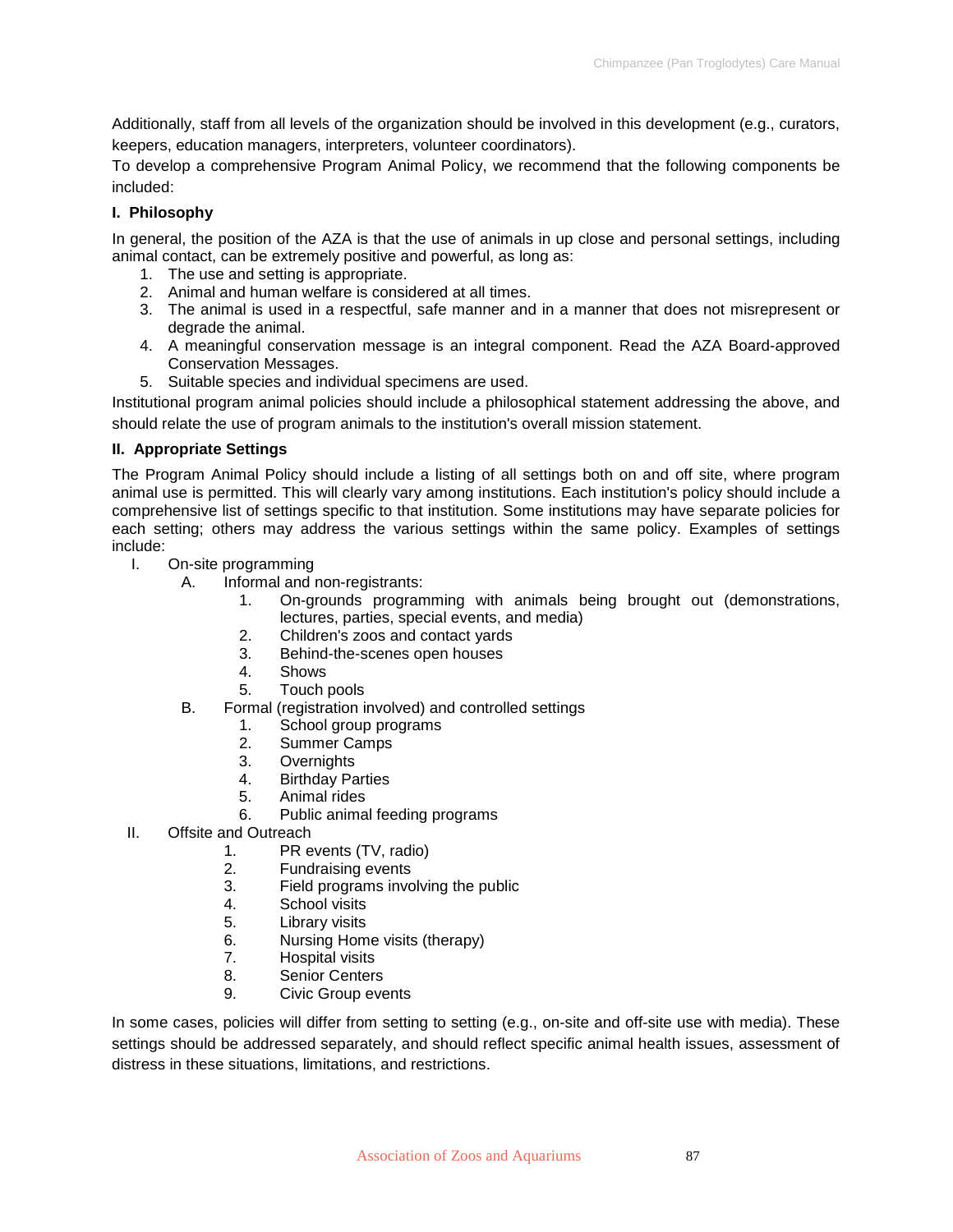# **III. Compliance with Regulations**

All AZA institutions housing mammals are regulated by the USDA's Animal Welfare Act. Other federal regulations, such as the Marine Mammal Protection Act, may apply. Additionally, many states, and some cities, have regulations that apply to animal contact situations. Similarly, all accredited institutions are bound by the AZA Code of Professional Ethics. It is expected that the Institution Program Animal Policy address compliance with appropriate regulations and AZA Accreditation Standards.

# **IV. Collection Planning**

All AZA accredited institutions should have a collection planning process in place. Program animals are part of an institution's overall collection and must be included in the overall collection planning process. The AZA Guide to Accreditation contains specific requirements for the institution collection plan. For more information about collection planning in general, please see the Collection Management pages in the Members Only section.

The following recommendations apply to program animals:

- 1. Listing of approved program animals (to be periodically amended as collection changes). Justification of each species should be based upon criteria such as:
	- $\circ$  Temperament and suitability for program use<br> $\circ$  Husbandry requirements
	- o Husbandry requirements<br>
	o Husbandry expertise
	- o Husbandry expertise<br>
	o Veterinary issues and
	- Veterinary issues and concerns
	- o Ease and means of acquisition / disposition according to the AZA code of ethics
	- o Educational value and intended conservation message
	- o Conservation Status
	- o Compliance with TAG and SSP guidelines and policies
- 2. General guidelines as to how each species (and, where necessary, for each individual) will be presented to the public, and in what settings
- 3. The collection planning section should reference the institution's acquisition and disposition policies.

## **V. Conservation Education Message**

As noted in the AZA Accreditation Standards, if animal demonstrations are part of an institution's programs, an educational and conservation message must be an integral component. The Program Animal Policy should address the specific messages related to the use of program animals, as well as the need to be cautious about hidden or conflicting messages (e.g., "petting" an animal while stating verbally that it makes a poor pet). This section may include or reference the AZA Conservation Messages.

Although education value and messages should be part of the general collection planning process, this aspect is so critical to the use of program animals that it deserves additional attention. In addition, it is highly recommended to encourage the use of biofacts in addition to or in place of the live animals. Whenever possible, evaluation of the effectiveness of presenting program animals should be built into education programs.

## **VI. Human Health and Safety**

The safety of our staff and the public is one of the greatest concerns in working with program animals. Although extremely valuable as educational and affective experiences, contact with animals poses certain risks to the handler and the public. Therefore, the human health and safety section of the policy should address:

- 1. Minimization of the possibility of disease transfer from non-human animals to humans, and viceversa (e.g., handwashing stations, no touch policies, use of hand sanitizer)
- 2. Safety issues related to handlers' personal attire and behavior (e.g., discourage or prohibit use of long earrings, perfume and cologne, not eating or drinking around animals, smoking etc.)

AZA's Animal Contact Policy provides guidelines in this area; these guidelines were incorporated into accreditation standards in 1998.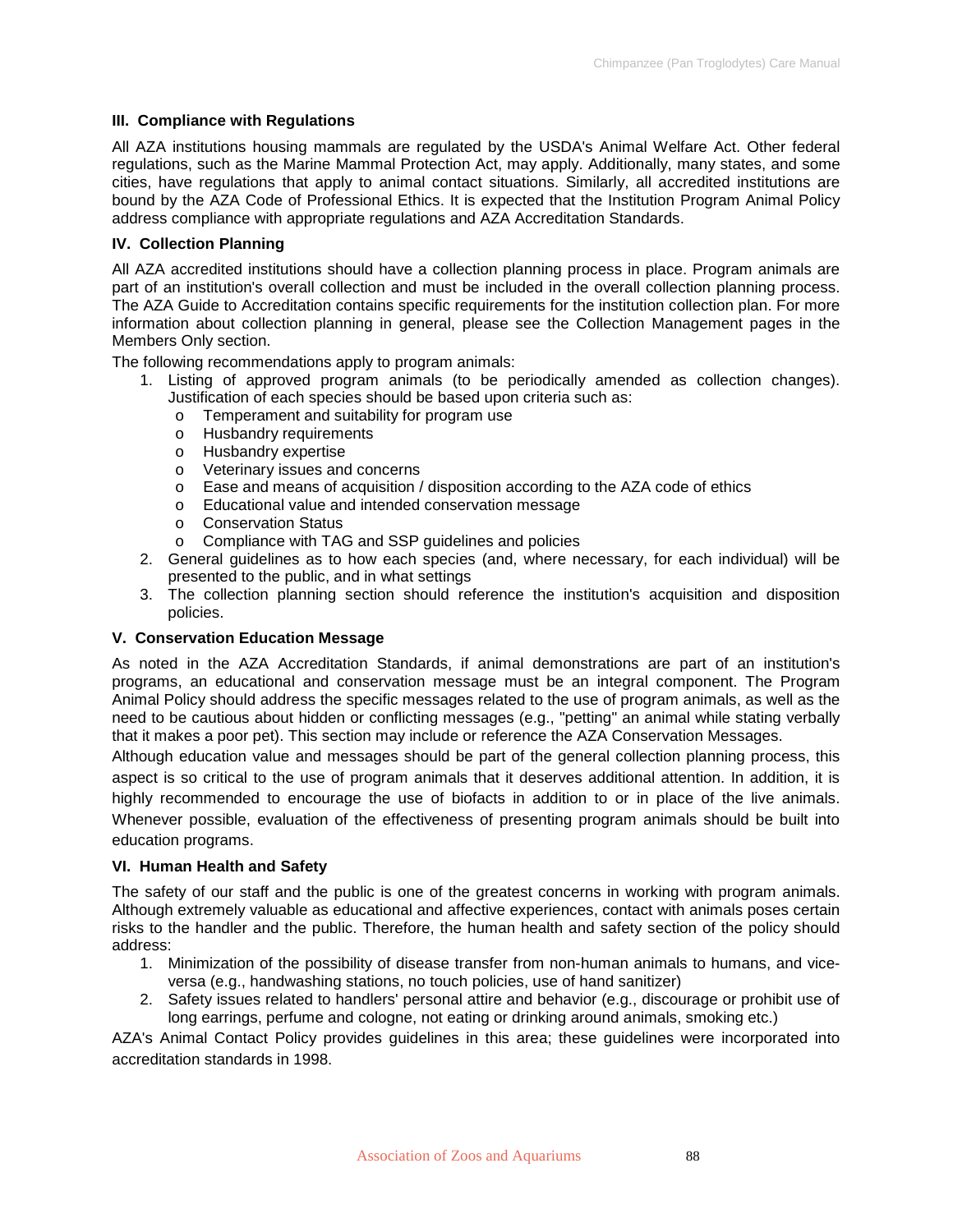# **VII. Animal Health and Welfare**

Animal health and welfare are the highest priority of AZA accredited institutions. As a result, the Institutional Program Animal Policy should make a strong statement on the importance of animal welfare. The policy should address:

- 1. General housing, husbandry, and animal health concerns (e.g. that the housing and husbandry for program animals meets or exceeds general AZA standards and that the physical, social and psychological needs of the individual animal, such as adequate rest periods, provision of enrichment, visual cover, contact with conspecifics as appropriate, etc., are accommodated).
- 2. Where ever possible provide a choice for animal program participation, e.g., retreat areas for touch tanks or contact yards, evaluation of willingness/readiness to participate by handler, etc.)
- 3. The empowerment of handlers to make decisions related to animal health and welfare; such as withdrawing animals from a situation if safety or health is in danger of being compromised.
- 4. Requirements for supervision of contact areas and touch tanks by trained staff and volunteers.
- 5. Frequent evaluation of human / animal interactions to assess safety, health, welfare, etc.
- 6. Ensure that the level of health care for the program animals is consistent with that of other animals in the collection.
- 7. Whenever possible have a "cradle to grave" plan for each program animal to ensure that the animal can be taken care of properly when not used as a program animal anymore.
- 8. If lengthy "down" times in program animal use occur, staff should ensure that animals accustomed to regular human interactions can still maintain such contact and receive the same level of care when not used in programs.

## **VIII. Taxon Specific Protocols**

We encourage institutions to provide taxonomically specific protocols, either at the genus or species level, or the specimen, or individual, level. Some taxon-specific guidelines may affect the use of program animals. To develop these, institutions refer to the Conservation Programs Database.

Taxon and species -specific protocols should address:

- 1. How to remove the individual animal from and return it to its permanent enclosure, including suggestions for operant conditioning training.
- 2. How to crate and transport animals.
- 3. Signs of stress, stress factors, distress and discomfort behaviors.

Situation specific handling protocols (e.g., whether or not animal is allowed to be touched by the public, and how to handle in such situations)

- 1. Guidelines for disinfecting surfaces, transport carriers, enclosures, etc. using environmentally safe chemicals and cleaners where possible.
- 2. Animal facts and conservation information.
- 3. Limitations and restrictions regarding ambient temperatures and or weather conditions.
- 4. Time limitations (including animal rotation and rest periods, as appropriate, duration of time each animal can participate, and restrictions on travel distances).
- 5. The numbers of trained personnel required to ensure the health and welfare of the animals, handlers and public.
- 6. The level of training and experience required for handling this species
- 7. Taxon/species-specific guidelines on animal health.
- 8. The use of hand lotions by program participants that might touch the animals

# **IX. Logistics: Managing the Program**

The Institutional Policy should address a number of logistical issues related to program animals, including:

- 1. Where and how the program animal collection will be housed, including any quarantine and separation for animals used off-site.
- 2. Procedures for requesting animals, including the approval process and decision making process.
- 3. Accurate documentation and availability of records, including procedures for documenting animal usage, animal behavior, and any other concerns that arise.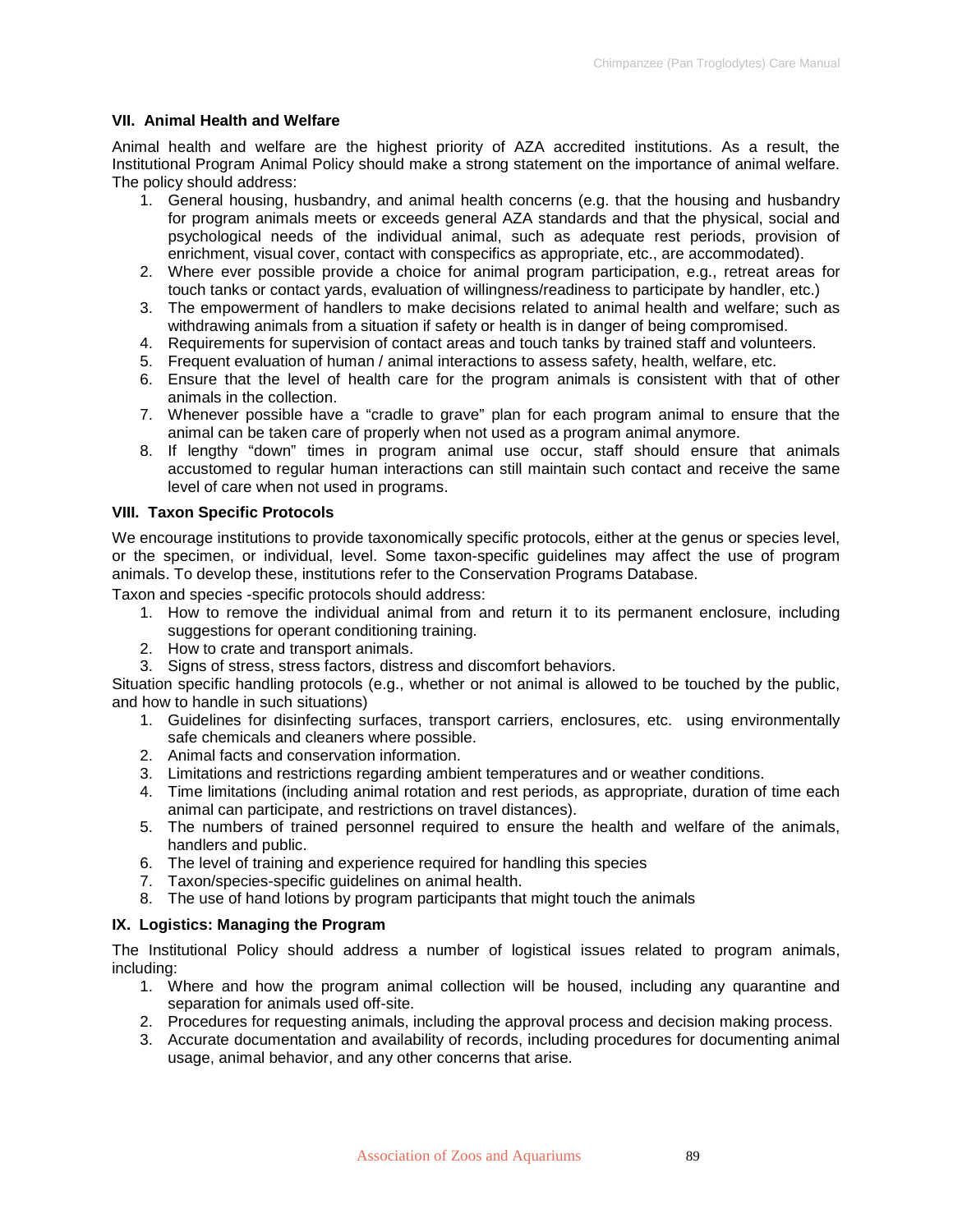# **X. Staff Training**

Thorough training for all handling staff (keepers, educators, and volunteers, and docents) is clearly critical. Staff training is such a large issue that many institutions may have separate training protocols and procedures. Specific training protocols can be included in the Institutional Program Animal Policy or reference can be made that a separate training protocol exists.

It is recommended that the training section of the policy address:

- 1. Personnel authorized to handle and present animals.
- 2. Handling protocol during quarantine.
- 3. The process for training, qualifying and assessing handlers including who is authorized to train handlers.
- 4. The frequency of required re-training sessions for handlers.
- 5. Personnel authorized to train animals and training protocols.
- 6. The process for addressing substandard performance and noncompliance with established procedures.
- 7. Medical testing and vaccinations required for handlers (e.g., TB testing, tetanus shots, rabies vaccinations, routine fecal cultures, physical exams, etc.).
- 8. Training content (e.g., taxonomically specific protocols, natural history, relevant conservation education messages, presentation techniques, interpretive techniques, etc.).
- 9. Protocols to reduce disease transmission (e.g., zoonotic disease transmission, proper hygiene and hand washing requirements, as noted in AZA's Animal Contact Policy).
- 10. Procedures for reporting injuries to the animals, handling personnel or public.
- 11. Visitor management (e.g., ensuring visitors interact appropriately with animals, do not eat or drink around the animal, etc.).

# **XI. Review of Institutional Policies**

All policies should be reviewed regularly. Accountability and ramifications of policy violations should be addressed as well (e.g., retraining, revocation of handling privileges, etc.). Institutional policies should address how frequently the Program Animal Policy will be reviewed and revised, and how accountability will be maintained.

# **XII. TAG and SSP Recommendations**

Following development of taxon-specific recommendations from each TAG and SSP, the institution policy should include a statement regarding compliance with these recommendations. If the institution chooses not to follow these specific recommendations, a brief statement providing rationale is recommended.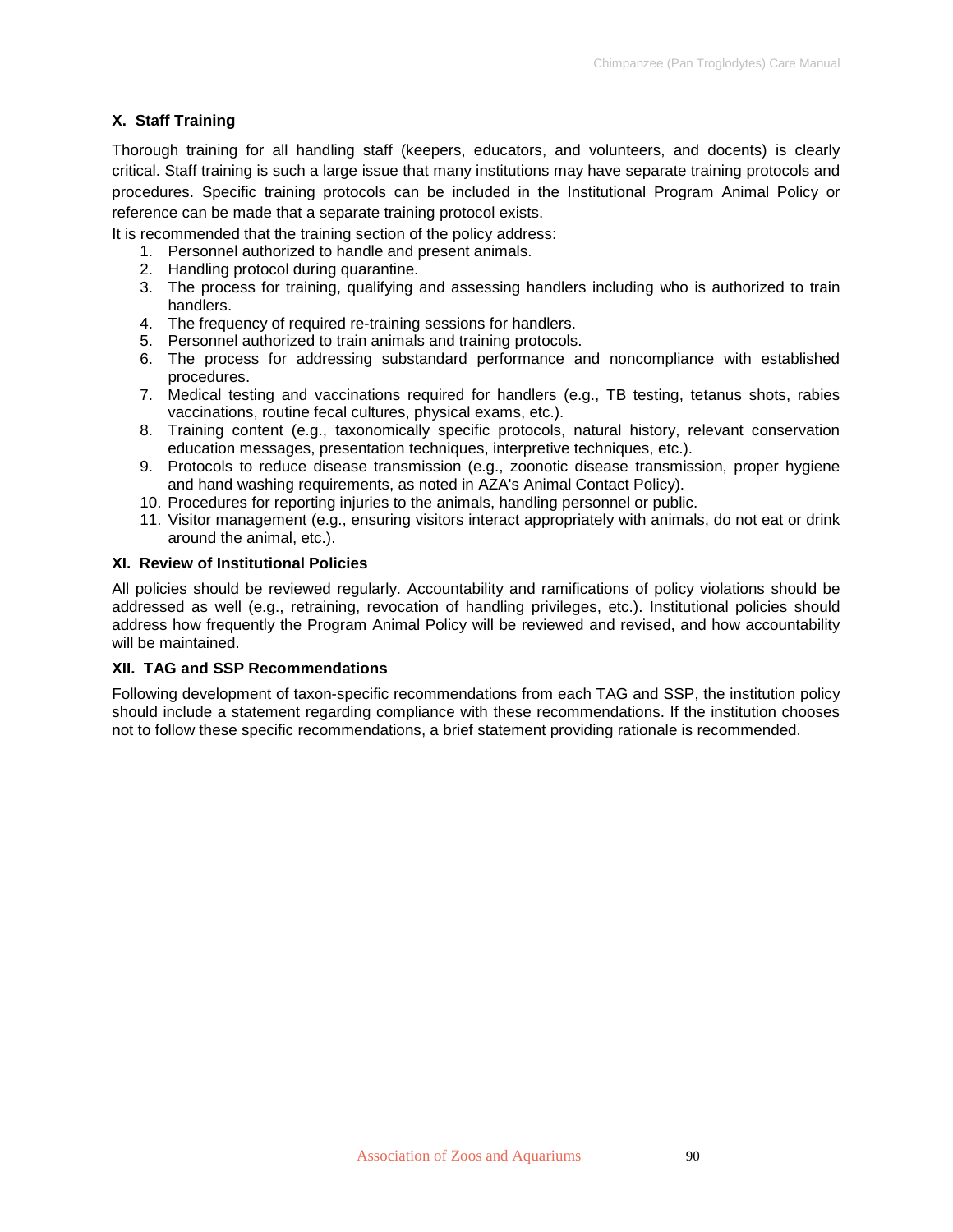# **Appendix F. AZA Chimpanzee SSP Steering Committee and Advisors**

(Current as of 12/31/09)

| <b>Name</b>             | <b>Position</b>              | <b>Institution</b>             |
|-------------------------|------------------------------|--------------------------------|
| Steve Ross              | Chair                        | Lincoln Park Zoo               |
| Lisa New                | <b>Vice Chair</b>            | Knoxville Zoo                  |
| Rebecca Gullott         | Secretary                    | Maryland Zoo                   |
| Leslie Field            |                              | Sacramento Zoo                 |
| Jennifer Ireland        |                              | North Carolina Zoo             |
| Liz Harmon              |                              | Kansas City Zoo                |
| Jennie McNary           |                              | Los Angeles Zoo                |
| <b>Terry Wolf</b>       |                              | Lion Country Safari            |
| Ingrid Porton           |                              | Saint Louis Zoo                |
| Lee Ann Rottman         |                              | Lowry Park Zoo                 |
| Syd Tanner              |                              | Little Rock Zoo                |
| Jennifer Davis          |                              | Oklahoma City Zoo              |
| Hollie Colahan          |                              | Houston Zoo                    |
| Kay Backues             | Veterinary Co-advisor        | Tulsa Zoo                      |
| <b>Tammie Bettinger</b> | Sanctuary Advisor            | Disney's Animal Kingdom        |
| Mollie Bloomsmith       | Research Advisor             | Yerkes Primate Research Center |
| <b>Todd Bowsher</b>     | <b>Contraception Advisor</b> | Dallas Zoo                     |
| Kathryn Gamble          | Veterinary Co-advisor        | Lincoln Park Zoo               |
| Elizabeth Lonsdorf      | <i>In situ</i> advisor       | Lincoln Park Zoo               |
| <b>Terri Hunnicutt</b>  | Husbandry Advisor            | Saint Louis Zoo                |
| Lorraine Smith          | Legislative Advisor          |                                |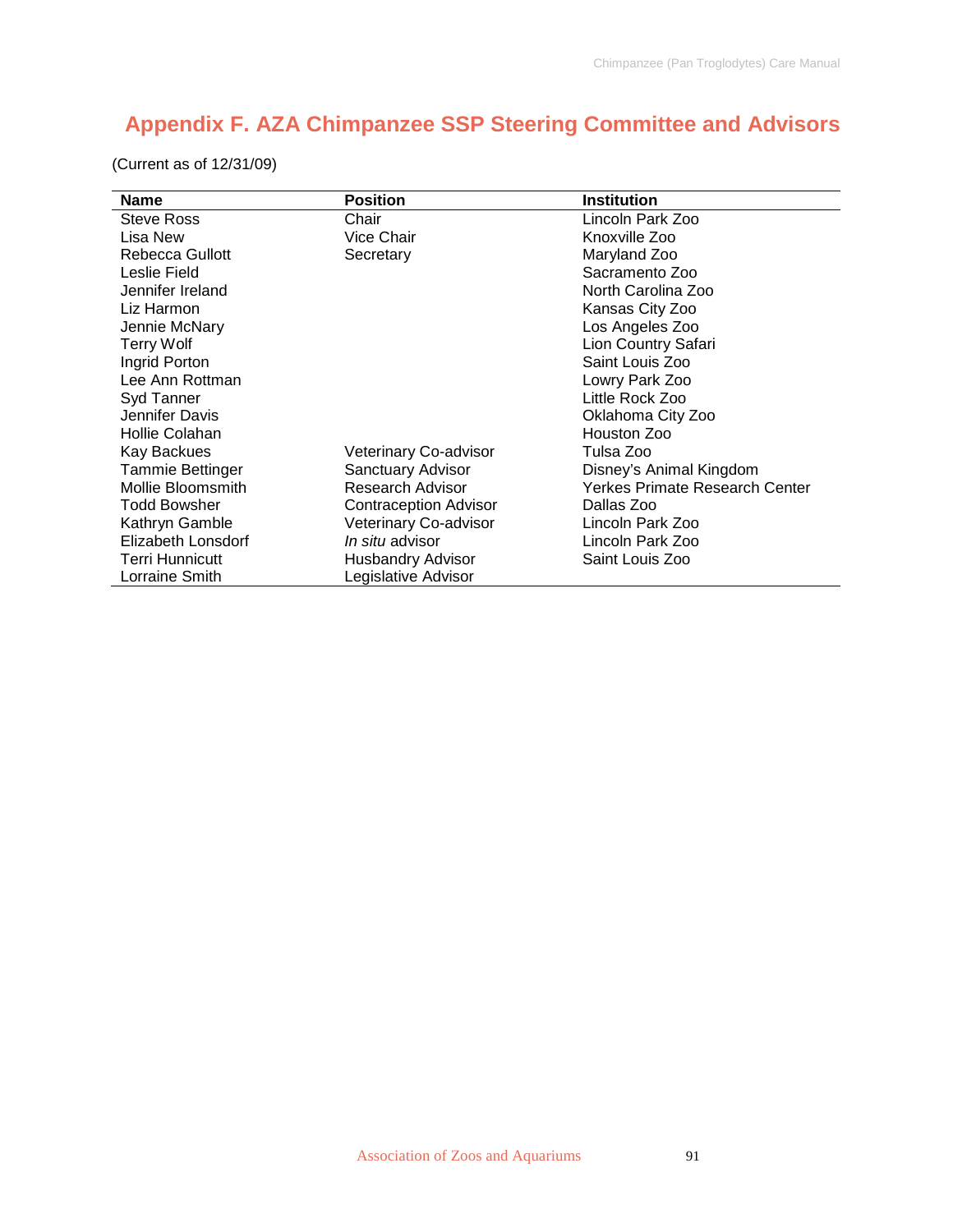# **Appendix G. Necropsy Protocol for Great Apes**

Adapted from the American Association of Zoo Veterinarians (AAZV) 'Standardized Necropsy Report for Great Apes and Other Primates'. Contact AAZV (www.aazv.org) for unedited standardized necropsy report. Original, unedited necropsy form available from the American Association of Zoo Veterinarians (AAZV, 581705 White Oak Road, Yulee, FL 32097; Telephone: 904-225-3275).

#### **STANDARDIZED NECROPSY REPORT FOR GREAT APES AND OTHER PRIMATES**

| <b>WORK SHEET</b>                                                                             |                                    |  |
|-----------------------------------------------------------------------------------------------|------------------------------------|--|
| Pathology # ________________Species                                                           | Date <u>Date</u>                   |  |
| Animal #/Name ______________________                                                          | Sex _________ Age(DOB)____________ |  |
| Date of Death/Euthanasia ______________                                                       | Time (am/pm)                       |  |
| Method of euthanasia                                                                          |                                    |  |
|                                                                                               |                                    |  |
| Post mortem state The Nutritional state                                                       |                                    |  |
| Pathologist or prosector and institution:<br><u>Fathologist</u> or prosector and institution: |                                    |  |
|                                                                                               |                                    |  |

**Gross diagnoses:**

#### **\_\_\_\_\_\_\_\_\_\_\_\_\_\_\_\_\_\_\_\_\_\_\_\_\_\_\_\_\_\_\_\_\_\_\_\_\_\_\_\_\_\_\_\_\_\_\_\_\_\_\_\_\_\_\_\_\_\_\_\_\_\_\_\_\_\_\_\_\_\_\_\_\_\_\_\_\_\_\_\_\_\_\_\_\_\_\_\_ Abstract of clinical history:**

| Please check tissues submitted for histopathology.                      |  |
|-------------------------------------------------------------------------|--|
| External Examination (note evidence of trauma, exudates, diarrhea etc): |  |
| Hair coat:                                                              |  |
| Skin:                                                                   |  |
| Scent glands:                                                           |  |
| Mammary glands and nipples:                                             |  |
| Umbilicus (see neonatal/fetal protocol):                                |  |
| Subcutis (note: fat, edema, hemorrhage, parasites):                     |  |
| Mucous membranes (note: color, exudates):                               |  |
| Ocular or nasal exudate?:                                               |  |
| Eyes and ears:                                                          |  |
| External genitalia:                                                     |  |
| Oral cavity, cheek pouches and pharynx:                                 |  |
| Dentition:                                                              |  |
| Tongue:                                                                 |  |

Note fractures, dislocations, malformations?:

- Bone growth plate (rib, distal femur, sternabra)
- Muscles:
- Bone marrow (femur):
- Joints (note any exudates or arthritis):
- \_\_\_\_\_Spinal column (examine ventral aspect when viscera removed)

### **Examination of the neck region**

- Larynx:
- Laryngeal air sac (see protocol for great apes):
- Mandibular and parotid salivary glands:
- \_\_\_\_\_Thyroids and parathyroids:
- \_\_\_\_\_Cervical/cranial lymph nodes:
- \_\_\_\_\_Esophagus: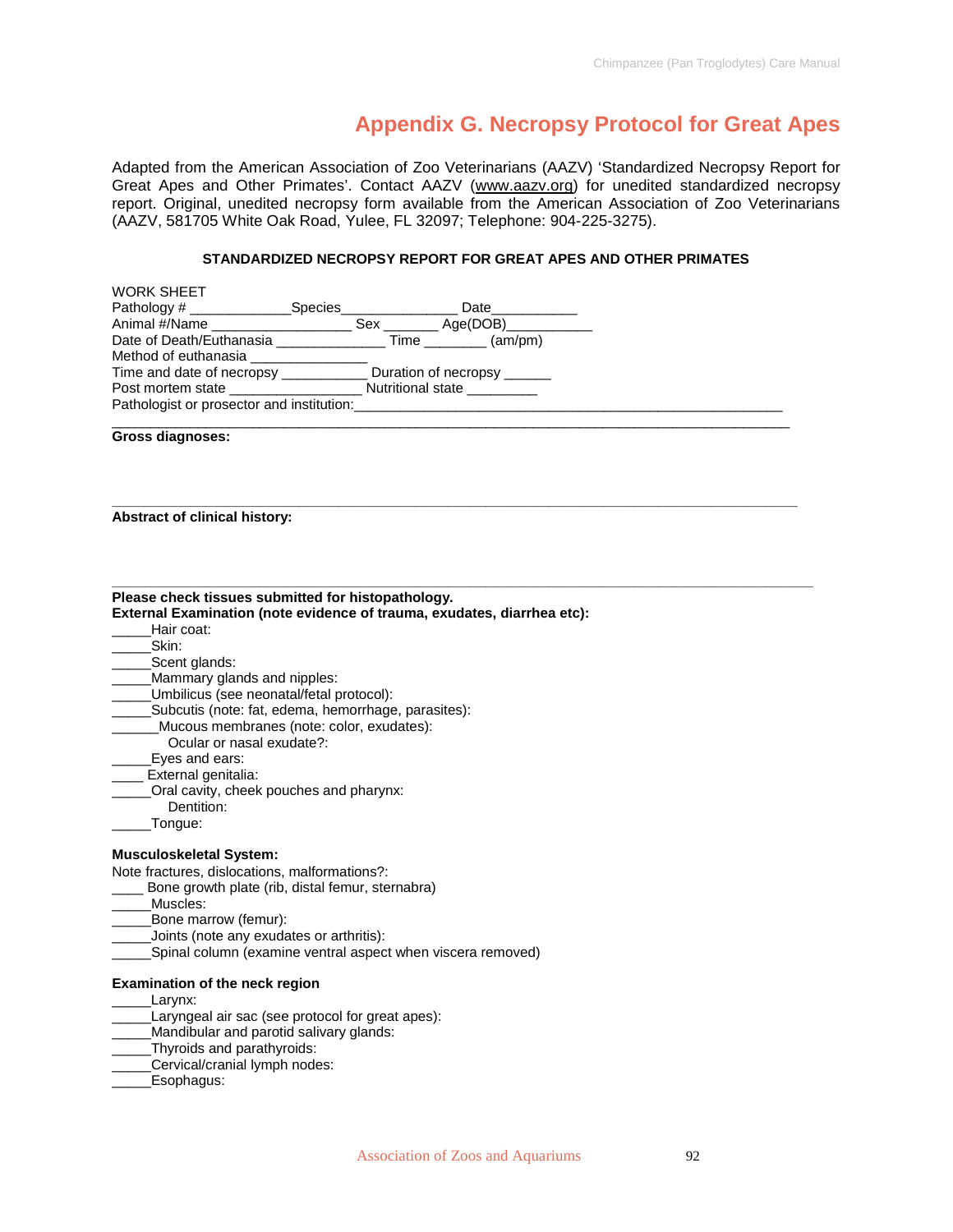#### **Thoracic Cavity:**

Note any effusions, adhesions, or hemorrhage:

Note amount, color and any lesions in mediastinal and coronary fat:

\_\_\_\_\_Thymus

- Heart (see attached protocol):
- Great vessels:
- \_\_\_\_\_Trachea and bronchi
- Lungs:
- \_\_\_\_\_Esophagus:
- \_\_\_\_\_Lymph nodes:

#### **Abdominal Cavity:**

Note any effusions, adhesions, or hemorrhage: Note amount, color or lesions in omental, mesenteric and perirenal fat:

Liver and gall bladder:

- Stomach:
- Pancreas:
- \_\_\_\_\_Duodenum:
- \_\_\_\_\_Jejunum:
- \_\_\_\_\_Ileum:
- \_\_\_\_\_Cecum and (in apes) appendix:
- \_\_\_\_\_Colon and rectum:
- Lymph nodes:
- \_\_\_\_\_Kidneys and ureters:
- Adrenals:
- Gonads:
- Uterus:
- Bladder and urethra:
- Male accessory sex glands (prostate and seminal vesicles):
- \_\_\_\_\_Umbilical vessels, round ligaments of bladder in neonates:
- Abdominal aorta and caudal vena cava:

## **Nervous System:**

- \_\_\_\_\_Meninges:
- \_\_\_\_\_Brain:
- Pituitary:
- \_\_\_\_\_Trigeminal (gasserian) ganglia:
- \_\_\_\_\_Spinal cord (please note to which lumbar segment the cord extends):
- Brachial plexus and sciatic nerves:

Is there an identifiable pineal gland?

#### **WEIGHTS AND MEASUREMENTS (if at all possible, in grams, kilograms and cm, please):**

| Lymphoid tissue: |                                           |                                                          |
|------------------|-------------------------------------------|----------------------------------------------------------|
|                  |                                           |                                                          |
|                  |                                           | R. inguinal LN _______________ L. inguinal LN __________ |
|                  | Jejunal LN $\_\_\_\_\_\_\_\_\_\_\_\_\_\_$ |                                                          |
|                  |                                           |                                                          |
|                  | Abdominal Organs:                         |                                                          |
|                  | Liver $\_\_$                              |                                                          |
|                  |                                           |                                                          |
|                  |                                           | R. adrenal L. adrenal                                    |
|                  |                                           | R. ovary L. ovary                                        |
|                  | uterus                                    |                                                          |
|                  | placenta (weigh and measure disc(s)):     |                                                          |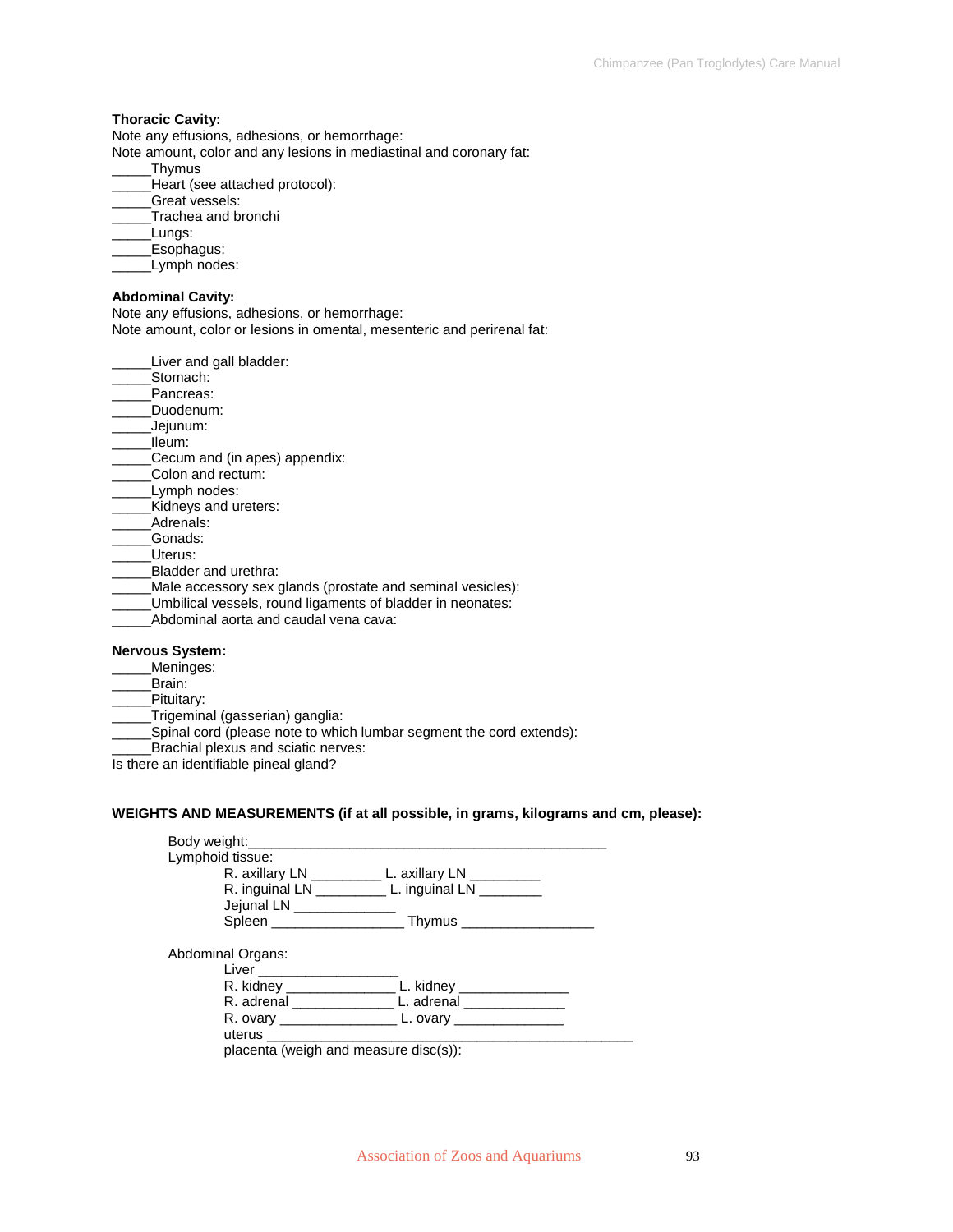| Thoracic Organs:                              |                                                                                                                                                                                                                                                                                                                             |  |
|-----------------------------------------------|-----------------------------------------------------------------------------------------------------------------------------------------------------------------------------------------------------------------------------------------------------------------------------------------------------------------------------|--|
|                                               |                                                                                                                                                                                                                                                                                                                             |  |
|                                               | Height: Circumference at coronary groove: _______                                                                                                                                                                                                                                                                           |  |
|                                               |                                                                                                                                                                                                                                                                                                                             |  |
|                                               | Septum_______________                                                                                                                                                                                                                                                                                                       |  |
|                                               | Lt. AV valve circ._____________ Rt. AV valve circ.___________                                                                                                                                                                                                                                                               |  |
|                                               | Aortic valve circ.___________ Pulmonary v. circ.__________                                                                                                                                                                                                                                                                  |  |
|                                               |                                                                                                                                                                                                                                                                                                                             |  |
|                                               |                                                                                                                                                                                                                                                                                                                             |  |
| Other:                                        |                                                                                                                                                                                                                                                                                                                             |  |
|                                               |                                                                                                                                                                                                                                                                                                                             |  |
|                                               |                                                                                                                                                                                                                                                                                                                             |  |
|                                               |                                                                                                                                                                                                                                                                                                                             |  |
|                                               | Length x dia.<br>Penis (length x diameter)<br>Denis (length x diameter)                                                                                                                                                                                                                                                     |  |
|                                               |                                                                                                                                                                                                                                                                                                                             |  |
|                                               | STANDARDIZED BODY MEASUREMENTS FOR NONHUMAN PRIMATES INCLUDING APES:<br>crown rump length (linear)<br>crown rump length (curvalinear)<br>expansion of the contract of the contract of the contract of the contract of the contract of the contract of<br>cranial circumference (above brow ridge)__________________________ |  |
|                                               |                                                                                                                                                                                                                                                                                                                             |  |
|                                               |                                                                                                                                                                                                                                                                                                                             |  |
|                                               |                                                                                                                                                                                                                                                                                                                             |  |
|                                               |                                                                                                                                                                                                                                                                                                                             |  |
|                                               |                                                                                                                                                                                                                                                                                                                             |  |
|                                               |                                                                                                                                                                                                                                                                                                                             |  |
|                                               |                                                                                                                                                                                                                                                                                                                             |  |
|                                               | elbow- wrist:<br><u> 1989 - Johann John Stone, meil er fan de ferske fan de ferske fan de ferske fan de ferske fan de ferske fan d</u>                                                                                                                                                                                      |  |
|                                               |                                                                                                                                                                                                                                                                                                                             |  |
|                                               |                                                                                                                                                                                                                                                                                                                             |  |
|                                               | Left leg: hip-knee:________<br><u> 1980 - An Dùbhlachd ann an Dùbhlachd ann an Dùbhlachd ann an Dùbhlachd ann an Dùbhlachd ann an Dùbhlachd ann </u>                                                                                                                                                                        |  |
|                                               |                                                                                                                                                                                                                                                                                                                             |  |
|                                               |                                                                                                                                                                                                                                                                                                                             |  |
|                                               |                                                                                                                                                                                                                                                                                                                             |  |
|                                               |                                                                                                                                                                                                                                                                                                                             |  |
|                                               | Right leg: hip-knee:_______                                                                                                                                                                                                                                                                                                 |  |
|                                               | the control of the control of the control of the control of the control of the control of                                                                                                                                                                                                                                   |  |
|                                               |                                                                                                                                                                                                                                                                                                                             |  |
|                                               |                                                                                                                                                                                                                                                                                                                             |  |
|                                               | hallux: the contract of the contract of the contract of the contract of the contract of the contract of the contract of the contract of the contract of the contract of the contract of the contract of the contract of the co                                                                                              |  |
|                                               |                                                                                                                                                                                                                                                                                                                             |  |
| <b>STORED, OR TO WHOM SENT):</b><br>Cultures: | ANCILLARY DIAGNOSTICS (CHECK IF PERFORMED, GIVE RESULTS IF AVAILABLE, NOTE LOCATION IF<br>bacterial:<br>fungal:<br>viral:                                                                                                                                                                                                   |  |
| Heart blood:                                  |                                                                                                                                                                                                                                                                                                                             |  |
|                                               | serum:                                                                                                                                                                                                                                                                                                                      |  |
|                                               | filter paper blot:                                                                                                                                                                                                                                                                                                          |  |
| Parasitology:                                 |                                                                                                                                                                                                                                                                                                                             |  |
|                                               | feces:                                                                                                                                                                                                                                                                                                                      |  |
|                                               | direct smears:                                                                                                                                                                                                                                                                                                              |  |
|                                               | parasites:                                                                                                                                                                                                                                                                                                                  |  |
|                                               | Tissues fixed in 10% formalin (list tissues or specific lesions other than those checked above):                                                                                                                                                                                                                            |  |
|                                               | Tissue fixed for EM:<br>Tissue frozen:                                                                                                                                                                                                                                                                                      |  |

| Impression smears: |  |
|--------------------|--|
|                    |  |
|                    |  |
|                    |  |
|                    |  |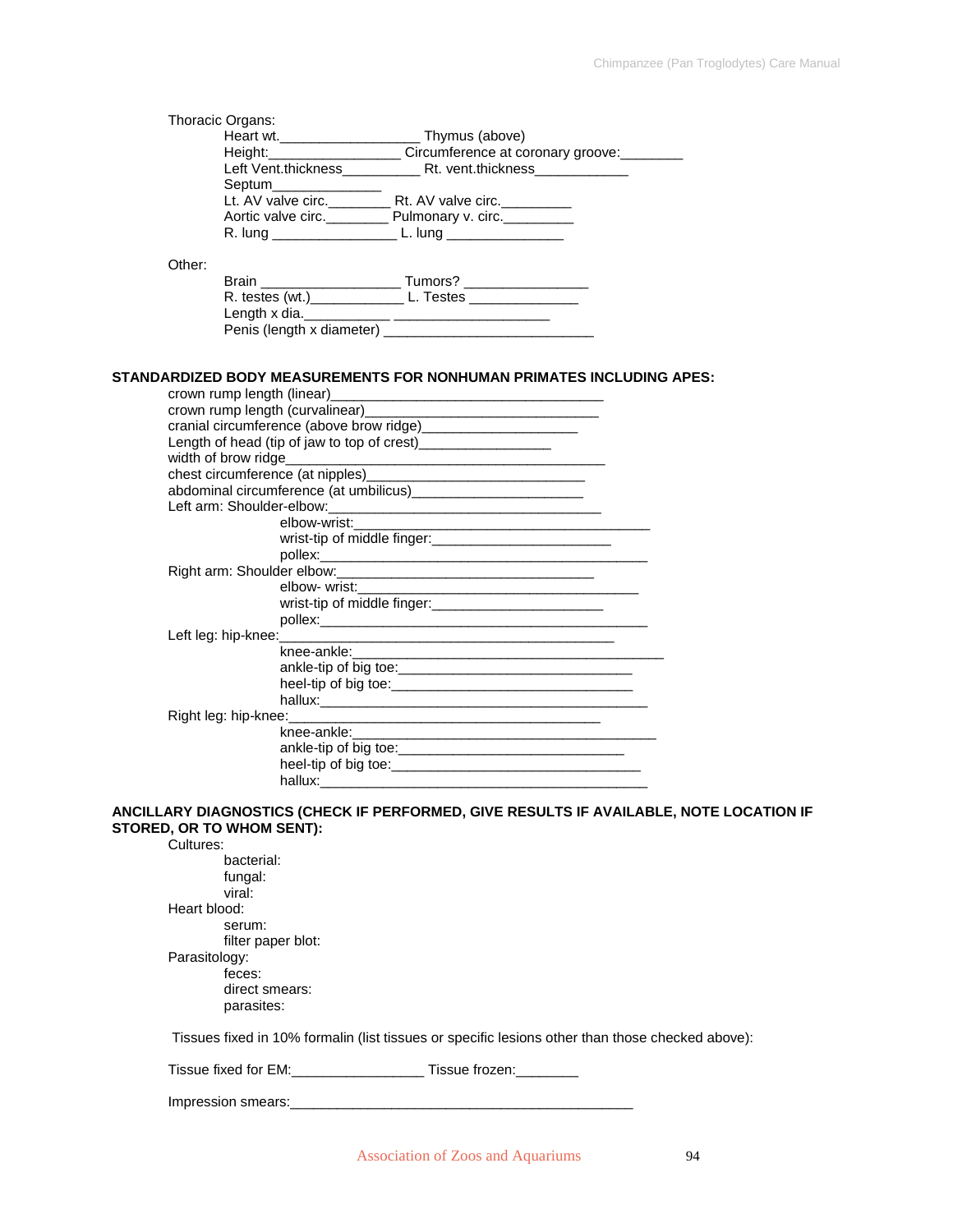#### **Comments (interpretation of gross findings):**

#### **NONHUMAN PRIMATE POST MORTEM EXAMINATION**

#### **Collection of tissues**

Tissues to be fixed in 10% neutral buffered formalin should be less than 0.5cm thick to ensure penetration of formalin for fixation. Initial fixation should be in a volume of fixative 10 times the volume of the tissues. Agitation of the tissues during the first 24 hours is helpful to prevent pieces from sticking together and inhibiting fixation. Once fixed tissues may be transferred to a smaller volume for shipment.

#### **Labeling of specimen**

If pieces are small or not reaily recognizable (e.g., individual lymph nodes) they can be fixed in cassettes or embedding bags or wrapped in tissue paper labeled with pencil or indelible ink. Another alternative is to submit lymph nodes with attached identifiable tissue, e.g., axillary with brachial plexus, inguinal with skin, bronchial with bronchus, etc. Sections from hollow viscera or skin can be stretched flat on paper (serosal side down) and allowed to adhere momentarily before being placed in formalin with the piece of paper. The paper can be labeled with the location from which the tissue came. The formalin container should be labeled with the animals name or number, the age and sex, the date and location, and the name of the prosector.

#### **Tissues to be preserved**

From the skin submit at least one piece without lesions, a nipple and mammary gland tissue, scent gland, any lesions and subcutaneous or ectoparasites.

Axillary and or inguinal lymph nodes may be submitted whole from small animals and should be sectioned transversely through the hilus in large primates.

Mandibular, and/or parotid salivary glands should be sectioned to include lymph node with the former and ear canal with the latter.

Thyroids, if it is a small primate, may be left attached to the larynx and submitted with the base of tongue, pharynx, esophagus as a block. In larger primates, take sections transversely through the thyroids trying to incorporate the parathyroids in the section.

Trachea and esophagus and laryngeal air sac sections may be submitted as a block.

Cervical lymph nodes may be submitted whole if small or sectioned transversely.

A single sternebra should be preserved as a source of bone marrow. A marrow touch imprint may be made from the cut sternebra and air dried for marrow cytology.

Section of thymus or anterior pericardium should be taken perpendicular to the front of the heart.

Heart: weigh and measure heart after opening but before sectioning. Please fix longitudinal sections of left and right ventricles with attached valves and atria in large animals and the whole heart opened and cleaned of blood clots in smaller animals. In tiny animals the heart may be fixed whole after cutting the tip off the apex.

Lungs: if possible inflate at least one lobe by instilling clean buffered formalin into the bronchus under slight pressure. Fix at least one lobe from each side and preferably samples from all lobes. In little animals the entire "pluck" may be fixed after perfusion and sampling for etiologic agents.

Gastrointestinal Track: Take sections of all levels of the GI track including: gastric cardia, fundus and pylorus (or presaccus, saccus, tubular stomach and pylorus in colobines); duodenum at the level of the bile duct with pancreas attached; anterior, middle and distal jejunum; ileum; ileocecocolic junction with attached nodes; cecum and (in apes) appendix; ascending, transverse and descending colon. Open loops of bowel to allow exposure of the mucosa and allow serosa to adhere momentarily to a piece of paper before placing both bowel section and paper in formalin; or gently inject formalin into closed loops.

Liver: Take sections from at least two lobes, one of which should include bile ducts and gall bladder.

Spleen: Make sure sections of spleen are very thin if the spleen is congested; formalin does not penetrate as far in very bloody tissues.

Mesenteric (jejunal) nodes: section transversely; colonic nodes may be left with colon sections.

Kidneys: Take sections from each kidney: Cut the left one longitudinally and the right one transversely so they will be identifiable (or label). Please make sure the sections extend from the capsule to the renal pelvis.

Adrenals: small adrenals may be fixed whole but larger ones should be sectioned (left longitudinal and right transversely) making sure to use a very sharp knife or new scalpel blade so as not to squash these very soft glands.

Bladder: sections should include fundus and trigone. Please make sure to include round ligaments (umbilical arteries) in neonates.

Male gonads and accessory sex glands: Section the prostate with the urethra and seminal vesicles transversely. Section testes transversely. If testes are being collected perimortem for sperm retrieval, try to arrange to take small sections before the gonads are manipulated.

Female reproductive organs: Fix the vulva, vagina, cervix, uterus and ovaries from small and medium sized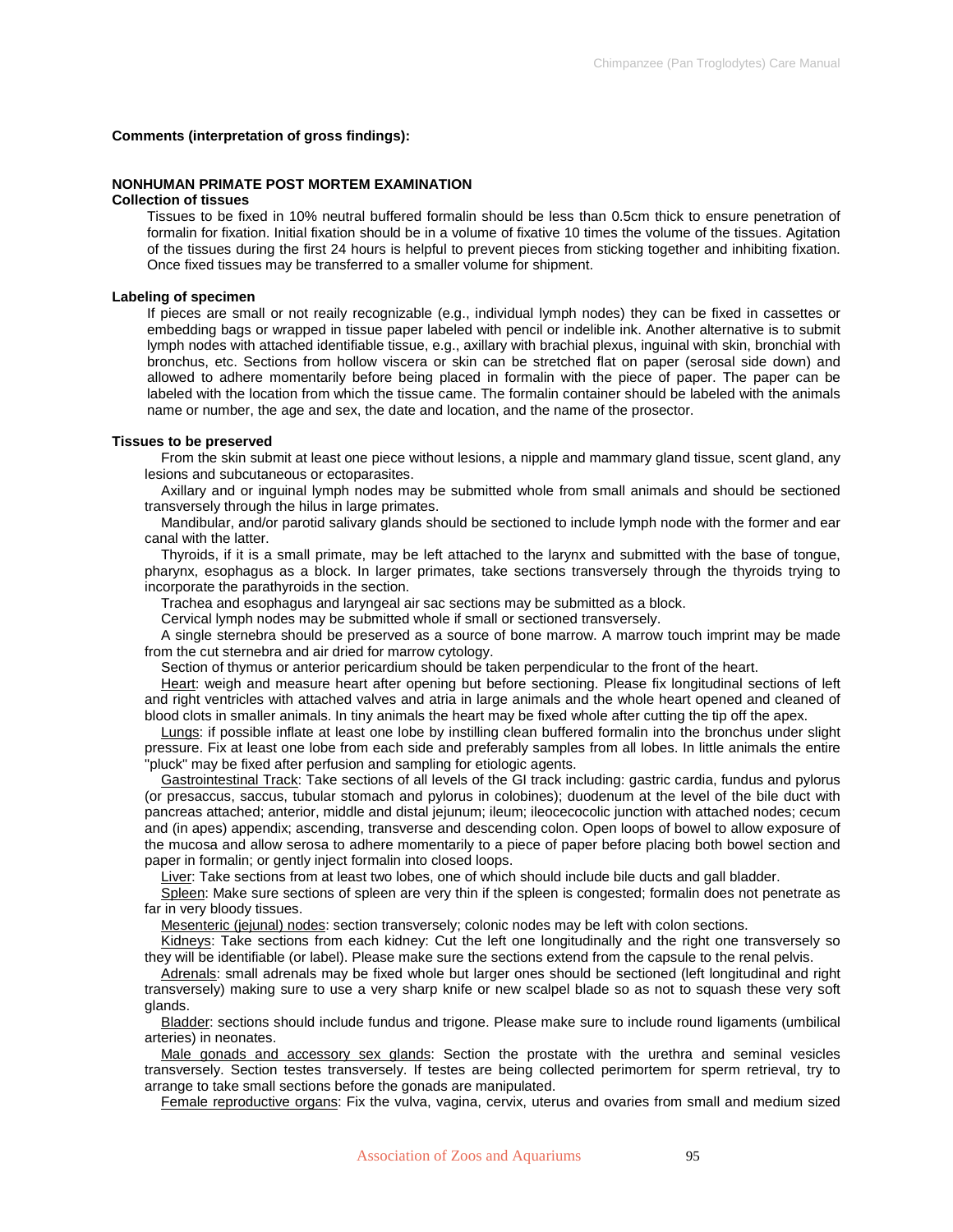primates as a block (after making a longitudinal slit to allow penetration of formalin). Rectum and bladder (opened) can also be included in this block. In somewhat larger animals make a longitudinal section through the entire track. In great apes make transverse sections of each part of the track and the ovaries. (See reproductive track protocols from the contraception advisory group if animals are to be included in their database).

Gravid females: weigh and measure placenta and fetus. Perform a post mortem examination of the fetus. Take sections of placental disc(s) from periphery and center and from extraplacental fetal membranes. Take sections of major organs and tissues of fetus (see fetal protocol).

Nervous system: The brain should be fixed whole, or, if too large for containers, may be cut in half longitudinally (preferred) or transversely through the midbrain. It should be allowed to fix for at least a week before sectioning transversely (coronally) into 0.5-1.0cm slabs to look for lesions. Submit the entire brain if possible and let the pathologist do the sectioning, otherwise submit slabs from medulla, pons and cerebellum, midbrain, thalamus and hypothalamus, prefrontal, frontal, parietal and occipital cortex including hippocampus and lateral ventricles with choroid plexus (Note: limited sectioning is advised if the brain is to go to the great ape brain project).

Pituitary and pineal gland: Fix the pituitary whole. Put pituitary in an embedding bag if it is small. If the pineal gland is identifiable, fix it whole. Also remove and fix the Gasserian (trigeminal) ganglia.

Spinal chord - if clinical signs warrant, remove the cord intact and preserve it whole or in anatomic segments (e.g., cervical, anterior thoracic etc.) (please note to which lumbar vertebra the cord extends)

Bone marrow: Take bone marrow by splitting or sawing across the femur, to get a cylinder and then make parallel longitudinal cuts to the marrow. Try to fix complete cross sections or hemisections of the marrow.

Additional sections for fixation: Take sections of any and all lesions, putting them in embedding bags if they need special labeling.

**NOTE:** It is better to save "too many" tissues than to risk missing essential lesions or details.

# **CARDIAC EXAMINATION FOR GREAT APES (AND OTHER PRIMATES IN WHICH CARDIAC DISEASE IS PRESENT)**

#### **Examine heart in situ.**

Check for position, pericardial effusions or adhesions. Collect for culture or fluid analysis if present.

**Remove heart and entire thoracic aorta with "pluck".** 

Examine heart again. Check the ligamentum (ductus) arteriosus for patency. Check position of great vessels. Open pulmonary arteries to check for thrombi.

Remove heart and thoracic aorta from the rest of the "pluck". Examine for presence of coronary fat. Examine external surfaces especially coronary vessels. Note relative filling of atria and state of contracture (diastole or systole at death) and general morphology (the apex should be fairly pointed)

**Measure length** from apex to top of atria. **Measure circumference** at base of atria (around coronary groove). **Open the heart:** 

Begin at the tip of the right auricle and open the atrium parallel to the coronary groove continuing into the vena cava. Remove blood clot and examine the AV valves. Cut into the right ventricle following the caudal aspect of the septum and continuing around the apex to the anterior side and out the pulmonary artery. Remove postmortem clots and examine inner surface.

Open left atrium beginning at the auricle and continuing out the pulmonary vein. Remove any clots and examine valves. Open the left ventricle starting on the caudal aspect and following the septum as for the right ventricle. When you reach the anterior aspect, clear the lumen of blood and identify the aortic outflow. Continue the incision around the front of the heart and into the aorta, taking care to cut between the pulmonary artery and the auricle. Open the entire length of the thoracic aorta.

Remove all postmortem clots. You may gently wash the heart in cool water or dilute formalin to better visualize the internal structures and valves. Sever the thoracic aorta from the heart just behind the brachiocephalic arteries. Examine intima and adventitia and section aorta for formalin. Sever the pulmonary vessel and vena cava close to the heart.

#### **Weigh and measure the heart and record.**

Measure thickness of right and left ventricular free walls and the septum septum (on the left side, do not measure directly through a papillary muscle). Measure the circumference of the right and left AV valves and the aortic and pulmonary valves using a pliable measuring tape (or use a piece of string and measure the string on a straight ruler). **Take sections for histopathology:**

Sections should include:

Longitudinal sections of left and right ventricles AV valves and atria.

Sections of myocardium from left and right ventricles including coronary vessels. Sections of papillary muscles.

Sections from the septum at the vase of the AV valves (area of conduction system).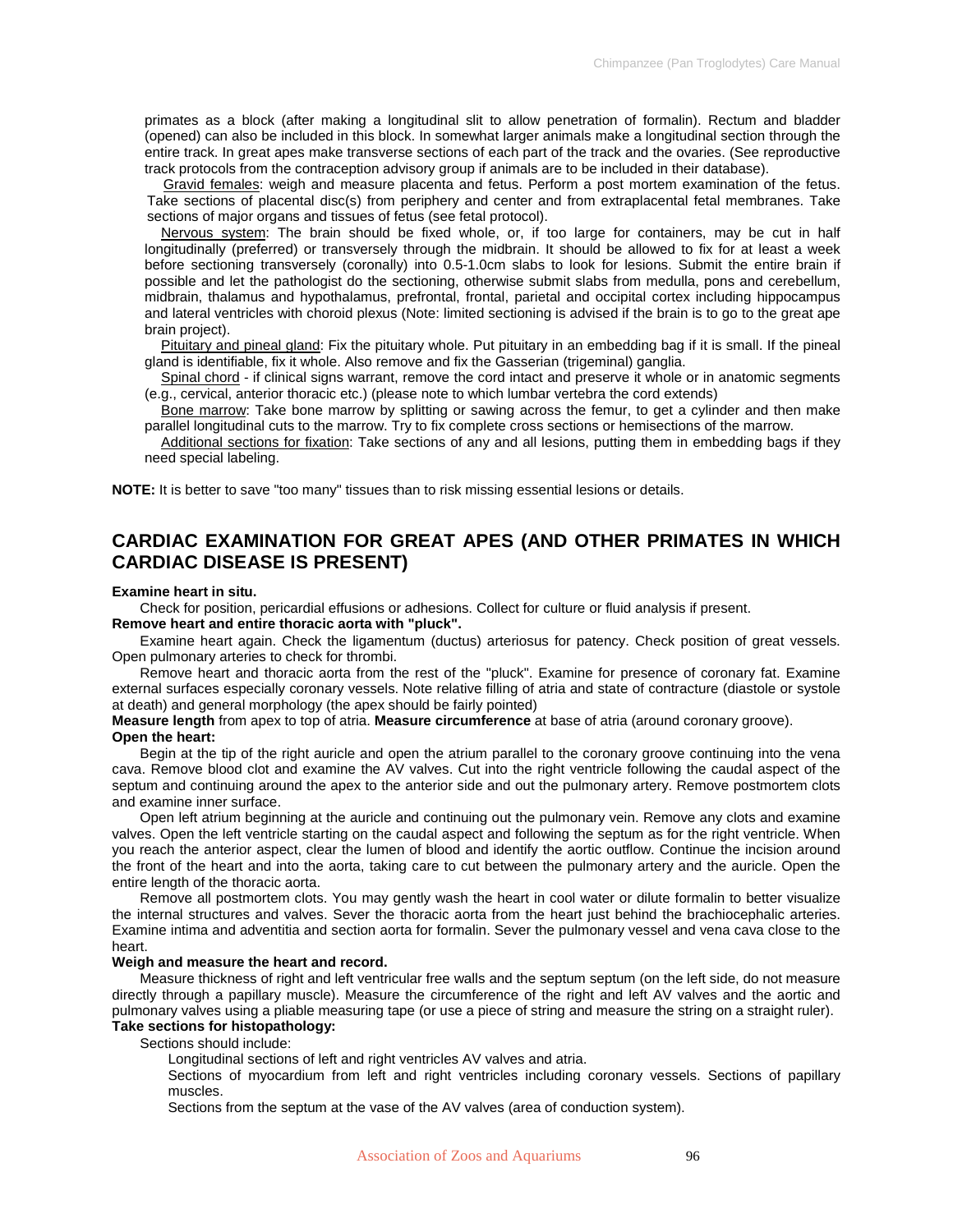**Fix the entire heart,** if possible, by immersion in 10% buffered formalin for more detailed examination by a cardiac pathologist.

#### **Other vessels:**

Make sure to examine the abdominal aorta, iliac arteries and popliteal arteries (frequent sites of aneurysms in humans). Note the location and severity of fibrous plaques, fatty streaks and atherosclerotic plaques and presence of mineralization or thrombosis (a diagram of lesion location would be helpful).

### **POSTMORTEM EXAMINATION OF PRIMATE FETUSES AND NEONATES**

#### **External examination of the fetus:**

#### **Weigh** the fetus and **make body measurements.**

**Measure the placental disc(s) and weigh the placenta.** Note umbilical length and vascular patterns on the placenta. Note presence of hair, freshness of the carcass (if dam is dead, is the decomposition of the fetus consistent with that of the dam) and any evidence of meconium staining.

#### **Internal examination of the fetus:**

Follow the general primate necropsy protocol.

Make sure to note whether ductus arteriosus and foramen ovale are patent. Note also whether the lungs are aerated and to what extent.

Note dentition / erupted teeth.

Identify umbilical vein and arteries and check for inflammation. Make sure to save umbilicus and round ligaments of the bladder (umbilical arteries) for histology.

Make sure to save a growth plate (e.g., costochondral junction or distal femur) in formalin.

#### **Cultures:**

Take as many of the following as possible: Stomach content or swab of the mucosa; lung; spleen or liver; placental disc and extra-placental membranes. Do both aerobic and anaerobic cultures if possible.

#### **POST MORTEM EXAMINATION OF THE AIR SACS OF ORANGUTANS AND OTHER PRIMATES**

Examine the skin over the air sac for signs of fistulae or scars. Note thickness of the skin and presence of fat or muscle overlying the air sac..

Incise the air sac through the skin on the anterior aspect.

Note color and texture of air sac lining.

Note presence or absence of exudate.

Note presence or absence of compartmentalization by connective tissue and presence of diverticulae.

Note extent of air sacs (e.g., under clavicle, into axilla, etc.)

Identify and describe the opening(s) from the larynx into the air sac (e.g., single slit-like opening, paired oval openings etc.). Note any exudate.

Note the location, size and shape of the opening in the larynx (e.g., from lateral saccules or centrally at the base of the epiglottis). Note length of any connecting channel between larynx and airsac and direction a probe should take to go from inside the larynx to the air sac.

### **Cultures:**

Please culture several different sites within the air sacs (we need data to determine normal flora and if infections are "homogeneous" or compartmentalized).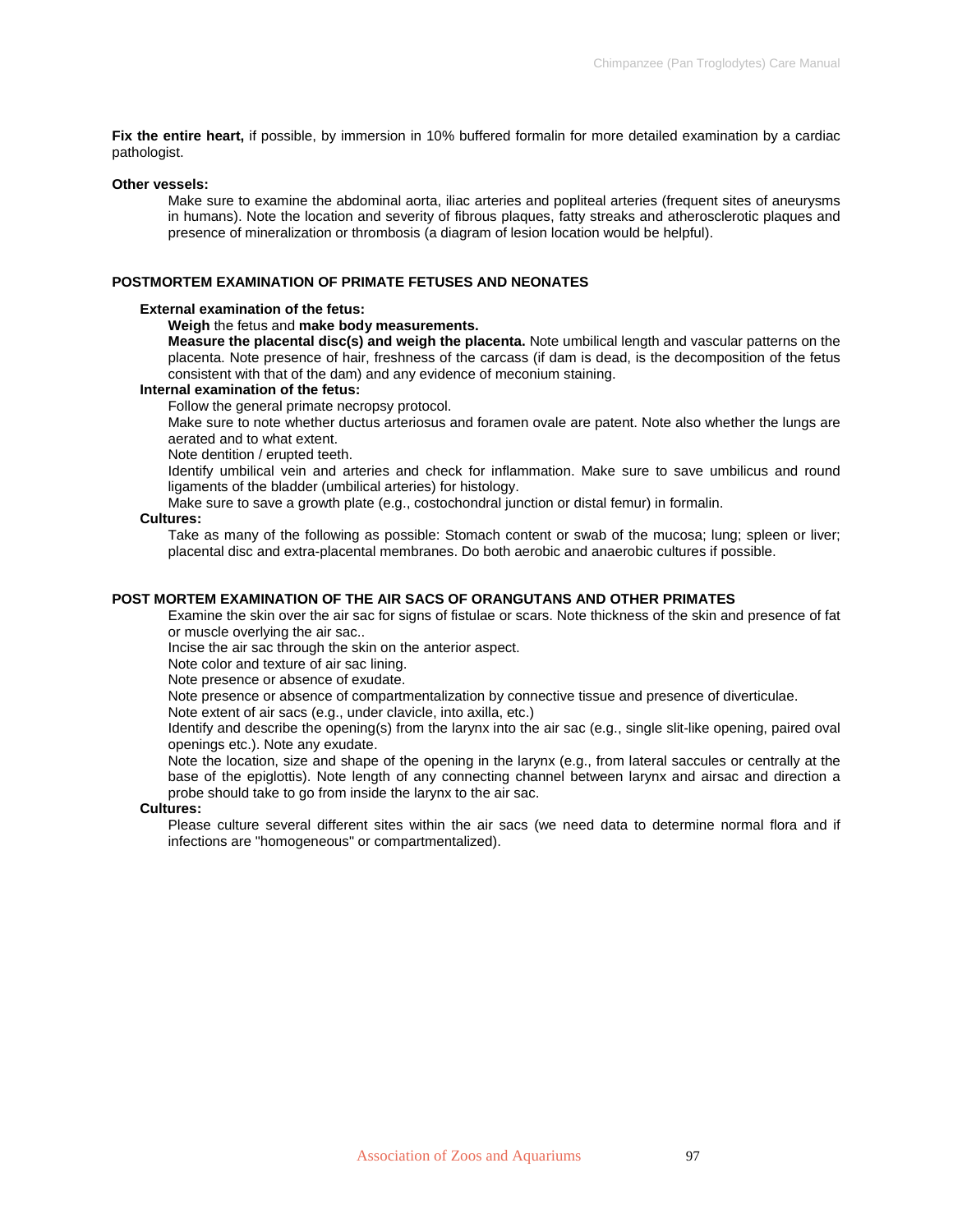# **Appendix H: Example Enrichment List for Chimpanzees**

# **Approved Enrichment List**

Allspice Mint Cooked fruit Basil **Basil Nutmeg Cooked vegetables** Basil Cooked vegetables Bay leaves **Example 2** Onion Diced fruit Diced fruit Diced fruit Catnip Cregano **Catalogue Catnic Catnic Catnic Catnic Catnic Catnic Catnic Catnic Catnic Catnic Catnic Catnic Catnic Catnic Catnic Catnic Catnic Catnic Catnic Catnic Catnic Catnic Catnic Catnic Catnic Catnic Catnic Catnic** Chives Pepper Dried fruit Cilantro Rosemary Dried vegetables Cinnamon **Sage Food floating in water** Cinnamon **Sage Food floating in water** Citrus zest Tabasco Food frozen in ice Cloves Tea Frozen fruit Dill Thyme Frozen vegetables **Diluted Essential Oils** Grated produce **Contract Contract of Crated Produce** Grated produce Extracts Mashed potatoes and the contracts of the contracts of the contracts of the contracts of the contracts of the contracts of the contracts of the contracts of the contracts of the contracts of the contracts of the co Fennel **Pureed produce** Garlic Whole fruit Hunting scents Whole vegetables Lavender Skewered on branches

#### **Category C - Food Items Category D - Browse**

Ice treats Alder Hibiscus and The Terms and Terms and Terms and Terms and Terms and Terms and Terms and Terms and Terms and Terms and Terms and Terms and Terms and Terms and Terms and Terms and Terms and Terms and Terms an Kool-Aid - sugar free (can be used for ice treats) **Amelanchier** Linden Jello - sugar free Apple Mulberry Applesauce (see forage sheet for amount) Arborvitae Arborvitae Pear Jam - sugar free (see forage sheet for amount) Aspen Aspen Poplar Raisins (see forage sheet for amount) **Bamboo** Raspberry Frozen blueberries (see forage sheet for amount) **Blackberry Redbud** Blackberry Redbud Cereal - sugar free (see forage sheet for amount) Box Elder Rose Pasta (see forage sheet for amount) and the content of the content of the Cottonwood Cottonwood Silver Maple Popcorn - air popped (see forage sheet for amount) Dogwood Snowberry Rice (see forage sheet for amount) **Elm** Sugar Maple Steel Cut Oatmeal (see forage sheet for amount) **Ficus** Ficus Willow Honey (1-2 x's per month, 1 TBSP per animal) Grapevine Peanut butter (1-2 x's per month, 1 TBSP per animal) Grass Hay Peanuts (10 per animal) **Hackberry Hackberry Hackberry Hackberry** Sunflower Seeds (1 TBSP per animal) Sunflower Seeds (1 TBSP per animal) Crickets (10 per animal) Also see Browse List on LPZ Intranet Waxworms (10 per animal)

Mealworms (10 per animal)

# **Category A - Scents and Spices Category B - Change in Diet Presentation**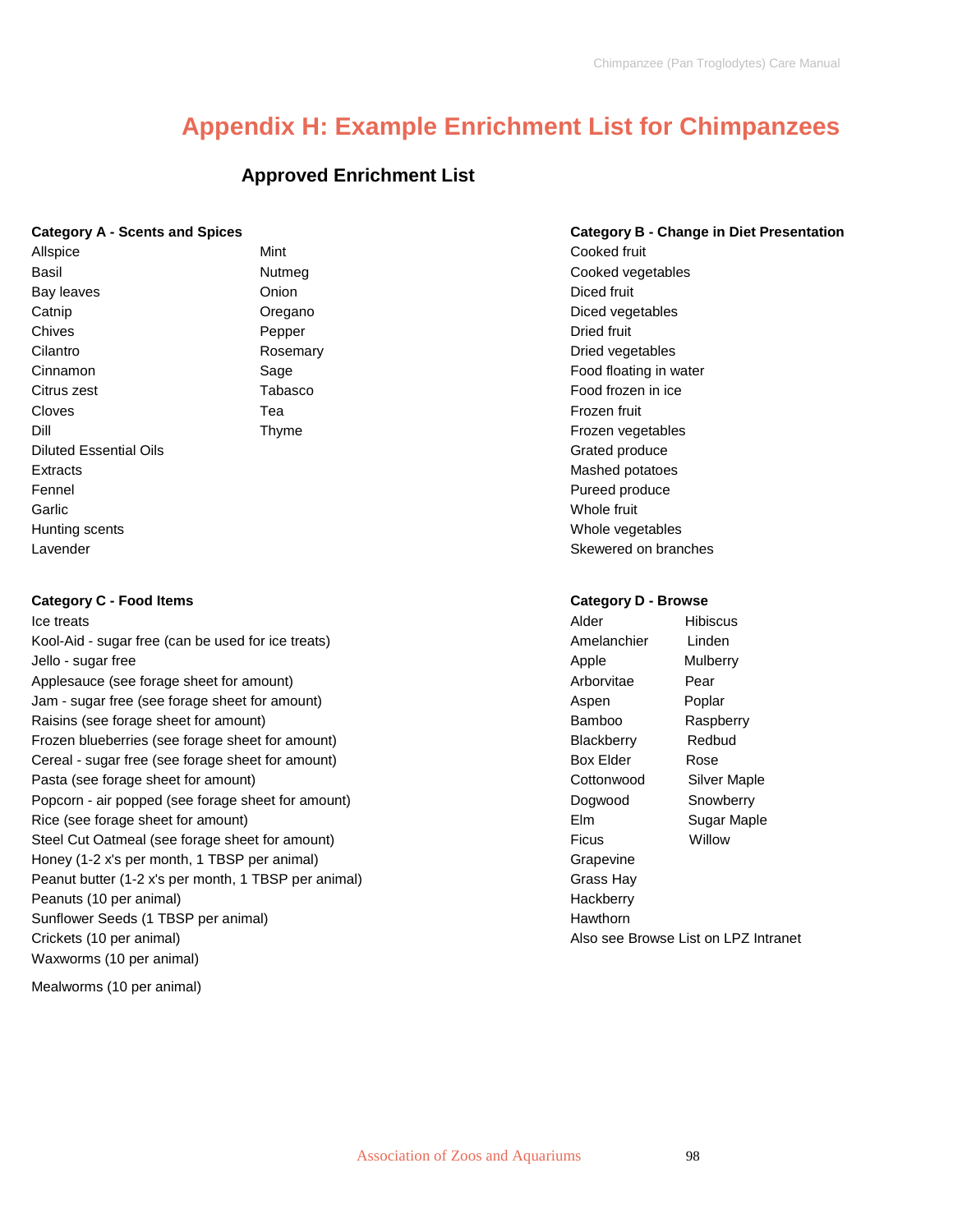Stream of water from hose or sprinkler Bamboo wind chimes hung Termite mound (non-study periods only) Georgian Communications of the Black rubber tubs hung Food in brown paper bags Boomer balls hung Boomer balls hung Food buried in browse Cargo nets hung Food buried in substrate 15 gallon barrel hung \* Food in burlap (prevent ingestion of burlap) 30 gallon barrel hung \* Food in gourds 55 gallon barrel hung \* Food in puzzle feeders **Hammock hung \*** Hammock hung \* Food wrapped in large greens / browse leaves **Pallets hung \*** Pallets hung \* Food in baskets \* The second intervention of the second intervention of the second intervention of the Ropes hung \* Kids activity toys \* (prevent ingestion) Spools hung \* Spools hung \* Spools hung \* Bubbles (must have MSDS for approval) \* Times hung \* Times hung \*

Crayola chalk & crayons (Chimpanzees only) \* Crayola washable finger paint (Chimpanzees only) \*

### **Category G - Manipulable Objects Category H - Paper**

Black rubber tubs (prevent ingestion) and the control of the cardboard boxes\* Cardboard boxes\* Branches (non-toxic) example and the example of the example of the example of the example of the example of the example of the example of the example of the example of the example of the example of the example of the examp

#### Grapevine balls

Grapevine wreaths 15 gallon barrel \* Paper cones \* 30 gallon barrel \* Shredded paper \* 55 gallon barrel \* Phone book pages \* Kiddy pools \* (prevent ingestion) Kids activity toys \* (prevent ingestion) Spools \* (prevent ingestion) Tires \* (prevent ingestion) Combs \* (prevent ingestion) Deckbrushes \* (prevent ingestion) Hairbrushes \* (prevent ingestion) Toothbrushes \* (prevent ingestion) Kong toys \* (prevent ingestion)

### **Category I - Approved Source Substrate Category O - Other Sensory Items**

Branches (non-toxic) and the contract of the contract of the contract of the contract of the contract of the contract of the contract of the contract of the contract of the contract of the contract of the contract of the c

Peat moss

Snow **Straw** 

### **Category E - Occupational Category F - Attached Furniture**

(All hung furniture must be done safely to prevent entrapment)

Boomer balls **Cardboard tubes**\* (NO toilet paper rolls) **Cardboard tubes<sup>\*</sup>** (NO toilet paper rolls) (Only brown boxes, paper bags, tubes with no printing & with staples, stickers, tape removed can be used on exhibit)

Grass clippings **Plastic mirror \*** (prevent ingestion) **Plastic mirror \*** (prevent ingestion)

Grass Hay Alpaca hair (properly cleaned per SMRH protocol) Crass Hay Alpaca hair (properly cleaned per SMRH protocol) Leaf litter (non-toxic) Snake sheds (properly cleaned per SMRH protocol) Blankets \* (NOT JoJo's troop) (prevent ingestion others)

Sand Burlap (prevent ingestion) and the state of the state of the state of the Burlap (prevent ingestion)

Sheets \* (NOT JoJo's troop) (prevent ingestion others)

Sod Sod Tablecloths\* (prevent ingestion) and Tablecloths\* (prevent ingestion)

Sphagnum moss (Only brown, tan & green tablecloths used on exhibit)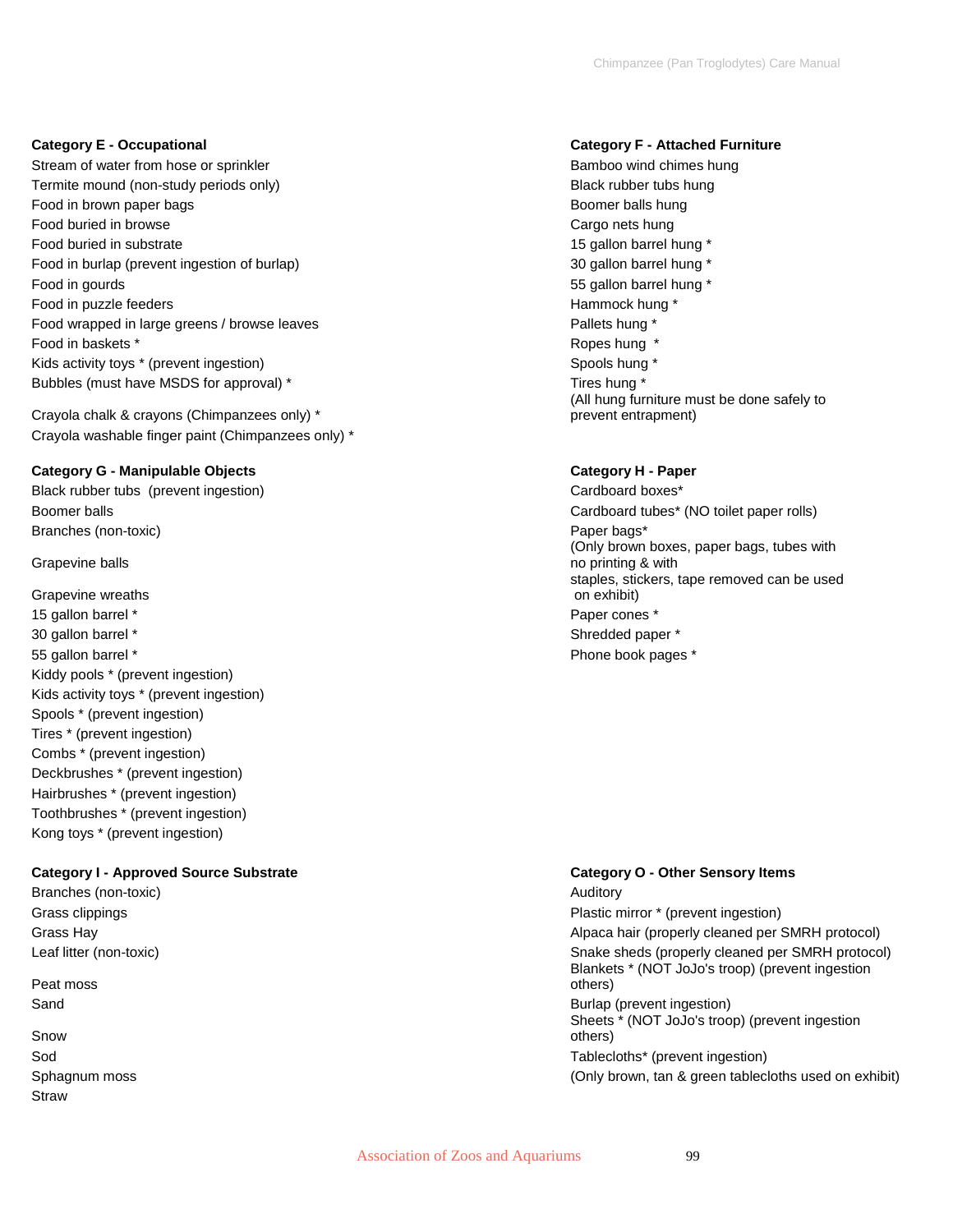Top soil Wood shavings (non-toxic)

Wood wool \* Non-naturalistic items. To be used only in holdings or Auxiliary exhibit. If used in holdings, make sure **Category J - Keepers' choice** the items cannot be taken back into A, B, C exhibits.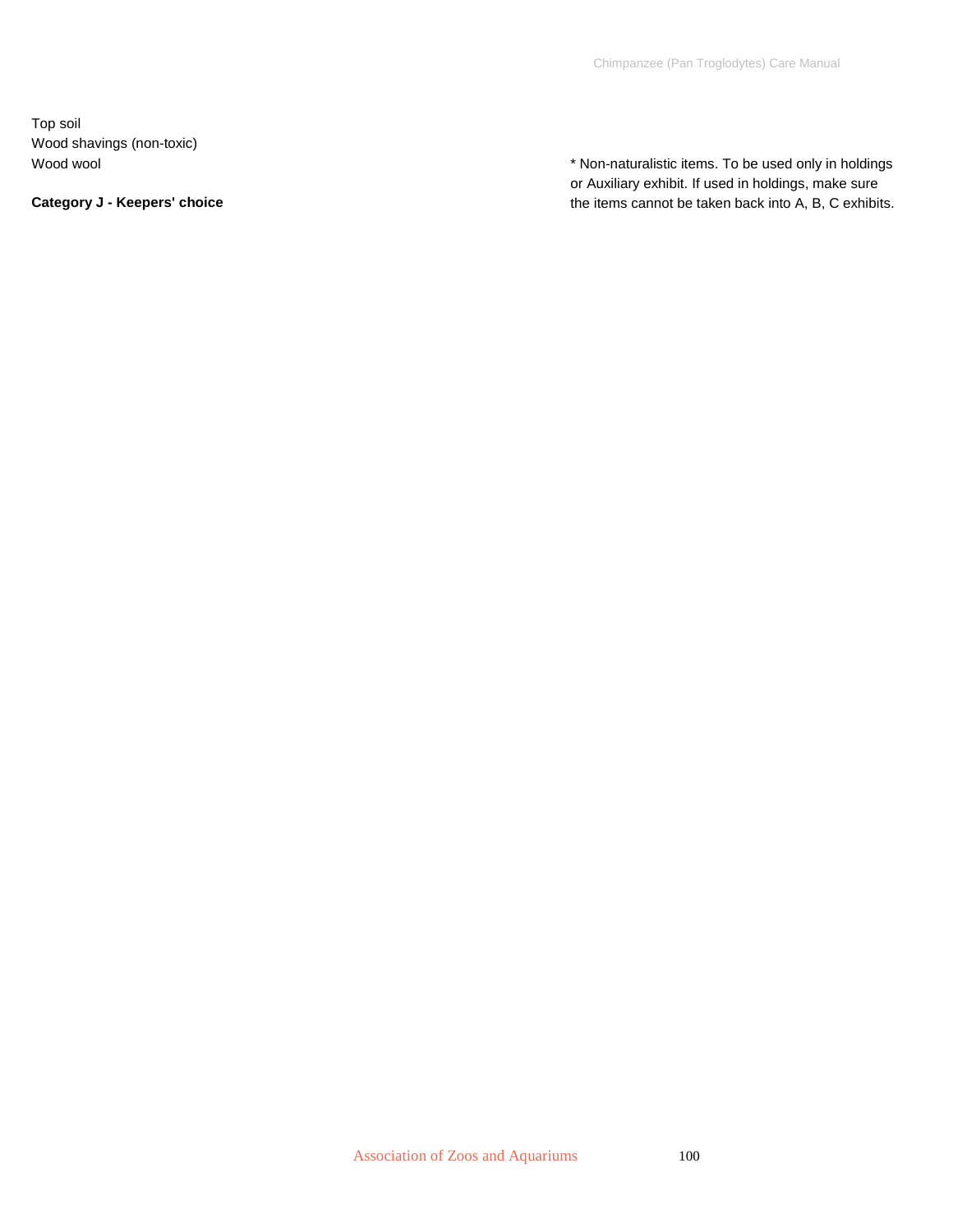٦

|                     |                                   | Sunday   Monday   Tuesday | ∣ Wednesday ∣       | Thursday                | Friday                  | <b>Saturday</b>   |
|---------------------|-----------------------------------|---------------------------|---------------------|-------------------------|-------------------------|-------------------|
|                     |                                   |                           |                     | E<br>$\mathbf{1}$       | 2 $F$ or $A$            | 3 G or B          |
| D<br>$\overline{4}$ | $5\phantom{.0}$<br>$\blacksquare$ | 6J                        | H<br>$\overline{7}$ | $\mathbf O$<br>8        | $\mathsf{A}$<br>9       | 10 $\overline{B}$ |
| D<br>11             | 12 C                              | 13 E                      | 14 H                | 15 $F$ or $J$           | 16 <b>G</b> or <b>C</b> | 17 <sup>1</sup>   |
| 18 <b>D</b>         | 19J                               | 20 O                      | 21 H                | 22 A                    | 23 B                    | 24 C              |
| 25 D                | 26 E                              | 27 <b>F</b> or $A$        | 28 H                | 29 <b>G</b> or <b>B</b> | 30 <sub>1</sub>         | 31 J              |

# **Appendix I: Example of Enrichment Calendar**

DIRECT OBSERVATION<br>
5 Significant interaction (>5 minutes & returned) A Significant contact<br>
4 Minimal interaction (<5 minutes) B Contact (knocked over, moved) 5 Significant interaction (>5 minutes & returned) A Significant contact

2 Fled from / Avoided<br>1 No reaction

No reaction

- 4 Minimal interaction (<5 minutes) B Contact (knocked over, moved)
- 3 Looked at / No interaction C No evidence of contact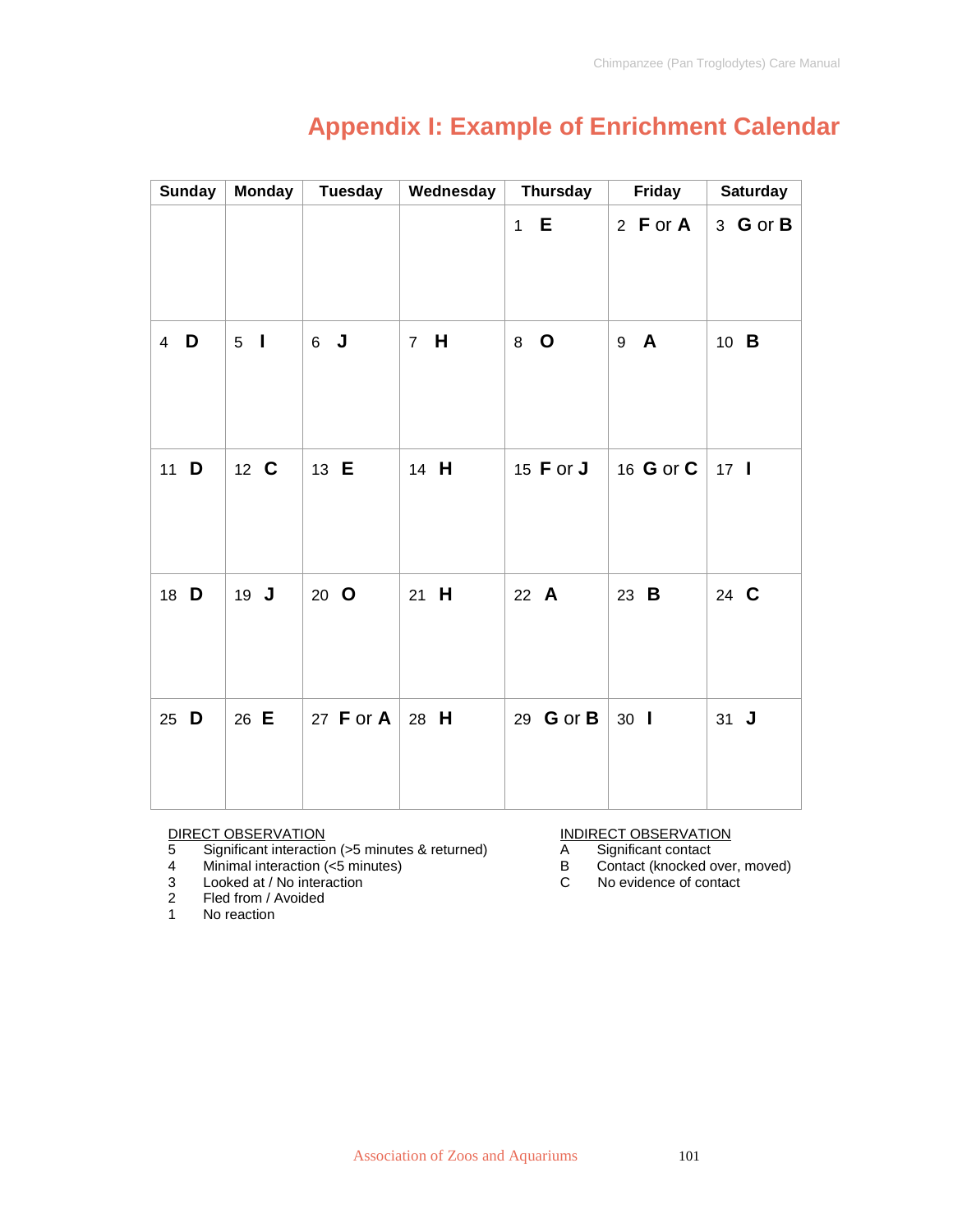# **Appendix J: Apes in Media and Commercial Performances**

# **White Paper: Apes in Media and Commercial Performances**

Approved by the AZA Board of Directors in July 2008 www.aza.org/white-paper-apes-in-media-and-commercial-performances/

# **Policy on the Presentation of Animals**

The Association of Zoos & Aquariums (AZA) is dedicated to excellence in animal care and welfare, conservation, education, research, and the presentation of animals in ways that inspire respect for wildlife and nature. AZA's position is that animals should always be presented in adherence to the following core principles:

- 1. Animal and human health, safety, and welfare are never compromised.
- 2. Education and a meaningful conservation message are integral components of the presentation.
- 3. The individual animals involved are consistently maintained in a manner that meets their social, physical, behavioral, and nutritional needs.

# **Apes in Media and Commercial Performances**

Apes, including chimpanzees, gorillas, bonobos, orangutans, and gibbons, are intelligent, sensitive, longlived and highly social animals. As humans' closest living relatives, they are fascinating, and ape infants are magnetically appealing. These attributes have made apes popular as performers in commercial entertainment and advertising programs. But this popularity and attractiveness masks the often cruel and dangerous practices commonly required to make apes compliant in such appearances.

This White Paper presents a brief summary of the justification for:

- Eliminating the use of apes as performers in commercial entertainment.
- Establishing standards to ensure that public presentations and interpretive programs portray apes respectfully and accurately represent the biology and conservation status of apes.

## Rationale

1. An ape infant normally remains with its mother for several years in a group environment, learning social skills essential for development of normal adult behaviors. But apes destined to be performers or photographic props are typically removed from their mother shortly after birth and, thus, are denied opportunities for normal social and psychological development. This has several commercial advantages to an owner. Infants removed in this manner will be appealing and remain submissive for handling by humans for several years. Mothers whose infants are removed will resume sexual cycling and produce another profitable infant quickly.

But apes raised by humans in the absence of other members of their species will not normally acquire the skills to be socially and sexually competent as juveniles and adults. They may never readjust to life in a normal social group, and thus they are usually relegated to social and sexual isolation, which often leads to abnormal behaviors such as self-mutilation. For these reasons, it typically is not feasible to involve these individuals in conservation-based breeding programs.

2. Although endearing as infants, apes generally become physically powerful and unpredictable as they near adulthood. Their continued use as performers or props is potentially very dangerous to their handlers and audiences. Thus, handlers of ape performers often must use food deprivation, physical abuse, continuous tranquilization, or even electric shock to maintain control. Additionally, the animals may be modified to reduce their ability to cause harm, for example by removing their teeth. It should be noted that the apparent "smile" of a performing chimpanzee is actually a well-documented expression of fear. Such physical and psychological effects are difficult to alleviate even if the ape is rescued and placed in a caring environment. More often however, when ape performers become too difficult to handle, they lose their commercial value and are sold to roadside menageries with inexpert handlers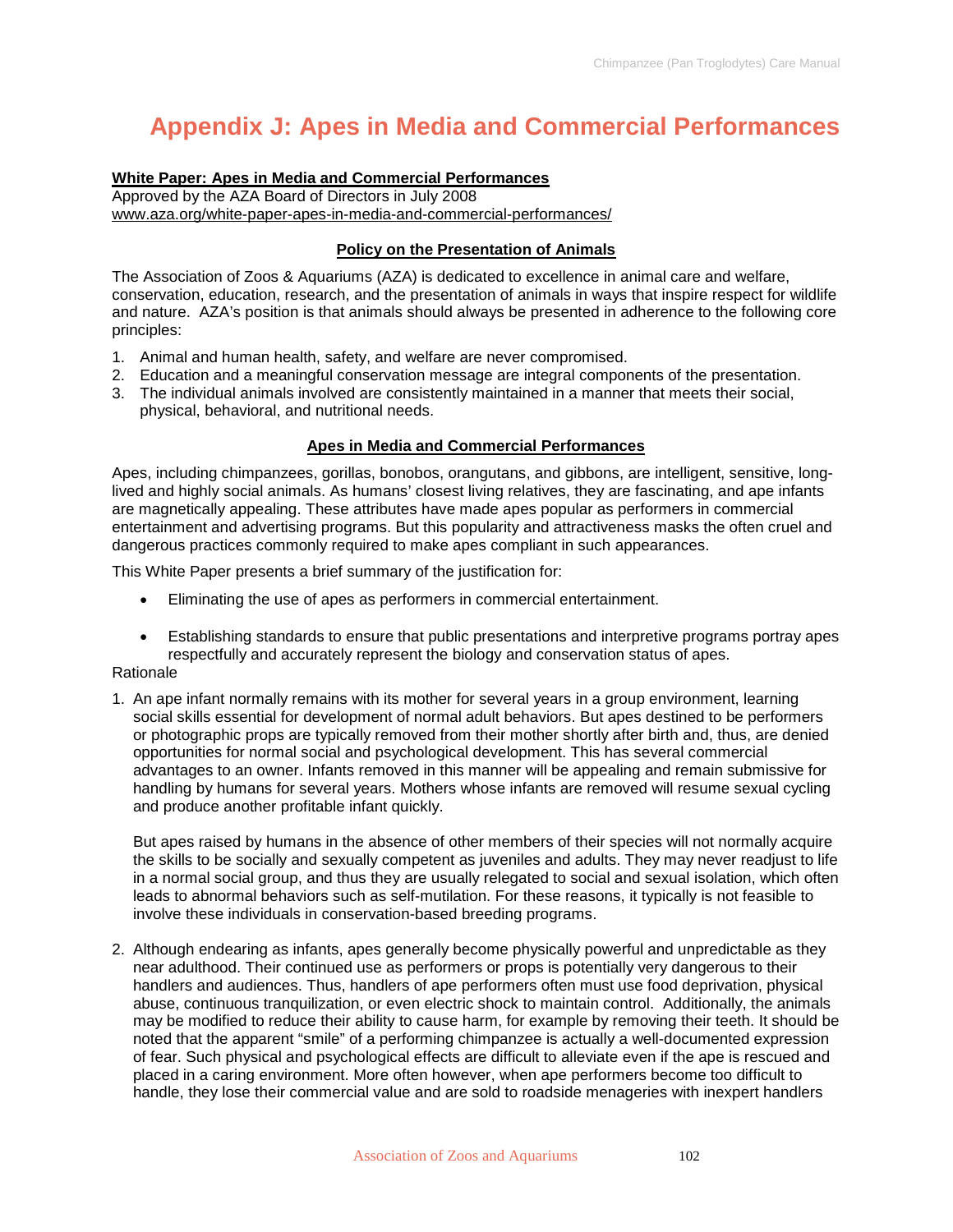and often inhumane conditions.

- 3. Dressing apes in human clothing, or training them to engage in unnatural (usually human) behaviors, while entertaining to some, inaccurately portrays their biology and conservation status. Since conservation efforts rely on informed public opinion, these practices serve to undermine communications vital to achieving conservation. The use of apes in advertisements and other commercial performances can lead people to conclude falsely that apes make good pets.
- 4. Because apes and humans are genetically so similar, both are susceptible to many of the same communicable diseases. Close and unprotected contact between performing apes, their handlers, and audiences can threaten all with viral, bacterial, and parasite infection.

In summary, the use of apes in media and commercial performances should be eliminated.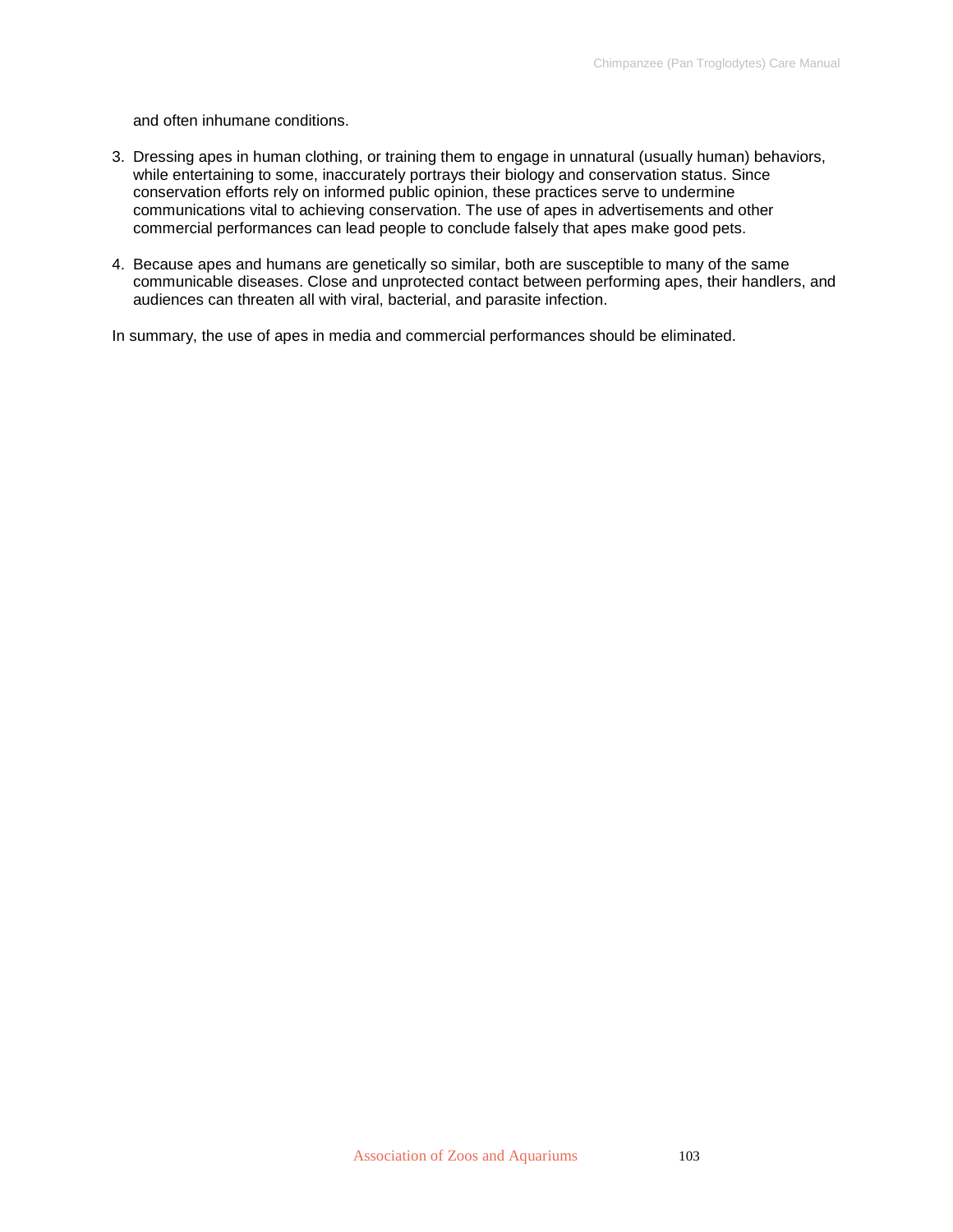# **Appendix K: Sample Behavioral Ethogram**

| Adapted from Ross (2009)          |                 |                                                                                                                                                                                                                                                                                                                                                                                                                                      |                      |  |  |
|-----------------------------------|-----------------|--------------------------------------------------------------------------------------------------------------------------------------------------------------------------------------------------------------------------------------------------------------------------------------------------------------------------------------------------------------------------------------------------------------------------------------|----------------------|--|--|
| <b>Behavior</b>                   | Code            | <b>Definition</b>                                                                                                                                                                                                                                                                                                                                                                                                                    | <b>Modifiers</b>     |  |  |
| <b>Contact Aggression</b>         | CA              | Aggressive behaviors that must involve some physical contact<br>between individuals. Includes, wrestling, lunge hit, grab, bite, and<br>scratch. May include pilo-erection.                                                                                                                                                                                                                                                          | Recipient individual |  |  |
| Receive contact<br>aggression     | <b>RC</b>       | Receiving any of the above behaviors.                                                                                                                                                                                                                                                                                                                                                                                                | Actor individual     |  |  |
| Display                           | <b>DP</b>       | Aggressive behavior without any clear and identifiable recipient.<br>May include pilo-erection, and such behaviors as beating on or<br>moving inanimate objects, stomping, slapping, swaying, hooting,<br>chest-beat, or running. If these behaviors are directed towards an<br>individual, score as non-contact aggression (NC).                                                                                                    | None                 |  |  |
| Non-contact<br>aggression         | <b>NC</b>       | Aggressive behaviors directed to another individual, that do not<br>include any physical contact. Includes lunge, rush, and threats.                                                                                                                                                                                                                                                                                                 | Recipient individual |  |  |
| Receive non-contact<br>aggression | <b>RN</b>       | Receiving any of the above non-contact aggression behaviors                                                                                                                                                                                                                                                                                                                                                                          | Actor individual     |  |  |
| Submissive behavior               | <b>SB</b>       | Includes crouching, bobbing, fleeing, avoiding, fear grimacing,<br>bared teeth screaming and pant grunting.                                                                                                                                                                                                                                                                                                                          | None                 |  |  |
| Mount                             | MT              | Includes any component of a series of sexual behaviors including<br>mounting, being mounted, thrusting, being thrust-mounted, and<br>complete copulation. Ventral surface of one animal may be in<br>contact with dorsal/ventral surface of another briefly or for<br>extended period. May occur with or without full penetration. Also<br>includes unsuccessful copulations due to incorrect orientation or<br>unreceptive partner. | Recipient individual |  |  |
| Sexual examination                | <b>SX</b>       | Visual, oral or manual inspection of the ano-genital region of<br>another individual or self. This should not be confused with<br>grooming or manipulation of the anus to obtain feces.                                                                                                                                                                                                                                              | Recipient individual |  |  |
| Receive sexual<br>examination     | $\overline{RX}$ | Receiving sexual examination (see above)                                                                                                                                                                                                                                                                                                                                                                                             | Actor individual     |  |  |
| Masturbation                      | <b>MS</b>       | Using a body part, object, or part of the cage to stimulate own<br>genitals. Be sure to separate this from grooming of the genitals or<br>manipulation of the genitals to obtain feces.                                                                                                                                                                                                                                              | None                 |  |  |
| <b>Other Sexual</b>               | <b>OS</b>       | Other sexual behaviors not named above. May include sexual<br>solicit, sexual present, or individual-specific behaviors related to a<br>state of oestrus, such as rapid tapping of the posterior.                                                                                                                                                                                                                                    | Recipient individual |  |  |
| Coprophagy                        | <sub>CO</sub>   | Deliberate ingestion of feces. Can be from themselves or another<br>individual.                                                                                                                                                                                                                                                                                                                                                      | None                 |  |  |
| Regurgitation and<br>reingestion  | <b>RR</b>       | Deliberate regurgitation accomplished by various methods<br>including lowering head to the ground, bobbing head, or more<br>subtle techniques. The vomitus may be retained within the mouth<br>or expelled into hand or substrate before being reingested.                                                                                                                                                                           | None                 |  |  |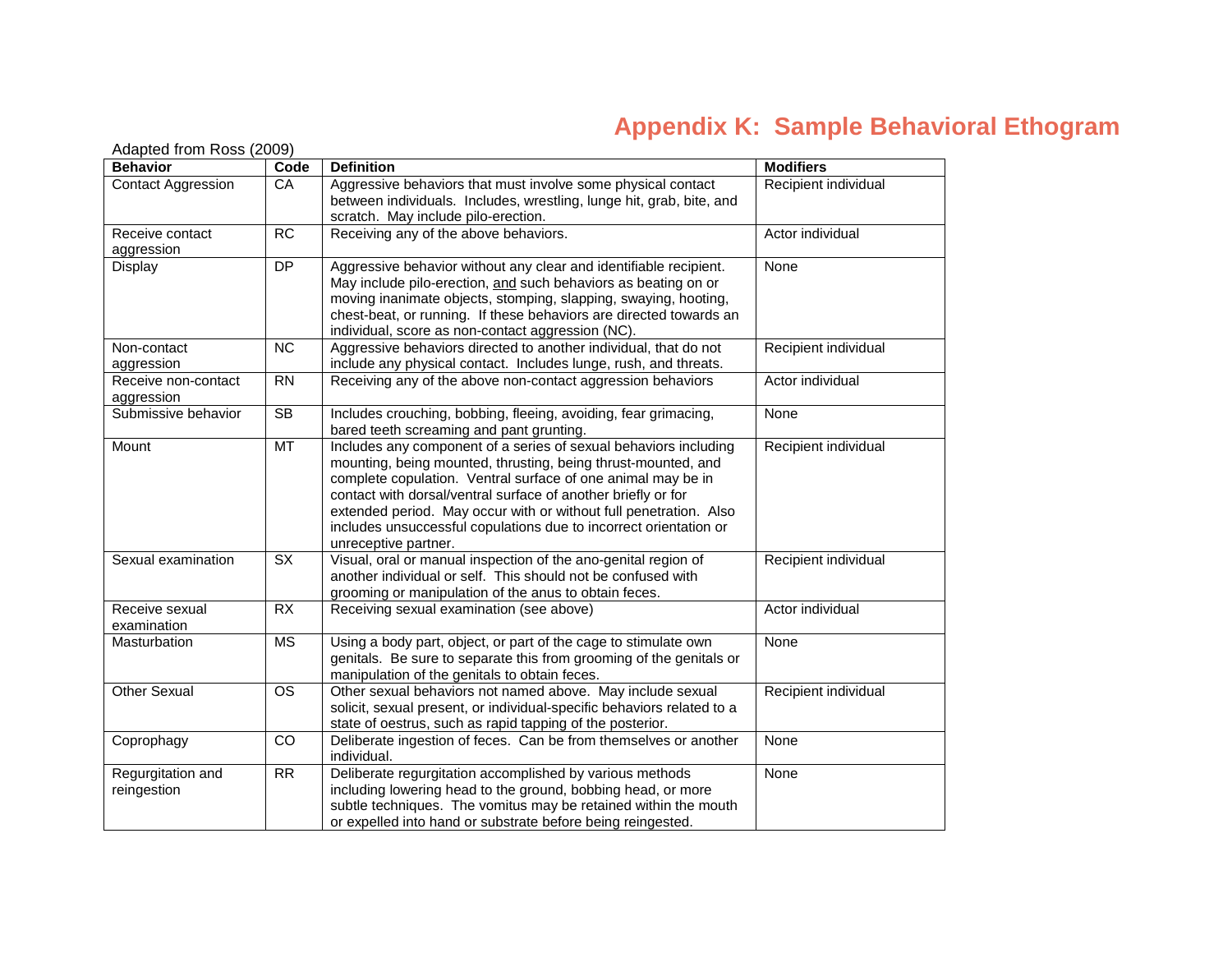| Urophagy                     | <b>UR</b>              | Deliberate ingestion of urine. Can be from themselves or another<br>individual.            |                      |
|------------------------------|------------------------|--------------------------------------------------------------------------------------------|----------------------|
| Self-pluck                   | PK                     | Pulling out own hair; may be ingested.                                                     | None                 |
| Hair-pluck                   | <b>HP</b>              | Pulling out another animal's hair; may be ingested.                                        | Recipient individual |
| Receive pluck                | $\overline{RP}$        | Recipient of the above behavior                                                            | Actor Indv           |
| Idiosyncratic body           | IB                     | Repeated and sustained manipulation of a specific area of own                              | None                 |
| manipulation                 |                        | body, such as eye-poking, self-patting or ear-covering.                                    |                      |
| Idiosyncratic body-          | IM                     | Repeated and sustained movement of body, such as rocking or                                | None                 |
| movement                     |                        | head-bobbing, with a definitive repetitive pattern.                                        |                      |
| <b>Social Play</b>           | SP                     | Non-aggressive interactions involving two or more animals. Never                           | Play partner         |
|                              |                        | accompanied by pilo-erection or agonism; may be accompanied by                             |                      |
|                              |                        | play-face and/or laughing. Includes rough-and-tumble play (fast-                           |                      |
|                              |                        | paced, vigorous locomotion, wrestling, hitting, pulling, chasing,                          |                      |
|                              |                        | biting, etc.), quiet play (slower-paced, gentle-tickling, finger and toe                   |                      |
|                              |                        | manipulation, etc.) and also includes social play initiation.                              |                      |
| Social Groom                 | $\overline{\text{SG}}$ | Picking through hair or at skin of another individual and removing                         | Grooming partner     |
|                              |                        | debris with hands and/or mouth. Does not include pulling hair.                             |                      |
| Receive social groom         | <b>RG</b>              | Receiving social groom (see above). If two individuals are mutually<br>grooming, score SG. | Grooming partner     |
| Self-directed behavior       | $S$ F                  | Picking through own hair or skin and removing debris with hand                             | None                 |
|                              |                        | and/or mouth. Does not include pulling hair or scratching.                                 |                      |
| Scratching                   | $\overline{SC}$        | Raking of fingernails over skin; may be smaller movements of                               | None                 |
|                              |                        | hand, or larger sweeping scratching involving arm movement.                                |                      |
| <b>Solitary Play</b>         | PA                     | Individual may play quietly by itself with hands, fingers and toes,                        | None                 |
|                              |                        | other body parts, or an object may be handled and be the focus of                          |                      |
|                              |                        | play. The individual may be tossing, holding, wearing, carrying,                           |                      |
|                              |                        | chewing or making other contact with the object while making                               |                      |
|                              |                        | playful movements. May be either boisterous or quiet. May also                             |                      |
|                              |                        | include active play involving swing, dangling, leaping, somersaults,                       |                      |
|                              |                        | running, gamboling, pirouetting and bouncing. Vigorous                                     |                      |
|                              |                        | locomotion or rotation of the whole body or its parts is typical.                          |                      |
| Feed/Forage                  | FF                     | Individual is handling, manipulating or ingesting food items such as                       | None                 |
|                              |                        | primate chow, biscuits, fruits, vegetables, natural vegetation, or                         |                      |
|                              |                        | enrichment. Includes foraging through bedding or other materials                           |                      |
|                              |                        | in search of desired food items.                                                           |                      |
| <b>Drink</b>                 | DK                     | Individual is ingesting water. May be from nipple lixit, ground                            | None                 |
|                              |                        | source, waterfall or standing water pool. Does not include                                 |                      |
|                              |                        | ingestion of urine.                                                                        |                      |
| <b>Horizontal Locomotion</b> | $\overline{H}$         | Individual changes location in horizontal space by walking, running,                       | None                 |
|                              |                        | crawling, etc. The change in location must be greater than one                             |                      |
|                              |                        | body length.                                                                               |                      |
| Vertical Locomotion          | $\overline{VL}$        | Individual changes location in vertical space by climbing, sliding,                        | None                 |
|                              |                        | jumping, etc. The change in location must be greater than one                              |                      |
|                              |                        | body height.                                                                               |                      |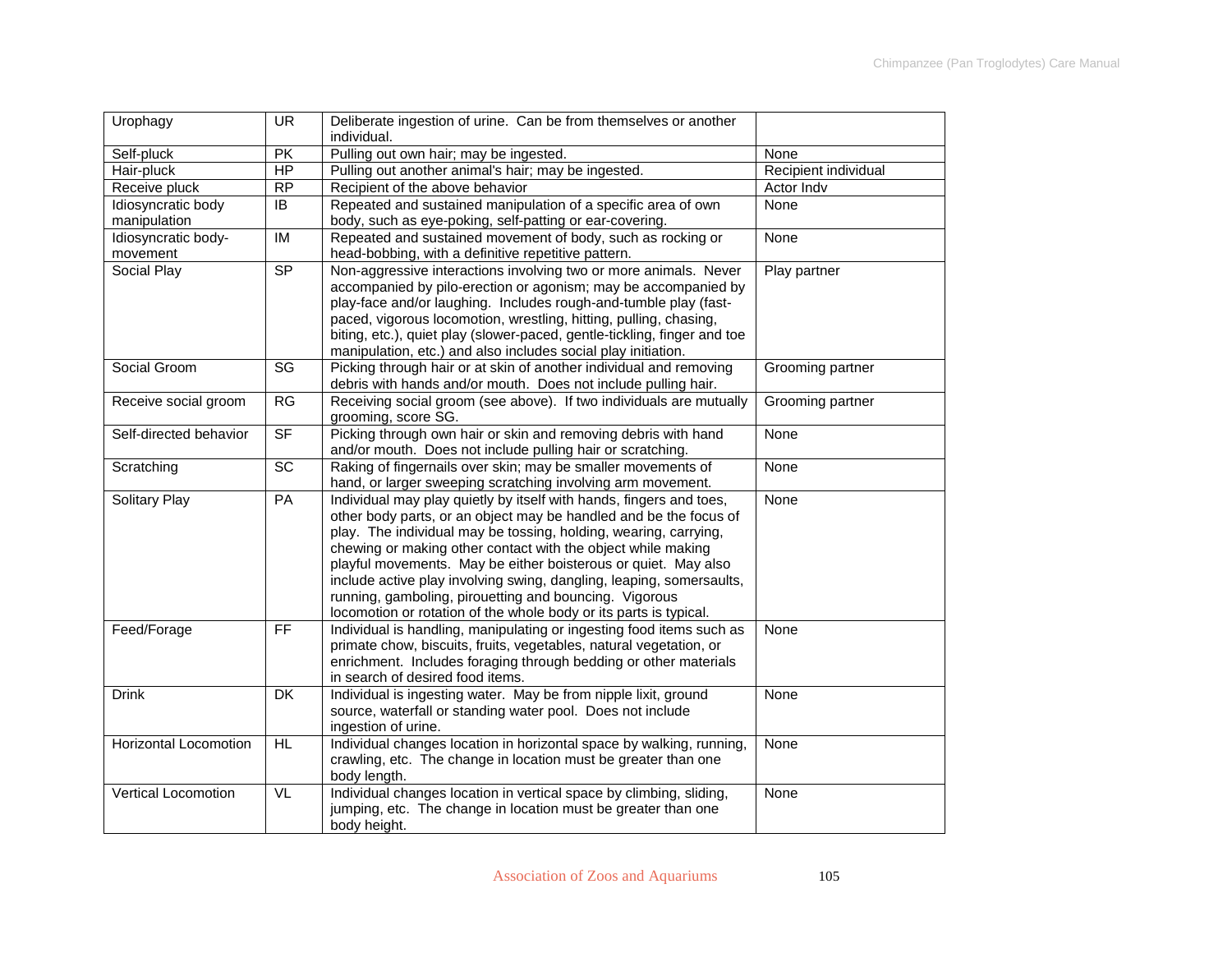| Object manipulation      | <b>OE</b> | Individual visually examines or manipulates various items. A                                                                           | Object                   |
|--------------------------|-----------|----------------------------------------------------------------------------------------------------------------------------------------|--------------------------|
| and examination          |           | modifier is selected to delineate the form/function of the                                                                             |                          |
|                          |           | manipulation:                                                                                                                          |                          |
|                          |           | Fishing (use of an item to probe an opening).                                                                                          |                          |
|                          |           | Hammering (use of a solid object to strike another solid                                                                               |                          |
|                          |           | object)                                                                                                                                |                          |
|                          |           | Food (manipulation or examination of a food item that                                                                                  |                          |
|                          |           | does not include ingestion)                                                                                                            |                          |
|                          |           | Browse (manipulation or examination of sticks, hay, straw,<br>mulch, twigs. Not in the context of fishing or nest-                     |                          |
|                          |           | building)                                                                                                                              |                          |
|                          |           | Environment (manipulation or examination of physical                                                                                   |                          |
|                          |           | environment including walls, glass, trees, mesh, etc.)                                                                                 |                          |
|                          |           | Nest (manipulation of materials to construct or modify a<br>$\bullet$                                                                  |                          |
|                          |           | nest site).                                                                                                                            |                          |
|                          |           | Enrichment (manipulation of items that are clearly<br>$\bullet$                                                                        |                          |
|                          |           | supplementary enrichment items added to the                                                                                            |                          |
|                          |           | environment (boxes, toys, etc. but not food)                                                                                           |                          |
|                          |           | Animal (manipulation or examination of an animal - dead                                                                                |                          |
|                          |           | or alive - such as a squirrel or rabbit)                                                                                               |                          |
|                          |           | Manipulation of food items is scored as feed/forage (FF), unless                                                                       |                          |
|                          |           | those food items are clearly not being ingested (ie. manipulating                                                                      |                          |
|                          |           | banana peel without eating it). May include picking up, pushing,                                                                       |                          |
|                          |           | examining, picking at, licking, scratching, pulling, ripping, and/or                                                                   |                          |
|                          |           | shaking.                                                                                                                               |                          |
| Inappropriate Infant     | IA        | Individual handles infant in rough or inappropriate manner such as                                                                     | Individual being handled |
| handling                 |           | dragging infant by the leg. Subject does not have to be the mother                                                                     |                          |
|                          |           | of the infant. This behavior is non-aggressive in natureotherwise                                                                      |                          |
|                          | <b>CR</b> | score as contact aggression towards infant.                                                                                            |                          |
| Carry other              |           | Individual bears the full weight of another individual and is moving.<br>Stationary individuals will not be scored as carrying. Can be | Individual being carried |
|                          |           | carrying other on the back, head, side or other body parts as long                                                                     |                          |
|                          |           | as the individual being carried is completely off the ground.                                                                          |                          |
| Be carried               | BC        | Individual is off the ground and completely upon another moving                                                                        | Individual doing to the  |
|                          |           | individual.                                                                                                                            | carrying                 |
| Nursing                  | <b>NU</b> | Individual has infant at breast and is allowing the infant to suckle.                                                                  | None                     |
| Suckle                   | SU        | Individual has mouth in contact with mother's nipple and is                                                                            | None                     |
|                          |           | receiving or attempting to receive milk.                                                                                               |                          |
| Attention to keeper      | AK        | Individual maintains gaze directed towards keeper area. Must be                                                                        | None                     |
| area                     |           | maintained for longer than 3 seconds. Ape must be within 1 meter                                                                       |                          |
|                          |           | of the barrier.                                                                                                                        |                          |
| Attention to public area | AP        | Individual maintains gaze directed towards member of the public.                                                                       | None                     |
|                          |           | Must be maintained for longer than 3 seconds. Ape must be within                                                                       |                          |